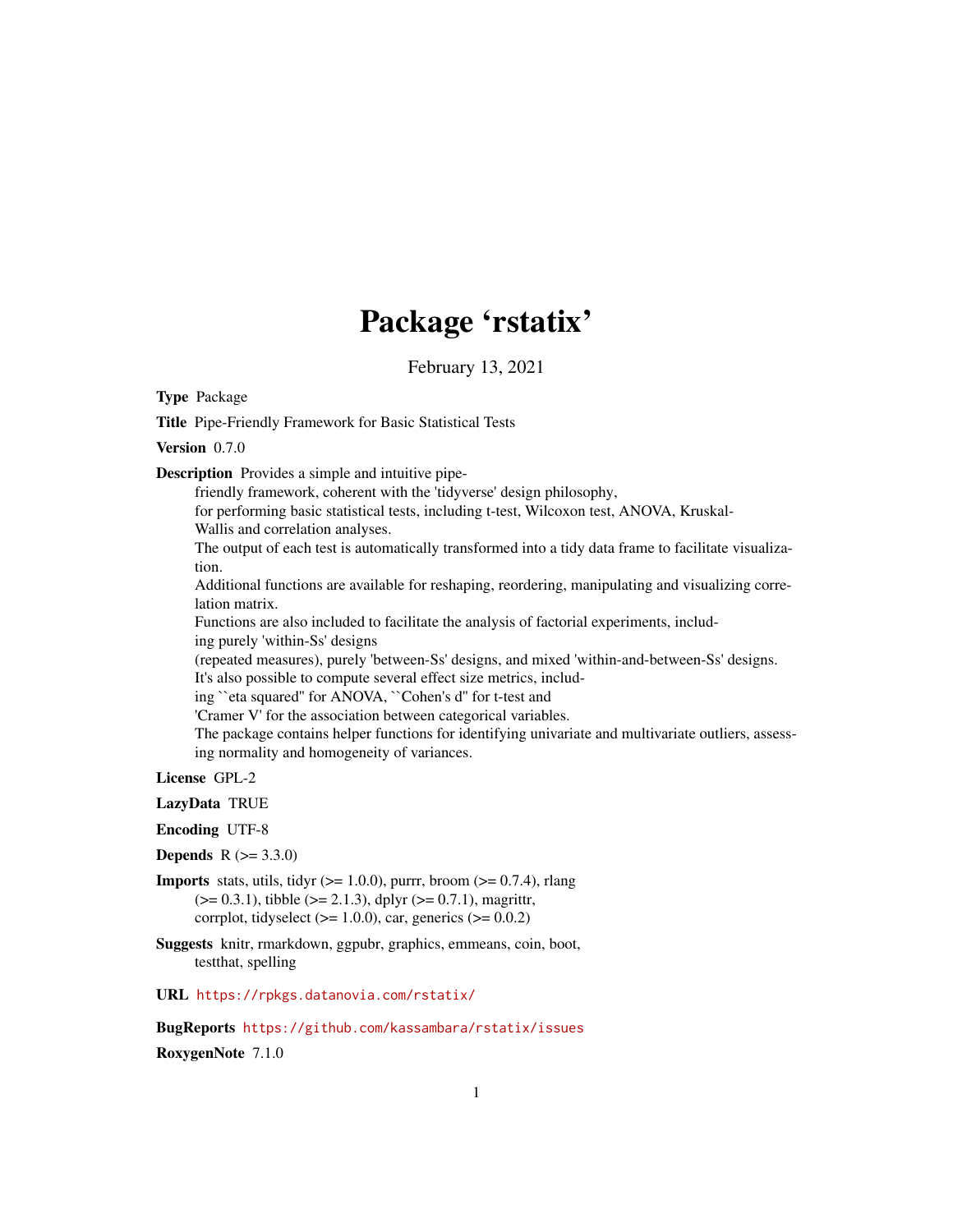Collate 'utilities.R' 'add\_significance.R' 'adjust\_pvalue.R' 'factorial\_design.R' 'utilities\_two\_sample\_test.R' 'anova\_summary.R' 'anova\_test.R' 'as\_cor\_mat.R' 'binom\_test.R' 'box\_m.R' 'chisq\_test.R' 'cochran\_qtest.R' 'cohens\_d.R' 'cor\_as\_symbols.R' 'replace\_triangle.R' 'pull\_triangle.R' 'cor\_mark\_significant.R' 'cor\_mat.R' 'cor\_plot.R' 'cor\_reorder.R' 'cor\_reshape.R' 'cor\_select.R' 'cor\_test.R' 'counts\_to\_cases.R' 'cramer\_v.R' 'df.R' 'doo.R' 't\_test.R' 'dunn\_test.R' 'emmeans\_test.R' 'eta\_squared.R' 'factors.R' 'fisher\_test.R' 'freq\_table.R' 'friedman\_test.R' 'friedman\_effsize.R' 'games\_howell\_test.R' 'get\_comparisons.R' 'get\_manova\_table.R' 'get\_mode.R' 'get\_pvalue\_position.R' 'get\_summary\_stats.R' 'get\_test\_label.R' 'kruskal\_effesize.R' 'kruskal\_test.R' 'levene\_test.R' 'mahalanobis\_distance.R' 'make\_clean\_names.R' 'mcnemar\_test.R' 'multinom\_test.R' 'outliers.R' 'p\_value.R' 'prop\_test.R' 'prop\_trend\_test.R' 'reexports.R' 'remove\_ns.R' 'sample\_n\_by.R' 'shapiro\_test.R' 'sign\_test.R' 'tukey\_hsd.R' 'utils-manova.R' 'utils-pipe.R' 'welch\_anova\_test.R' 'wilcox\_effsize.R' 'wilcox\_test.R'

Language en-US

NeedsCompilation no

Author Alboukadel Kassambara [aut, cre]

Maintainer Alboukadel Kassambara <alboukadel.kassambara@gmail.com>

Repository CRAN

Date/Publication 2021-02-13 11:30:02 UTC

## R topics documented:

| 5      |
|--------|
| -5     |
| -7     |
| 11     |
| $-12.$ |
| - 15   |
|        |
|        |
|        |
|        |
|        |
|        |
|        |
|        |
|        |
|        |
|        |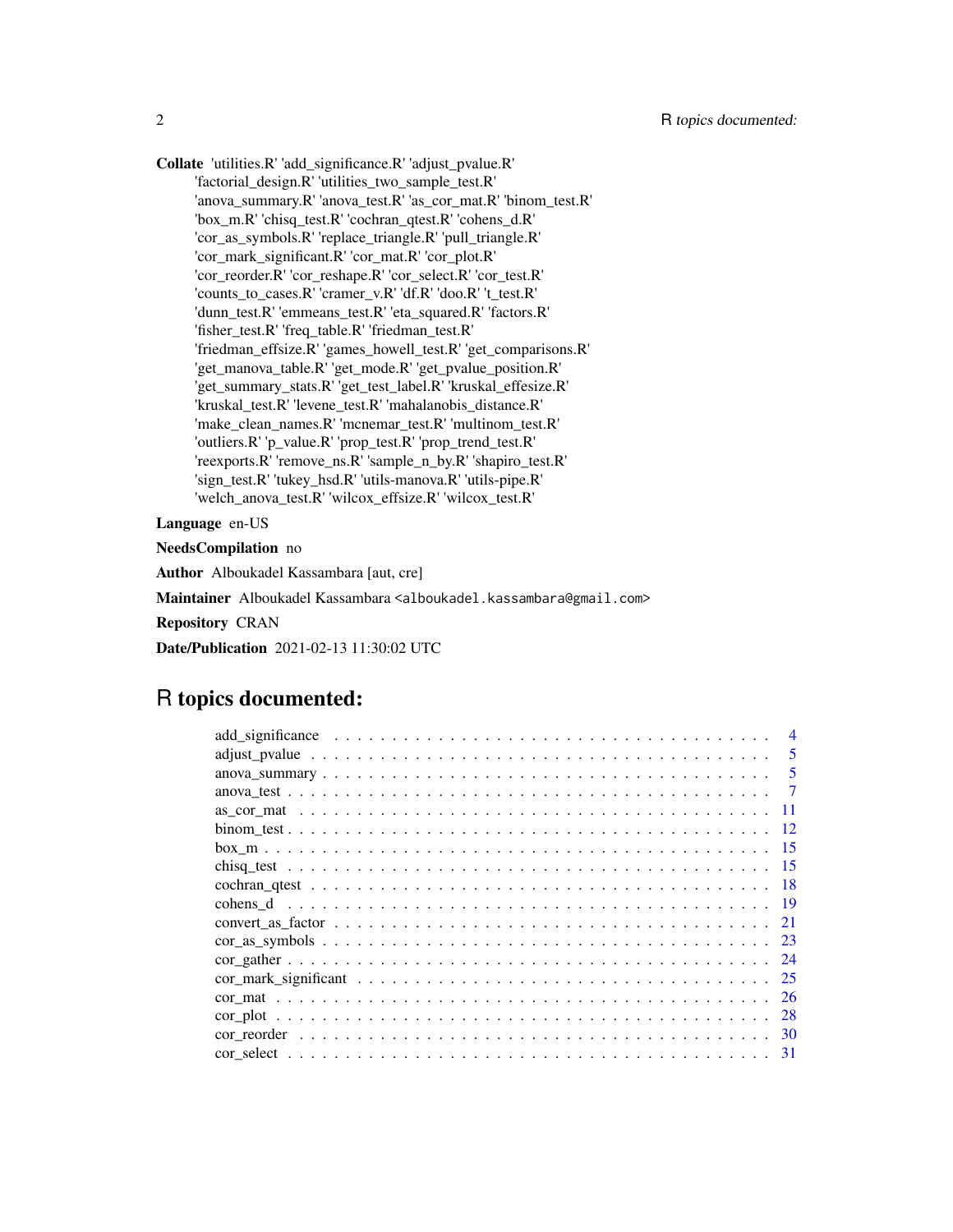|                                                                                                                | 32       |
|----------------------------------------------------------------------------------------------------------------|----------|
|                                                                                                                | 34       |
|                                                                                                                | 35       |
|                                                                                                                | 36       |
|                                                                                                                | 37       |
|                                                                                                                | 37       |
|                                                                                                                | 38       |
|                                                                                                                | 39       |
|                                                                                                                | 40       |
|                                                                                                                | 41       |
|                                                                                                                | 42       |
| doo                                                                                                            | 43       |
|                                                                                                                | 44       |
|                                                                                                                | 46       |
|                                                                                                                | 48       |
| $factorial\_design \ldots \ldots \ldots \ldots \ldots \ldots \ldots \ldots \ldots \ldots \ldots \ldots \ldots$ | 49       |
|                                                                                                                | 50       |
|                                                                                                                | 53       |
|                                                                                                                | 54       |
|                                                                                                                | 56       |
|                                                                                                                | 57       |
|                                                                                                                | 58       |
|                                                                                                                | 59       |
|                                                                                                                | 60       |
|                                                                                                                |          |
|                                                                                                                | 63<br>65 |
|                                                                                                                |          |
|                                                                                                                | 67       |
|                                                                                                                | 69       |
|                                                                                                                | 71       |
|                                                                                                                | 72       |
|                                                                                                                | 73       |
|                                                                                                                | 74       |
|                                                                                                                | 75       |
|                                                                                                                | 77       |
|                                                                                                                | 78       |
|                                                                                                                | 81       |
|                                                                                                                | 82       |
|                                                                                                                | 84       |
|                                                                                                                | 86       |
|                                                                                                                | 87       |
|                                                                                                                | 88       |
|                                                                                                                | 89       |
|                                                                                                                | 90       |
|                                                                                                                | 92       |
| t test                                                                                                         | 94       |
|                                                                                                                | 97       |
|                                                                                                                | 98       |
|                                                                                                                |          |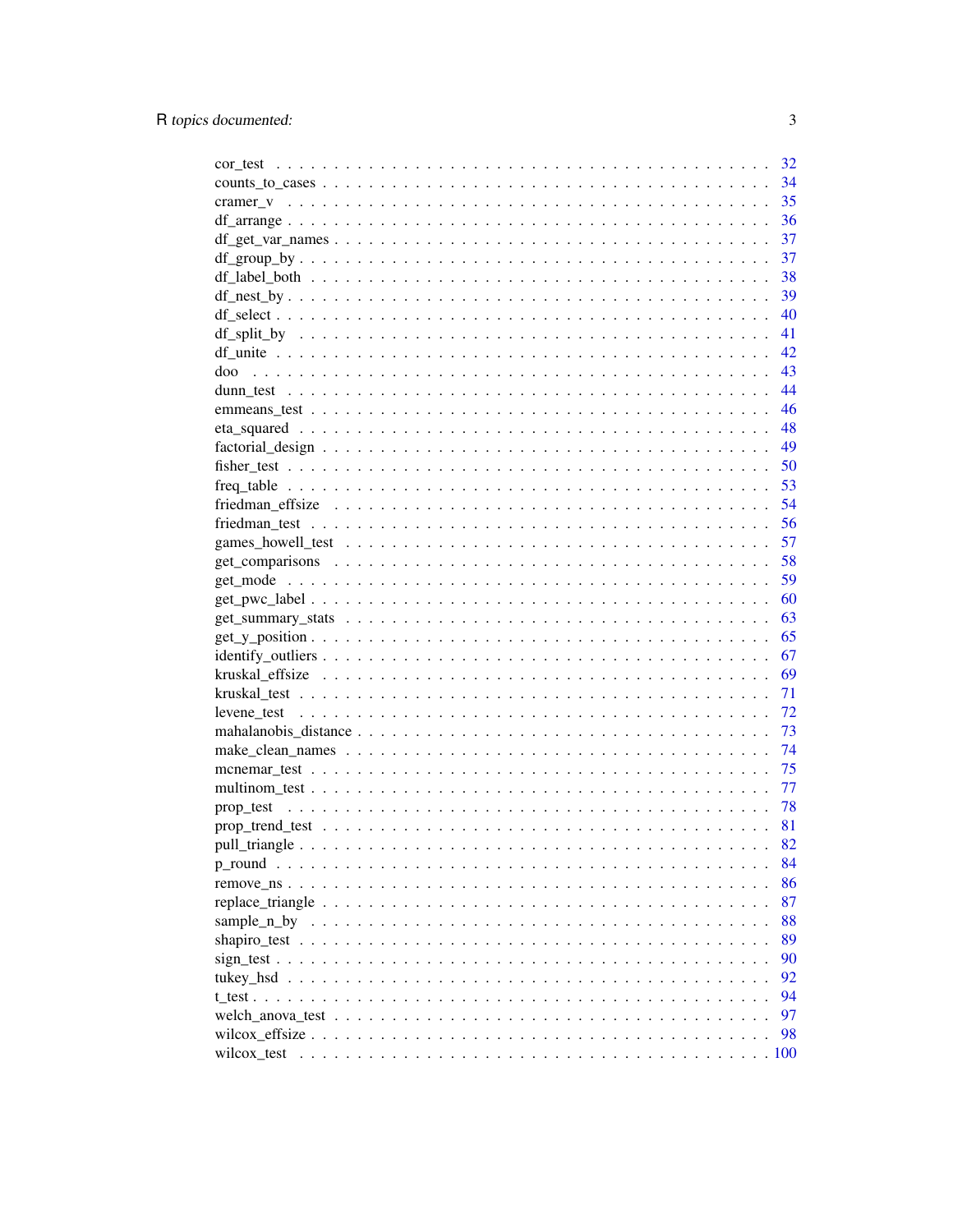#### <span id="page-3-0"></span>**Index** the contract of the contract of the contract of the contract of the contract of the contract of the contract of the contract of the contract of the contract of the contract of the contract of the contract of the co

add\_significance *Add P-value Significance Symbols*

## Description

Add p-value significance symbols into a data frame.

## Usage

```
add_significance(
 data,
 p.col = NULL,
 output.col = NULL,
 cutpoints = c(0, 1e-04, 0.001, 0.01, 0.05, 1),
  symbols = c("***", "***", "**", "**", "ns")\mathcal{L}
```
## Arguments

| data       | a data frame containing a p-value column.                                   |
|------------|-----------------------------------------------------------------------------|
| p.col      | column name containing p-values.                                            |
| output.col | the output column name to hold the adjusted p-values.                       |
| cutpoints  | numeric vector used for intervals.                                          |
| symbols    | character vector, one shorter than cutpoints, used as significance symbols. |

## Value

a data frame

```
# Perform pairwise comparisons and adjust p-values
ToothGrowth %>%
t_test(len ~ dose) %>%
 adjust_pvalue() %>%
 add_significance("p.adj")
```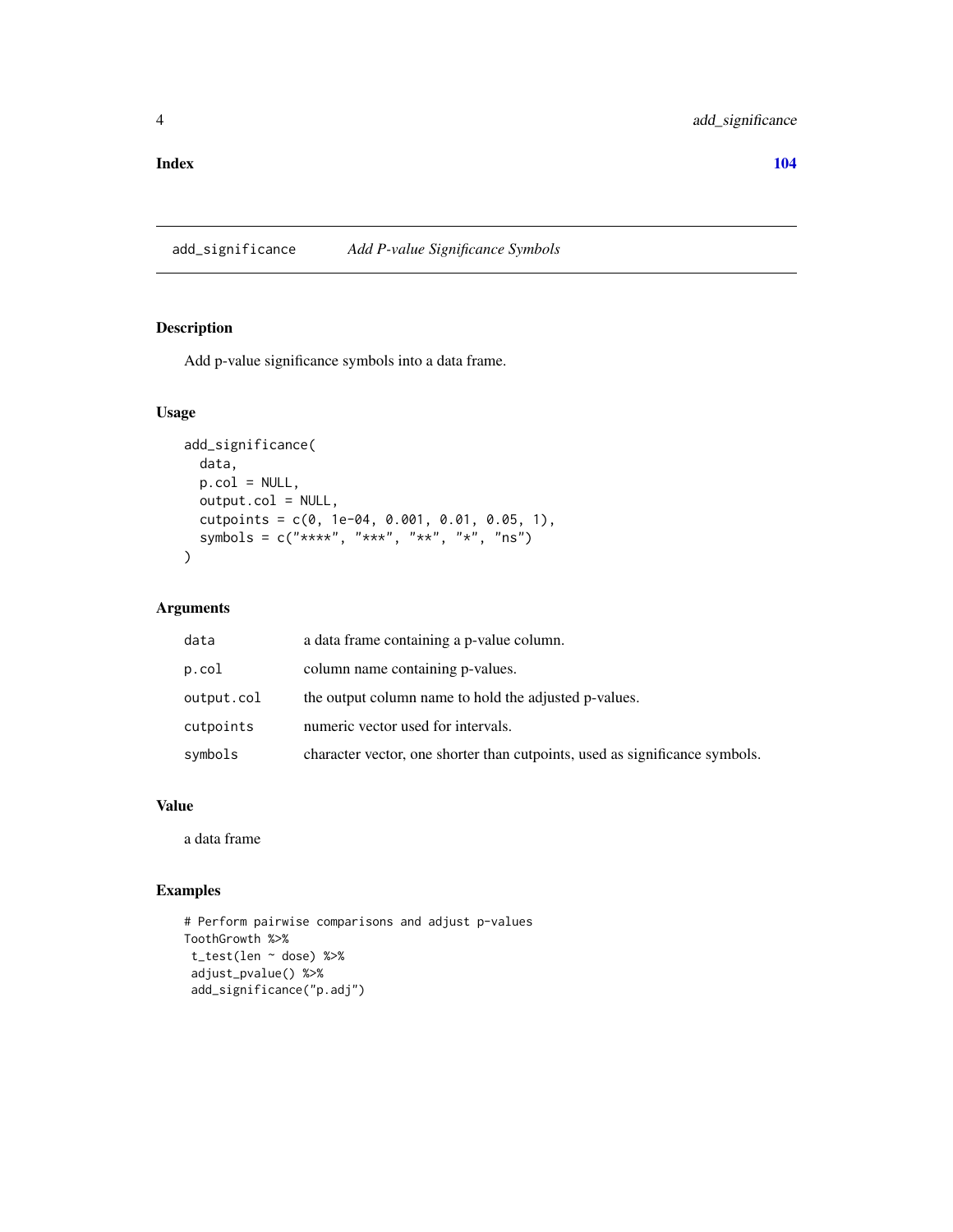<span id="page-4-0"></span>

## Description

A pipe-friendly function to add an adjusted p-value column into a data frame. Supports grouped data.

#### Usage

```
adjust_pvalue(data, p.col = NULL, output.col = NULL, method = "holm")
```
#### Arguments

| data       | a data frame containing a p-value column                                                                                                                                                                                                      |
|------------|-----------------------------------------------------------------------------------------------------------------------------------------------------------------------------------------------------------------------------------------------|
| p.col      | column name containing p-values                                                                                                                                                                                                               |
| output.col | the output column name to hold the adjusted p-values                                                                                                                                                                                          |
| method     | method for adjusting p values (see p. adjust). Allowed values include "holm",<br>"hochberg", "hommel", "bonferroni", "BH", "BY", "fdr", "none". If you don't<br>want to adjust the p value (not recommended), use p.adjust.method $=$ "none". |

### Value

a data frame

## Examples

```
# Perform pairwise comparisons and adjust p-values
ToothGrowth %>%
 t_test(len ~ dose) %>%
 adjust_pvalue()
```
<span id="page-4-1"></span>anova\_summary *Create Nice Summary Tables of ANOVA Results*

## Description

Create beautiful summary tables of ANOVA test results obtained from either [Anova\(](#page-0-0)) or [aov\(](#page-0-0)).

The results include ANOVA table, generalized effect size and some assumption checks.

#### Usage

```
anova_summary(object, effect.size = "ges", detailed = FALSE, observed = NULL)
```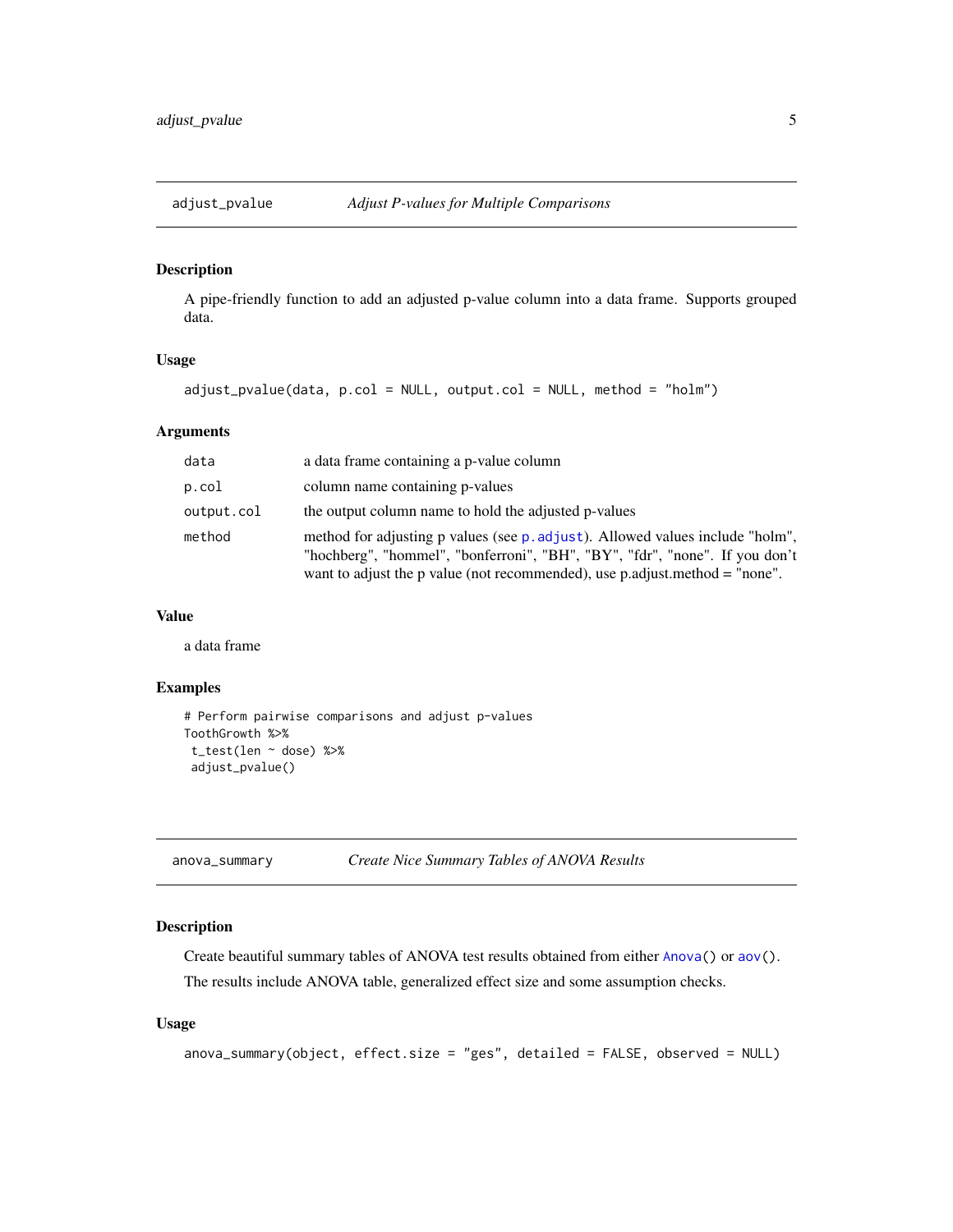#### Arguments

| object      | an object of returned by either $Anova()$ , or $aov()$ .                                                                                                                                                            |
|-------------|---------------------------------------------------------------------------------------------------------------------------------------------------------------------------------------------------------------------|
| effect.size | the effect size to compute and to show in the ANOVA results. Allowed values<br>can be either "ges" (generalized eta squared) or "pes" (partial eta squared) or<br>both. Default is "ges".                           |
| detailed    | If TRUE, returns extra information (sums of squares columns, intercept row,<br>etc.) in the ANOVA table.                                                                                                            |
| observed    | Variables that are observed (i.e, measured) as compared to experimentally ma-<br>nipulated. The default effect size reported (generalized eta-squared) requires<br>correct specification of the observed variables. |

#### Value

return an object of class anova\_test a data frame containing the ANOVA table for independent measures ANOVA. However, for repeated/mixed measures ANOVA, it is a list containing the following components are returned:

- ANOVA: a data frame containing ANOVA results
- Mauchly's Test for Sphericity: If any within-Ss variables with more than 2 levels are present, a data frame containing the results of Mauchly's test for Sphericity. Only reported for effects that have more than 2 levels because sphericity necessarily holds for effects with only 2 levels.
- Sphericity Corrections: If any within-Ss variables are present, a data frame containing the Greenhouse-Geisser and Huynh-Feldt epsilon values, and corresponding corrected p-values.

The **returned object might have an attribute** called args if you compute ANOVA using the function [anova\\_test\(](#page-6-1)). The attribute args is a list holding the arguments used to fit the ANOVA model, including: data, dv, within, between, type, model, etc.

The following abbreviations are used in the different results tables:

- DFn Degrees of Freedom in the numerator (i.e. DF effect).
- DFd Degrees of Freedom in the denominator (i.e., DF error).
- SSn Sum of Squares in the numerator (i.e., SS effect).
- SSd Sum of Squares in the denominator (i.e.,SS error).
- F F-value.
- p p-value (probability of the data given the null hypothesis).
- p<.05 Highlights p-values less than the traditional alpha level of .05.
- ges Generalized Eta-Squared measure of effect size.
- GGe Greenhouse-Geisser epsilon.
- p[GGe] p-value after correction using Greenhouse-Geisser epsilon.
- p[GGe]<.05 Highlights p-values (after correction using Greenhouse-Geisser epsilon) less than the traditional alpha level of .05.
- HFe Huynh-Feldt epsilon.
- p[HFe] p-value after correction using Huynh-Feldt epsilon.
- p[HFe]<.05 Highlights p-values (after correction using Huynh-Feldt epsilon) less than the traditional alpha level of .05.
- W Mauchly's W statistic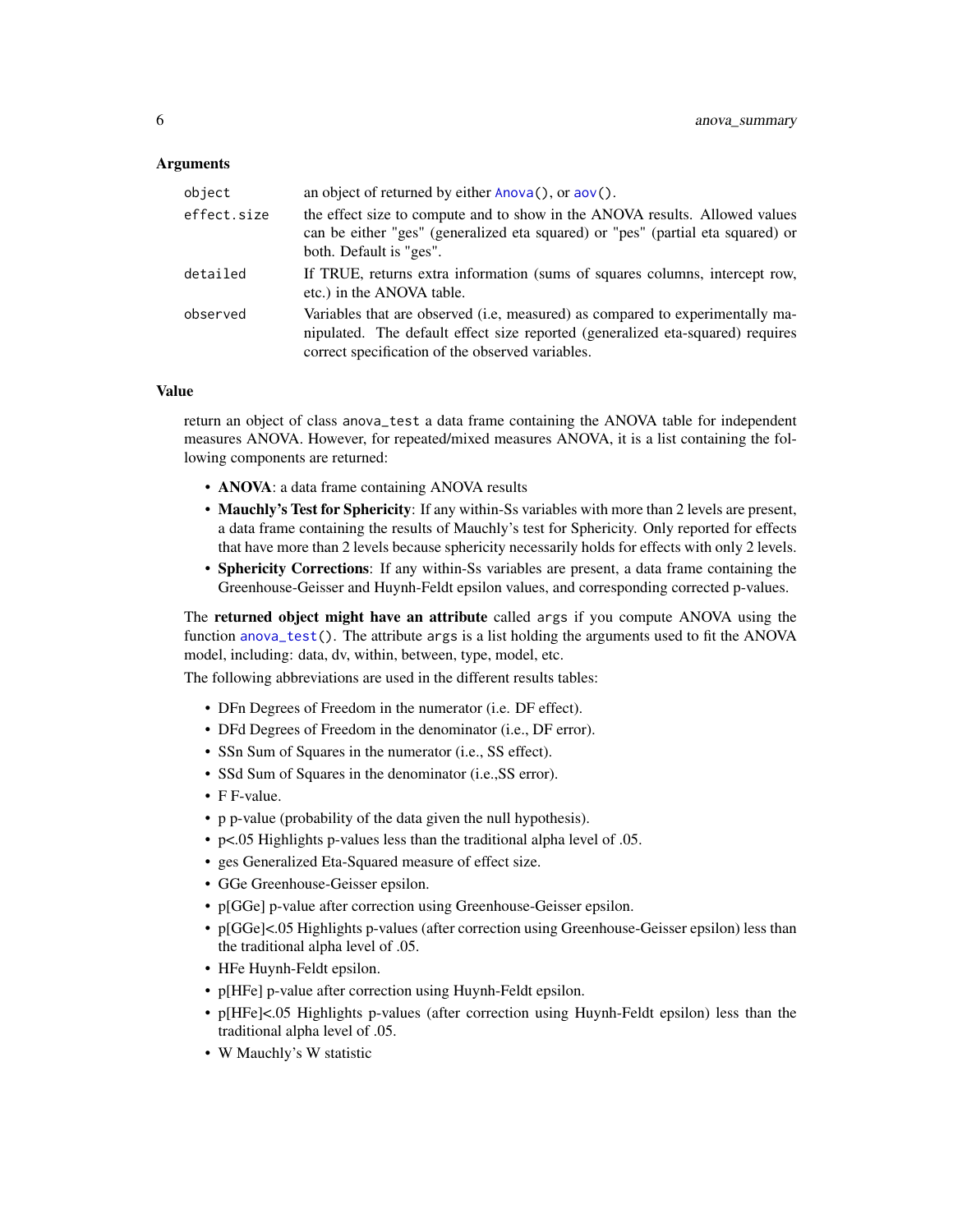#### <span id="page-6-0"></span>anova\_test 7

#### Author(s)

Alboukadel Kassambara, <alboukadel.kassambara@gmail.com>

## See Also

[anova\\_test\(](#page-6-1)), [factorial\\_design\(](#page-48-1))

## Examples

```
# Load data
#:::::::::::::::::::::::::::::::::::::::
data("ToothGrowth")
df <- ToothGrowth
df$dose <- as.factor(df$dose)
# Independent measures ANOVA
#:::::::::::::::::::::::::::::::::::::::::
# Compute ANOVA and display the summary
res.anova <- Anova(lm(len ~ dose*supp, data = df))
anova_summary(res.anova)
# Display both SSn and SSd using detailed = TRUE
# Show generalized eta squared using effect.size = "ges"
anova_summary(res.anova, detailed = TRUE, effect.size = "ges")
# Show partial eta squared using effect.size = "pes"
anova_summary(res.anova, detailed = TRUE, effect.size = "pes")
# Repeated measures designs using car::Anova()
#:::::::::::::::::::::::::::::::::::::::::
# Prepare the data
df$id <- as.factor(rep(1:10, 6)) # Add individuals ids
head(df)
# Easily perform repeated measures ANOVA using the car package
design \leq factorial_design(df, dv = len, wid = id, within = c(supp, dose))
res.anova <- Anova(design$model, idata = design$idata, idesign = design$idesign, type = 3)
anova_summary(res.anova)
# Repeated measures designs using stats::Aov()
#:::::::::::::::::::::::::::::::::::::::::
res.anova <- aov(len ~ dose*supp + Error(id/(supp*dose)), data = df)
anova_summary(res.anova)
```
<span id="page-6-1"></span>anova\_test *Anova Test*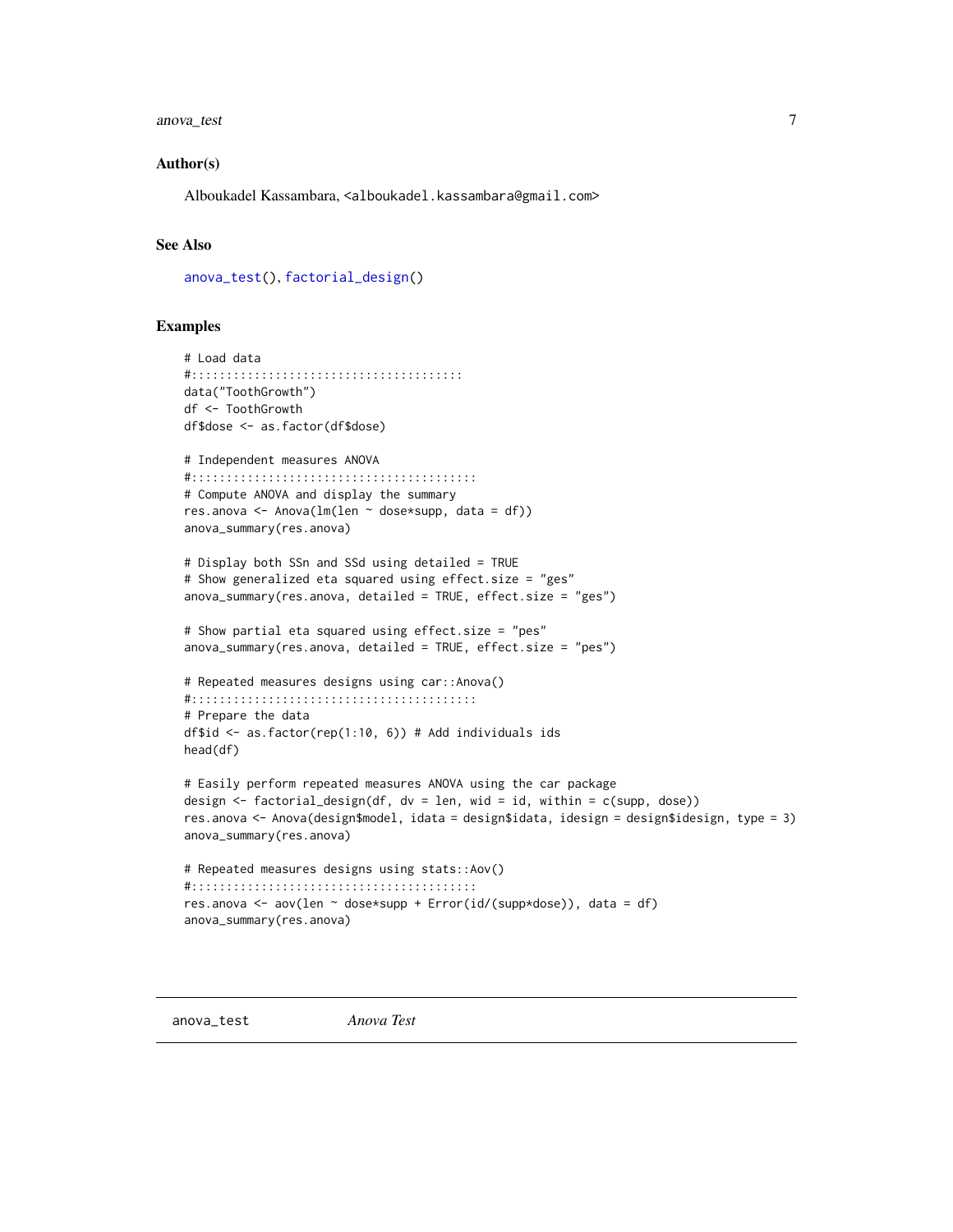### Description

Provides a pipe-friendly framework to perform different types of ANOVA tests, including:

- [Independent measures ANOVA](https://www.datanovia.com/en/lessons/anova-in-r/): between-Subjects designs,
- [Repeated measures ANOVA](https://www.datanovia.com/en/lessons/repeated-measures-anova-in-r/): within-Subjects designs
- [Mixed ANOVA](https://www.datanovia.com/en/lessons/mixed-anova-in-r/): Mixed within within- and between-Subjects designs, also known as split-plot ANOVA and
- [ANCOVA: Analysis of Covariance](https://www.datanovia.com/en/lessons/ancova-in-r/).

The function is an easy to use wrapper around [Anova\(](#page-0-0)) and [aov\(](#page-0-0)). It makes ANOVA computation handy in R and It's highly flexible: can support model and formula as input. Variables can be also specified as character vector using the arguments dv, wid, between, within, covariate.

The results include ANOVA table, generalized effect size and some assumption checks.

## Usage

```
anova_test(
  data,
  formula,
  dv,
 wid,
  between,
 within,
  covariate,
  type = NULL,
  effect.size = "ges",
  error = NULL,
 white.adjust = FALSE,
  observed = NULL,
  detailed = FALSE
)
get_anova_table(x, correction = c("auto", "GG", "HF", "none"))
## S3 method for class 'anova_test'
print(x, \ldots)## S3 method for class 'anova_test'
plot(x, \ldots)
```
### Arguments

data a data.frame or a model to be analyzed. formula a formula specifying the ANOVA model similar to [aov.](#page-0-0) Can be of the form y ~ group where y is a numeric variable giving the data values and group is a factor with one or multiple levels giving the corresponding groups. For example,  $formula = TP53 ~ \sim \text{cancer\_group}.$ Examples of supported formula include: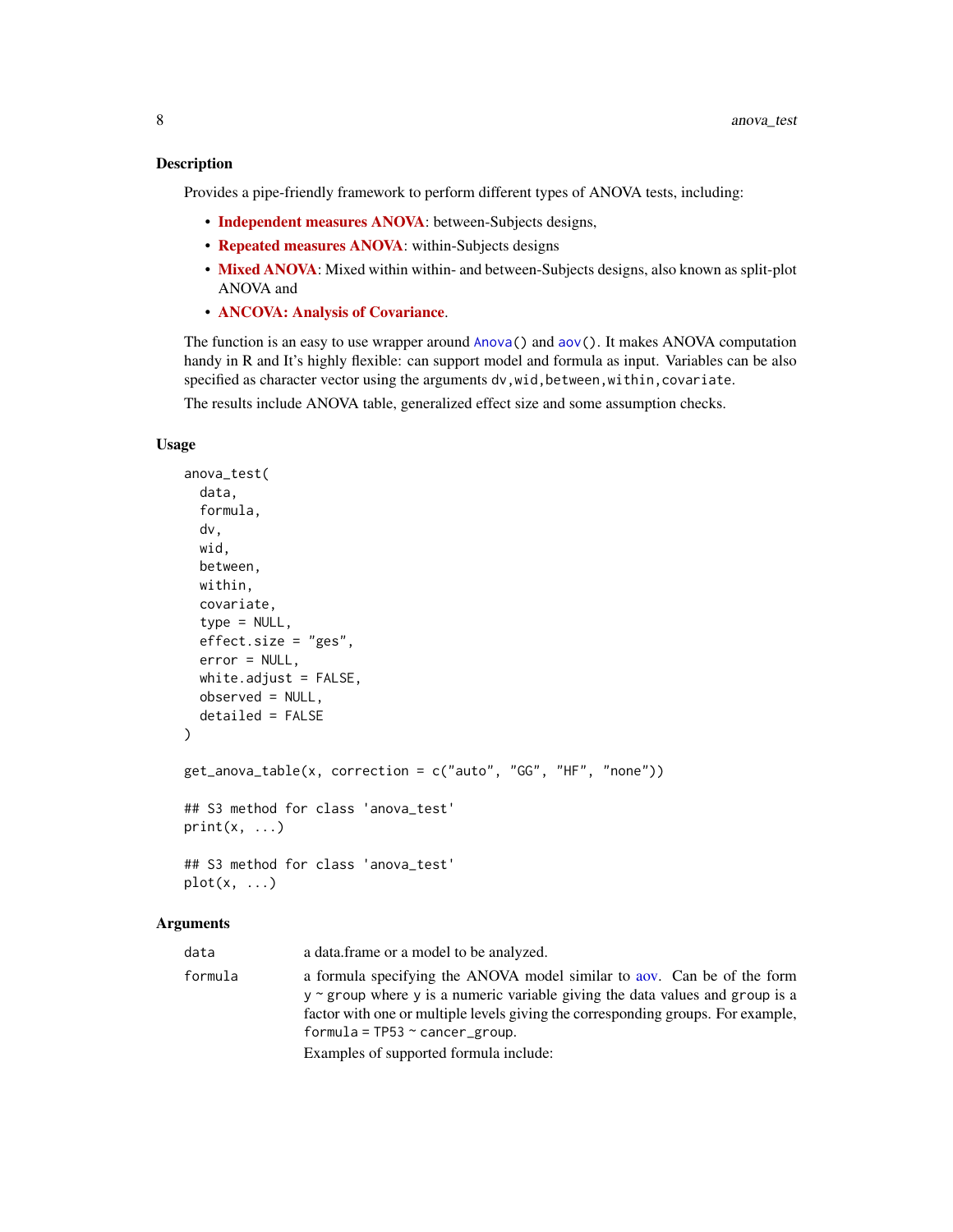|         | • Between-Ss ANOVA (independent measures ANOVA): $y \sim b1 * b2$                                                                                                                                |
|---------|--------------------------------------------------------------------------------------------------------------------------------------------------------------------------------------------------|
|         | • Within-Ss ANOVA (repeated measures ANOVA): $y \sim w1 \star w2 + \text{Error}(id/(w1 \star w2))$                                                                                               |
|         | • Mixed ANOVA: $y \sim b1*b2*w1 + Error(id/w1)$                                                                                                                                                  |
|         | If the formula doesn't contain any within vars, a linear model is directly fitted<br>and passed to the ANOVA function. For repeated designs, the ANOVA variables<br>are parsed from the formula. |
| dv      | (numeric) dependent variable name.                                                                                                                                                               |
| wid     | (factor) column name containing individuals/subjects identifier. Should be unique<br>per individual.                                                                                             |
| between | (optional) between-subject factor variables.                                                                                                                                                     |
| within  | (optional) within-subjects factor variables                                                                                                                                                      |
|         |                                                                                                                                                                                                  |

covariate (optional) covariate names (for ANCOVA)

- type the type of sums of squares for ANOVA. Allowed values are either 1, 2 or 3. type = 2 is the default because this will yield identical ANOVA results as type = 1 when data are balanced but type = 2 will additionally yield various assumption tests where appropriate. When the data are unbalanced the type = 3 is used by popular commercial softwares including SPSS.
- effect.size the effect size to compute and to show in the ANOVA results. Allowed values can be either "ges" (generalized eta squared) or "pes" (partial eta squared) or both. Default is "ges".
- error (optional) for a linear model, an lm model object from which the overall error sum of squares and degrees of freedom are to be calculated. Read more in [Anova\(](#page-0-0)) documentation.
- white.adjust Default is FALSE. If TRUE, heteroscedasticity correction is applied to the coefficient of covariance matrix. Used only for independent measures ANOVA.
- observed Variables that are observed (i.e, measured) as compared to experimentally manipulated. The default effect size reported (generalized eta-squared) requires correct specification of the observed variables.
- detailed If TRUE, returns extra information (sums of squares columns, intercept row, etc.) in the ANOVA table.

x an object of class anova\_test

- correction character. Used only in repeated measures ANOVA test to specify which correction of the degrees of freedom should be reported for the within-subject factors. Possible values are:
	- "GG": applies Greenhouse-Geisser correction to all within-subjects factors even if the assumption of sphericity is met (i.e., Mauchly's test is not significant,  $p > 0.05$ ).
	- "HF": applies Hyunh-Feldt correction to all within-subjects factors even if the assumption of sphericity is met,
	- "none": returns the ANOVA table without any correction and
	- "auto": apply automatically GG correction to only within-subjects factors violating the sphericity assumption (i.e., Mauchly's test p-value is significant,  $p \le 0.05$ ).

... additional arguments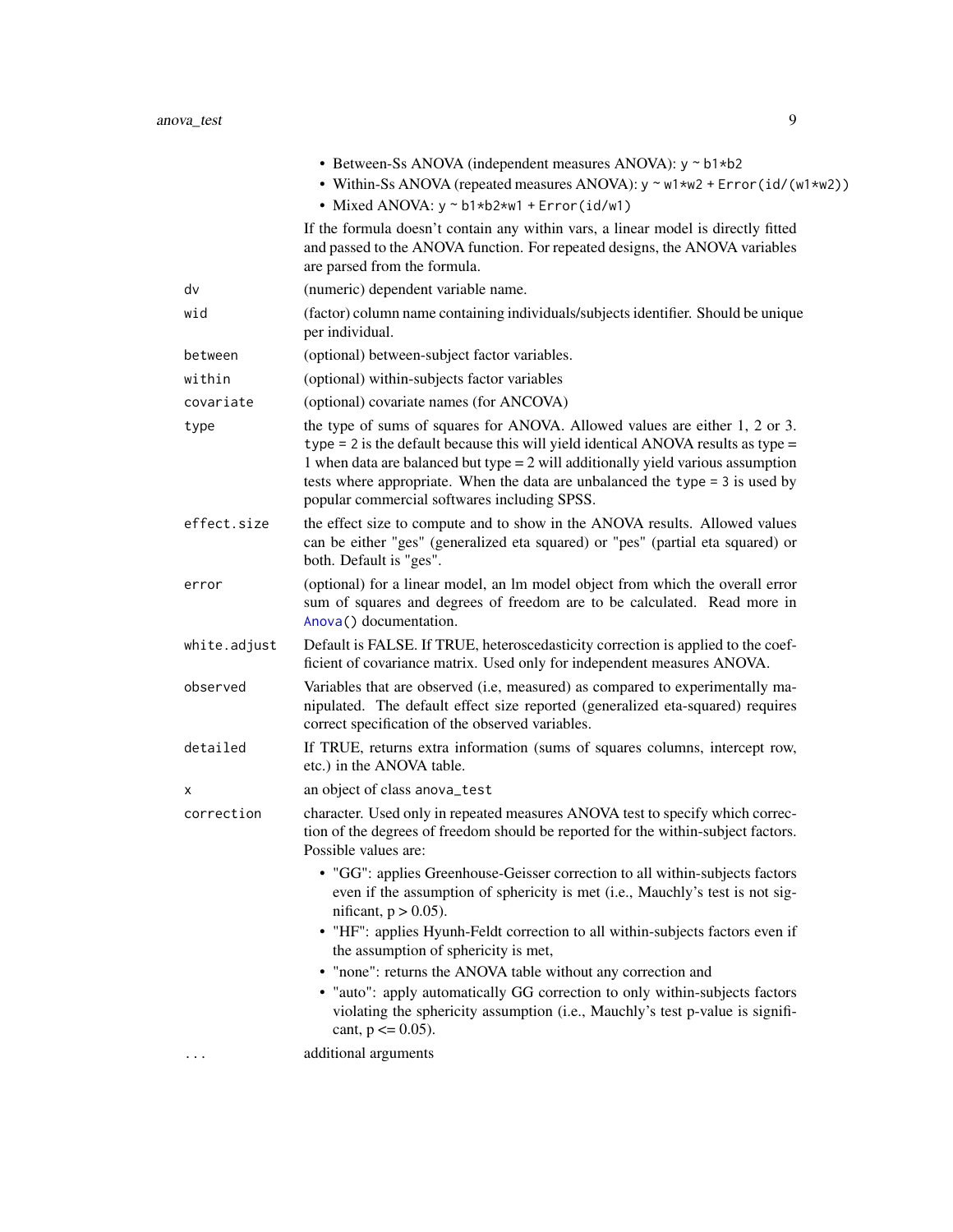#### Details

The setting in anova\_test() is done in such a way that it gives the same results as SPSS, one of the most used commercial software. By default, R uses treatment contrasts, where each of the levels is compared to the first level used as baseline. The default contrast can be checked using options('contrasts'). In the function anova\_test(), the following setting is used options(contrasts=c('contr.sum' which gives orthogonal contrasts where you compare every level to the overall mean. This setting gives the same output as the most commonly used commercial softwares, like SPSS. If you want to obtain the same result with the function car::Anova() as the one obtained with rstatix::anova\_test(), then don't forget to set options(contrasts=c('contr.sum','contr.poly')).

## Value

return an object of class anova\_test a data frame containing the ANOVA table for independent measures ANOVA.

However, for repeated/mixed measures ANOVA, a list containing the following components are returned: ANOVA table, Mauchly's Test for Sphericity, Sphericity Corrections. These table are described more in the documentation of the function [anova\\_summary\(](#page-4-1)).

The **returned object has an attribute** called args, which is a list holding the arguments used to fit the ANOVA model, including: data, dv, within, between, type, model, etc.

#### Functions

- anova\_test: perform anova test
- get\_anova\_table: extract anova table from an object of class anova\_test. When withinsubject factors are present, either sphericity corrected or uncorrected degrees of freedom can be reported.

#### Author(s)

Alboukadel Kassambara, <alboukadel.kassambara@gmail.com>

#### See Also

[anova\\_summary\(](#page-4-1)), [factorial\\_design\(](#page-48-1))

```
# Load data
#:::::::::::::::::::::::::::::::::::::::
data("ToothGrowth")
df <- ToothGrowth
```

```
# One-way ANOVA test
#:::::::::::::::::::::::::::::::::::::::::
df %>% anova_test(len ~ dose)
```

```
# Grouped One-way ANOVA test
#:::::::::::::::::::::::::::::::::::::::::
df %>%
```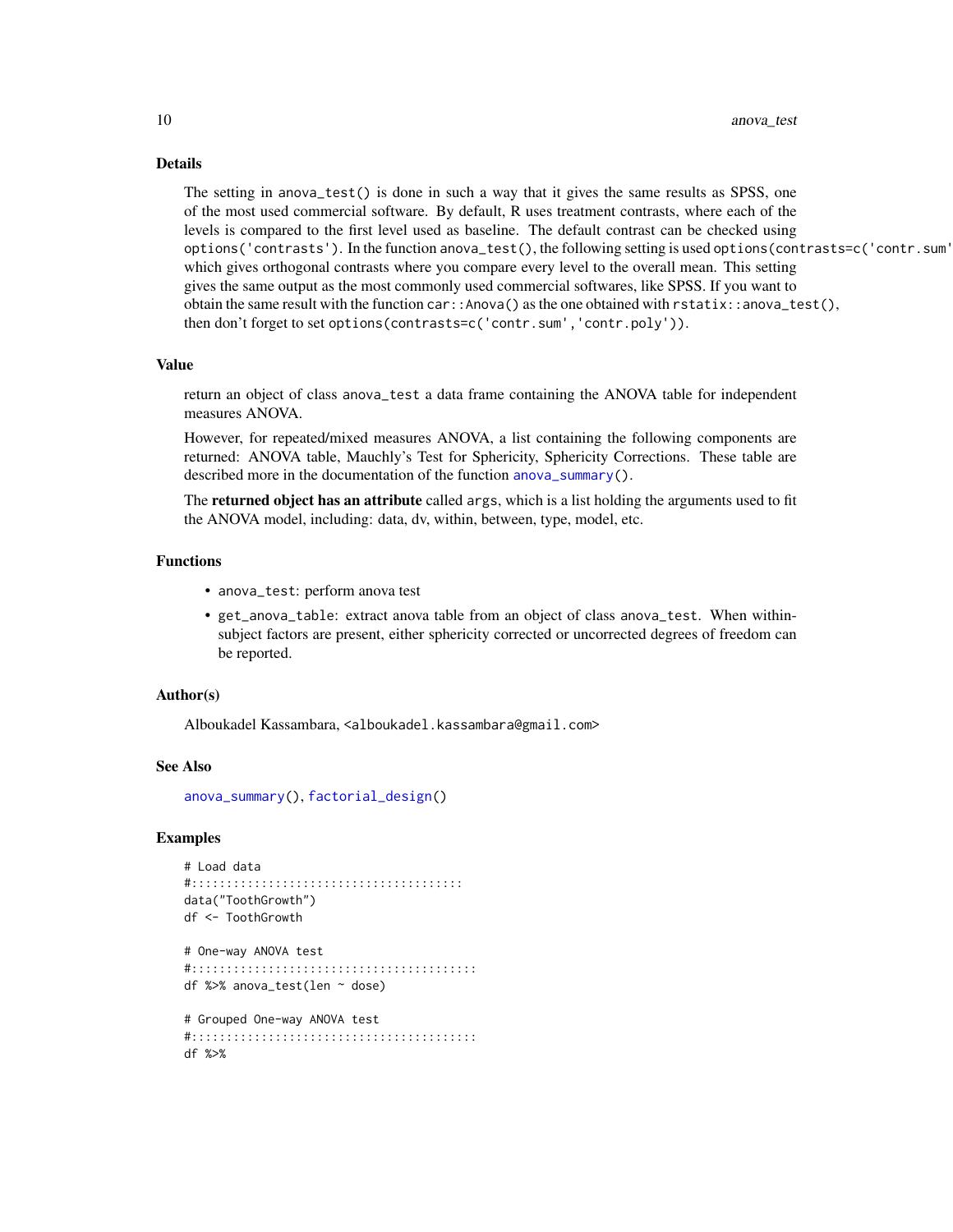## <span id="page-10-0"></span>as\_cor\_mat 11

```
group_by(supp) %>%
 anova_test(len ~ dose)
# Two-way ANOVA test
#:::::::::::::::::::::::::::::::::::::::::
df %>% anova_test(len ~ supp*dose)
# Two-way repeated measures ANOVA
#:::::::::::::::::::::::::::::::::::::::::
df$id <- rep(1:10, 6) # Add individuals id
# Use formula
df %>% anova_test(len ~ supp*dose + Error(id/(supp*dose)))
# or use character vector
df %>% anova_test(dv = len, wid = id, within = c(supp, dose))
# Extract ANOVA table and apply correction
#:::::::::::::::::::::::::::::::::::::::::
res.aov <- df %>% anova_test(dv = len, wid = id, within = c(supp, dose))
get_anova_table(res.aov, correction = "GG")
# Use model as arguments
#:::::::::::::::::::::::::::::::::::::::::
```

```
.my.model <- lm(yield ~ block + N*P*K, npk)
anova_test(.my.model)
```
<span id="page-10-1"></span>as\_cor\_mat *Convert a Correlation Test Data Frame into a Correlation Matrix*

#### Description

Convert a correlation test data frame, returned by the [cor\\_test\(](#page-31-1)), into a correlation matrix format.

#### Usage

```
as_cor_mat(x)
```
#### Arguments

x an object of class cor\_test.

#### Value

Returns a data frame containing the matrix of the correlation coefficients. The output has an attribute named "pvalue", which contains the matrix of the correlation test p-values.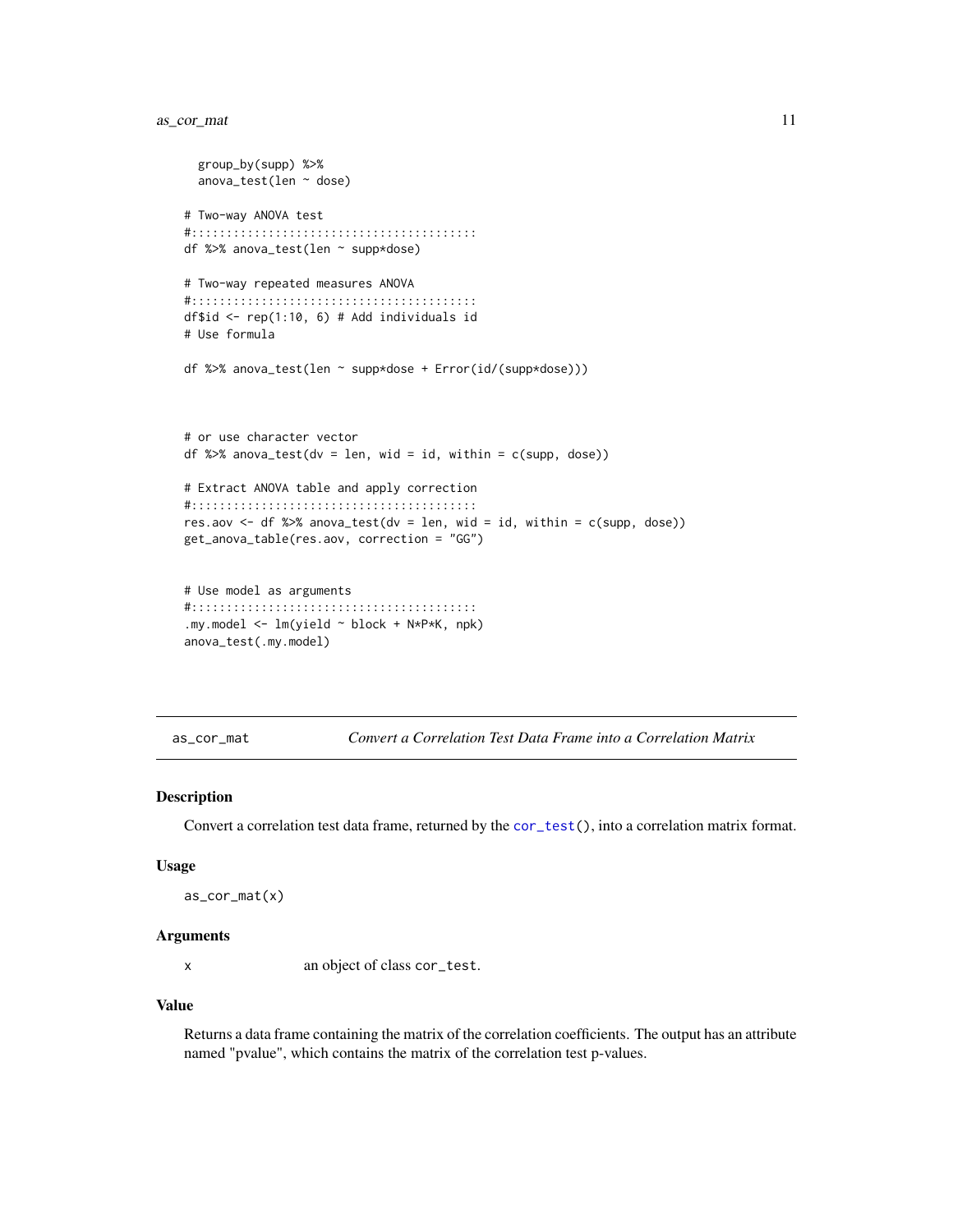## See Also

[cor\\_mat\(](#page-25-1)), [cor\\_test\(](#page-31-1))

#### Examples

```
# Pairwise correlation tests between variables
#:::::::::::::::::::::::::::::::::::::::::::::::
res.cor.test <- mtcars %>%
  select(mpg, disp, hp, drat, wt, qsec) %>%
  cor_test()
res.cor.test
# Convert the correlation test into a correlation matrix
#:::::::::::::::::::::::::::::::::::::::::::::::
res.cor.test %>% as_cor_mat()
```
binom\_test *Exact Binomial Test*

## Description

Performs exact binomial test and pairwise comparisons following a significant exact multinomial test. Wrapper around the R base function link[stats]{binom.test}() that returns a data frame as a result.

#### Usage

```
binom_test(
  x,
  n,
  p = 0.5,
  alternative = "two.sided",
  conf. level = 0.95,detailed = FALSE
)
pairwise_binom_test(
  x,
  p.adjust.method = "holm",
  alternative = "two.sided",
  conf. level = 0.95\mathcal{L}pairwise_binom_test_against_p(
  x,
  p = rep(1/length(x), length(x)),p.adjust.method = "holm",
```
<span id="page-11-0"></span>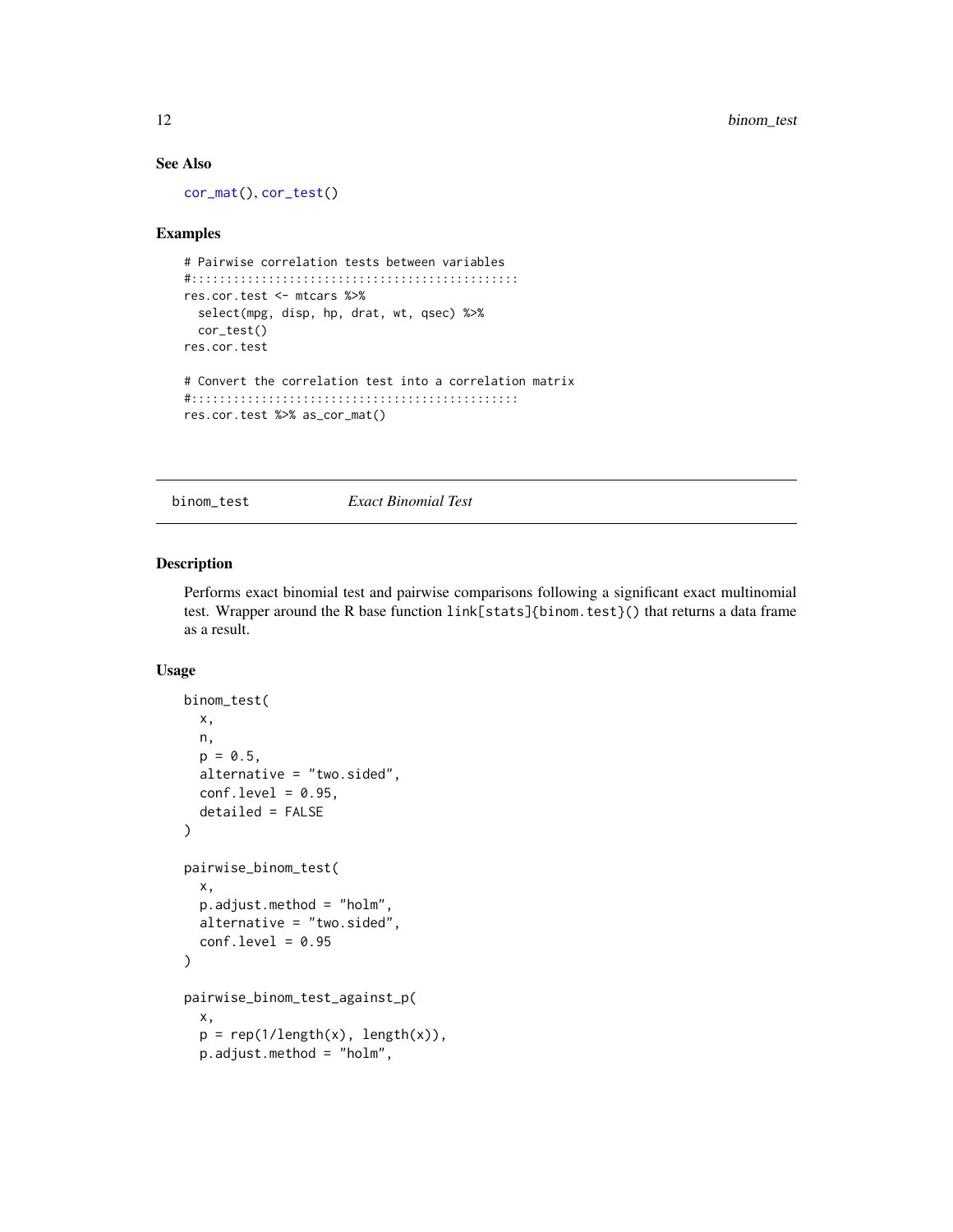## binom\_test 13

```
alternative = "two.sided",
  conf. level = 0.95\lambda
```
#### Arguments

| $\times$        | numeric vector containing the counts.                                                                                                                                                                                                                                                                 |  |
|-----------------|-------------------------------------------------------------------------------------------------------------------------------------------------------------------------------------------------------------------------------------------------------------------------------------------------------|--|
| n               | number of trials; ignored if x has length 2.                                                                                                                                                                                                                                                          |  |
| p               | a vector of probabilities of success. The length of p must be the same as the<br>number of groups specified by x, and its elements must be greater than 0 and<br>less than 1.                                                                                                                         |  |
| alternative     | indicates the alternative hypothesis and must be one of "two.sided", "greater"<br>or "less". You can specify just the initial letter.                                                                                                                                                                 |  |
| conf.level      | confidence level for the returned confidence interval.                                                                                                                                                                                                                                                |  |
| detailed        | logical value. Default is FALSE. If TRUE, a detailed result is shown.                                                                                                                                                                                                                                 |  |
| p.adjust.method |                                                                                                                                                                                                                                                                                                       |  |
|                 | method to adjust p values for multiple comparisons. Used when pairwise com-<br>parisons are performed. Allowed values include "holm", "hochberg", "hommel",<br>"bonferroni", "BH", "BY", "fdr", "none". If you don't want to adjust the p value<br>(not recommended), use $p$ adjust method = "none". |  |

#### Value

return a data frame containing the p-value and its significance. with some the following columns:

- group,group1,group2: the categories or groups being compared.
- statistic: the number of successes.
- parameter: the number of trials.
- p: p-value of the test.
- p.adj: the adjusted p-value.
- method: the used statistical test.
- p.signif,p.adj.signif: the significance level of p-values and adjusted p-values, respectively.
- estimate: the estimated probability of success.
- alternative: a character string describing the alternative hypothesis.
- conf.low,conf.high: Lower and upper bound on a confidence interval for the probability of success.

The returned object has an attribute called args, which is a list holding the test arguments.

## Functions

• binom\_test: performs exact binomial test. Wrapper around the R base function [binom.test](#page-0-0) that returns a dataframe as a result.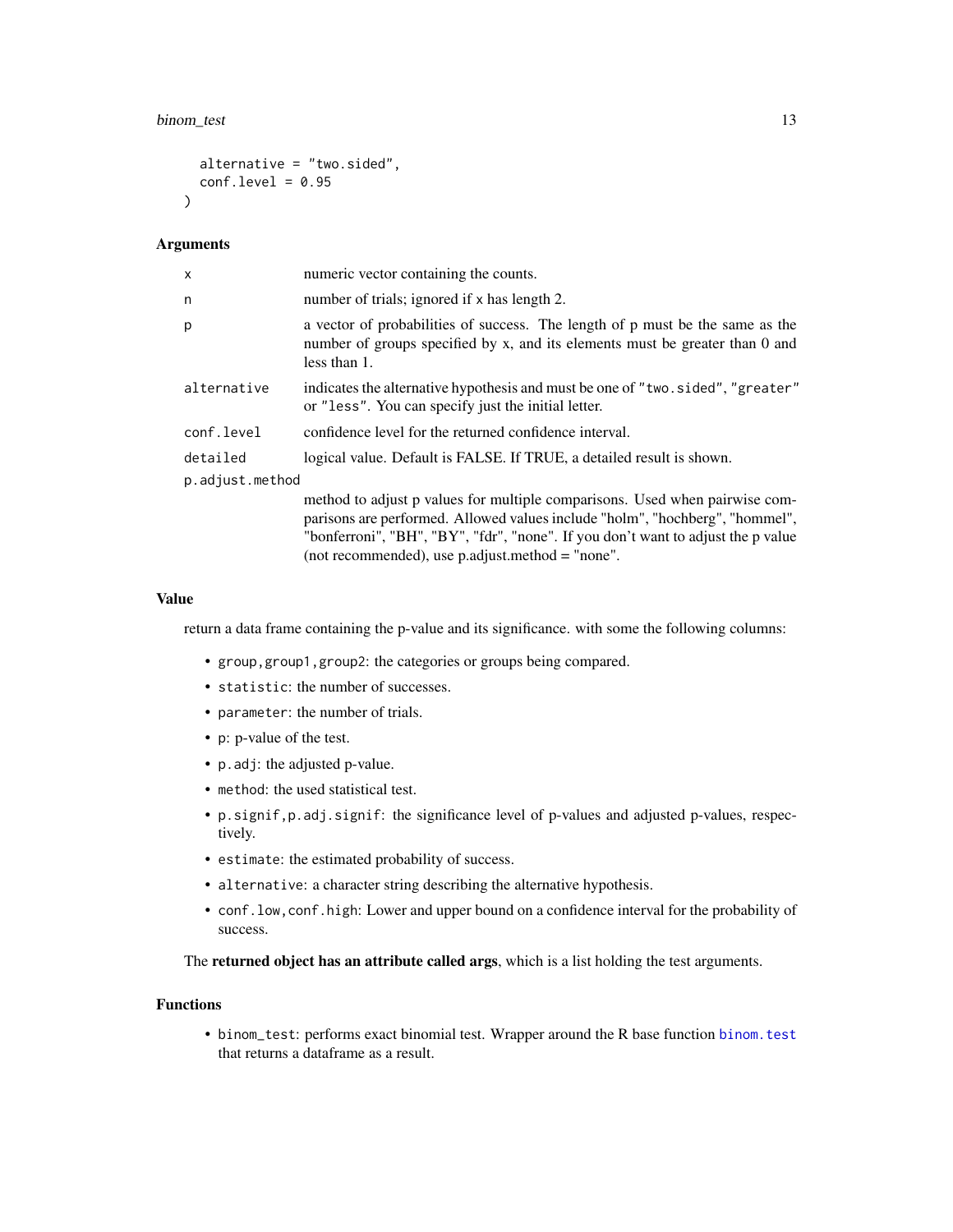- pairwise\_binom\_test: performs pairwise comparisons (binomial test) following a significant exact multinomial test.
- pairwise\_binom\_test\_against\_p: performs pairwise comparisons (binomial test) following a significant exact multinomial test for given probabilities.

#### See Also

[multinom\\_test](#page-76-1)

```
# Exact binomial test
#%%%%%%%%%%%%%%%%%%%%%%%%%%%%%%%%%%%%%%%%%%%
# Data: 160 mice with cancer including 95 male and 65 female
# Q1: Does cancer affect more males than females?
binom_test(x = 95, n = 160)
# => yes, there are a significant difference
# Q2: compare the observed proportion of males
# to an expected proportion (p = 3/5)
binom_test(x = 95, n = 160, p = 3/5)
# => there are no significant difference
# Multinomial test
#%%%%%%%%%%%%%%%%%%%%%%%%%%%%%%%%%%%%%%%%%%%
# Data
tulip \leftarrow c(red = 81, yellow = 50, white = 27)
# Question 1: are the color equally common ?
# this is a test of homogeneity
res <- multinom_test(tulip)
res
attr(res, "descriptives")
# Pairwise comparisons between groups
pairwise_binom_test(tulip, p.adjust.method = "bonferroni")
```

```
# Question 2: comparing observed to expected proportions
# this is a goodness-of-fit test
expected.p <- c(red = 0.5, yellow = 0.33, white = 0.17)
res <- multinom_test(tulip, expected.p)
res
attr(res, "descriptives")
```

```
# Pairwise comparisons against a given probabilities
pairwise_binom_test_against_p(tulip, expected.p)
```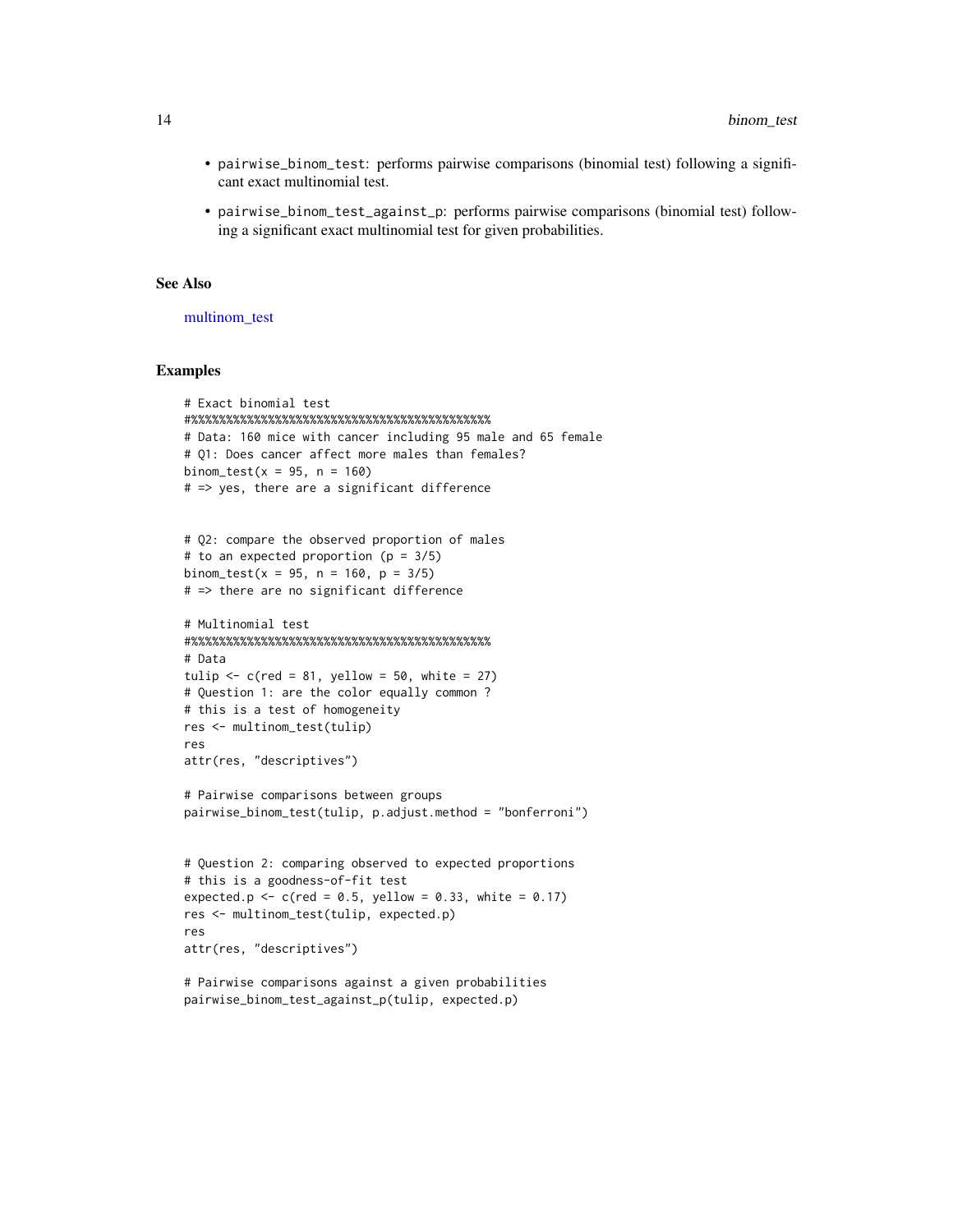## <span id="page-14-0"></span>Description

Performs the Box's M-test for homogeneity of covariance matrices obtained from multivariate normal data according to one grouping variable. The test is based on the chi-square approximation.

#### Usage

box\_m(data, group)

#### Arguments

| data  | a numeric data.frame or matrix containing n observations of p variables; it is<br>expected that $n > p$ . |
|-------|-----------------------------------------------------------------------------------------------------------|
| group | a vector of length n containing the class of each observation; it is usually a factor.                    |

#### Value

A data frame containing the following components:

- statistic an approximated value of the chi-square distribution.
- parameter the degrees of freedom related of the test statistic in this case that it follows a Chisquare distribution.
- p.value the p-value of the test.
- method the character string "Box's M-test for Homogeneity of Covariance Matrices".

## Examples

```
data(iris)
box_m(iris[, -5], iris[, 5])
```
chisq\_test *Chi-squared Test for Count Data*

#### Description

Performs chi-squared tests, including goodness-of-fit, homogeneity and independence tests.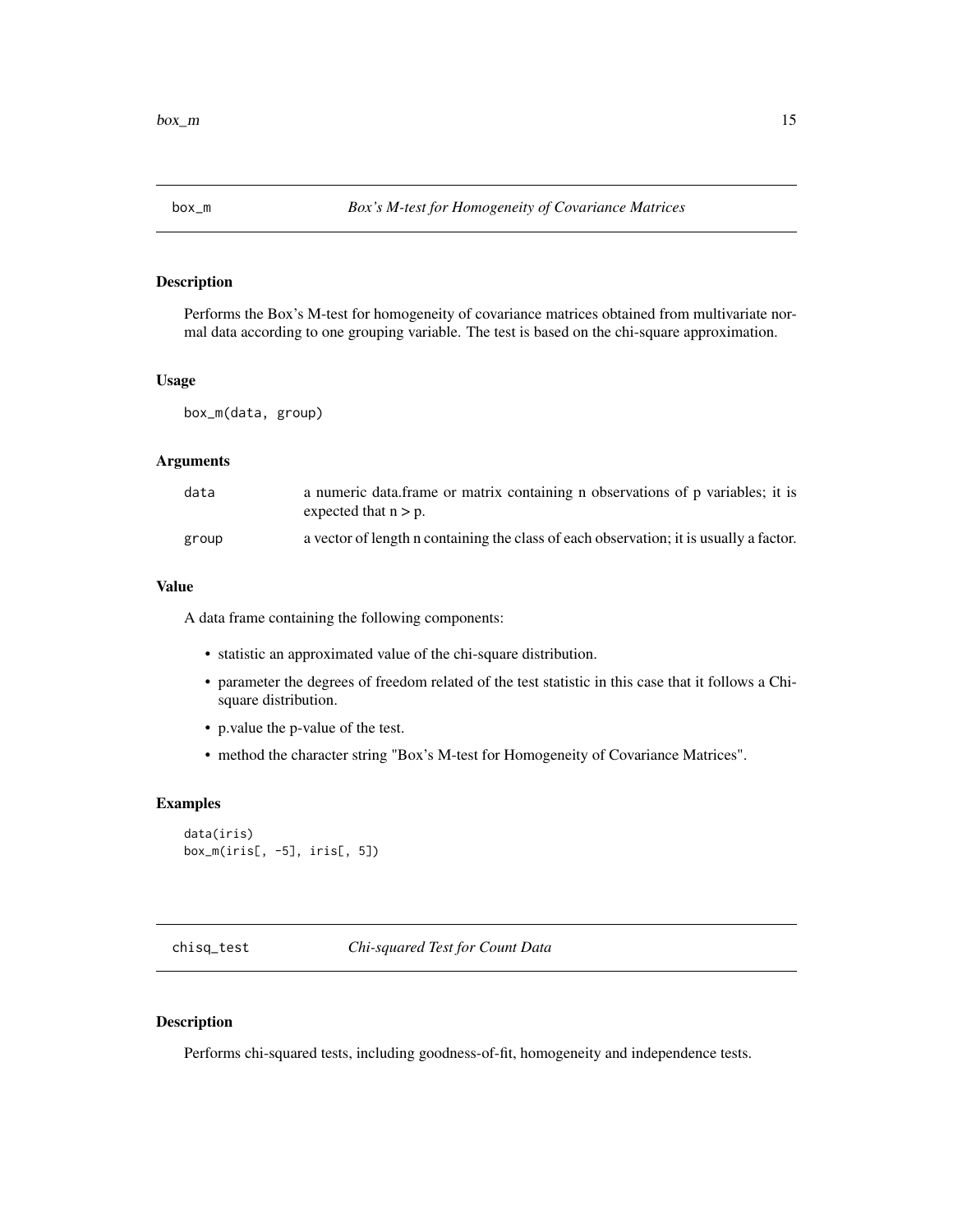## Usage

```
chisq_test(
  x,
  y = NULL,correct = TRUE,p = rep(1/length(x), length(x)),rescale.p = FALSE,
  simulate.p.value = FALSE,
  B = 2000
\mathcal{L}pairwise_chisq_gof_test(x, p.adjust.method = "holm", ...)
pairwise_chisq_test_against_p(
  x,
  p = rep(1/length(x), length(x)),p.adjust.method = "holm",
  ...
\mathcal{L}chisq_descriptives(res.chisq)
expected_freq(res.chisq)
observed_freq(res.chisq)
pearson_residuals(res.chisq)
std_residuals(res.chisq)
```
## Arguments

| X                | a numeric vector or matrix. x and y can also both be factors.                                                                                                                                                                                                                                                |
|------------------|--------------------------------------------------------------------------------------------------------------------------------------------------------------------------------------------------------------------------------------------------------------------------------------------------------------|
| У                | a numeric vector; ignored if x is a matrix. If x is a factor, y should be a factor of<br>the same length.                                                                                                                                                                                                    |
| correct          | a logical indicating whether to apply continuity correction when computing the<br>test statistic for 2 by 2 tables: one half is subtracted from all $ O-E $ differences;<br>however, the correction will not be bigger than the differences themselves. No<br>correction is done if simulate.p.value = TRUE. |
| p                | a vector of probabilities of the same length of x. An error is given if any entry<br>of p is negative.                                                                                                                                                                                                       |
| rescale.p        | a logical scalar; if TRUE then p is rescaled (if necessary) to sum to 1. If<br>rescale. p is FALSE, and p does not sum to 1, an error is given.                                                                                                                                                              |
| simulate.p.value |                                                                                                                                                                                                                                                                                                              |
|                  | a logical indicating whether to compute p-values by Monte Carlo simulation.                                                                                                                                                                                                                                  |
| B                | an integer specifying the number of replicates used in the Monte Carlo test.                                                                                                                                                                                                                                 |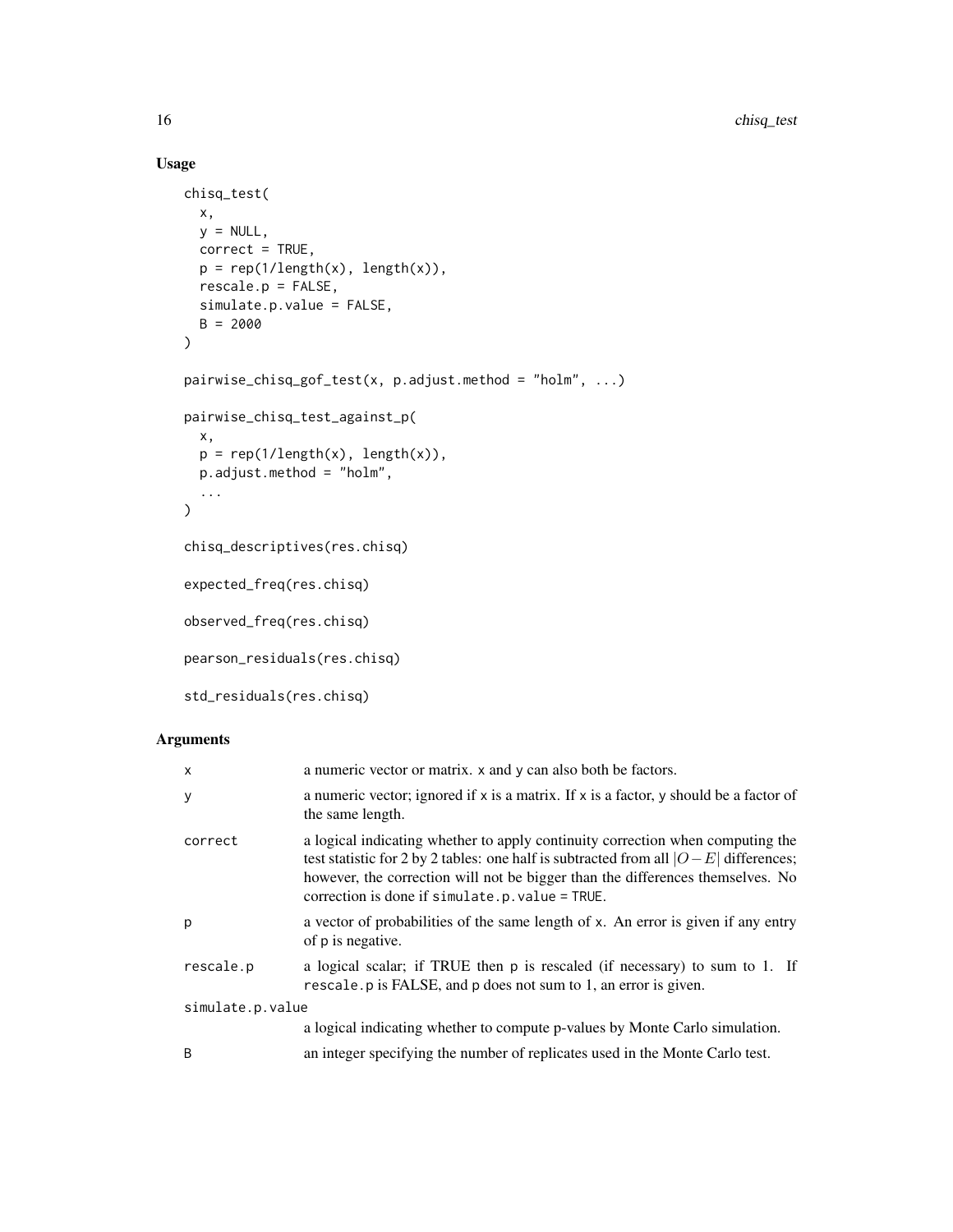#### chisq\_test 17

| p.adjust.method |                                                                                                                                                                                                                                                                                                       |
|-----------------|-------------------------------------------------------------------------------------------------------------------------------------------------------------------------------------------------------------------------------------------------------------------------------------------------------|
|                 | method to adjust p values for multiple comparisons. Used when pairwise com-<br>parisons are performed. Allowed values include "holm", "hochberg", "hommel",<br>"bonferroni", "BH", "BY", "fdr", "none". If you don't want to adjust the p value<br>(not recommended), use $p$ adjust method = "none". |
| $\cdots$        | other arguments passed to the function $\{chisq\_test\}()$ .                                                                                                                                                                                                                                          |
| res.chisg       | an object of class chisq test.                                                                                                                                                                                                                                                                        |

#### Value

return a data frame with some the following columns:

- n: the number of participants.
- group,group1,group2: the categories or groups being compared.
- statistic: the value of Pearson's chi-squared test statistic.
- df: the degrees of freedom of the approximate chi-squared distribution of the test statistic. NA if the p-value is computed by Monte Carlo simulation.
- p: p-value.
- p.adj: the adjusted p-value.
- method: the used statistical test.
- p.signif,p.adj.signif: the significance level of p-values and adjusted p-values, respectively.
- observed: observed counts.
- expected: the expected counts under the null hypothesis.

The returned object has an attribute called args, which is a list holding the test arguments.

## Functions

- chisq\_test: performs chi-square tests including goodness-of-fit, homogeneity and independence tests.
- pairwise\_chisq\_gof\_test: perform pairwise comparisons between groups following a global chi-square goodness of fit test.
- pairwise\_chisq\_test\_against\_p: perform pairwise comparisons after a global chi-squared test for given probabilities. For each group, the observed and the expected proportions are shown. Each group is compared to the sum of all others.
- chisq\_descriptives: returns the descriptive statistics of the chi-square test. These include, observed and expected frequencies, proportions, residuals and standardized residuals.
- expected\_freq: returns the expected counts from the chi-square test result.
- observed\_freq: returns the observed counts from the chi-square test result.
- pearson\_residuals: returns the Pearson residuals, (observed -expected) / sqrt(expected).
- std\_residuals: returns the standardized residuals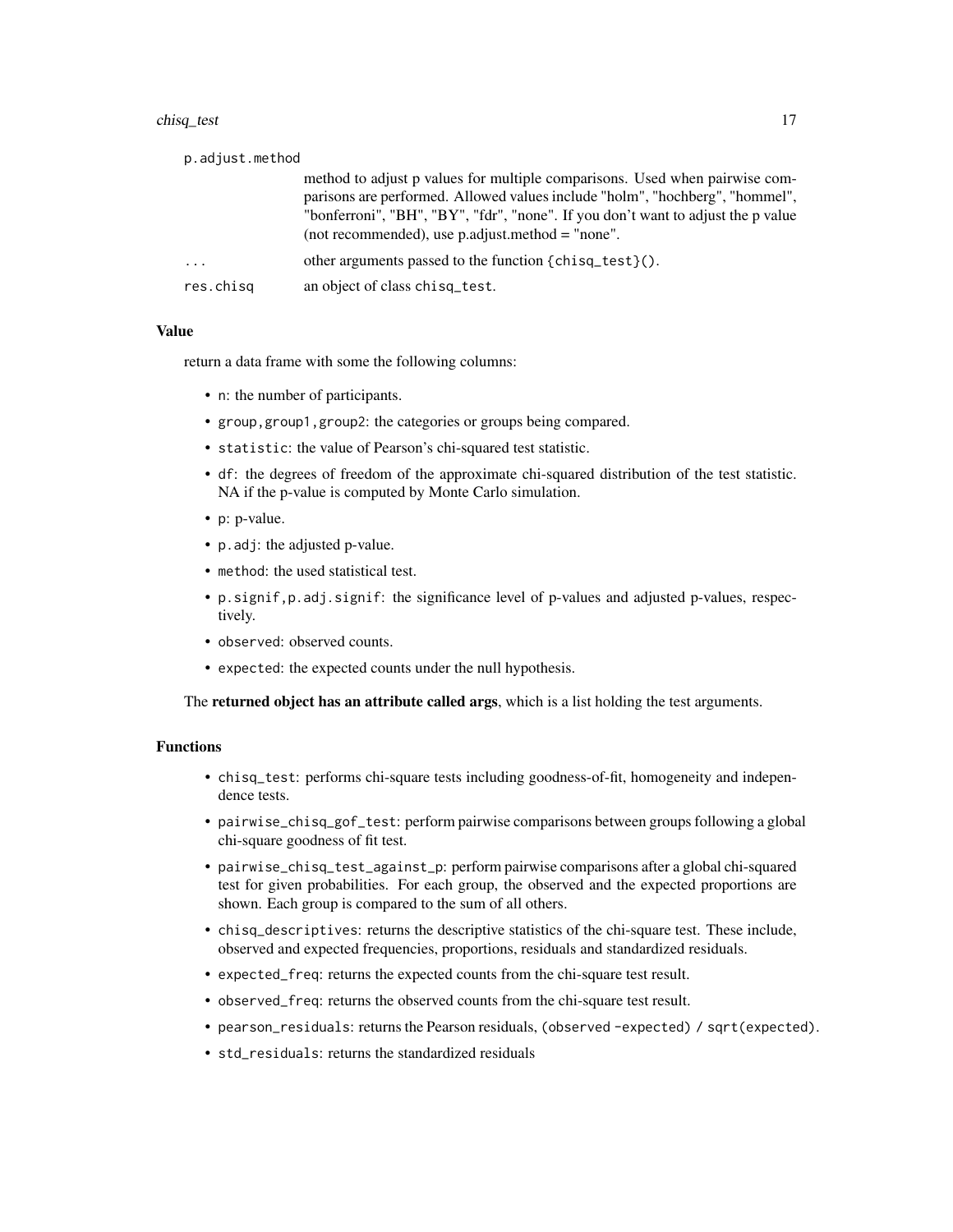## Examples

```
# Chi-square goodness of fit test
#%%%%%%%%%%%%%%%%%%%%%%%%%%%%%%%%%%%%%%%%
tulip \leq c(red = 81, yellow = 50, white = 27)
# Q1: Are the colors equally common?
chisq_test(tulip)
pairwise_chisq_gof_test(tulip)
# Q2: comparing observed to expected proportions
chisq_test(tulip, p = c(1/2, 1/3, 1/6))
pairwise_chisq_test_against_p(tulip, p = c(0.5, 0.33, 0.17))
# Homogeneity of proportions between groups
#%%%%%%%%%%%%%%%%%%%%%%%%%%%%%%%%%%%%%%%%
# Data: Titanic
xtab <- as.table(rbind(
  c(203, 118, 178, 212),
  c(122, 167, 528, 673)
))
dimnames(xtab) <- list(
  Survived = c("Yes", "No"),
  Class = c("1st", "2nd", "3rd", "Crew"))
xtab
# Chi-square test
chisq_test(xtab)
# Compare the proportion of survived between groups
pairwise_prop_test(xtab)
```
cochran\_qtest *Cochran's Q Test*

## **Description**

Performs the Cochran's Q test for unreplicated randomized block design experiments with a binary response variable and paired data. This test is analogue to the [friedman.test\(](#page-0-0)) with 0,1 coded response. It's an extension of the McNemar Chi-squared test for comparing more than two paired proportions.

#### Usage

```
cochran_qtest(data, formula)
```
#### Arguments

| data    | a data frame containing the variables in the formula.                                    |
|---------|------------------------------------------------------------------------------------------|
| formula | a formula of the form $a \sim b \mid c$ , where a is the outcome variable name; b is the |
|         | within-subjects factor variables; and c (factor) is the column name containing           |
|         | individuals/subjects identifier. Should be unique per individual.                        |

<span id="page-17-0"></span>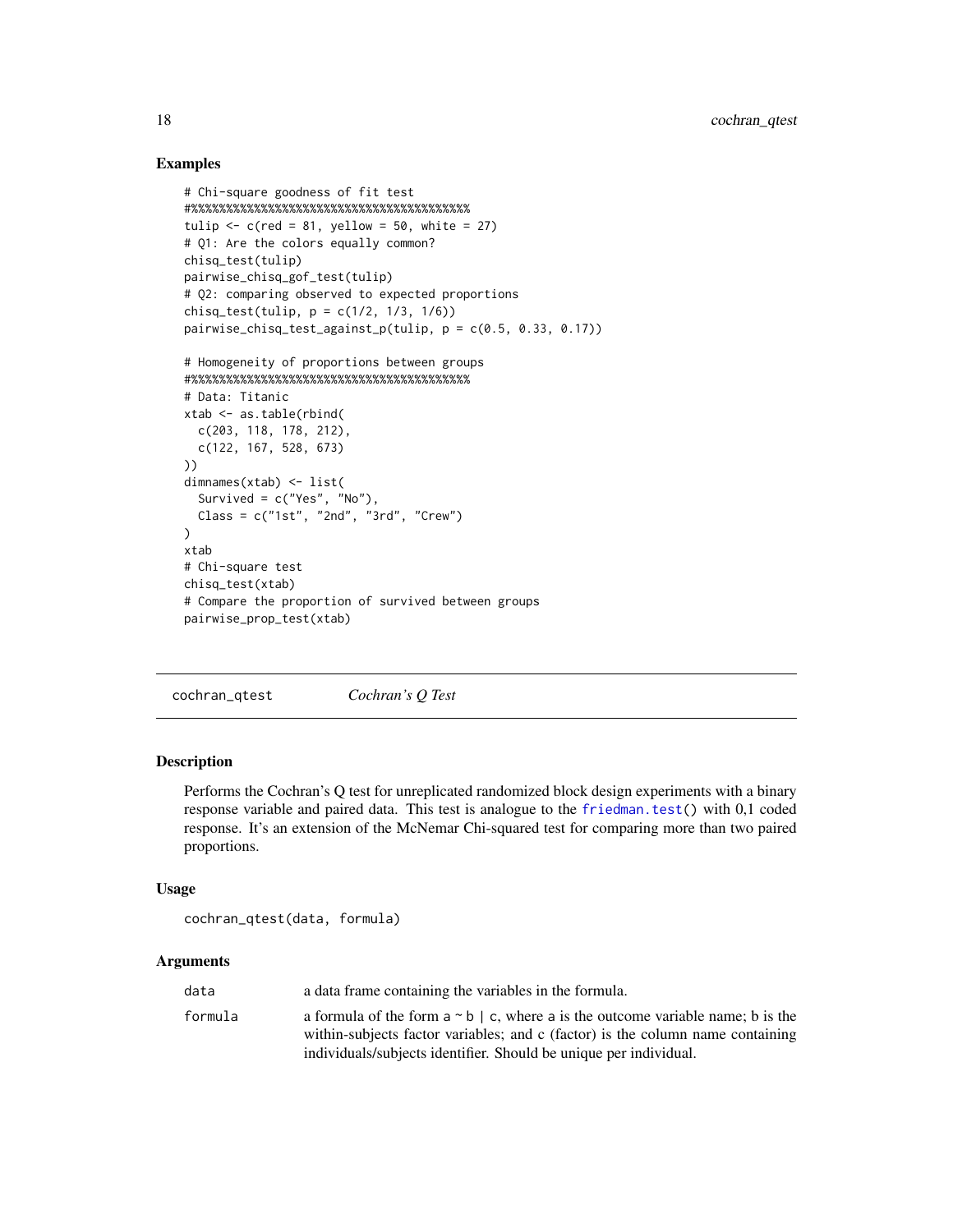#### <span id="page-18-0"></span>cohens\_d 19

#### Examples

```
# Generate a demo data
mydata <- data.frame(
  outcome = c(\emptyset, 1, 1, 0, 0, 1, 0, 1, 1, 1, 1, 1, 0, 0, 1, 1, 0, 1, 1, 0, 0, 1, 1, 0, 0, 1),treatment = gl(3,1,30, \text{labels}=\text{LETTERS}[1:3]),
  participant = gl(10,3,labels=letters[1:10])
\mathcal{L}mydata$outcome <- factor(
  mydata$outcome, levels = c(1, 0),
  labels = c("success", "failure")
  )
# Cross-tabulation
xtabs(~outcome + treatment, mydata)
# Compare the proportion of success between treatments
cochran_qtest(mydata, outcome ~ treatment|participant)
# pairwise comparisons between groups
pairwise_mcnemar_test(mydata, outcome ~ treatment|participant)
```
cohens\_d *Compute Cohen's d Measure of Effect Size*

## Description

Compute the effect size for t-test. T-test conventional effect sizes, proposed by Cohen, are: 0.2 (small effect), 0.5 (moderate effect) and 0.8 (large effect).

Cohen's d is calculated as the difference between means or mean minus mu divided by the estimated standardized deviation.

For independent samples t-test, there are two possibilities implemented. If the t-test did not make a homogeneity of variance assumption, (the Welch test), the variance term will mirror the Welch test, otherwise a pooled estimate is used.

If a paired samples t-test was requested, then effect size desired is based on the standard deviation of the differences.

It can also returns confidence intervals by bootstap.

#### Usage

```
cohens_d(
  data,
  formula,
  comparisons = NULL,
  ref.group = NULL,
 paired = FALSE,
 mu = 0,
  var.equals = FALSE,
```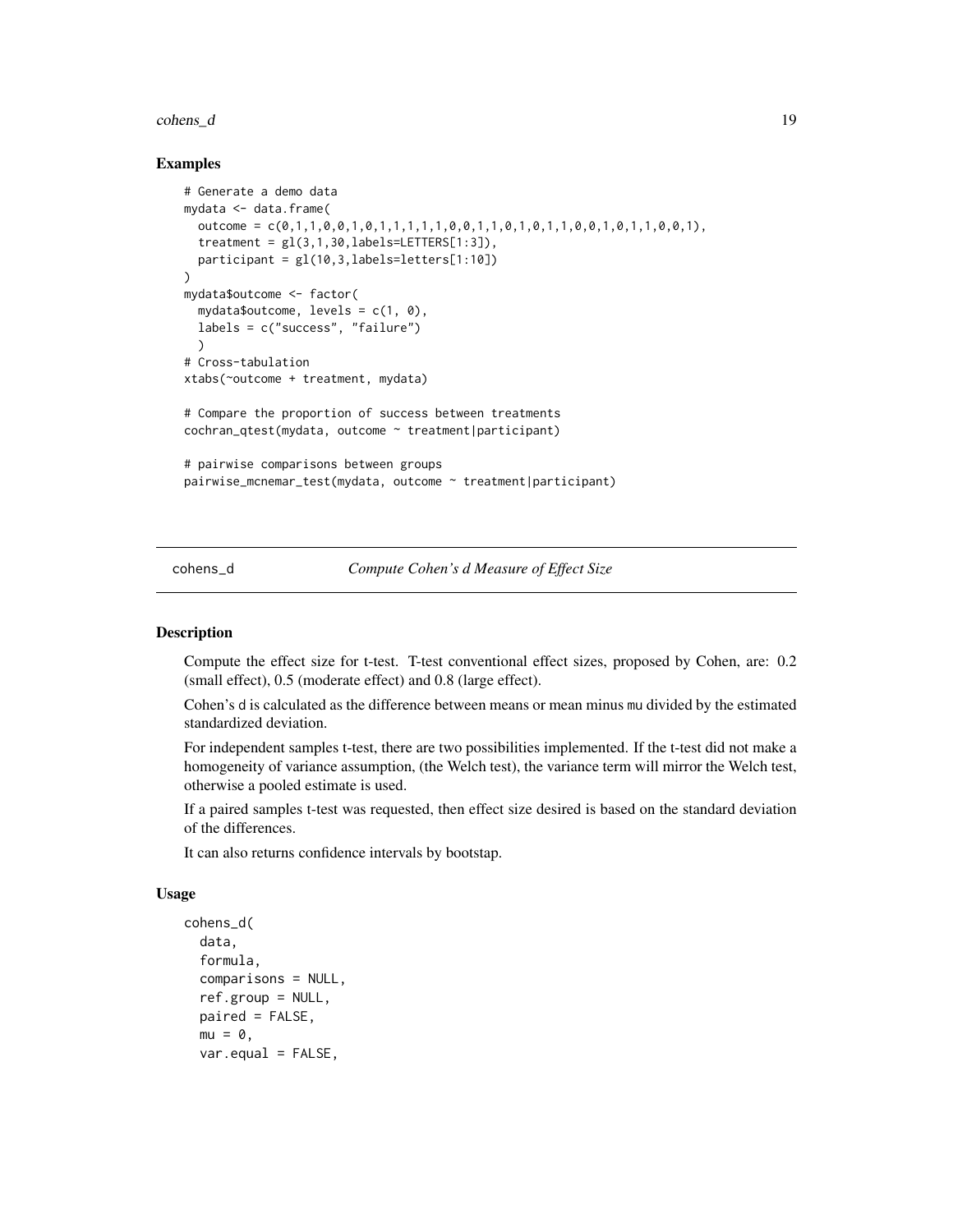```
hedges.correction = FALSE,
 ci = FALSE,conf. level = 0.95,ci.type = "perc",
 nboot = 1000
)
```
## Arguments

| a data.frame containing the variables in the formula.                                                                                                                                                                                                                                                                                       |
|---------------------------------------------------------------------------------------------------------------------------------------------------------------------------------------------------------------------------------------------------------------------------------------------------------------------------------------------|
| a formula of the form $x \sim g$ roup where x is a numeric variable giving the data<br>values and group is a factor with one or multiple levels giving the corresponding<br>groups. For example, formula = $TP53 \sim$ cancer_group.                                                                                                        |
| A list of length-2 vectors specifying the groups of interest to be compared. For<br>example to compare groups "A" vs "B" and "B" vs "C", the argument is as<br>follow: comparisons = $list(c("A", "B"), c("B", "C"))$                                                                                                                       |
| a character string specifying the reference group. If specified, for a given group-<br>ing variable, each of the group levels will be compared to the reference group<br>(i.e. control group).<br>If ref.group = "all", pairwise two sample tests are performed for comparing<br>each grouping variable levels against all (i.e. basemean). |
|                                                                                                                                                                                                                                                                                                                                             |
| a logical indicating whether you want a paired test.                                                                                                                                                                                                                                                                                        |
| theoretical mean, use for one-sample t-test. Default is 0.                                                                                                                                                                                                                                                                                  |
| a logical variable indicating whether to treat the two variances as being equal.<br>If TRUE then the pooled variance is used to estimate the variance otherwise the<br>Welch (or Satterthwaite) approximation to the degrees of freedom is used. Used<br>only for unpaired or independent samples test.                                     |
| hedges.correction                                                                                                                                                                                                                                                                                                                           |
| logical indicating whether apply the Hedges correction by multiplying the usual<br>value of Cohen's d by $(N-3)/(N-2.25)$ (for unpaired t-test) and by $(n1-2)/(n1-1.25)$<br>for paired t-test; where N is the total size of the two groups being compared (N<br>$= n1 + n2$ ).                                                             |
| If TRUE, returns confidence intervals by bootstrap. May be slow.                                                                                                                                                                                                                                                                            |
| The level for the confidence interval.                                                                                                                                                                                                                                                                                                      |
| The type of confidence interval to use. Can be any of "norm", "basic", "perc",<br>or "bca". Passed to boot:: boot.ci.                                                                                                                                                                                                                       |
| The number of replications to use for bootstrap.                                                                                                                                                                                                                                                                                            |
|                                                                                                                                                                                                                                                                                                                                             |

## Details

Quantification of the effect size magnitude is performed using the thresholds defined in Cohen (1992). The magnitude is assessed using the thresholds provided in (Cohen 1992), i.e. |d| < 0.2 "negligible", |d| < 0.5 "small", |d| < 0.8 "medium", otherwise "large".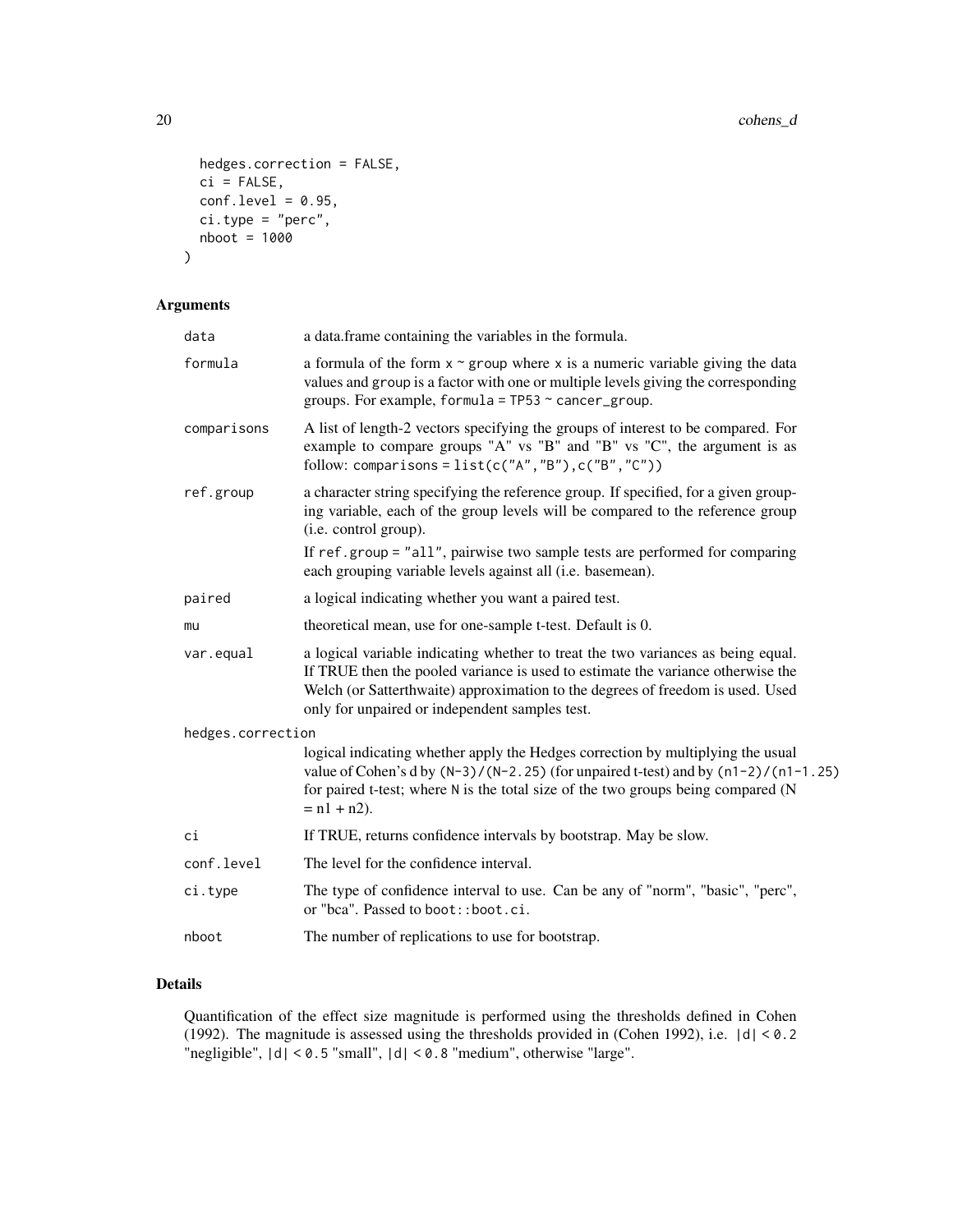#### <span id="page-20-0"></span>Value

return a data frame with some of the following columns:

- .y.: the y variable used in the test.
- group1,group2: the compared groups in the pairwise tests.
- n,n1,n2: Sample counts.
- effsize: estimate of the effect size (d value).
- magnitude: magnitude of effect size.
- conf.low,conf.high: lower and upper bound of the effect size confidence interval.

#### References

- Cohen, J. (1988). Statistical power analysis for the behavioral sciences (2nd ed.). New York:Academic Press.
- Cohen, J. (1992). A power primer. Psychological Bulletin, 112, 155-159.
- Hedges, Larry & Olkin, Ingram. (1985). Statistical Methods in Meta-Analysis. 10.2307/1164953.
- Navarro, Daniel. 2015. Learning Statistics with R: A Tutorial for Psychology Students and Other Beginners (Version 0.5).

#### Examples

```
# One-sample t test effect size
ToothGrowth %>% cohens_d(len \sim 1, mu = 0)
# Two indepedent samples t-test effect size
ToothGrowth %>% cohens_d(len \sim supp, var.equal = TRUE)
# Paired samples effect size
df <- data.frame(
  id = 1:5.
 pre = c(110, 122, 101, 120, 140),
 post = c(150, 160, 110, 140, 155)
\lambdadf \leq df %>% gather(key = "treatment", value = "value", -id)
head(df)
df %>% cohens_d(value \sim treatment, paired = TRUE)
```
convert\_as\_factor *Factors*

#### **Description**

Provides pipe-friendly functions to convert simultaneously multiple variables into a factor variable. Helper functions are also available to set the reference level and the levels order.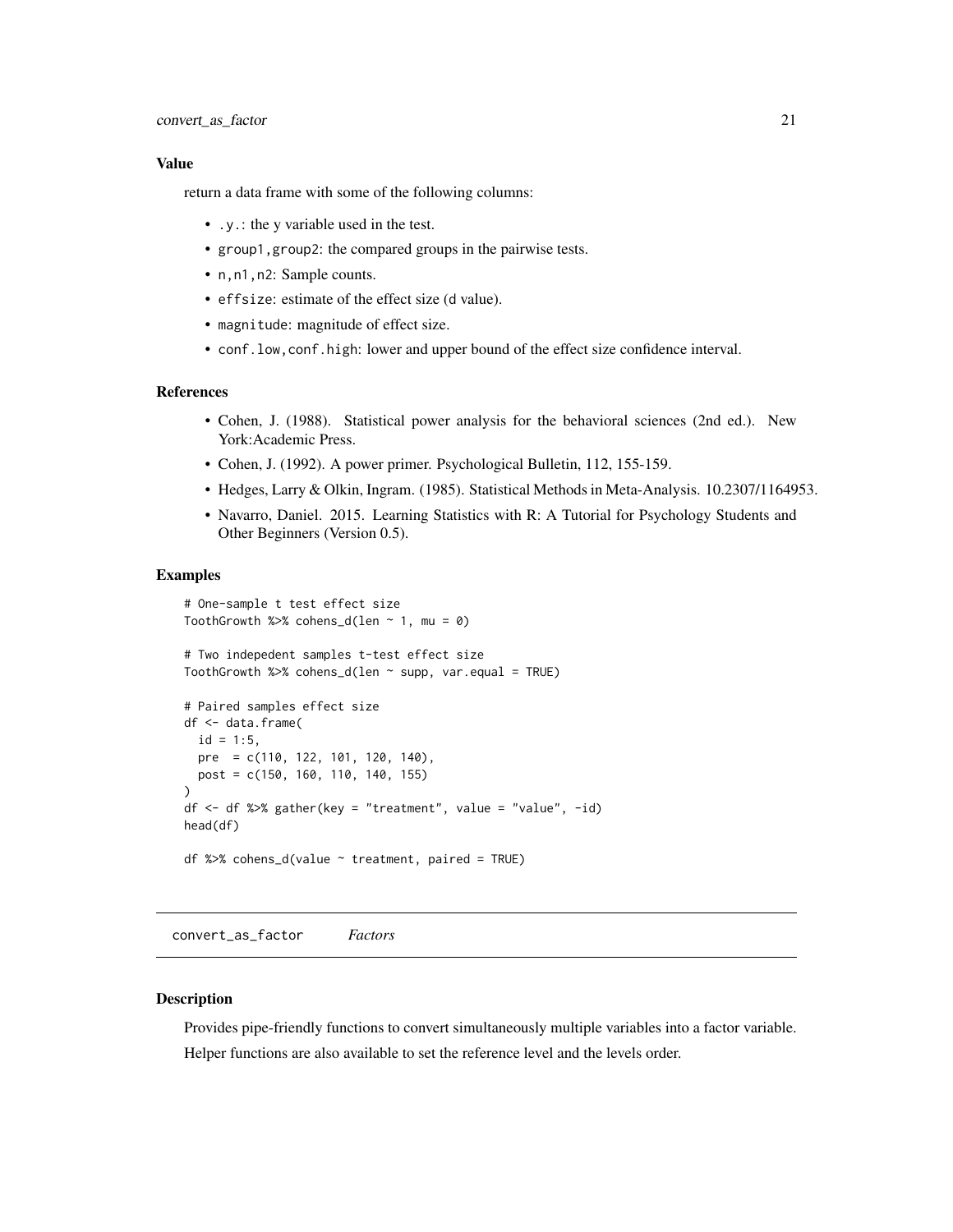## Usage

```
convert_as_factor(data, ..., vars = NULL, make.valid.levels = FALSE)
```
set\_ref\_level(data, name, ref)

```
reorder_levels(data, name, order)
```
## Arguments

| data              | a data frame                                                                                                                                             |
|-------------------|----------------------------------------------------------------------------------------------------------------------------------------------------------|
| $\ddots$          | one unquoted expressions (or variable name) specifying the name of the vari-<br>ables you want to convert into factor. Alternative to the argument vars. |
| vars              | a character vector specifying the variables to convert into factor.                                                                                      |
| make.valid.levels |                                                                                                                                                          |
|                   | logical. Default is FALSE. If TRUE, converts the variable to factor and add a<br>leading character $(x)$ if starting with a digit.                       |
| name              | a factor variable name. Can be unquoted. For example, use group or "group".                                                                              |
| ref               | the reference level.                                                                                                                                     |
| order             | a character vector specifying the order of the factor levels                                                                                             |

## Functions

- convert\_as\_factor: Convert one or multiple variables into factor.
- set\_ref\_level: Change a factor reference level or group.
- reorder\_levels: Change the order of a factor levels

```
# Create a demo data
df <- tibble(
  group = c("a", "a", "b", "b", "c", "c"),
  time = c("t1", "t2", "t1", "t2", "t1", "t2"),
  value = c(5, 6, 1, 3, 4, 5))
df
# Convert group and time into factor variable
result <- df %>% convert_as_factor(group, time)
result
# Show group levels
levels(result$group)
# Set c as the reference level (the first one)
result <- result %>%
  set_ref_level("group", ref = "c")
levels(result$group)
# Set the order of levels
result <- result %>%
```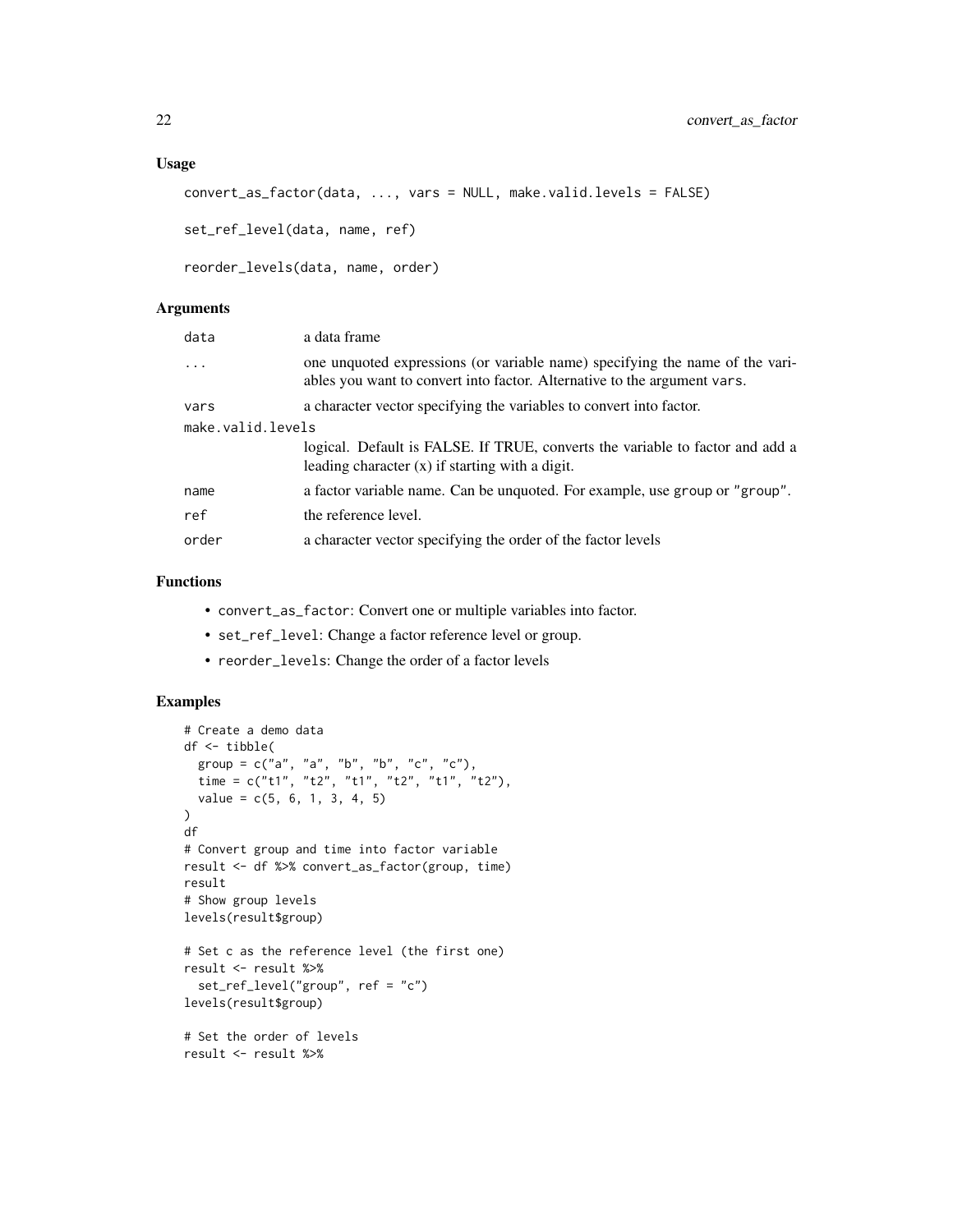```
reorder_levels("group", order = c("b", "c", "a"))
levels(result$group)
```
<span id="page-22-1"></span>cor\_as\_symbols *Replace Correlation Coefficients by Symbols*

#### Description

Take a correlation matrix and replace the correlation coefficients by symbols according to the level of the correlation.

## Usage

```
cor_as_symbols(
  x,
  cutpoints = c(0, 0.25, 0.5, 0.75, 1),
  symbols = c(" " , " . " , " + " , " *")\mathcal{L}
```
## Arguments

| $\mathsf{x}$ | a correlation matrix. Particularly, an object of class cor_mat.                                                                         |
|--------------|-----------------------------------------------------------------------------------------------------------------------------------------|
| cutpoints    | numeric vector used for intervals. Default values are $c(0, 0.25, 0.5, 0.75, 1)$ .                                                      |
| symbols      | character vector, one shorter than cutpoints, used as correlation coefficient sym-<br>bols. Default values are $c("", "," " +", " *").$ |

## See Also

[cor\\_mat\(](#page-25-1))

```
# Compute correlation matrix
#::::::::::::::::::::::::::::::::::::::::::
cor.mat <- mtcars %>%
 select(mpg, disp, hp, drat, wt, qsec) %>%
 cor_mat()
# Replace correlation coefficient by symbols
#::::::::::::::::::::::::::::::::::::::::::
cor.mat %>%
  cor_as_symbols() %>%
  pull_lower_triangle()
```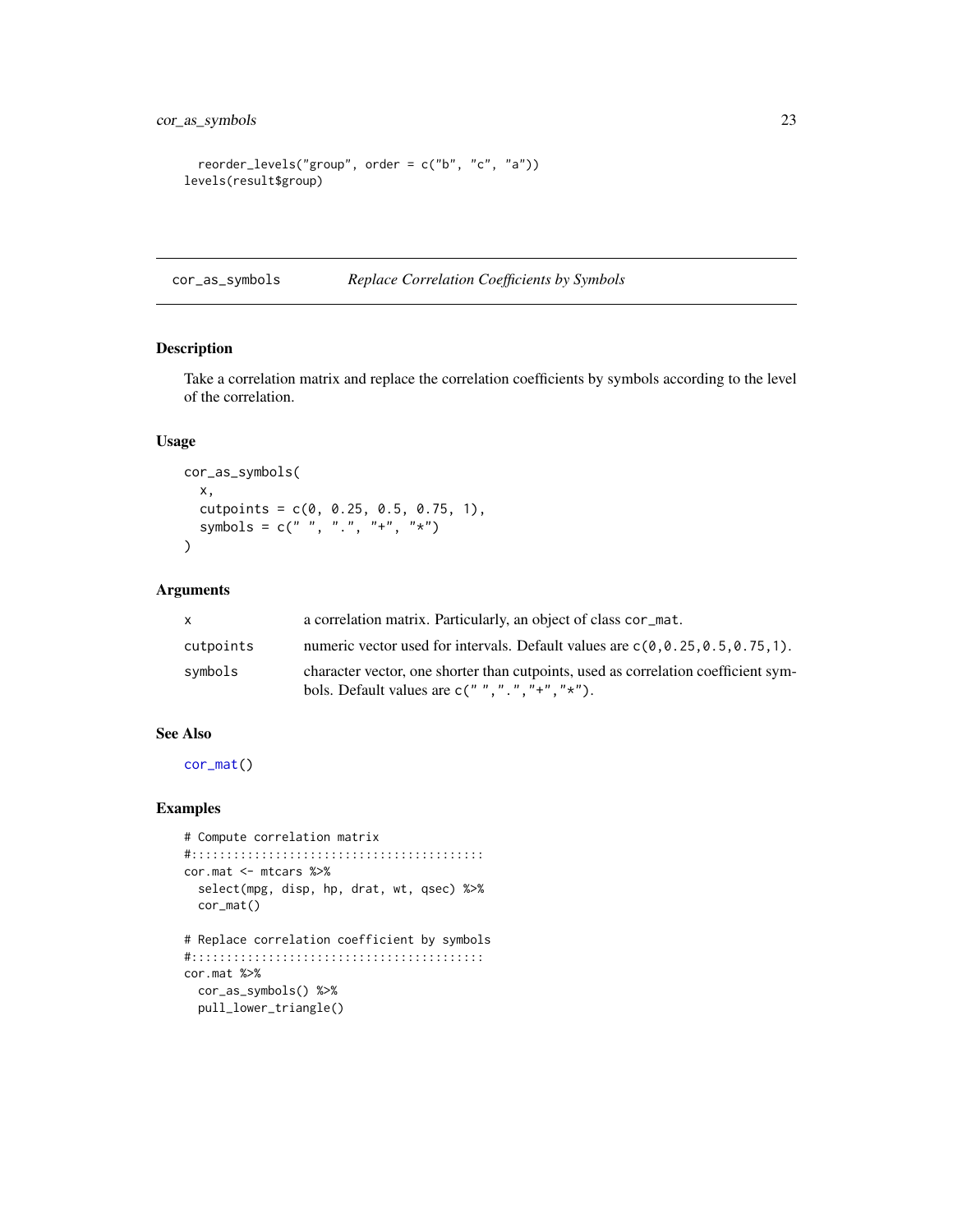#### <span id="page-23-2"></span>Description

Reshape correlation analysis results. Key functions:

- cor\_gather(): takes a correlation matrix and collapses (i.e. melt) it into a paired list (long format).
- cor\_spread(): spread a long correlation data format across multiple columns. Particularly, it takes the results of [cor\\_test](#page-31-1) and transforms it into a correlation matrix.

## Usage

```
cor_gather(data, drop.na = TRUE)
```

```
cor_spread(data, value = "cor")
```
## Arguments

| data    | a data frame or matrix.                                                         |
|---------|---------------------------------------------------------------------------------|
| drop.na | logical. If TRUE, drop rows containing missing values after gathering the data. |
| value   | column name containing the value to spread.                                     |

#### Functions

- cor\_gather: takes a correlation matrix and collapses (or melt) it into long format data frame (paired list)
- cor\_spread: spread a long correlation data frame into wide format. Expects the columns "var1", "var2" and "cor" in the data. (correlation matrix).

#### See Also

[cor\\_mat\(](#page-25-1)), [cor\\_reorder\(](#page-29-1))

```
# Data preparation
#::::::::::::::::::::::::::::::::::::::::::
mydata <- mtcars %>%
  select(mpg, disp, hp, drat, wt, qsec)
head(mydata, 3)
# Reshape a correlation matrix
#::::::::::::::::::::::::::::::::::::::::::
# Compute a correlation matrix
cor.mat <- mydata %>% cor_mat()
cor.mat
```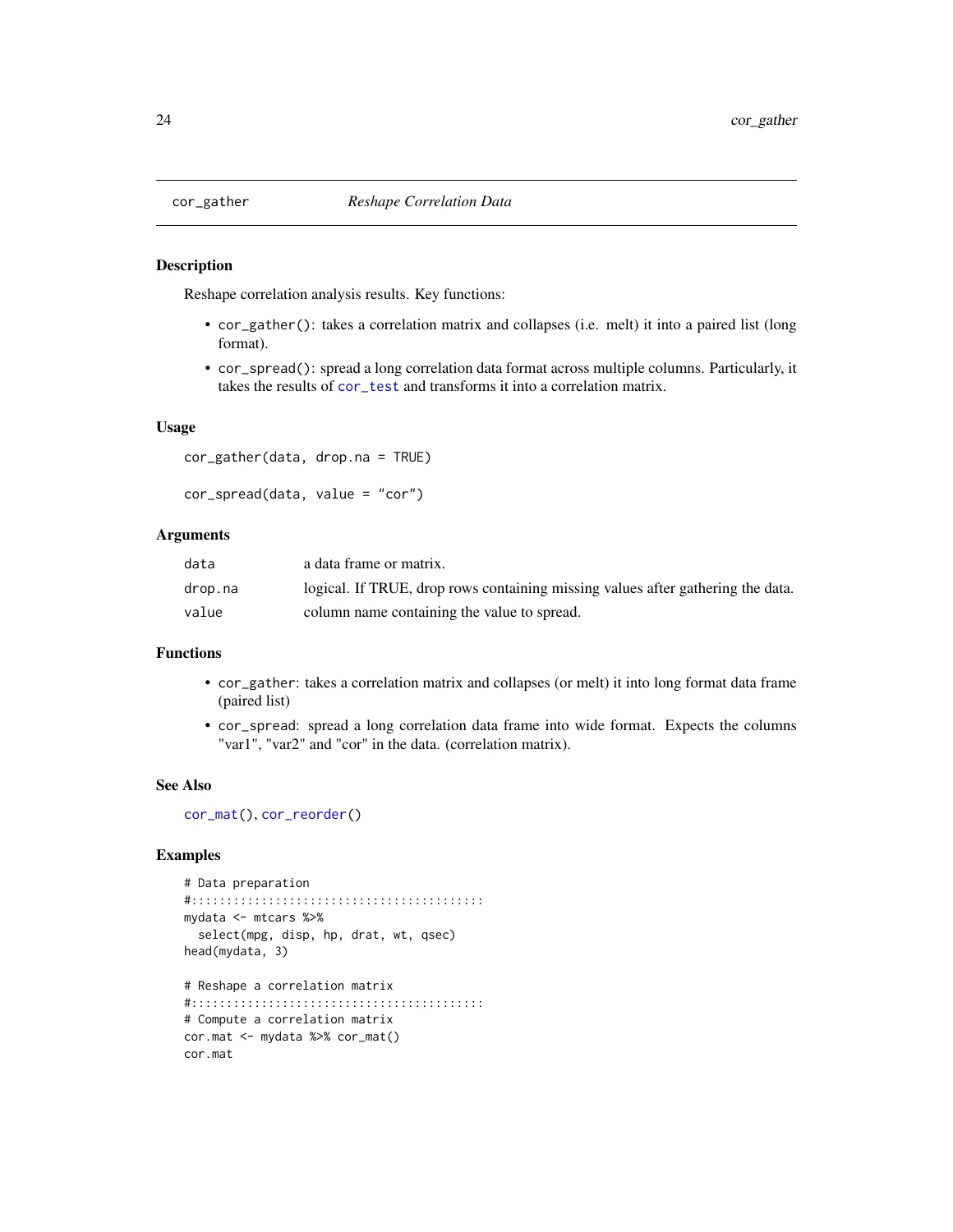```
# Collapse the correlation matrix into long format
# paired list data frame
long.format <- cor.mat %>% cor_gather()
long.format
# Spread a correlation data format
#::::::::::::::::::::::::::::::::::::::::::
# Spread the correlation coefficient value
long.format %>% cor_spread(value = "cor")
# Spread the p-value
long.format %>% cor_spread(value = "p")
```
cor\_mark\_significant *Add Significance Levels To a Correlation Matrix*

#### Description

Combines correlation coefficients and significance levels in a correlation matrix data.

#### Usage

```
cor_mark_significant(
  x,
  cutpoints = c(0, 1e-04, 0.001, 0.01, 0.05, 1),
  symbols = c("***", "***", "**", "**", "")\mathcal{L}
```
#### Arguments

|           | an object of class $cor_matrix()$ .                                         |
|-----------|-----------------------------------------------------------------------------|
| cutpoints | numeric vector used for intervals.                                          |
| symbols   | character vector, one shorter than cutpoints, used as significance symbols. |

#### Value

a data frame containing the lower triangular part of the correlation matrix marked by significance symbols.

```
mtcars %>%
  select(mpg, disp, hp, drat, wt, qsec) %>%
  cor_mat() %>%
  cor_mark_significant()
```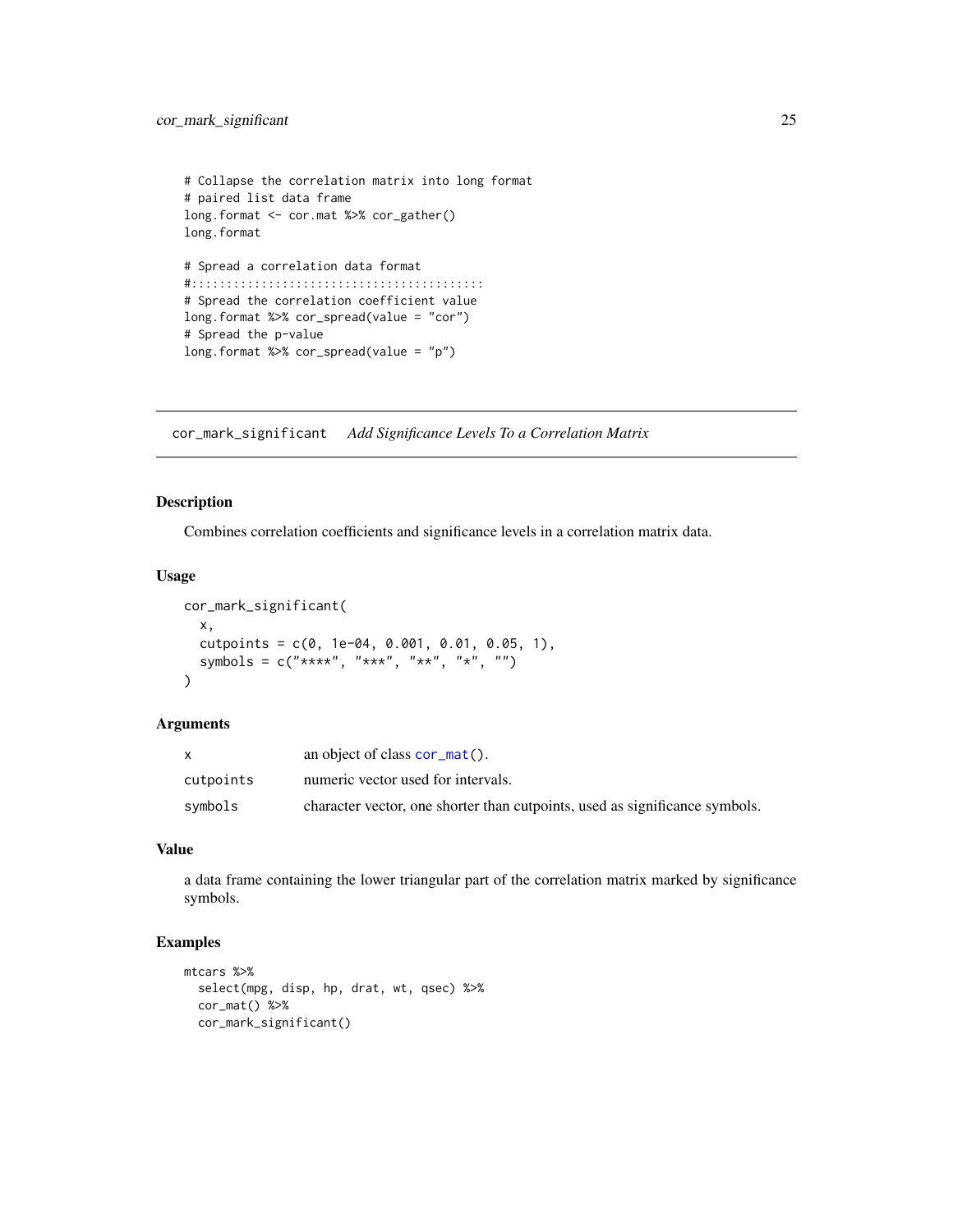## <span id="page-25-1"></span><span id="page-25-0"></span>Description

Compute correlation matrix with p-values. Numeric columns in the data are detected and automatically selected for the analysis. You can also specify variables of interest to be used in the correlation analysis.

## Usage

```
cor_mat(
  data,
  ...,
 vars = NULL,
 method = "pearson",
 alternative = "two.sided",
  conf. level = 0.95)
cor_pmat(
  data,
  ...,
 vars = NULL,method = "pearson",
  alternative = "two.sided",
  conf. level = 0.95)
```

```
cor_get_pval(x)
```
## Arguments

| data        | a data. frame containing the variables.                                                                                                                                                                                   |
|-------------|---------------------------------------------------------------------------------------------------------------------------------------------------------------------------------------------------------------------------|
| $\ddots$    | One or more unquoted expressions (or variable names) separated by commas.<br>Used to select a variable of interest.                                                                                                       |
| vars        | a character vector containing the variable names of interest.                                                                                                                                                             |
| method      | a character string indicating which correlation coefficient is to be used for the<br>test. One of "pearson", "kendall", or "spearman", can be abbreviated.                                                                |
| alternative | indicates the alternative hypothesis and must be one of "two.sided", "greater"<br>or "less". You can specify just the initial letter. "greater" corresponds to pos-<br>itive association, "less" to negative association. |
| conf.level  | confidence level for the returned confidence interval. Currently only used for the<br>Pearson product moment correlation coefficient if there are at least 4 complete<br>pairs of observations.                           |
| X           | an object of class cor_mat                                                                                                                                                                                                |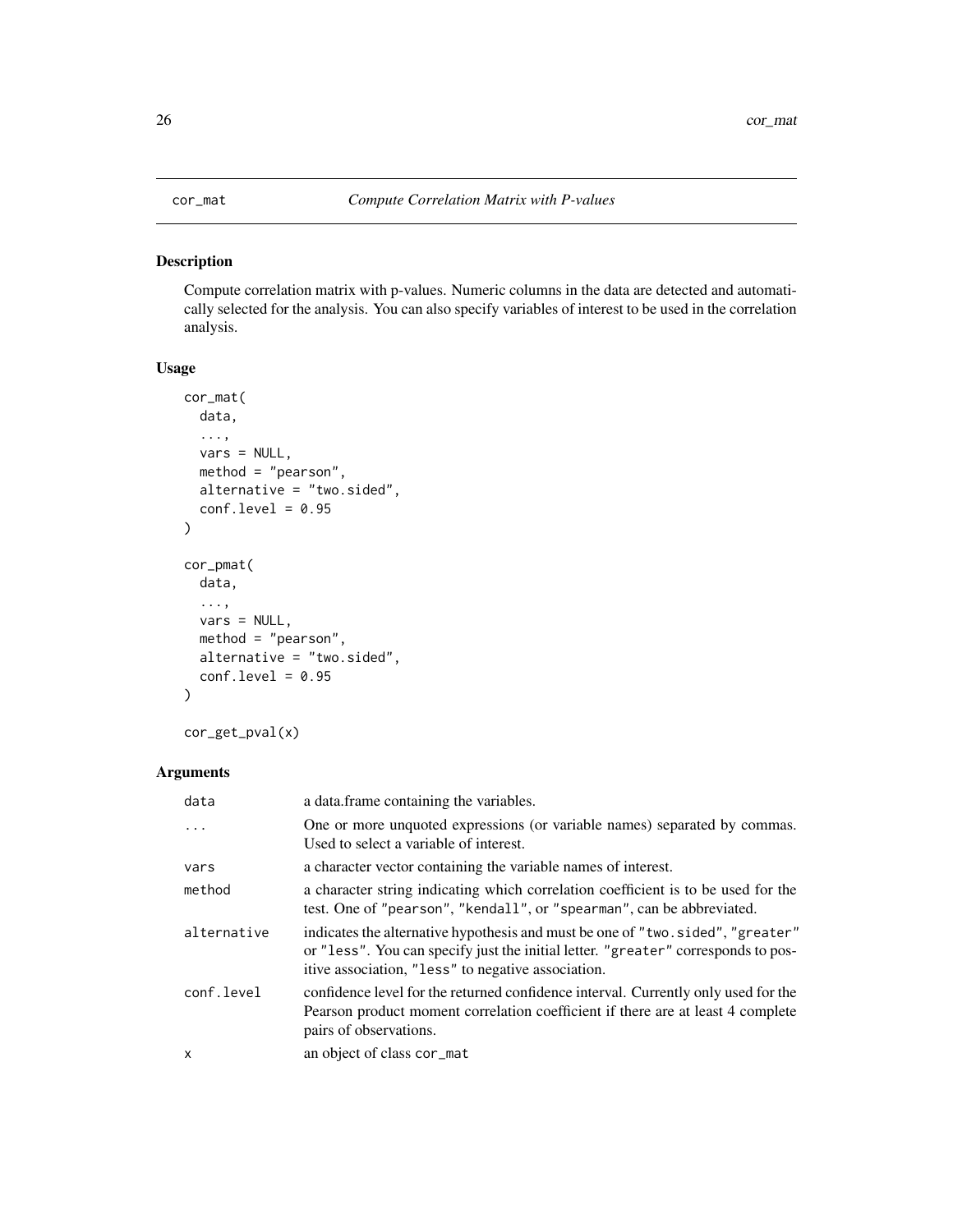#### cor\_mat 27

#### Value

a data frame

#### Functions

- cor\_mat: compute correlation matrix with p-values. Returns a data frame containing the matrix of the correlation coefficients. The output has an attribute named "pvalue", which contains the matrix of the correlation test p-values.
- cor\_pmat: compute the correlation matrix but returns only the p-values of the tests.
- cor\_get\_pval: extract a correlation matrix p-values from an object of class cor\_mat().

#### See Also

```
cor_test(), cor_reorder(), cor_gather(), cor_select(), cor_as_symbols(), pull_triangle(),
replace_triangle()
```
#### Examples

```
# Data preparation
#:::::::::::::::::::::::::::::::::::::::::::
mydata <- mtcars %>%
  select(mpg, disp, hp, drat, wt, qsec)
head(mydata, 3)
# Compute correlation matrix
#::::::::::::::::::::::::::::::::::::::::::
# Correlation matrix between all variables
cor.mat <- mydata %>% cor_mat()
cor.mat
# Specify some variables of interest
mydata %>% cor_mat(mpg, hp, wt)
# Or remove some variables in the data
# before the analysis
mydata %>% cor_mat(-mpg, -hp)
# Significance levels
#::::::::::::::::::::::::::::::::::::::::::
cor.mat %>% cor_get_pval()
# Visualize
#::::::::::::::::::::::::::::::::::::::::::
# Insignificant correlations are marked by crosses
cor.mat %>%
  cor_reorder() %>%
  pull_lower_triangle() %>%
```
cor\_plot(label = TRUE)

# Gather/collapse correlation matrix into long format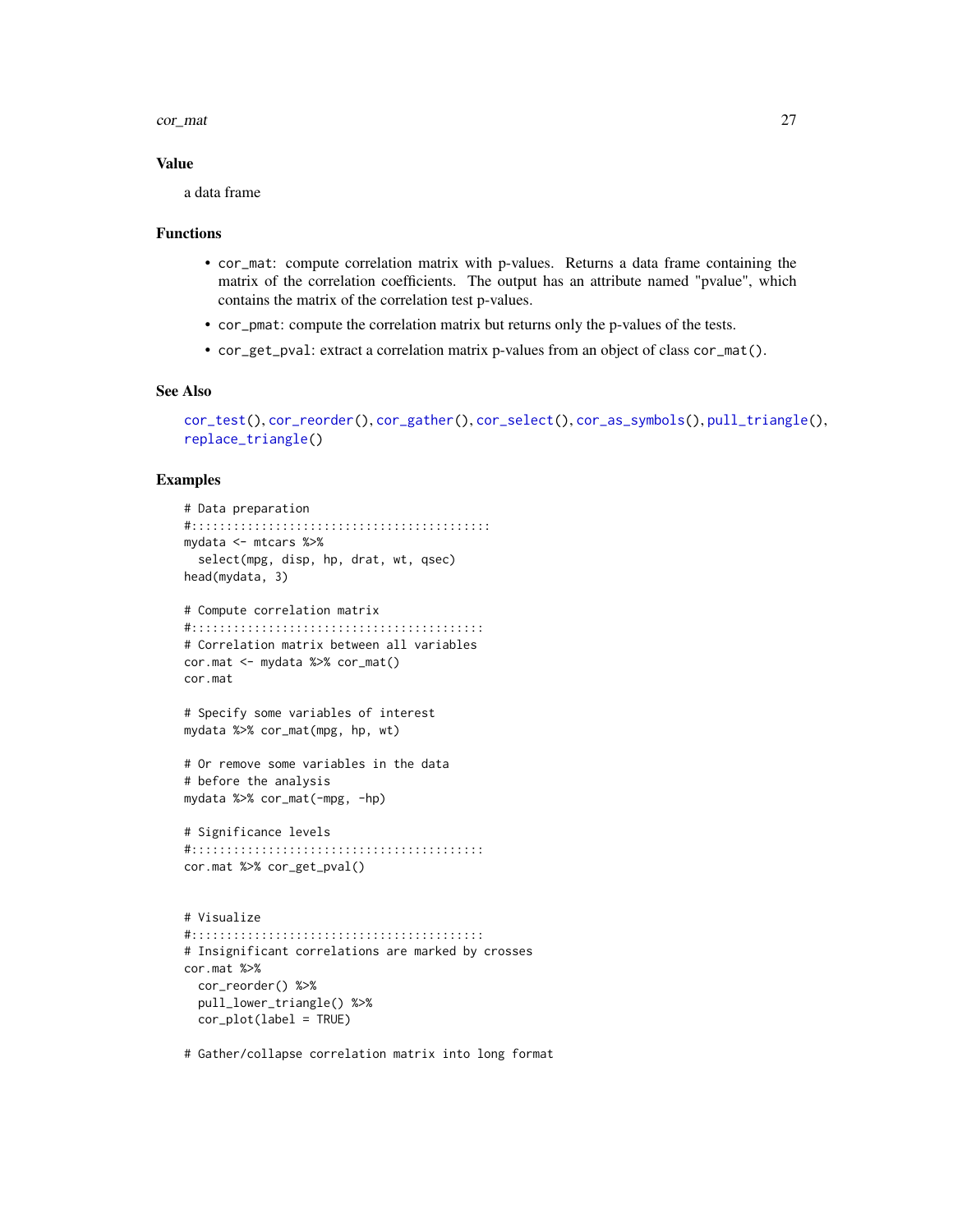```
#::::::::::::::::::::::::::::::::::::::::::
cor.mat %>% cor_gather()
```
cor\_plot *Visualize Correlation Matrix Using Base Plot*

## Description

Provide a tibble-friendly framework to visualize a correlation matrix. Wrapper around the R base function [corrplot\(](#page-0-0)). Compared to corrplot(), it can handle directly the output of the functions [cor\\_mat\(](#page-25-1)) (in rstatix), rcorr() (in Hmisc), correlate() (in corrr) and cor() (in stats).

The p-values contained in the outputs of the functions  $cor\_mat()$  and  $rcorr()$  are automatically detected and used in the visualization.

## Usage

```
cor_plot(
  cor.mat,
 method = "circle",
  type = "full",palette = NULL,
 p.mat = NULL,
  significant.level = 0.05,
  insignificant = c("cross", "blank"),
  label = FALSE,font-label = list()\lambda
```
## Arguments

| cor.mat | the correlation matrix to visualize                                                                                                                                                                                                                                                                           |
|---------|---------------------------------------------------------------------------------------------------------------------------------------------------------------------------------------------------------------------------------------------------------------------------------------------------------------|
| method  | Character, the visualization method of correlation matrix to be used. Currently,<br>it supports seven methods, named "circle" (default), "square", "ellipse",<br>"number", "pie", "shade" and "color". See examples for details.                                                                              |
|         | The areas of circles or squares show the absolute value of corresponding correla-<br>tion coefficients. Method "pie" and "shade" came from Michael Friendly's job<br>(with some adjustment about the shade added on), and "ellipse" came from<br>D.J. Murdoch and E.D. Chow's job, see in section References. |
| type    | Character, "full" (default), "upper" or "lower", display full matrix, lower<br>triangular or upper triangular matrix.                                                                                                                                                                                         |
| palette | character vector containing the color palette.                                                                                                                                                                                                                                                                |
| p.mat   | matrix of p-value corresponding to the correlation matrix.                                                                                                                                                                                                                                                    |

<span id="page-27-0"></span>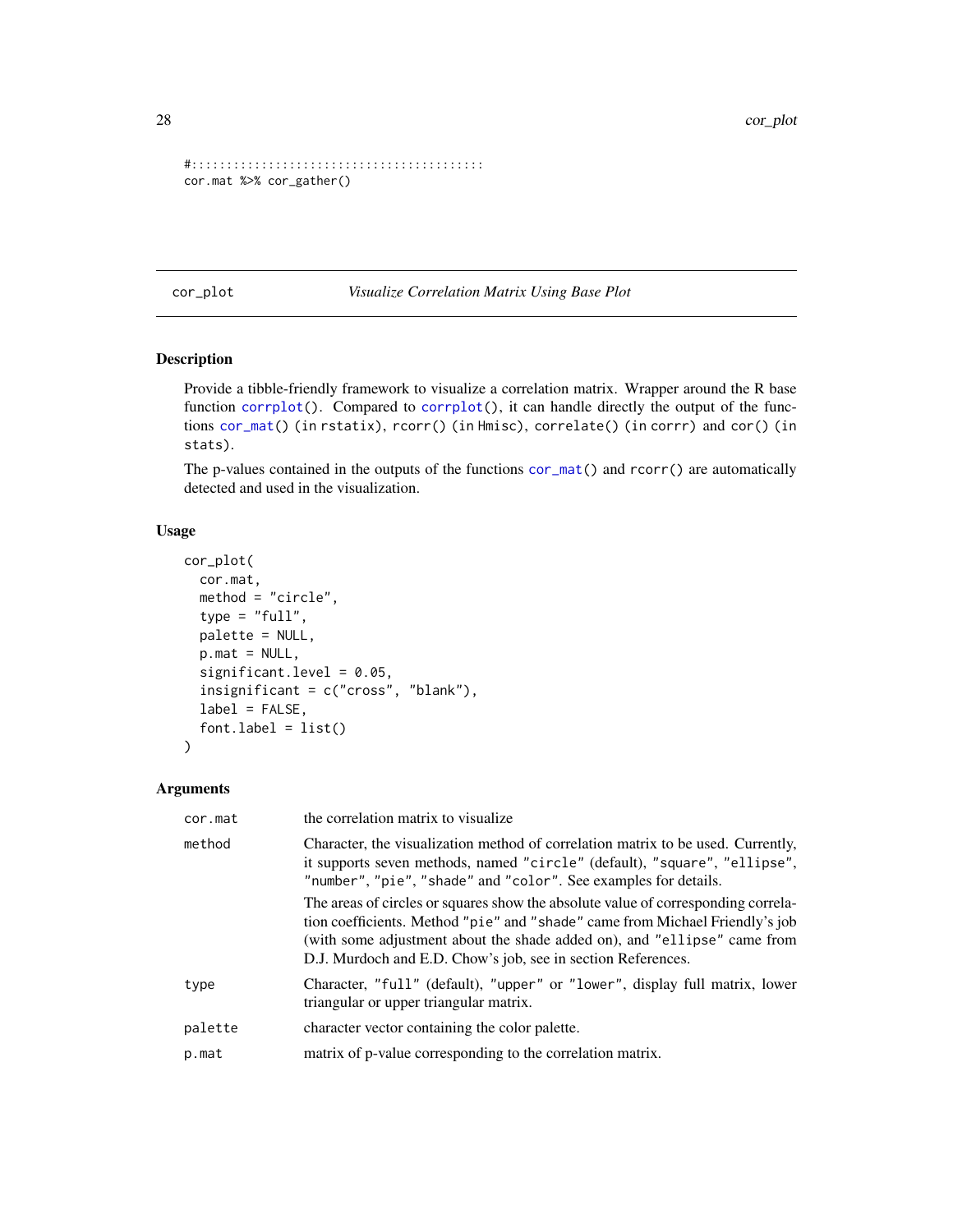#### cor\_plot 29

| significant.level |                                                                                                                                                                                                                                                                           |
|-------------------|---------------------------------------------------------------------------------------------------------------------------------------------------------------------------------------------------------------------------------------------------------------------------|
|                   | significant level, if the p-value is bigger than significant. level, then the<br>corresponding correlation coefficient is regarded as insignificant.                                                                                                                      |
| insignificant     | character, specialized insignificant correlation coefficients, "cross" (default), "blank".<br>If "blank", wipe away the corresponding glyphs; if "cross", add crosses $(X)$ on<br>corresponding glyphs.                                                                   |
| label             | logical value. If TRUE, shows the correlation coefficient labels.                                                                                                                                                                                                         |
| font.label        | a list with one or more of the following elements: size $(e.g., 1)$ , color $(e.g., )$<br>"black") and style (e.g., "bold"). Used to customize the correlation coefficient<br>labels. For example font. $label = list(size = 1, color = "black", style =$<br>" $bold$ "). |

## See Also

[cor\\_as\\_symbols\(](#page-22-1))

```
# Compute correlation matrix
#::::::::::::::::::::::::::::::::::::::::::
cor.mat <- mtcars %>%
  select(mpg, disp, hp, drat, wt, qsec) %>%
 cor_mat()
# Visualize correlation matrix
#::::::::::::::::::::::::::::::::::::::::::
# Full correlation matrix,
# insignificant correlations are marked by crosses
cor.mat %>% cor_plot()
# Reorder by correlation coefficient
# pull lower triangle and visualize
cor.lower.tri <- cor.mat %>%
  cor_reorder() %>%
  pull_lower_triangle()
cor.lower.tri %>% cor_plot()
# Change visualization methods
#::::::::::::::::::::::::::::::::::::::::::
cor.lower.tri %>%
  cor_plot(method = "pie")
cor.lower.tri %>%
  cor_plot(method = "color")
cor.lower.tri %>%
  cor_plot(method = "number")
# Show the correlation coefficient: label = TRUE
# Blank the insignificant correlation
```

```
#::::::::::::::::::::::::::::::::::::::::::
```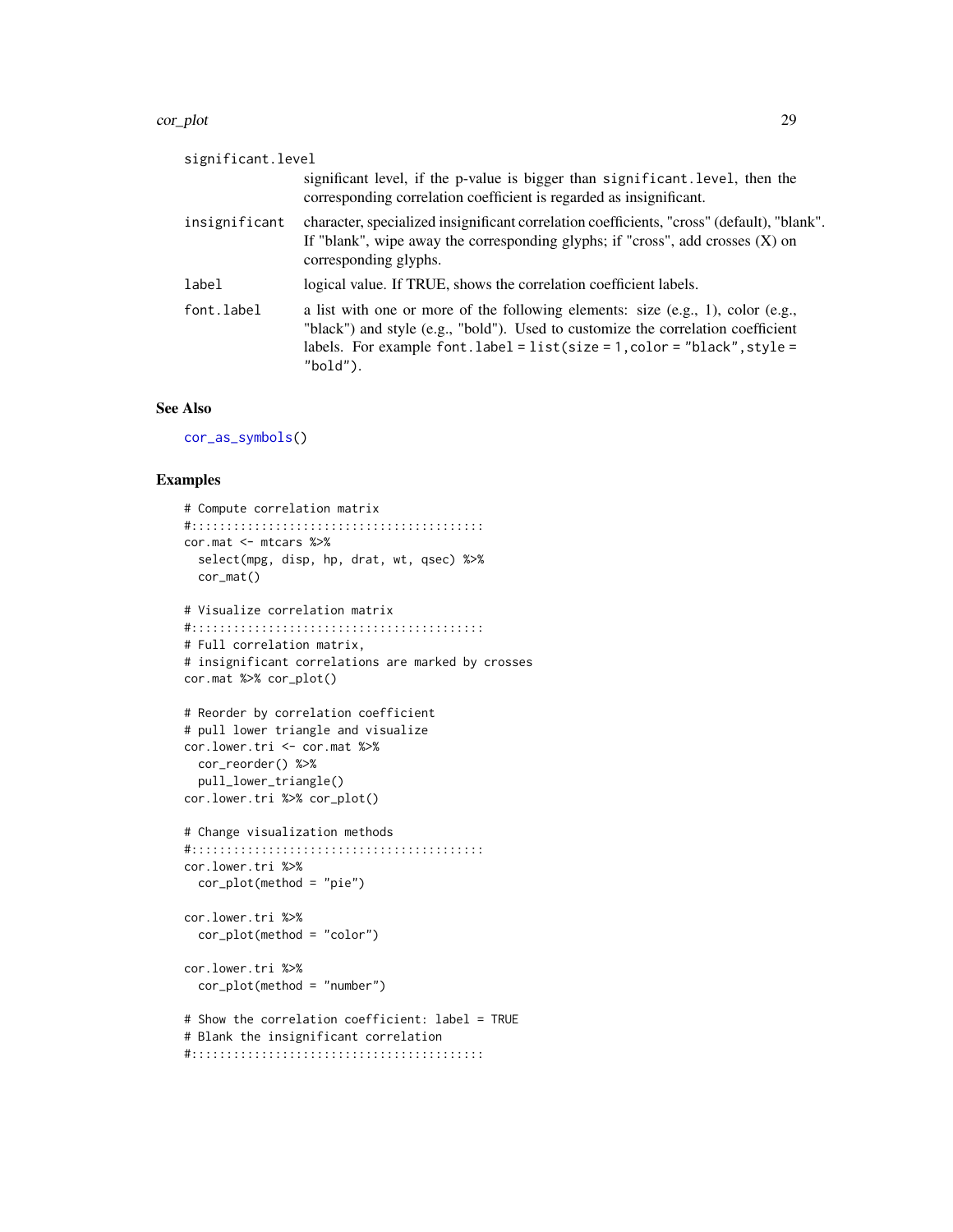```
cor.lower.tri %>%
 cor_plot(
   method = "color",
   label = TRUE,insignificant = "blank"
 \mathcal{L}# Change the color palettes
#::::::::::::::::::::::::::::::::::::::::::
# Using custom color palette
# Require ggpubr: install.packages("ggpubr")
if(require("ggpubr")){
 my.palette <- get_palette(c("red", "white", "blue"), 200)
 cor.lower.tri %>%
  cor_plot(palette = my.palette)
}
# Using RcolorBrewer color palette
if(require("ggpubr")){
 my.palette <- get_palette("PuOr", 200)
 cor.lower.tri %>%
  cor_plot(palette = my.palette)
}
```
<span id="page-29-1"></span>cor\_reorder *Reorder Correlation Matrix*

## Description

reorder correlation matrix, according to the coefficients, using the hierarchical clustering method.

## Usage

```
cor_reorder(x)
```
#### Arguments

x a correlation matrix. Particularly, an object of class cor\_mat.

#### Value

a data frame

#### See Also

[cor\\_mat\(](#page-25-1)), [cor\\_gather\(](#page-23-1)), [cor\\_spread\(](#page-23-2))

<span id="page-29-0"></span>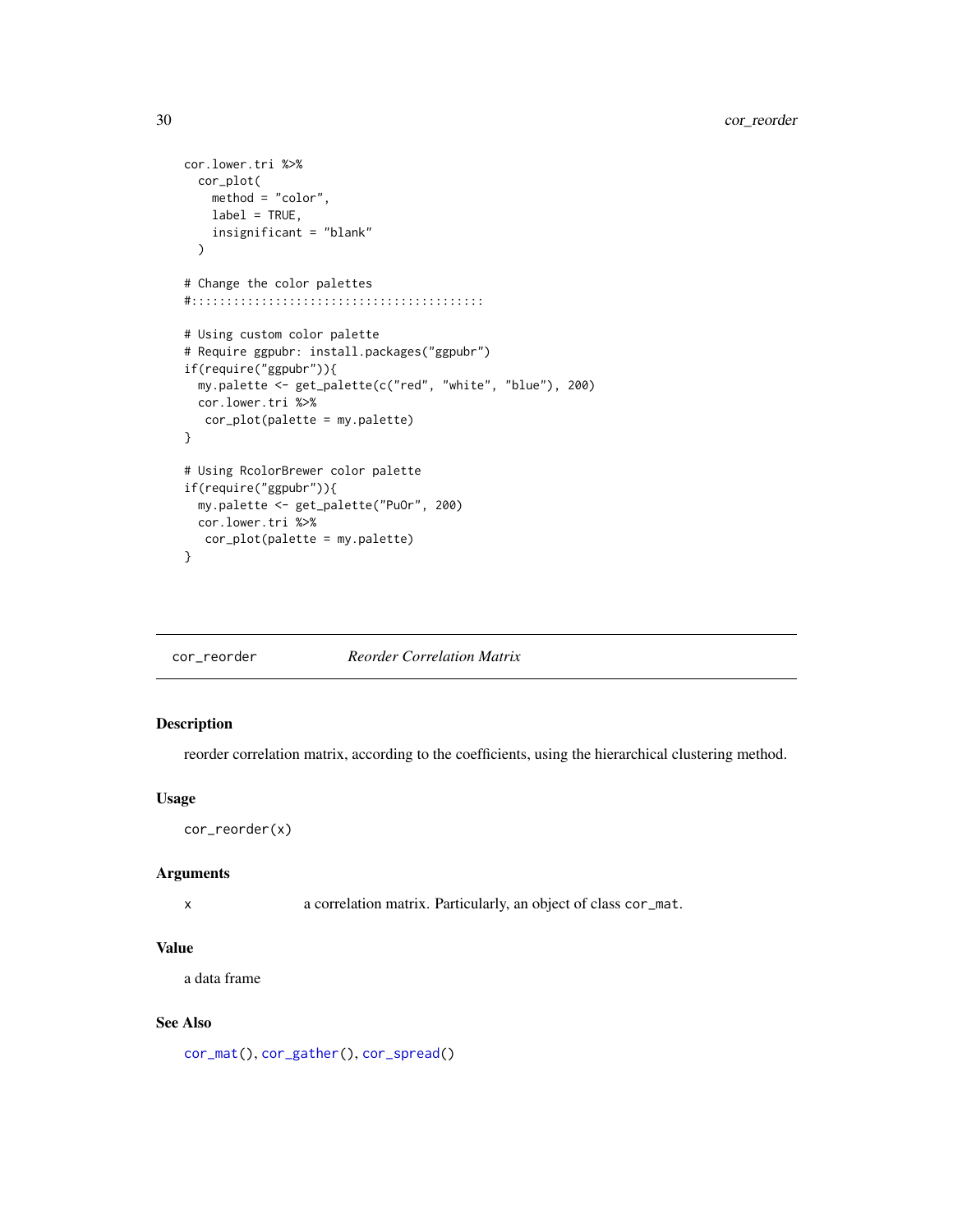#### <span id="page-30-0"></span>cor\_select 31

## Examples

```
# Compute correlation matrix
#::::::::::::::::::::::::::::::::::::::::::
cor.mat <- mtcars %>%
  select(mpg, disp, hp, drat, wt, qsec) %>%
  cor_mat()
# Reorder by correlation and get p-values
#::::::::::::::::::::::::::::::::::::::::::
# Reorder
cor.mat %>%
 cor_reorder()
# Get p-values of the reordered cor_mat
cor.mat %>%
  cor_reorder() %>%
  cor_get_pval()
```
## <span id="page-30-1"></span>cor\_select *Subset Correlation Matrix*

## Description

Subset Correlation Matrix

## Usage

cor\_select(x, ..., vars = NULL)

## Arguments

| $\mathsf{x}$ | a correlation matrix. Particularly, an object of class cor_mat.                                                    |
|--------------|--------------------------------------------------------------------------------------------------------------------|
| $\cdot$      | One or more unquoted expressions (or variable names) separated by commas.<br>Used to select variables of interest. |
| vars         | a character vector containing the variable names of interest.                                                      |

## Value

a data frame

## See Also

```
cor_mat(), pull_triangle(), replace_triangle()
```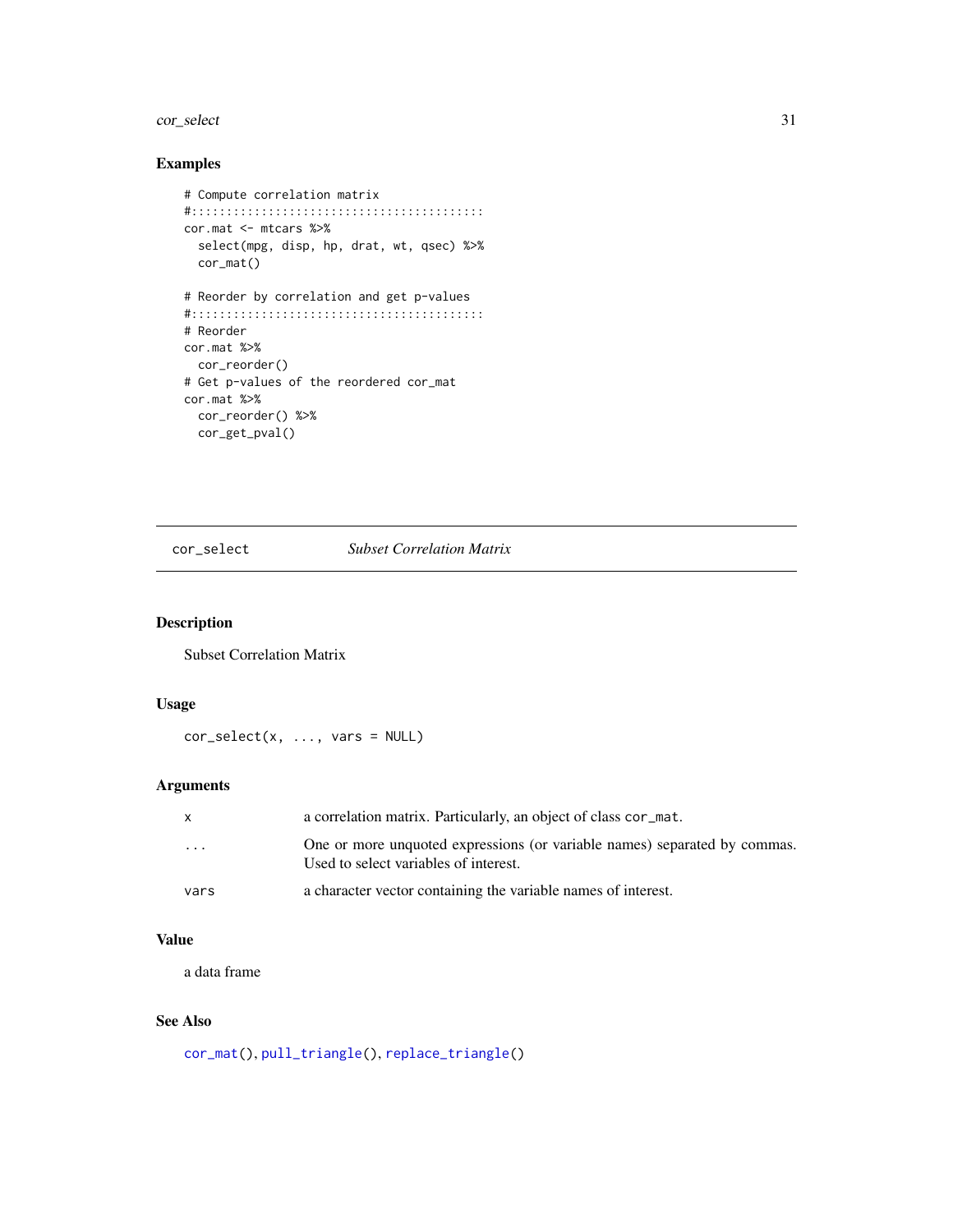## Examples

```
# Compute correlation matrix
#::::::::::::::::::::::::::::::::::::::::::
cor.mat <- mtcars %>%
  select(mpg, disp, hp, drat, wt, qsec) %>%
  cor_mat()
# Subsetting correlation matrix
#::::::::::::::::::::::::::::::::::::::::::
# Select some variables of interest
cor.mat %>%
  cor_select(mpg, drat, wt)
# Remove variables
cor.mat %>%
  cor_select(-mpg, -wt)
```
<span id="page-31-1"></span>cor\_test *Correlation Test*

#### Description

Provides a pipe-friendly framework to perform correlation test between paired samples, using Pearson, Kendall or Spearman method. Wrapper around the function [cor.test\(](#page-0-0)).

Can also performs multiple pairwise correlation analyses between more than two variables or between two different vectors of variables. Using this function, you can also compute, for example, the correlation between one variable vs many.

## Usage

```
cor_test(
  data,
  ...,
  vars = NULL,
  vars2 = NULL,
  alternative = "two.sided",
 method = "pearson",
  conf. level = 0.95,use = "pairwise.complete.obs"
\lambda
```
#### Arguments

| data                    | a data.frame containing the variables.                                    |
|-------------------------|---------------------------------------------------------------------------|
| $\cdot$ $\cdot$ $\cdot$ | One or more unquoted expressions (or variable names) separated by commas. |
|                         | Used to select a variable of interest. Alternative to the argument vars.  |

<span id="page-31-0"></span>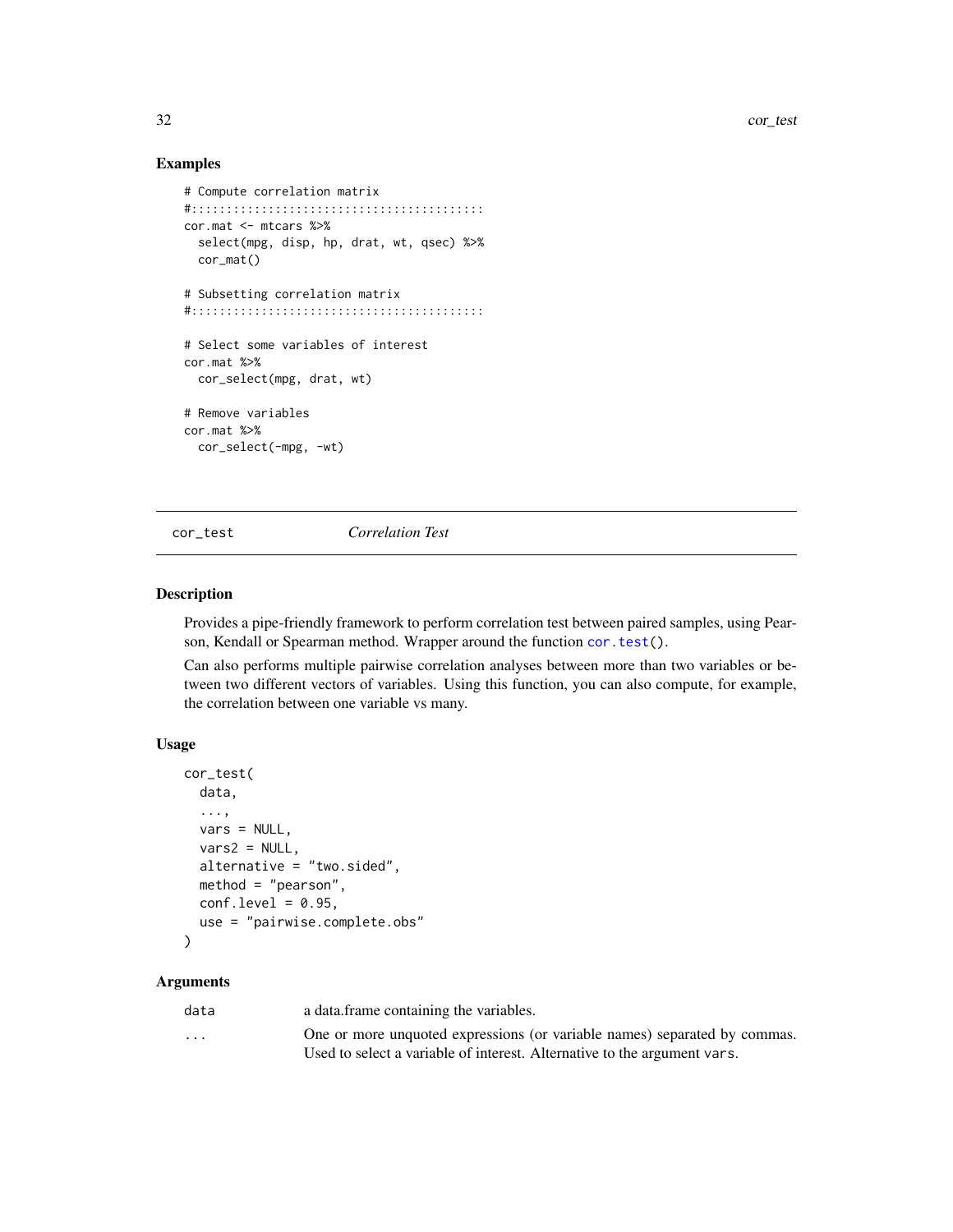| vars        | optional character vector containing variable names for correlation analysis. Ig-<br>nored when dot vars are specified.                                                                                                                                                |
|-------------|------------------------------------------------------------------------------------------------------------------------------------------------------------------------------------------------------------------------------------------------------------------------|
|             | • If vars is NULL, multiple pairwise correlation tests is performed between<br>all variables in the data.                                                                                                                                                              |
|             | • If vars contain only one variable, a pairwise correlation analysis is per-<br>formed between the specified variable vs either all the remaining numeric<br>variables in the data or variables in vars2 (if specified).                                               |
|             | • If vars contain two or more variables: i) if vars2 is not specified, a pair-<br>wise correlation analysis is performed between all possible combinations<br>of variables. ii) if vars2 is specified, each element in vars is tested against<br>all elements in vars2 |
|             | . Accept unquoted variable names: c(var1, var2).                                                                                                                                                                                                                       |
| vars2       | optional character vector. If specified, each element in vars is tested against all<br>elements in vars2. Accept unquoted variable names: c(var1, var2).                                                                                                               |
| alternative | indicates the alternative hypothesis and must be one of "two.sided", "greater"<br>or "less". You can specify just the initial letter. "greater" corresponds to pos-<br>itive association, "less" to negative association.                                              |
| method      | a character string indicating which correlation coefficient is to be used for the<br>test. One of "pearson", "kendall", or "spearman", can be abbreviated.                                                                                                             |
| conf.level  | confidence level for the returned confidence interval. Currently only used for the<br>Pearson product moment correlation coefficient if there are at least 4 complete<br>pairs of observations.                                                                        |
| use         | an optional character string giving a method for computing covariances in the<br>presence of missing values. This must be (an abbreviation of) one of the strings<br>"everything", "all.obs", "complete.obs", "na.or.complete", or "pairwise.complete.obs".            |

## Value

return a data frame with the following columns:

- var1,var2: the variables used in the correlation test.
- cor: the correlation coefficient.
- statistic: Test statistic used to compute the p-value.
- p: p-value.
- conf.low,conf.high: Lower and upper bounds on a confidence interval.
- method: the method used to compute the statistic.

## Functions

• cor\_test: correlation test between two or more variables.

## See Also

[cor\\_mat\(](#page-25-1)), [as\\_cor\\_mat\(](#page-10-1))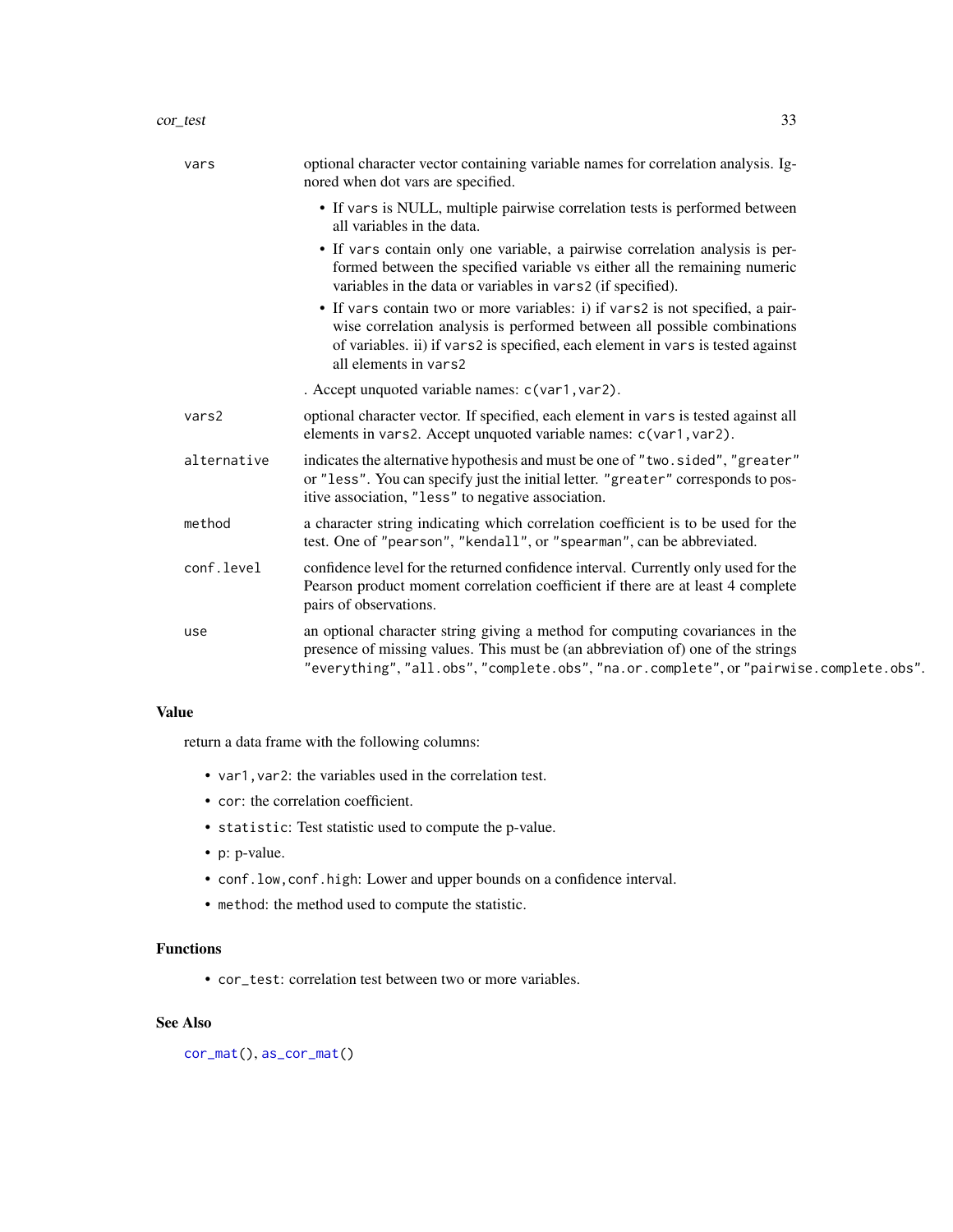## <span id="page-33-0"></span>Examples

```
# Correlation between the specified variable vs
# the remaining numeric variables in the data
#:::::::::::::::::::::::::::::::::::::::::
mtcars %>% cor_test(mpg)
# Correlation test between two variables
#:::::::::::::::::::::::::::::::::::::::::
mtcars %>% cor_test(wt, mpg)
# Pairwise correlation between multiple variables
#:::::::::::::::::::::::::::::::::::::::::
mtcars %>% cor_test(wt, mpg, disp)
# Grouped data
#:::::::::::::::::::::::::::::::::::::::::
iris %>%
  group_by(Species) %>%
 cor_test(Sepal.Width, Sepal.Length)
# Multiple correlation test
#:::::::::::::::::::::::::::::::::::::::::
# Correlation between one variable vs many
mtcars %>% cor_test(
 vars = "mpg",vars2 = c("disp", "hp", "drat"))
# Correlation between two vectors of variables
# Each element in vars is tested against all elements in vars2
mtcars %>% cor_test(
  vars = c("mpg", "wt"),
 vars2 = c("disp", "hp", "drat"))
```
counts\_to\_cases *Convert a Table of Counts into a Data Frame of cases*

#### Description

converts a contingency table or a data frame of counts into a data frame of individual observations.

#### Usage

```
counts_to_cases(x, count.col = "Freq")
```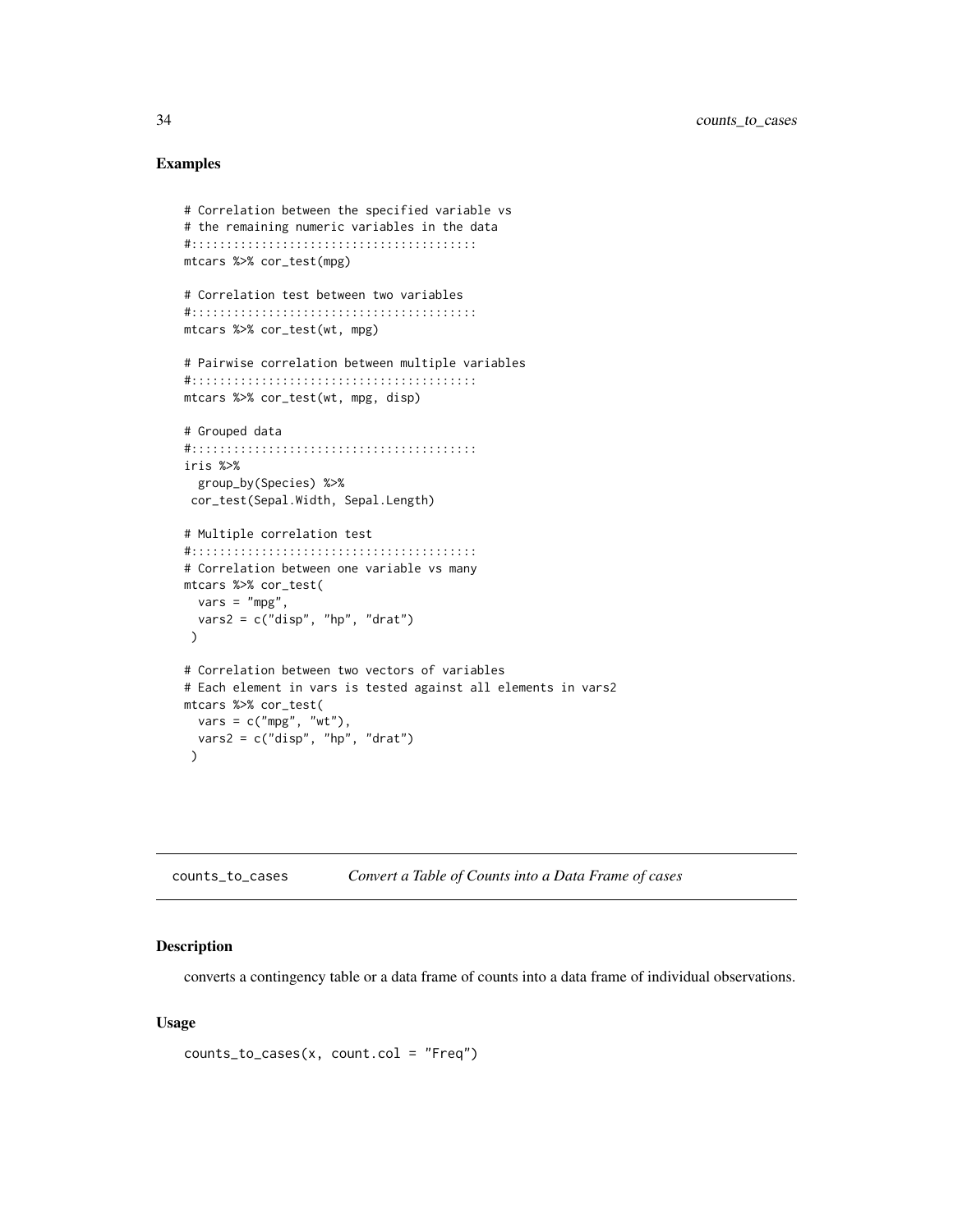#### <span id="page-34-0"></span> $cramer_v$  35

## Arguments

|           | a contingency table or a data frame                              |
|-----------|------------------------------------------------------------------|
| count.col | the name of the column containing the counts. Default is "Freq". |

## Value

a data frame of cases

## Examples

```
# Create a cross-tabulation demo data
#%%%%%%%%%%%%%%%%%%%%%%%%%%%%%%%%%%%%%%%%
xtab \leftarrow as.table(rbind(c(20, 5), c(16,9))
)
dimnames(xtab) <- list(
  before = c("non.smoker", "smoker"),
  after = c("non.smoker", "smoker")
\mathcal{L}xtab
# Convert into a data frame of cases
#%%%%%%%%%%%%%%%%%%%%%%%%%%%%%%%%%%%%%%%%
df <- counts_to_cases(xtab)
head(df)
```
#### cramer\_v *Compute Cramer's V*

## Description

Compute Cramer's V, which measures the strength of the association between categorical variables.

#### Usage

```
cramer_v(x, y = NULL, correct = TRUE, ...)
```
#### Arguments

| $\mathsf{x}$ | a numeric vector or matrix. x and y can also both be factors.                                                                                                                                                                                                                                                    |
|--------------|------------------------------------------------------------------------------------------------------------------------------------------------------------------------------------------------------------------------------------------------------------------------------------------------------------------|
| У            | a numeric vector; ignored if $x$ is a matrix. If $x$ is a factor, y should be a factor of<br>the same length.                                                                                                                                                                                                    |
| correct      | a logical indicating whether to apply continuity correction when computing the<br>test statistic for 2 by 2 tables: one half is subtracted from all $ O-E $ differences;<br>however, the correction will not be bigger than the differences themselves. No<br>correction is done if simulate.p. $value = TRUE$ . |
|              | other arguments passed to the function chisq. test().                                                                                                                                                                                                                                                            |
|              |                                                                                                                                                                                                                                                                                                                  |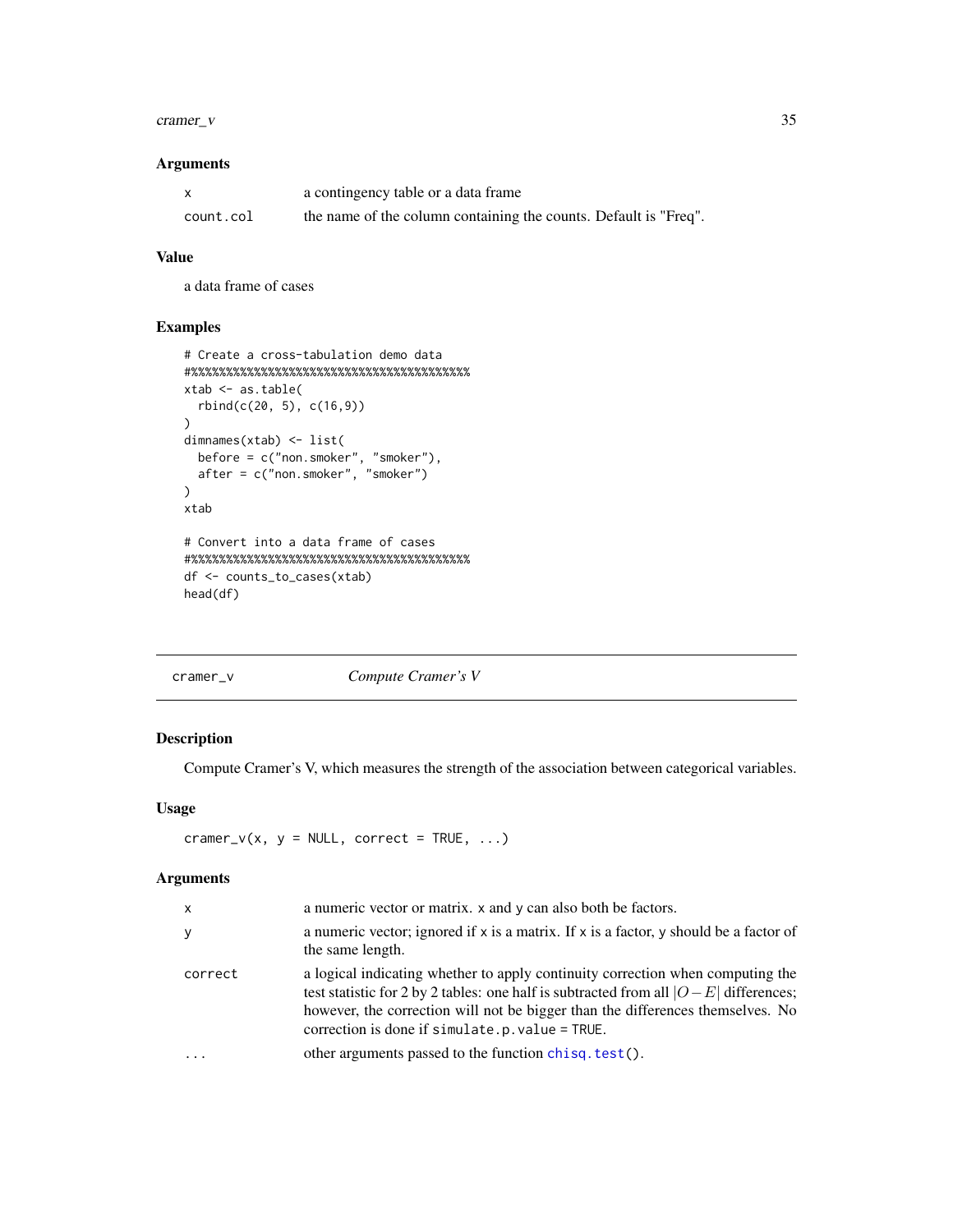## Examples

```
# Data preparation
df <- as.table(rbind(c(762, 327, 468), c(484, 239, 477)))
dimnames(df) <- list(
  gender = c("F", "M"),
 party = c("Democrat","Independent", "Republican")
)
df
# Compute cramer's V
cramer_v(df)
```
df\_arrange *Arrange Rows by Column Values*

## Description

Order the rows of a data frame by values of specified columns. Wrapper arround the [arrange\(](#page-0-0)) function. Supports standard and non standard evaluation.

## Usage

df\_arrange(data, ..., vars = NULL, .by\_group = FALSE)

## Arguments

| data                    | a data frame                                                                                                                                                              |
|-------------------------|---------------------------------------------------------------------------------------------------------------------------------------------------------------------------|
| $\cdot$ $\cdot$ $\cdot$ | One or more unquoted expressions (or variable names) separated by commas.<br>Used to select a variable of interest. Use desc() to sort a variable in descending<br>order. |
| vars                    | a character vector containing the variable names of interest.                                                                                                             |
| .by_group               | If TRUE, will sort first by grouping variable. Applies to grouped data frames<br>only.                                                                                    |

#### Value

a data frame

```
df <- head(ToothGrowth)
df
# Select column using standard evaluation
df %>% df_arrange(vars = c("dose", "len"))
# Select column using non-standard evaluation
df %>% df_arrange(dose, desc(len))
```
<span id="page-35-0"></span>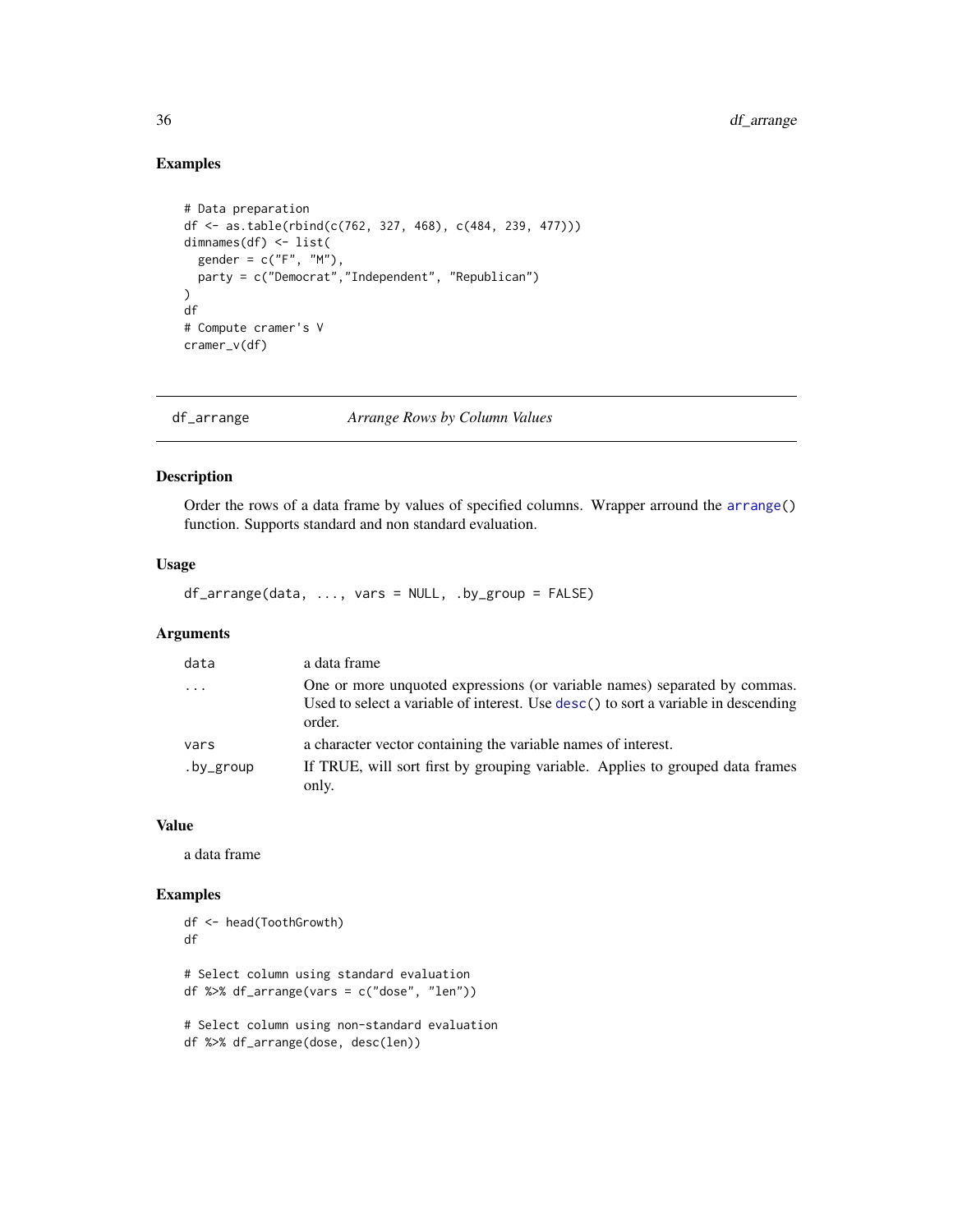df\_get\_var\_names *Get User Specified Variable Names*

#### Description

Returns user specified variable names. Supports standard and non standard evaluation.

## Usage

```
df_get_var_names(data, ..., vars = NULL)
```
## Arguments

| data    | a data frame                                                                                                        |
|---------|---------------------------------------------------------------------------------------------------------------------|
| $\cdot$ | One or more unquoted expressions (or variable names) separated by commas.<br>Used to select a variable of interest. |
| vars    | a character vector containing the variable names of interest.                                                       |

## Value

a character vector

## Examples

```
# Non standard evaluation
ToothGrowth %>%
df_get_var_names(dose, len)
# Standard evaluation
ToothGrowth %>%
df_get_var_names(vars = c("len", "dose"))
```

| df_group_by | Group a Data Frame by One or more Variables |  |  |
|-------------|---------------------------------------------|--|--|
|-------------|---------------------------------------------|--|--|

## Description

Group a data frame by one or more variables. Supports standard and non standard evaluation.

## Usage

df\_group\_by(data, ..., vars = NULL)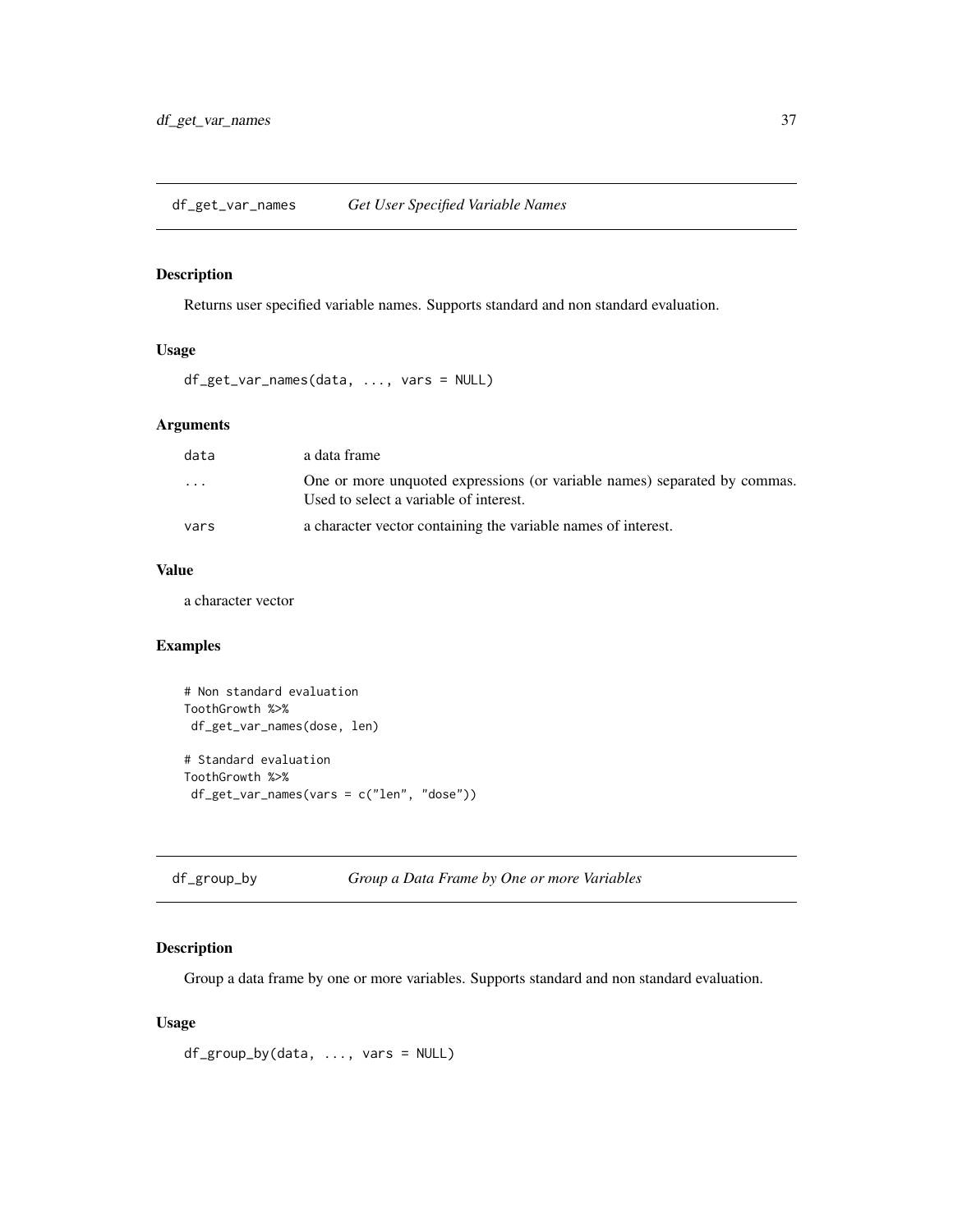## Arguments

| data | a data frame                                                                                                        |
|------|---------------------------------------------------------------------------------------------------------------------|
| .    | One or more unquoted expressions (or variable names) separated by commas.<br>Used to select a variable of interest. |
| vars | a character vector containing the variable names of interest.                                                       |

# Examples

```
# Non standard evaluation
by_dose <- head(ToothGrowth) %>%
   df_group_by(dose)
by_dose
# Standard evaluation
head(ToothGrowth) %>%
  df_group_by(vars = c("dose", "supp"))
```
<span id="page-37-0"></span>

| df_label_both | Functions to Label Data Frames by Grouping Variables |  |  |  |  |
|---------------|------------------------------------------------------|--|--|--|--|
|---------------|------------------------------------------------------|--|--|--|--|

## <span id="page-37-1"></span>Description

Functions to label data frame rows by one or multiple grouping variables.

## Usage

```
df_label_both(data, ..., vars = NULL, label_col = "label", sep = c(", ", ":"))df_label_value(data, ..., vars = NULL, label_col = "label", sep = ", ")
```
# Arguments

| data      | a data frame                                                                                                                                                                                                                                                                                    |
|-----------|-------------------------------------------------------------------------------------------------------------------------------------------------------------------------------------------------------------------------------------------------------------------------------------------------|
| $\cdot$   | One or more unquoted expressions (or variable names) separated by commas.<br>Used as grouping variables.                                                                                                                                                                                        |
| vars      | a character vector containing the grouping variables of interest.                                                                                                                                                                                                                               |
| label_col | column to hold the label of the data subsets. Default column name is "label".                                                                                                                                                                                                                   |
| sep       | String separating labelling variables and values. Should be of length 2 in the<br>function df_label_both(). 1) One sep is used to separate groups, for example<br>$\langle \cdot, \cdot \rangle$ ; 2) The other sep between group name and levels; for example $\langle \cdot, \cdot \rangle$ . |

## Value

a modified data frame with a column containing row labels.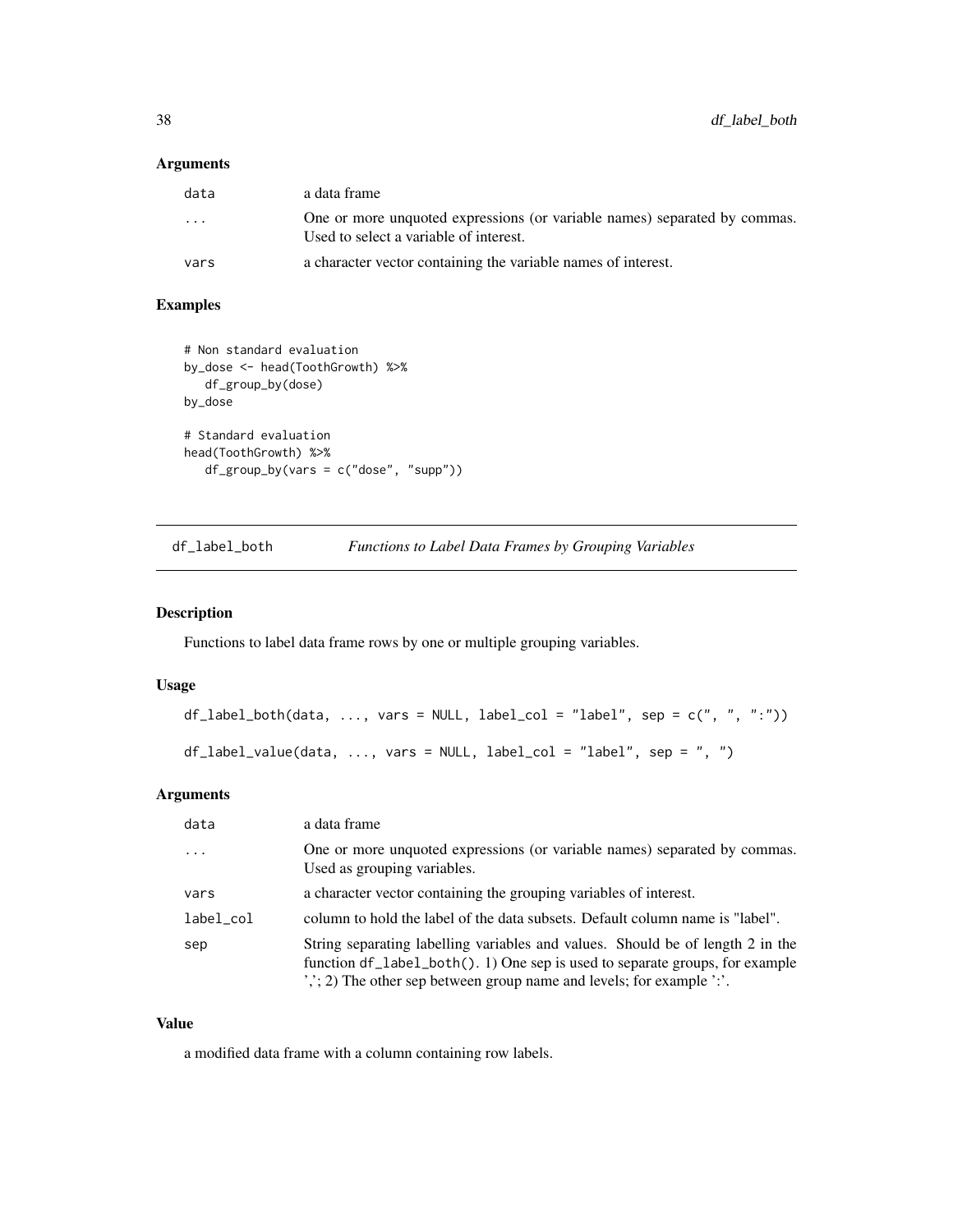```
df_nest_by 39
```
# Functions

- df\_label\_both: Displays both the variable name and the factor value.
- df\_label\_value: Displays only the value of a factor.

#### Examples

```
# Data preparation
df <- head(ToothGrowth)
# Labelling: Non standard evaluation
df %>%
  df_label_both(dose, supp)
# Standard evaluation
df %>%
  df_label_both(dose, supp)
# Nesting the data then label each subset by groups
ToothGrowth %>%
  df_nest_by(dose, supp) %>%
  df_label_both(supp, dose)
```
<span id="page-38-0"></span>df\_nest\_by *Nest a Tibble By Groups*

## Description

Nest a tibble data frame using grouping specification. Supports standard and non standard evaluation.

#### Usage

df\_nest\_by(data, ..., vars = NULL)

## Arguments

| data                    | a data frame                                                                                             |
|-------------------------|----------------------------------------------------------------------------------------------------------|
| $\cdot$ $\cdot$ $\cdot$ | One or more unquoted expressions (or variable names) separated by commas.<br>Used as grouping variables. |
| vars                    | a character vector containing the grouping variables of interest.                                        |

## Value

A tbl with one row per unique combination of the grouping variables. The first columns are the grouping variables, followed by a list column of tibbles with matching rows of the remaining columns.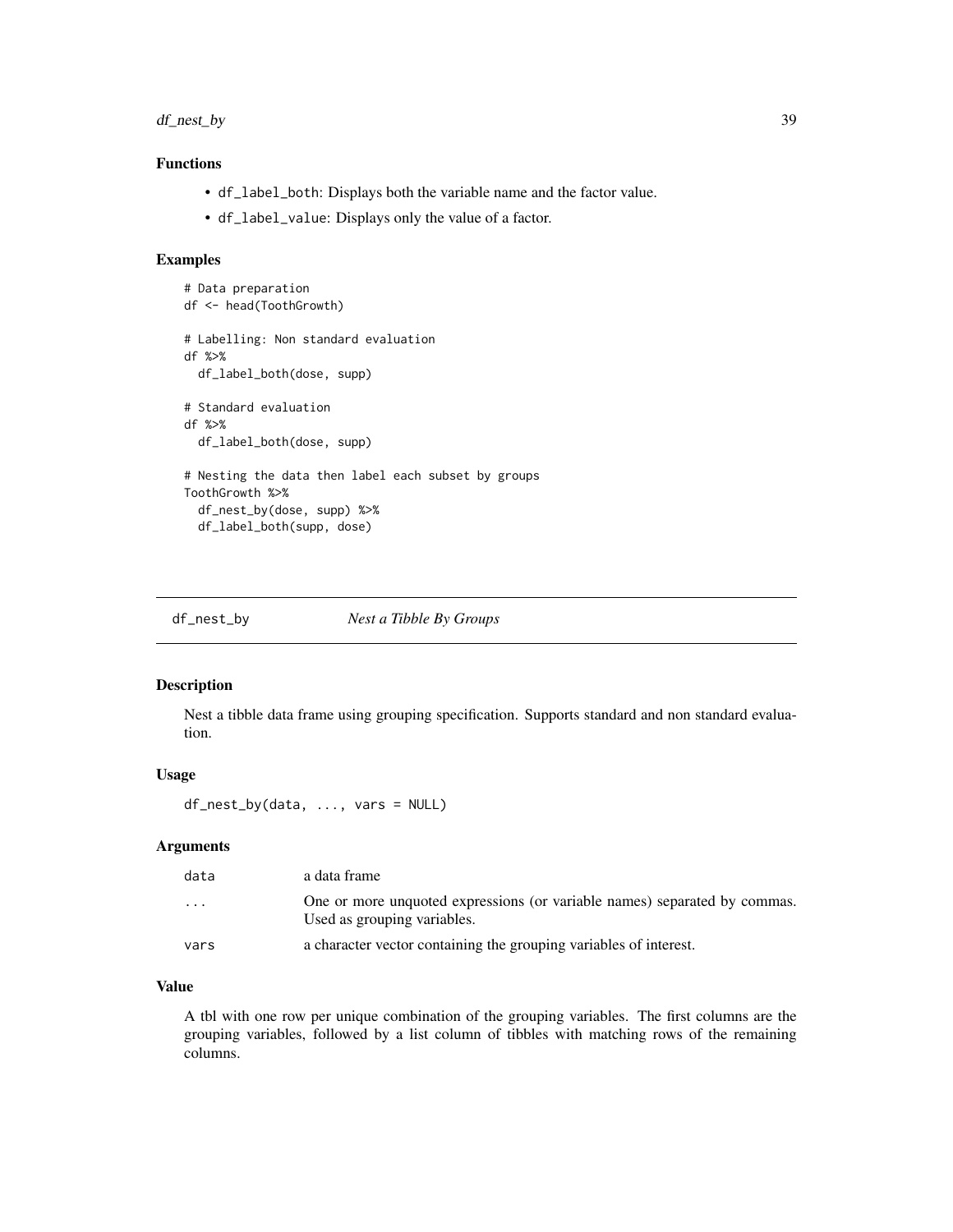# Examples

```
# Non standard evaluation
ToothGrowth %>%
df_nest_by(dose, supp)
# Standard evaluation
ToothGrowth %>%
df_nest_by(vars = c("dose", "supp"))
```
df\_select *Select Columns in a Data Frame*

## Description

A wrapper around the [select\(](#page-0-0)) function for selection data frame columns. Supports standard and non standard evaluations. Usefull to easily program with dplyr

## Usage

df\_select(data, ..., vars = NULL)

# Arguments

| data                    | a data frame                                                                                                        |
|-------------------------|---------------------------------------------------------------------------------------------------------------------|
| $\cdot$ $\cdot$ $\cdot$ | One or more unquoted expressions (or variable names) separated by commas.<br>Used to select a variable of interest. |
| vars                    | a character vector containing the variable names of interest.                                                       |

## Value

a data frame

```
df <- head(ToothGrowth)
df
# Select column using standard evaluation
df %>% df_select(vars = c("dose", "len"))
# Select column using non-standard evaluation
df %>% df_select(dose, len)
```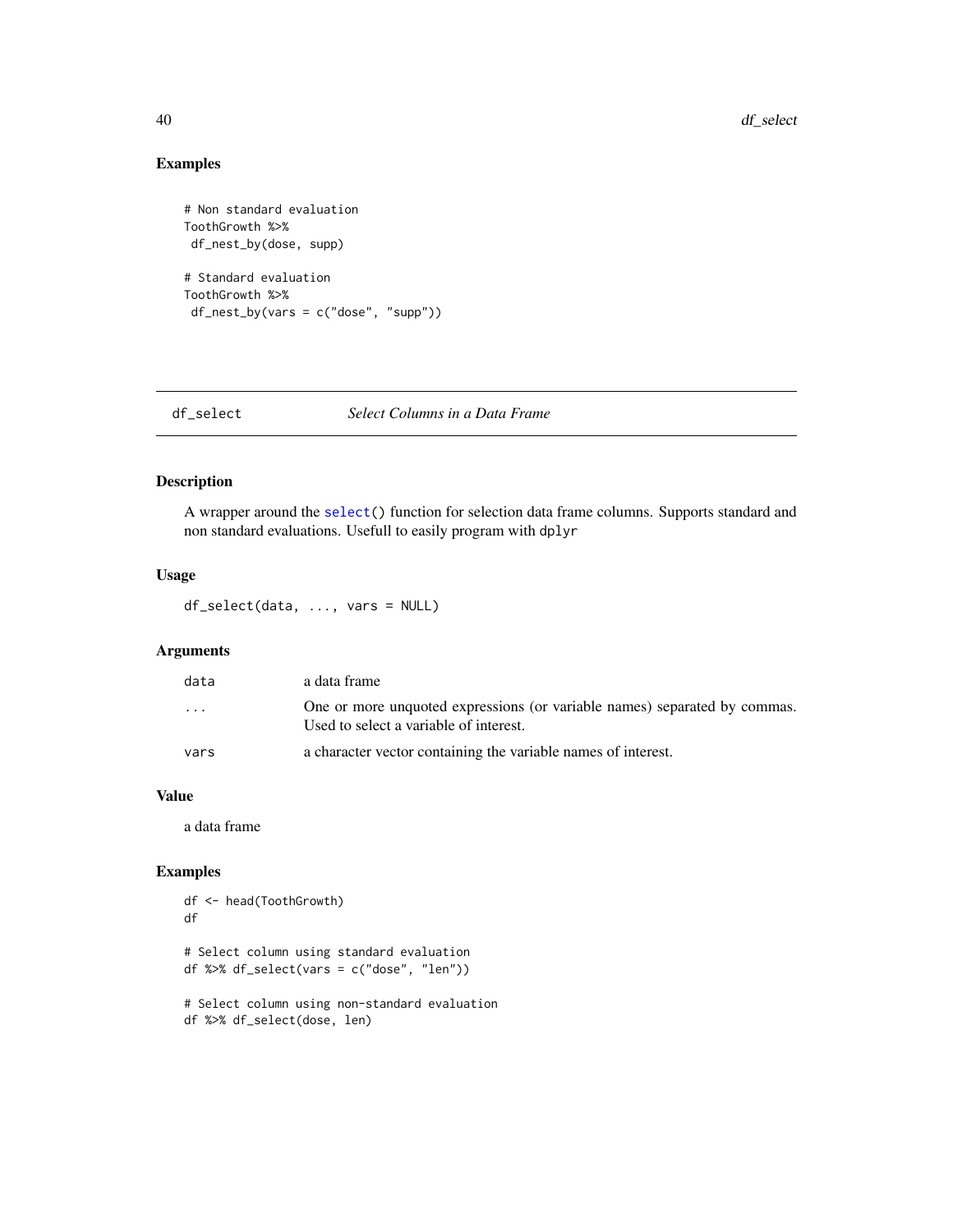## Description

Split a data frame by groups into subsets or data panel. Very similar to the function [df\\_nest\\_by\(](#page-38-0)). The only difference is that, it adds label to each data subset. Labels are the combination of the grouping variable levels. The column holding labels are named "label".

#### Usage

```
df_split_by(
  data,
  ...,
  vars = NULL,
  label_col = "label",
  labeller = df_label_both,
  sep = c(", ", ":"))
```
#### Arguments

| data      | a data frame                                                                                                                                                                                                                                                                                     |
|-----------|--------------------------------------------------------------------------------------------------------------------------------------------------------------------------------------------------------------------------------------------------------------------------------------------------|
| $\cdots$  | One or more unquoted expressions (or variable names) separated by commas.<br>Used as grouping variables.                                                                                                                                                                                         |
| vars      | a character vector containing the grouping variables of interest.                                                                                                                                                                                                                                |
| label_col | column to hold the label of the data subsets. Default column name is "label".                                                                                                                                                                                                                    |
| labeller  | A function that takes a data frame, the grouping variables, label_col and la-<br>bel_sep arguments, and add labels into the data frame. Example of possible<br>values are: df_label_both() and df_label_value().                                                                                 |
| sep       | String separating labelling variables and values. Should be of length 2 in the<br>function $df$ abel both(). 1) One sep is used to separate groups, for example<br>$\langle \cdot, \cdot \rangle$ ; 2) The other sep between group name and levels; for example $\langle \cdot, \cdot \rangle$ . |

#### Value

A tbl with one row per unique combination of the grouping variables. The first columns are the grouping variables, followed by a list column of tibbles with matching rows of the remaining columns, and a column named label, containing labels.

# Examples

# Split a data frame

```
# :::::::::::::::::::::::::::::::::::::::::::::::::
```

```
# Create a grouped data
```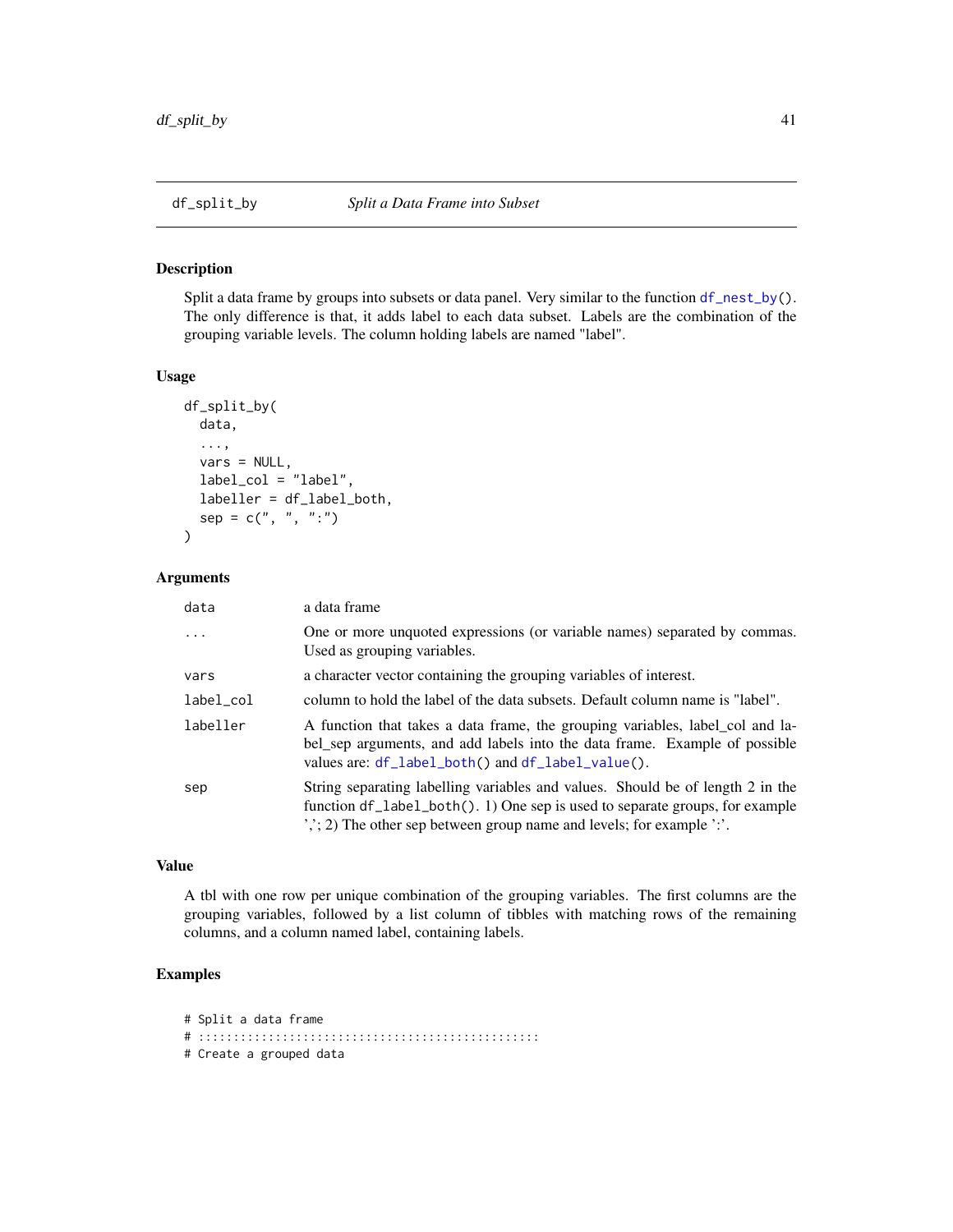```
res <- ToothGrowth %>%
  df_split_by(dose, supp)
res
# Show subsets
res$data
# Add panel/subset labels
res <- ToothGrowth %>%
  df_split_by(dose, supp)
res
```
#### df\_unite *Unite Multiple Columns into One*

## Description

Paste together multiple columns into one. Wrapper arround [unite\(](#page-0-0)) that supports standard and non standard evaluation.

## Usage

```
df\_unite(data, col, ..., vars = NULL, sep = "__", remove = TRUE, na.rm = FALSE)df_unite_factors(
  data,
  col,
  ...,
 vars = NULL,
  sep = "''_",remove = TRUE,
 na.rm = FALSE
)
```
# Arguments

| data   | a data frame                                                                                         |
|--------|------------------------------------------------------------------------------------------------------|
| col    | the name of the new column as a string or a symbol.                                                  |
|        | a selection of columns. One or more unquoted expressions (or variable names)<br>separated by commas. |
| vars   | a character vector containing the column names of interest.                                          |
| sep    | Separator to use between values.                                                                     |
| remove | If TRUE, remove input columns from output data frame.                                                |
| na.rm  | If TRUE, missing values will be remove prior to uniting each value.                                  |
|        |                                                                                                      |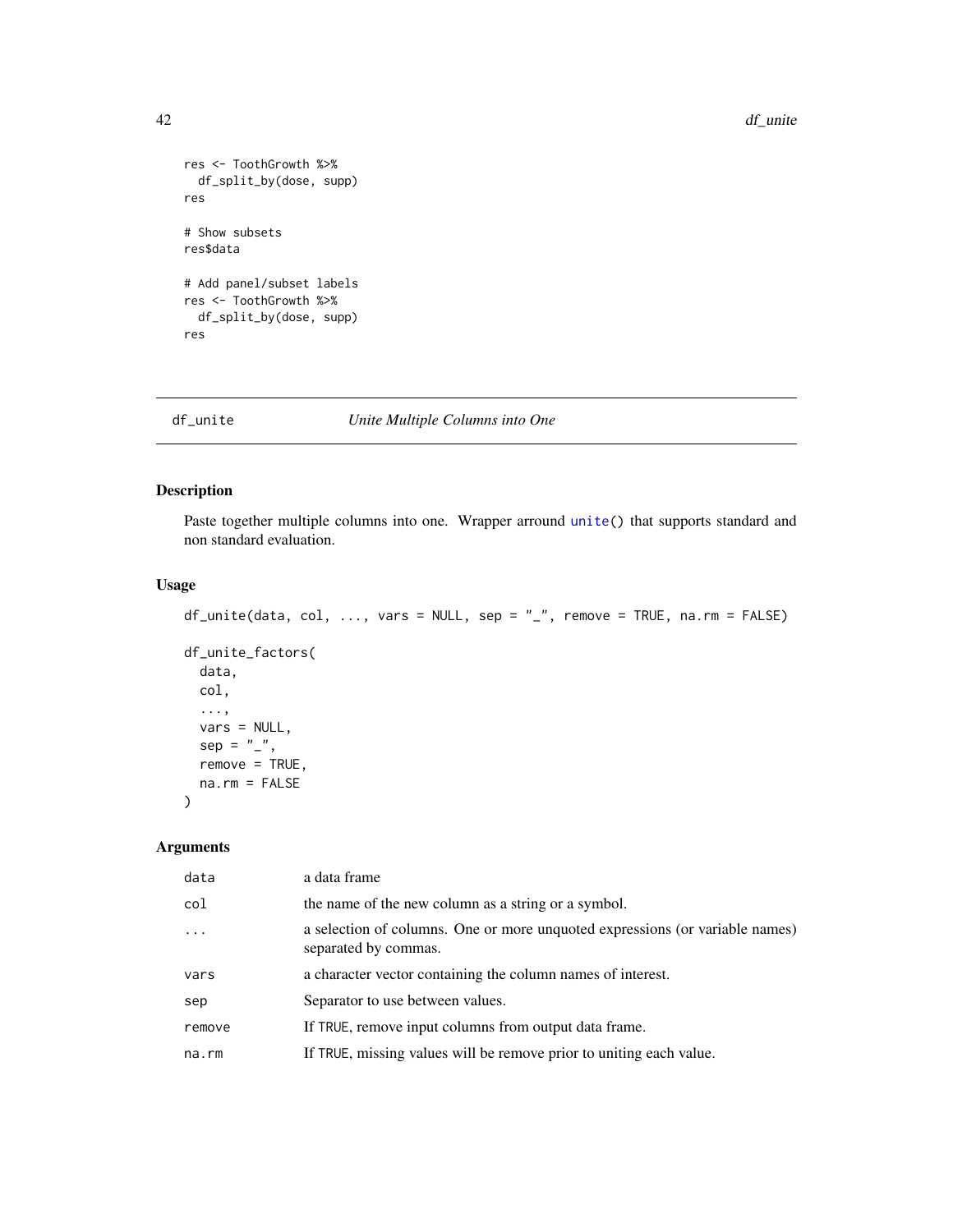doo 43

# Functions

- df\_unite: Unite multiple columns into one.
- df\_unite\_factors: Unite factor columns. First, order factors levels then merge them into one column. The output column is a factor.

## Examples

```
# Non standard evaluation
head(ToothGrowth) %>%
df_unite(col = "dose_supp", dose, supp)
# Standard evaluation
head(ToothGrowth) %>%
df\_unite(col = "dose\_supp", vars = c("dose", "supp"))
```
doo *Alternative to dplyr::do for Doing Anything*

#### Description

Provides a flexible alternative to the dplyr:do() function. Technically it uses nest() + mutate() + map() to apply arbitrary computation to a grouped data frame.

The output is a data frame. If the applied function returns a data frame, then the output will be automatically unnested. Otherwise, the output includes the grouping variables and a column named ".results." (by default), which is a "list-columns" containing the results for group combinations.

## Usage

```
doo(data, f, ..., result = "results.")
```
# Arguments

| data                    | a (grouped) data frame                                                                             |
|-------------------------|----------------------------------------------------------------------------------------------------|
| $\cdot$ f               | A function, formula, or atomic vector. For example $\sim t$ test (len $\sim$ supp, data<br>$=$ .). |
| $\cdot$ $\cdot$ $\cdot$ | Additional arguments passed on to .f                                                               |
| result                  | the column name to hold the results. Default is "results.".                                        |

#### Value

a data frame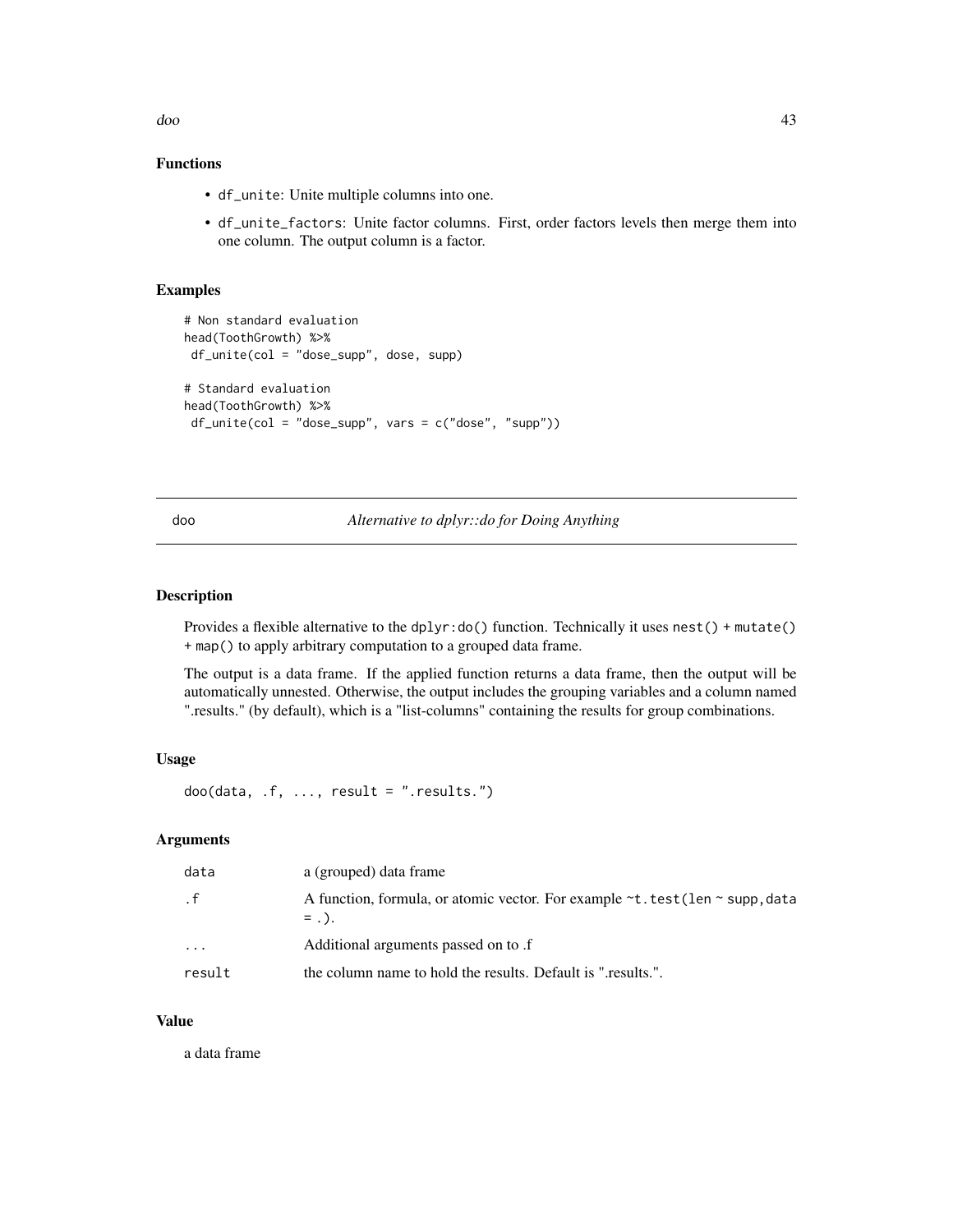#### Examples

```
# Custom function
\#%%%%%%%%%%%%%%%%%%%%%%%%%
stat_test <- function(data, formula){
  t.test(formula, data) %>%
    tidy()
}
# Example 1: pipe-friendly stat_test().
# Two possibilities of usage are available
#%%%%%%%%%%%%%%%%%%%%%%%%%%%%%%%%
# Use this
ToothGrowth %>%
  group_by(dose) %>%
  doo(~stat_test(data =., len ~ supp))
# Or this
ToothGrowth %>%
  group_by(dose) %>%
  doo(stat_test, len ~ supp)
# Example 2: R base function t.test() (not pipe friendly)
# One possibility of usage
#%%%%%%%%%%%%%%%%%%%%%%%%%%%%%%%%
comparisons <- ToothGrowth %>%
   group_by(dose) %>%
   doo(\texttt{t.test}(\text{len} \sim \text{supp}, \text{data} = .))comparisons
comparisons$.results.
# Example 3: R base function combined with tidy()
#%%%%%%%%%%%%%%%%%%%%%%%%%%%%%%%%
ToothGrowth %>%
   group_by(dose) %>%
   doo(~t.test(len ~ supp, data =.) %>% tidy())
```
<span id="page-43-0"></span>

dunn\_test *Dunn's Test of Multiple Comparisons*

#### Description

Performs Dunn's test for pairwise multiple comparisons of the ranked data. The mean rank of the different groups is compared. Used for post-hoc test following Kruskal-Wallis test.

#### Usage

```
dunn_test(data, formula, p.adjust.method = "holm", detailed = FALSE)
```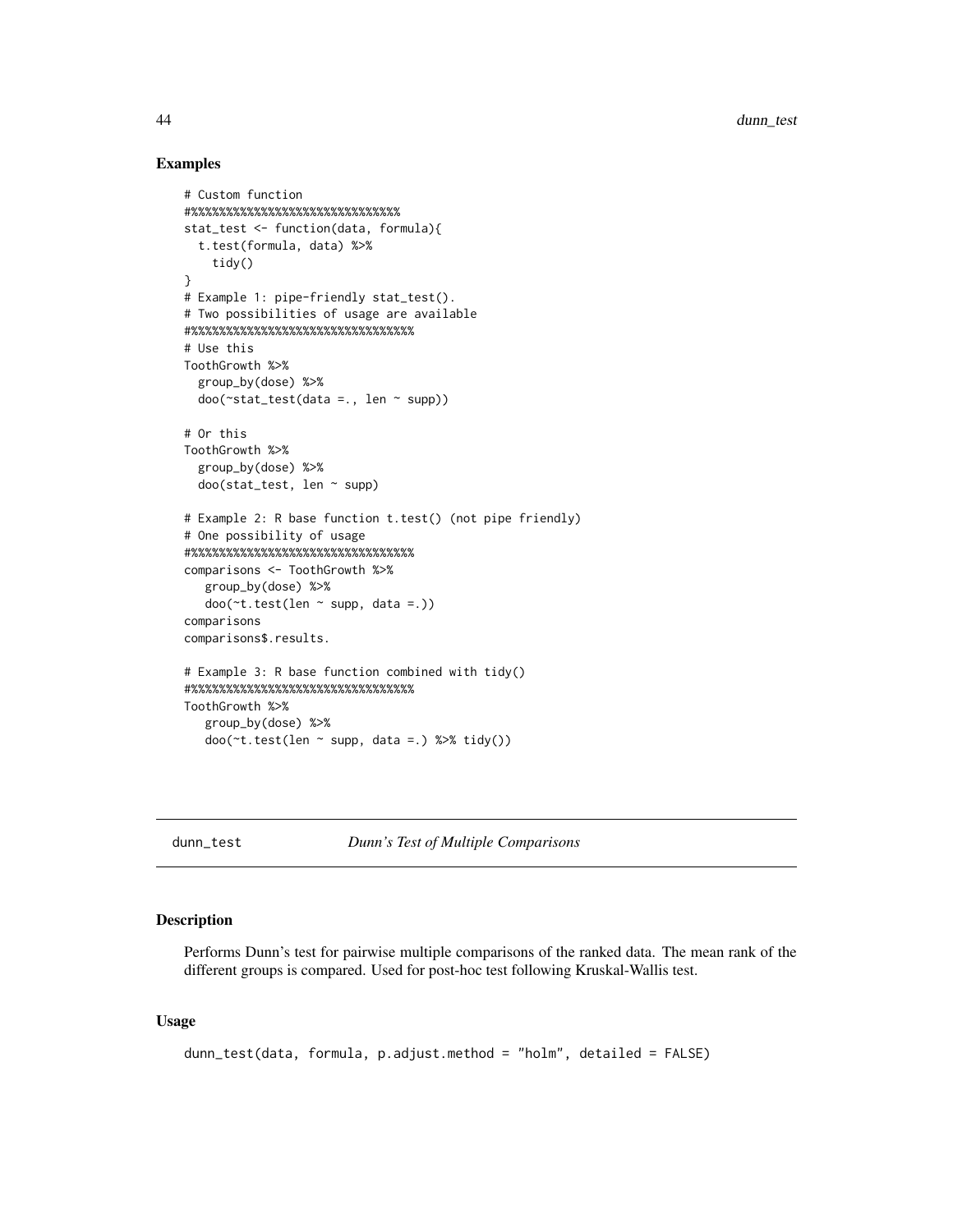#### dunn\_test 45

#### Arguments

| data            | a data frame containing the variables in the formula.                                                                                                                                                                                                                                               |
|-----------------|-----------------------------------------------------------------------------------------------------------------------------------------------------------------------------------------------------------------------------------------------------------------------------------------------------|
| formula         | a formula of the form $x \sim g$ roup where x is a numeric variable giving the data<br>values and group is a factor with one or multiple levels giving the corresponding<br>groups. For example, formula = $TP53 \sim$ cancer_group.                                                                |
| p.adjust.method |                                                                                                                                                                                                                                                                                                     |
|                 | method to adjust p values for multiple comparisons. Used when pairwise com-<br>parisons are performed. Allowed values include "holm", "hochberg", "hommel",<br>"bonferroni", "BH", "BY", "fdr", "none". If you don't want to adjust the p value<br>(not recommended), use p.adjust.method = "none". |
| detailed        | logical value. Default is FALSE. If TRUE, a detailed result is shown.                                                                                                                                                                                                                               |

#### Details

DunnTest performs the post hoc pairwise multiple comparisons procedure appropriate to follow up a Kruskal-Wallis test, which is a non-parametric analog of the one-way ANOVA. The Wilcoxon rank sum test, itself a non-parametric analog of the unpaired t-test, is possibly intuitive, but inappropriate as a post hoc pairwise test, because (1) it fails to retain the dependent ranking that produced the Kruskal-Wallis test statistic, and (2) it does not incorporate the pooled variance estimate implied by the null hypothesis of the Kruskal-Wallis test.

#### Value

return a data frame with some of the following columns:

- .y.: the y (outcome) variable used in the test.
- group1,group2: the compared groups in the pairwise tests.
- n1, n2: Sample counts.
- estimate: mean ranks difference.
- estimate1,estimate2: show the mean rank values of the two groups, respectively.
- statistic: Test statistic (z-value) used to compute the p-value.
- p: p-value.
- p.adj: the adjusted p-value.
- method: the statistical test used to compare groups.
- p.signif,p.adj.signif: the significance level of p-values and adjusted p-values, respectively.

The returned object has an attribute called args, which is a list holding the test arguments.

#### References

Dunn, O. J. (1964) Multiple comparisons using rank sums Technometrics, 6(3):241-252.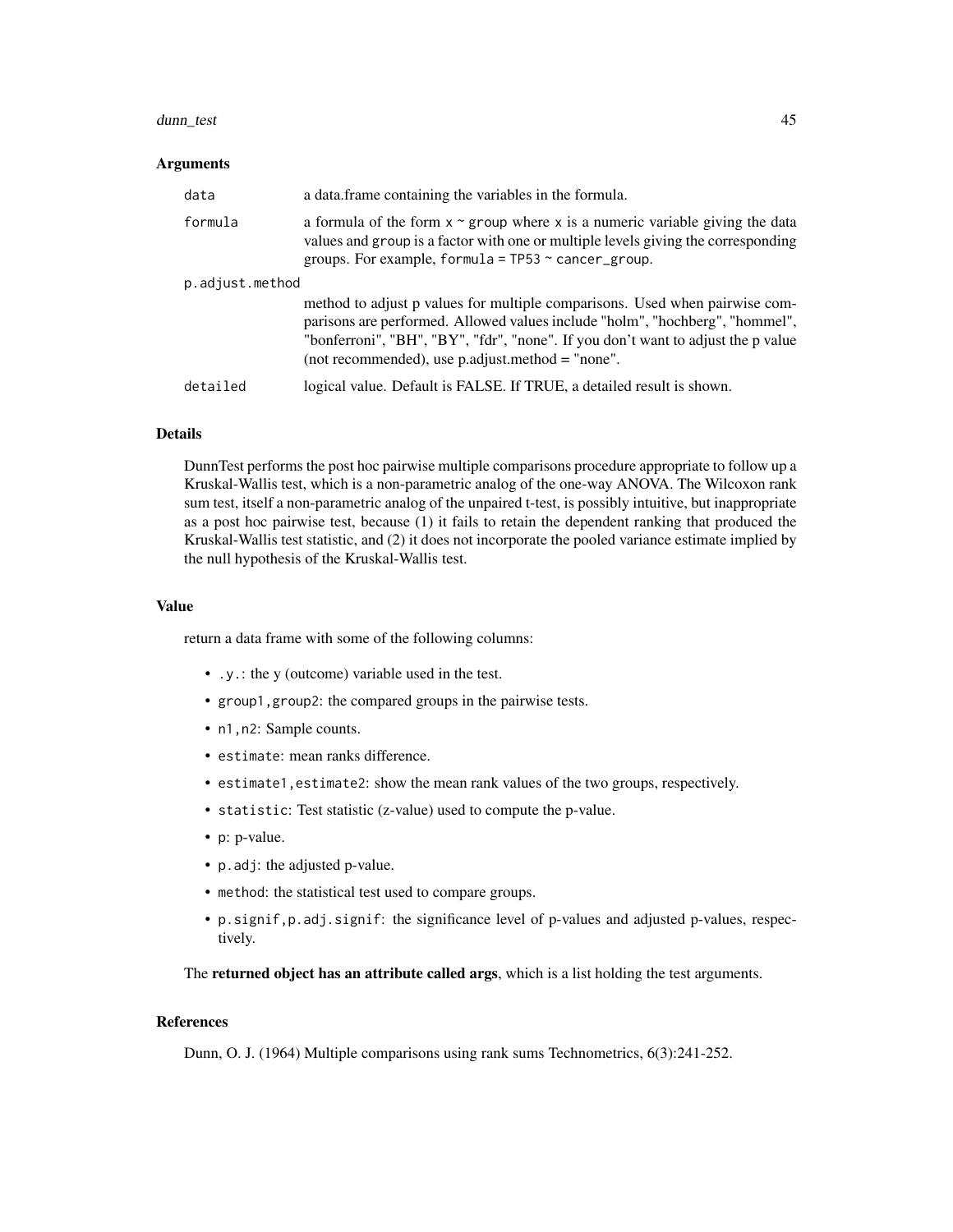# Examples

```
# Simple test
ToothGrowth %>% dunn_test(len ~ dose)
# Grouped data
ToothGrowth %>%
  group_by(supp) %>%
  dunn_test(len ~ dose)
```
emmeans\_test *Pairwise Comparisons of Estimated Marginal Means*

# Description

Performs pairwise comparisons between groups using the estimated marginal means. Pipe-friendly wrapper arround the functions emmans() + contrast() from the emmeans package, which need to be installed before using this function. This function is useful for performing post-hoc analyses following ANOVA/ANCOVA tests.

## Usage

```
emmeans_test(
  data,
  formula,
  covariate = NULL,
  ref.group = NULL,
  comparisons = NULL,
 p.adjust.method = "bonferroni",
  conf. level = 0.95,
 model = NULL,
  detailed = FALSE
\mathcal{L}
```

```
get_emmeans(emmeans.test)
```
## Arguments

| data      | a data.frame containing the variables in the formula.                                                                                                                                                                                                                         |
|-----------|-------------------------------------------------------------------------------------------------------------------------------------------------------------------------------------------------------------------------------------------------------------------------------|
| formula   | a formula of the form $x \sim g$ roup where x is a numeric variable giving the data<br>values and group is a factor with one or multiple levels giving the corresponding<br>groups. For example, formula = $TP53 \sim$ cancer_group.                                          |
| covariate | (optional) covariate names (for ANCOVA)                                                                                                                                                                                                                                       |
| ref.group | a character string specifying the reference group. If specified, for a given group-<br>ing variable, each of the group levels will be compared to the reference group<br>(i.e. control group).<br>If ref.group = "all", pairwise two sample tests are performed for comparing |
|           | each grouping variable levels against all (i.e. basemean).                                                                                                                                                                                                                    |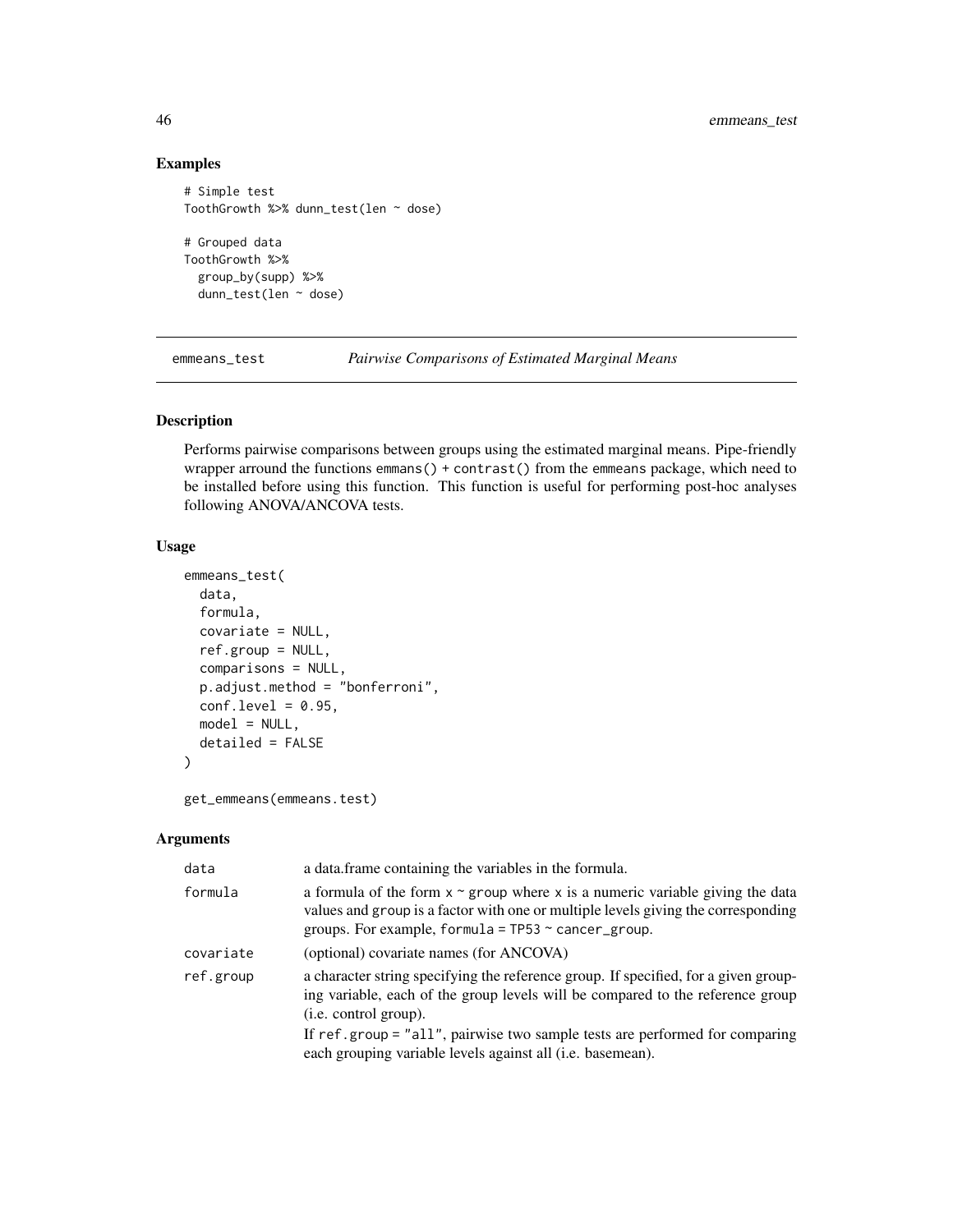## emmeans\_test 47

| comparisons     | A list of length-2 vectors specifying the groups of interest to be compared. For<br>example to compare groups "A" vs "B" and "B" vs "C", the argument is as                                                                                                                                           |
|-----------------|-------------------------------------------------------------------------------------------------------------------------------------------------------------------------------------------------------------------------------------------------------------------------------------------------------|
|                 | follow: comparisons = $list(c("A", "B"), c("B", "C"))$                                                                                                                                                                                                                                                |
| p.adjust.method |                                                                                                                                                                                                                                                                                                       |
|                 | method to adjust p values for multiple comparisons. Used when pairwise com-<br>parisons are performed. Allowed values include "holm", "hochberg", "hommel",<br>"bonferroni", "BH", "BY", "fdr", "none". If you don't want to adjust the p value<br>(not recommended), use $p$ adjust method = "none". |
| conf.level      | confidence level of the interval.                                                                                                                                                                                                                                                                     |
| model           | a fitted-model objects such as the result of a call to $\text{Im}()$ , from which the overall<br>degrees of freedom are to be calculated.                                                                                                                                                             |
| detailed        | logical value. Default is FALSE. If TRUE, a detailed result is shown.                                                                                                                                                                                                                                 |
| emmeans.test    | an object of class emmeans_test.                                                                                                                                                                                                                                                                      |

#### Value

return a data frame with some the following columns:

- .y.: the y variable used in the test.
- group1,group2: the compared groups in the pairwise tests.
- statistic: Test statistic (t.ratio) used to compute the p-value.
- df: degrees of freedom.
- p: p-value.
- p.adj: the adjusted p-value.
- method: the statistical test used to compare groups.
- p.signif,p.adj.signif: the significance level of p-values and adjusted p-values, respectively.
- estimate: estimate of the effect size, that is the difference between the two emmeans (estimated marginal means).
- conf.low,conf.high: Lower and upper bound on a confidence interval of the estimate.

The **returned object has an attribute called args**, which is a list holding the test arguments. It has also an attribute named "emmeans", a data frame containing the groups emmeans.

## Functions

• get\_emmeans: returns the estimated marginal means from an object of class emmeans\_test

```
# Data preparation
df <- ToothGrowth
df$dose <- as.factor(df$dose)
# Pairwise comparisons
res <- df %>%
```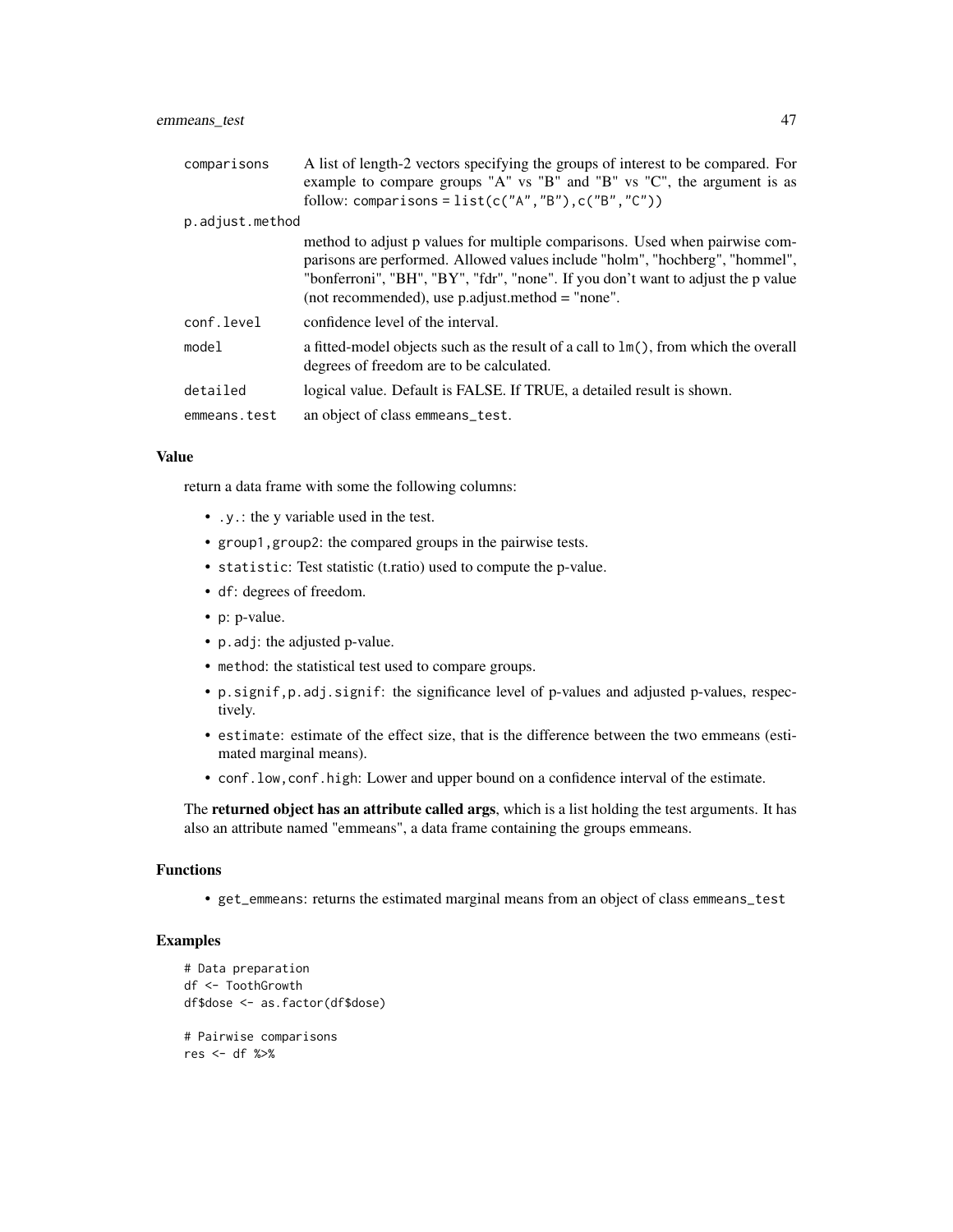```
group_by(supp) %>%
 emmeans_test(len ~ dose, p.adjust.method = "bonferroni")
res
# Display estimated marginal means
attr(res, "emmeans")
# Show details
df %>%
 group_by(supp) %>%
 emmeans_test(len ~ dose, p.adjust.method = "bonferroni", detailed = TRUE)
```
eta\_squared *Effect Size for ANOVA*

#### Description

Compute eta-squared and partial eta-squared for all terms in an ANOVA model.

## Usage

eta\_squared(model)

partial\_eta\_squared(model)

## Arguments

model an object of class aov or anova.

#### Value

a numeric vector with the effect size statistics

## Functions

- eta\_squared: compute eta squared
- partial\_eta\_squared: compute partial eta squared.

```
# Data preparation
df <- ToothGrowth
df$dose <- as.factor(df$dose)
# Compute ANOVA
res.aov <- aov(len ~ supp*dose, data = df)
summary(res.aov)
```

```
# Effect size
eta_squared(res.aov)
partial_eta_squared(res.aov)
```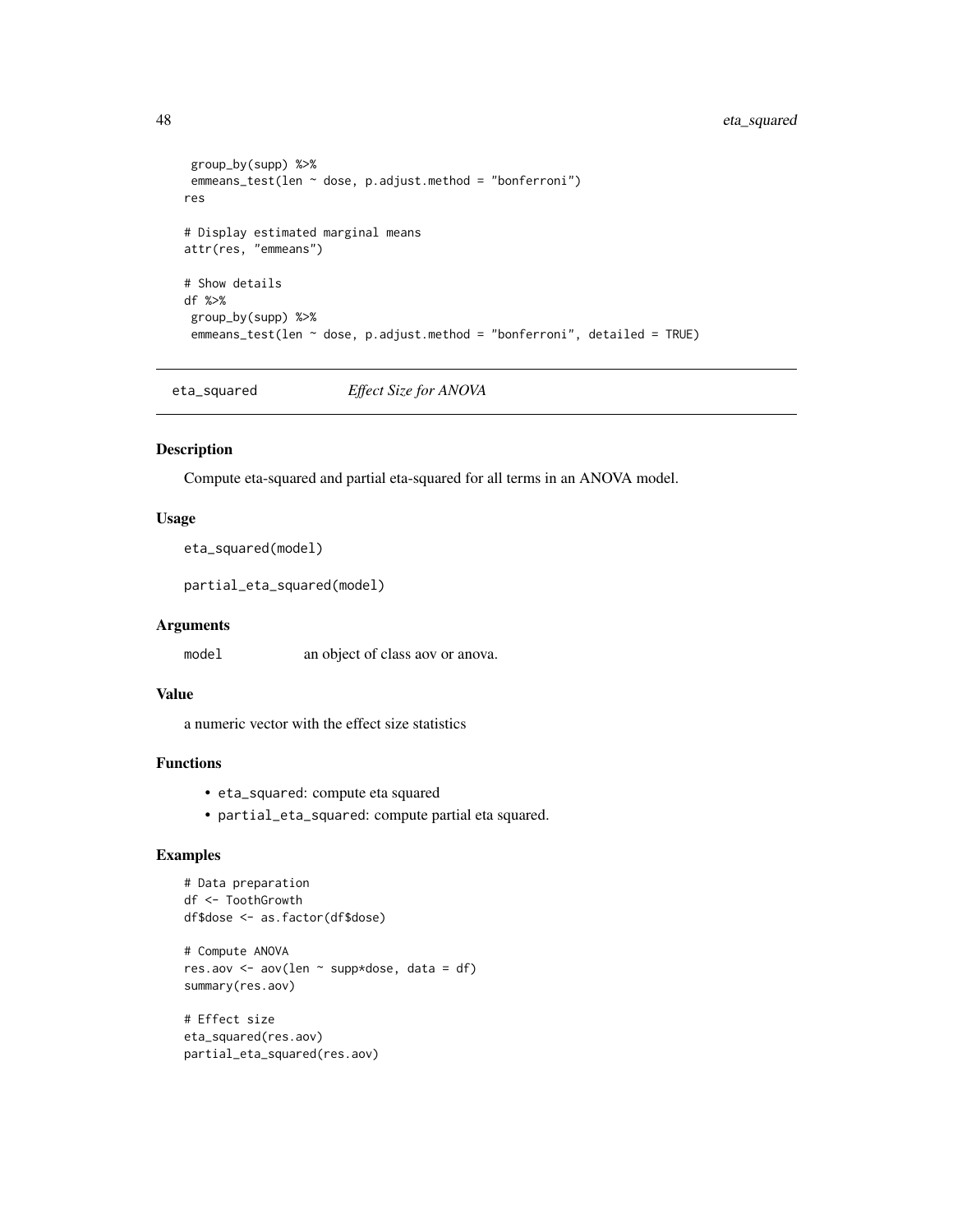factorial\_design *Build Factorial Designs for ANOVA*

#### **Description**

Provides helper functions to build factorial design for easily computing ANOVA using the [Anova\(](#page-0-0)) function. This might be very useful for repeated measures ANOVA, which is hard to set up with the car package.

#### Usage

factorial\_design(data, dv, wid, between, within, covariate)

## Arguments

| data      | a data frame containing the variables                                                                |  |
|-----------|------------------------------------------------------------------------------------------------------|--|
| dv        | (numeric) dependent variable name.                                                                   |  |
| wid       | (factor) column name containing individuals/subjects identifier. Should be unique<br>per individual. |  |
| between   | (optional) between-subject factor variables.                                                         |  |
| within    | (optional) within-subjects factor variables                                                          |  |
| covariate | (optional) covariate names (for ANCOVA)                                                              |  |

#### Value

a list with the following components:

- the specified arguments: dv, wid, between, within
- data: the original data (long format) or independent ANOVA. The wide format is returned for repeated measures ANOVA.
- idata: an optional data frame giving the levels of factors defining the intra-subject model for multivariate repeated-measures data.
- idesign: a one-sided model formula using the "data" in idata and specifying the intra-subject design.
- repeated: logical. Value is TRUE when the data is a repeated design.
- lm\_formula: the formula used to build the lm model.
- lm\_data: the data used to build the lm model. Can be either in a long format (i.e., the original data for independent measures ANOVA) or in a wide format (case of repeated measures ANOVA).
- model: the 1m model

#### Author(s)

Alboukadel Kassambara, <alboukadel.kassambara@gmail.com>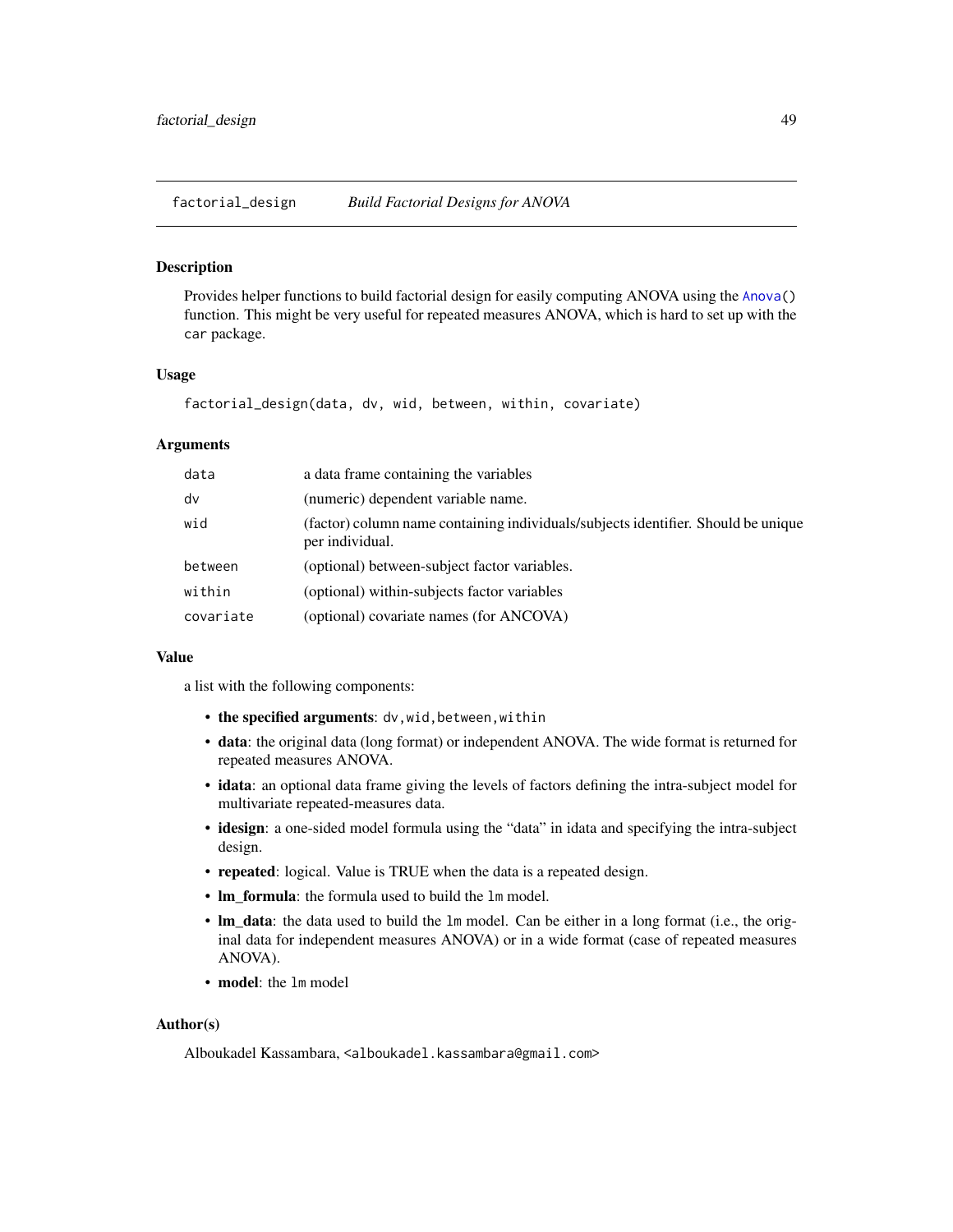#### See Also

[anova\\_test\(](#page-6-0)), [anova\\_summary\(](#page-4-0))

#### Examples

```
# Load data
#:::::::::::::::::::::::::::::::::::::::
data("ToothGrowth")
df <- ToothGrowth
head(df)
```

```
# Repeated measures designs
#:::::::::::::::::::::::::::::::::::::::::
# Prepare the data
df$id \le rep(1:10, 6) # Add individuals id
head(df)
# Build factorial designs
design <- factorial_design(df, dv = len, wid = id, within = c(supp, dose))
design
# Easily perform repeated measures ANOVA using the car package
res.anova <- Anova(design$model, idata = design$idata, idesign = design$idesign, type = 3)
summary(res.anova, multivariate = FALSE)
# Independent measures designs
#:::::::::::::::::::::::::::::::::::::::::
# Build factorial designs
df$id < -1:nrow(df)design <- factorial_design(df, dv = len, wid = id, between = c(supp, dose))
design
```

```
# Perform ANOVA
Anova(design$model, type = 3)
```
fisher\_test *Fisher's Exact Test for Count Data*

#### Description

Performs Fisher's exact test for testing the null of independence of rows and columns in a contingency table.

Wrappers around the R base function [fisher.test\(](#page-0-0)) but have the advantage of performing pairwise and row-wise fisher tests, the post-hoc tests following a significant chi-square test of homogeneity for 2xc and rx2 contingency tables.

#### Usage

```
fisher_test(
 xtab,
```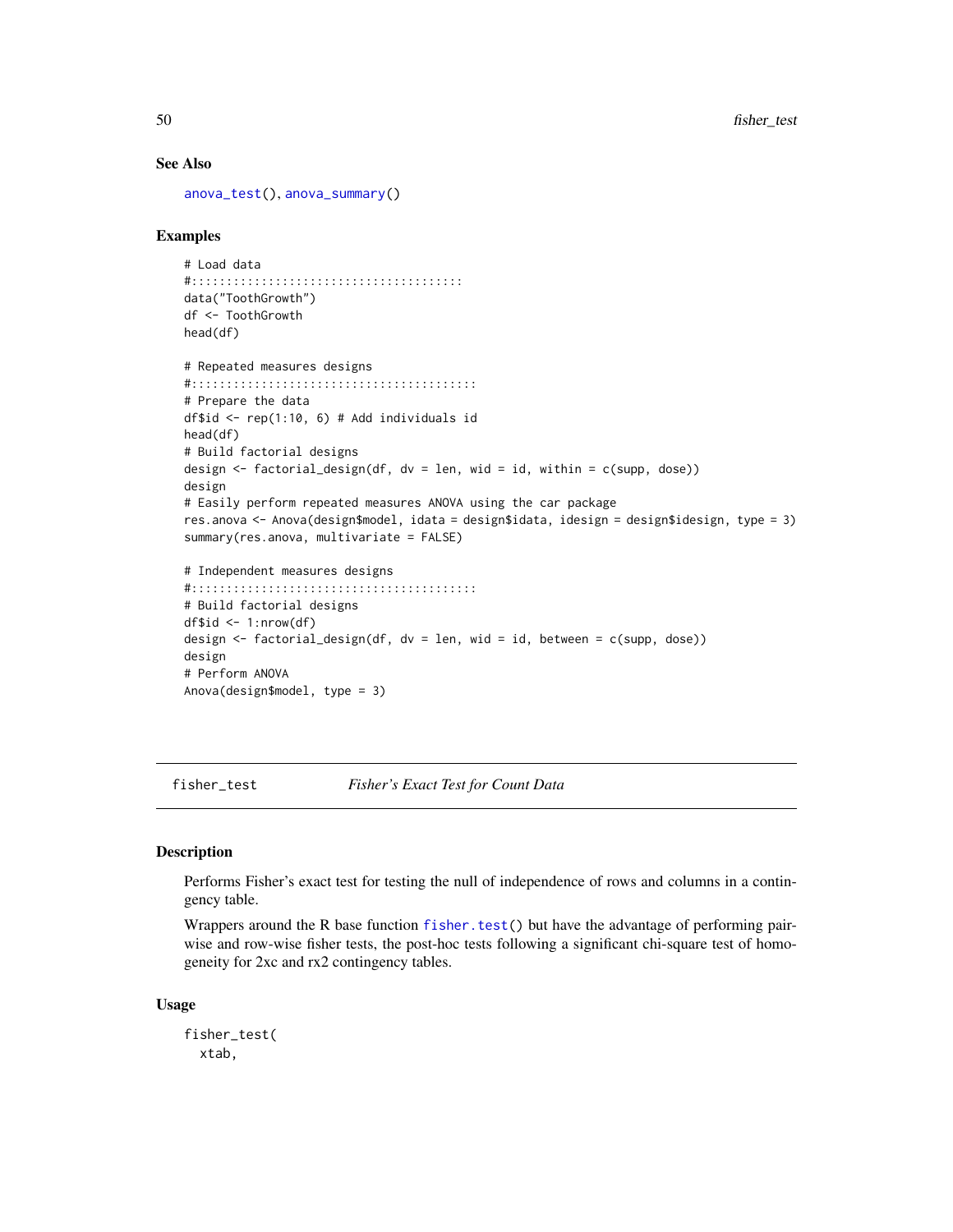# fisher\_test 51

```
workspace = 2e+05,
 alternative = "two.sided",
 conf.int = TRUE,
 conf. level = 0.95,simulate.p.value = FALSE,
 B = 2000,detailed = FALSE,
  ...
)
```

```
pairwise_fisher_test(xtab, p.adjust.method = "holm", detailed = FALSE, ...)
```

```
row_wise_fisher_test(xtab, p.adjust.method = "holm", detailed = FALSE, ...)
```
## Arguments

| xtab             | a contingency table in a matrix form.                                                                                                                                                                                                                                                                                                                                                              |  |
|------------------|----------------------------------------------------------------------------------------------------------------------------------------------------------------------------------------------------------------------------------------------------------------------------------------------------------------------------------------------------------------------------------------------------|--|
| workspace        | an integer specifying the size of the workspace used in the network algorithm. In<br>units of 4 bytes. Only used for non-simulated p-values larger than $2 \times 2$ tables.<br>Since R version 3.5.0, this also increases the internal stack size which allows<br>larger problems to be solved, however sometimes needing hours. In such cases,<br>simulate.p.values=TRUE may be more reasonable. |  |
| alternative      | indicates the alternative hypothesis and must be one of "two.sided", "greater"<br>or "less". You can specify just the initial letter. Only used in the $2 \times 2$ case.                                                                                                                                                                                                                          |  |
| conf.int         | logical indicating if a confidence interval for the odds ratio in a $2 \times 2$ table should<br>be computed (and returned).                                                                                                                                                                                                                                                                       |  |
| conf.level       | confidence level for the returned confidence interval. Only used in the $2 \times 2$ case<br>and if $conf$ , $int = TRUE$ .                                                                                                                                                                                                                                                                        |  |
| simulate.p.value |                                                                                                                                                                                                                                                                                                                                                                                                    |  |
|                  | a logical indicating whether to compute p-values by Monte Carlo simulation, in<br>larger than $2 \times 2$ tables.                                                                                                                                                                                                                                                                                 |  |
| B                | an integer specifying the number of replicates used in the Monte Carlo test.                                                                                                                                                                                                                                                                                                                       |  |
| detailed         | logical value. Default is FALSE. If TRUE, a detailed result is shown.                                                                                                                                                                                                                                                                                                                              |  |
| .                | Other arguments passed to the function fisher_test().                                                                                                                                                                                                                                                                                                                                              |  |
| p.adjust.method  |                                                                                                                                                                                                                                                                                                                                                                                                    |  |
|                  | method to adjust p values for multiple comparisons. Used when pairwise com-<br>parisons are performed. Allowed values include "holm", "hochberg", "hommel",<br>"bonferroni", "BH", "BY", "fdr", "none". If you don't want to adjust the p value<br>(not recommended), use p.adjust.method = "none".                                                                                                |  |

## Value

return a data frame with some the following columns:

- group: the categories in the row-wise proportion tests.
- p: p-value.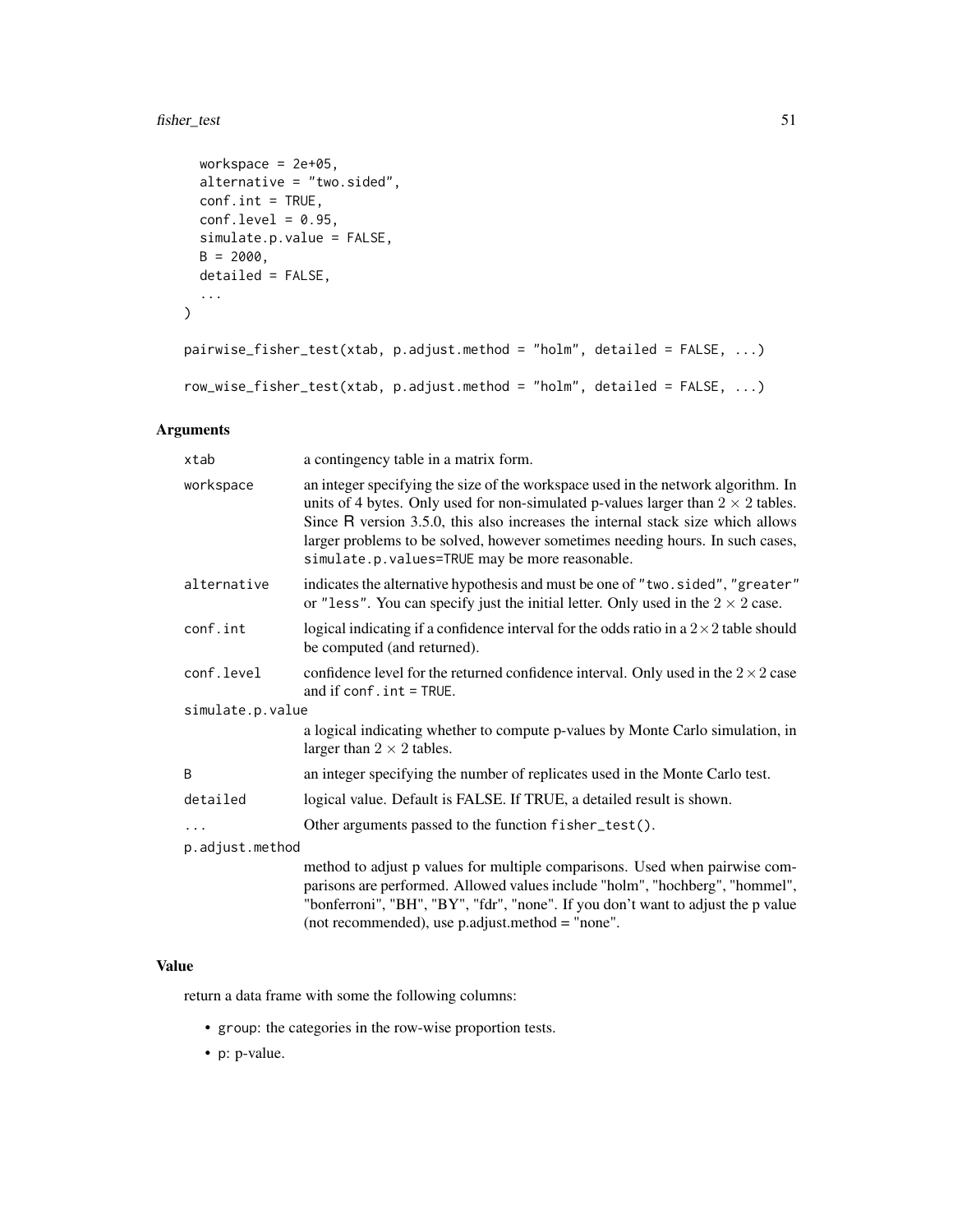- p.adj: the adjusted p-value.
- method: the used statistical test.
- p.signif,p.adj.signif: the significance level of p-values and adjusted p-values, respectively.
- estimate: an estimate of the odds ratio. Only present in the 2 by 2 case.
- alternative: a character string describing the alternative hypothesis.
- conf.low,conf.high: a confidence interval for the odds ratio. Only present in the 2 by 2 case and if argument conf.int = TRUE.

The returned object has an attribute called args, which is a list holding the test arguments.

#### Functions

- fisher\_test: performs Fisher's exact test for testing the null of independence of rows and columns in a contingency table with fixed marginals. Wrapper around the function [fisher.test\(](#page-0-0)).
- pairwise\_fisher\_test: pairwise comparisons between proportions, a post-hoc tests following a significant Fisher's exact test of homogeneity for 2xc design.
- row\_wise\_fisher\_test: performs row-wise Fisher's exact test of count data, a post-hoc tests following a significant chi-square test of homogeneity for rx2 contingency table. The test is conducted for each category (row).

```
# Comparing two proportions
#%%%%%%%%%%%%%%%%%%%%%%%%%%%%%%%%%%%%%%%%
# Data: frequencies of smokers between two groups
xtab \leftarrow as.table(rbind(c(490, 10), c(400, 100)))dimnames(xtab) <- list(
  group = c("grp1", "grp2"),
  smoker = c("yes", "no")
)
xtab
# compare the proportion of smokers
fisher_test(xtab, detailed = TRUE)
# Homogeneity of proportions between groups
#%%%%%%%%%%%%%%%%%%%%%%%%%%%%%%%%%%%%%%%%
# H0: the proportion of smokers is similar in the four groups
# Ha: this proportion is different in at least one of the populations.
#
# Data preparation
grp.size <- c( 106, 113, 156, 102 )
smokers <- c( 50, 100, 139, 80 )
no.smokers <- grp.size - smokers
xtab <- as.table(rbind(
  smokers,
  no.smokers
))
```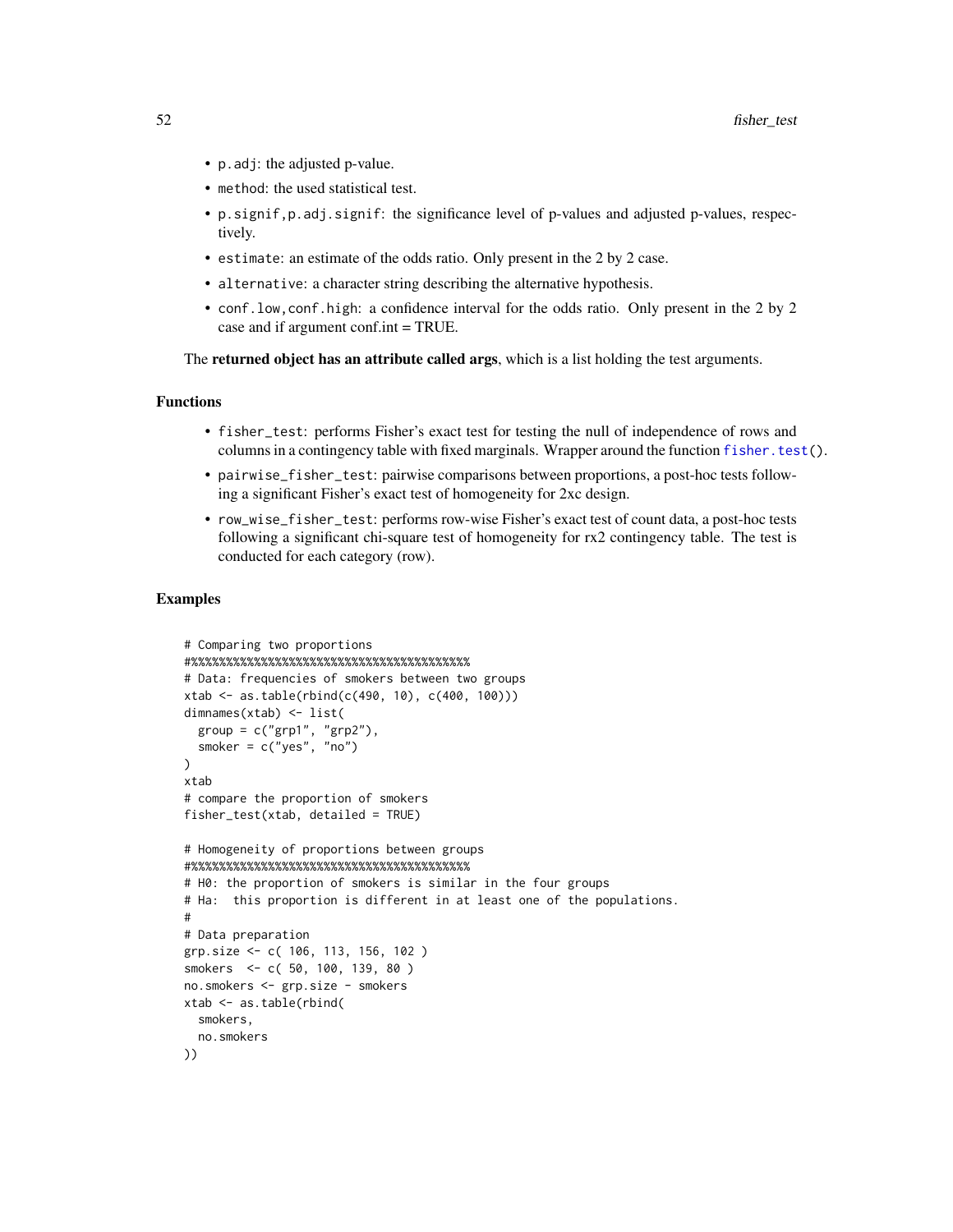```
freq_table 53
```

```
dimnames(xtab) <- list(
  Smokers = c("Yes", "No"),
 Groups = c("grp1", "grp2", "grp3", "grp4")
\lambdaxtab
# Compare the proportions of smokers between groups
fisher_test(xtab, detailed = TRUE)
# Pairwise comparison between groups
pairwise_fisher_test(xtab)
# Pairwise proportion tests
#%%%%%%%%%%%%%%%%%%%%%%%%%%%%%%%%%%%%%%%%
# Data: Titanic
xtab <- as.table(rbind(
  c(122, 167, 528, 673),
  c(203, 118, 178, 212)
))
dimnames(xtab) <- list(
  Survived = c("No", "Yes"),
  Class = c("1st", "2nd", "3rd", "Crew")
)
xtab
# Compare the proportion of survived between groups
pairwise_fisher_test(xtab)
# Row-wise proportion tests
#%%%%%%%%%%%%%%%%%%%%%%%%%%%%%%%%%%%%%%%%
# Data: Titanic
xtab <- as.table(rbind(
 c(180, 145), c(179, 106),
  c(510, 196), c(862, 23)
))
dimnames(xtab) <- list(
  Class = c("1st", "2nd", "3rd", "Crew"),
  Gender = c("Male", "Female")
\mathcal{L}xtab
# Compare the proportion of males and females in each category
row_wise_fisher_test(xtab)
# A r x c table Agresti (2002, p. 57) Job Satisfaction
Job <- matrix(c(1,2,1,0, 3,3,6,1, 10,10,14,9, 6,7,12,11), 4, 4,
              dimnames = list(income = c("< 15k", "15-25k", "25-40k", "> 40k"),
                            satisfaction = c("VeryD", "LittleD", "ModerateS", "VeryS")))
fisher_test(Job)
fisher_test(Job, simulate.p.value = TRUE, B = 1e5)
```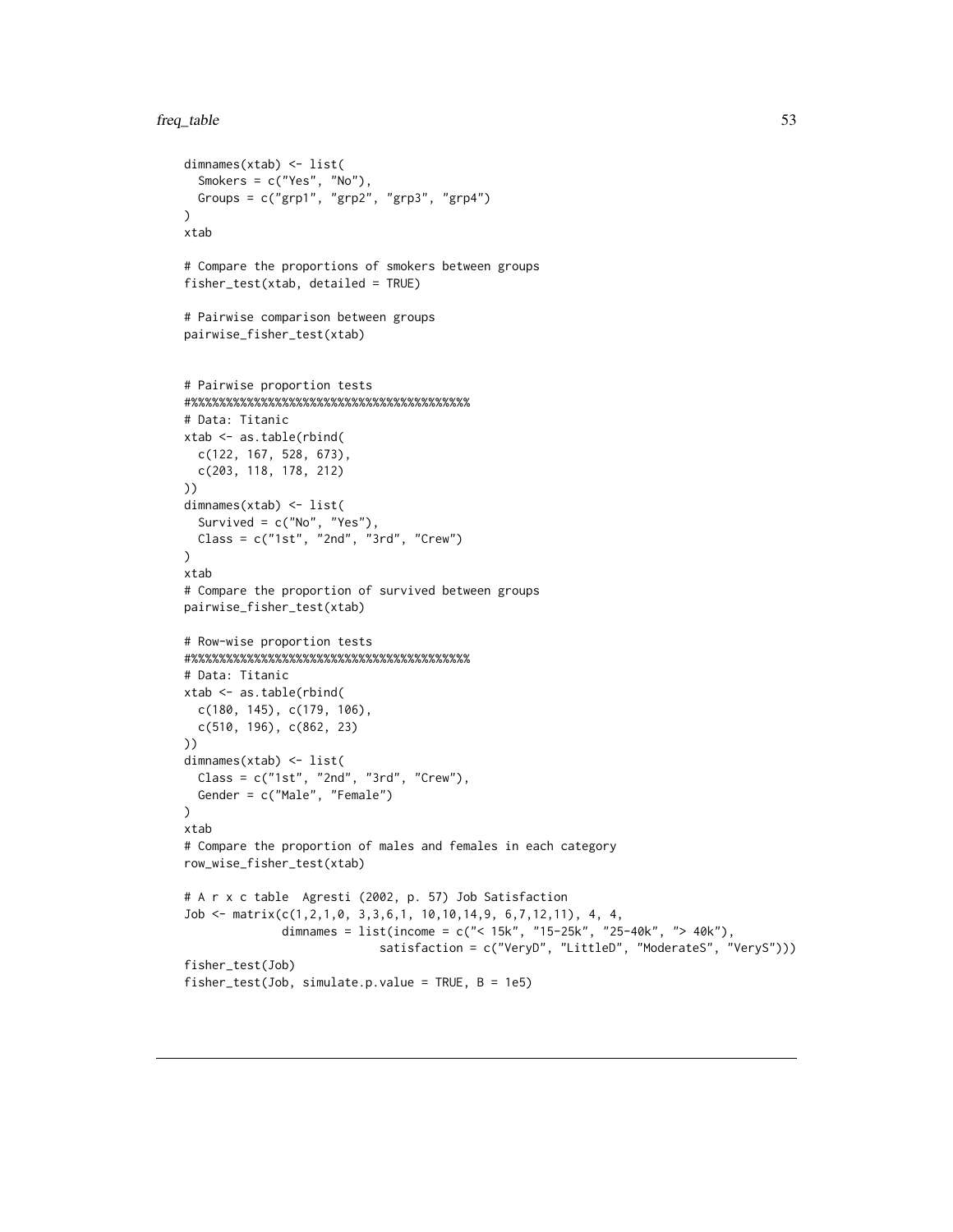## Description

compute frequency table.

#### Usage

freq\_table(data, ..., vars = NULL, na.rm = TRUE)

#### Arguments

| data      | a data frame                                                                                                        |
|-----------|---------------------------------------------------------------------------------------------------------------------|
| $\ddotsc$ | One or more unquoted expressions (or variable names) separated by commas.<br>Used to specify variables of interest. |
| vars      | optional character vector containing variable names.                                                                |
| na.rm     | logical value. If TRUE (default), remove missing values in the variables used to<br>create the frequency table.     |

## Value

a data frame

## Examples

data("ToothGrowth") ToothGrowth %>% freq\_table(supp, dose)

friedman\_effsize *Friedman Test Effect Size (Kendall's W Value)*

## Description

Compute the effect size estimate (referred to as w) for Friedman test:  $W = X2/N(K-1)$ ; where W is the Kendall's W value; X2 is the Friedman test statistic value; N is the sample size. k is the number of measurements per subject.

The Kendall's W coefficient assumes the value from 0 (indicating no relationship) to 1 (indicating a perfect relationship).

Kendalls uses the Cohen's interpretation guidelines of  $0.1 - 6.3$  (small effect),  $0.3 - 6.5$  (moderate effect) and >= 0.5 (large effect)

Confidence intervals are calculated by bootstap.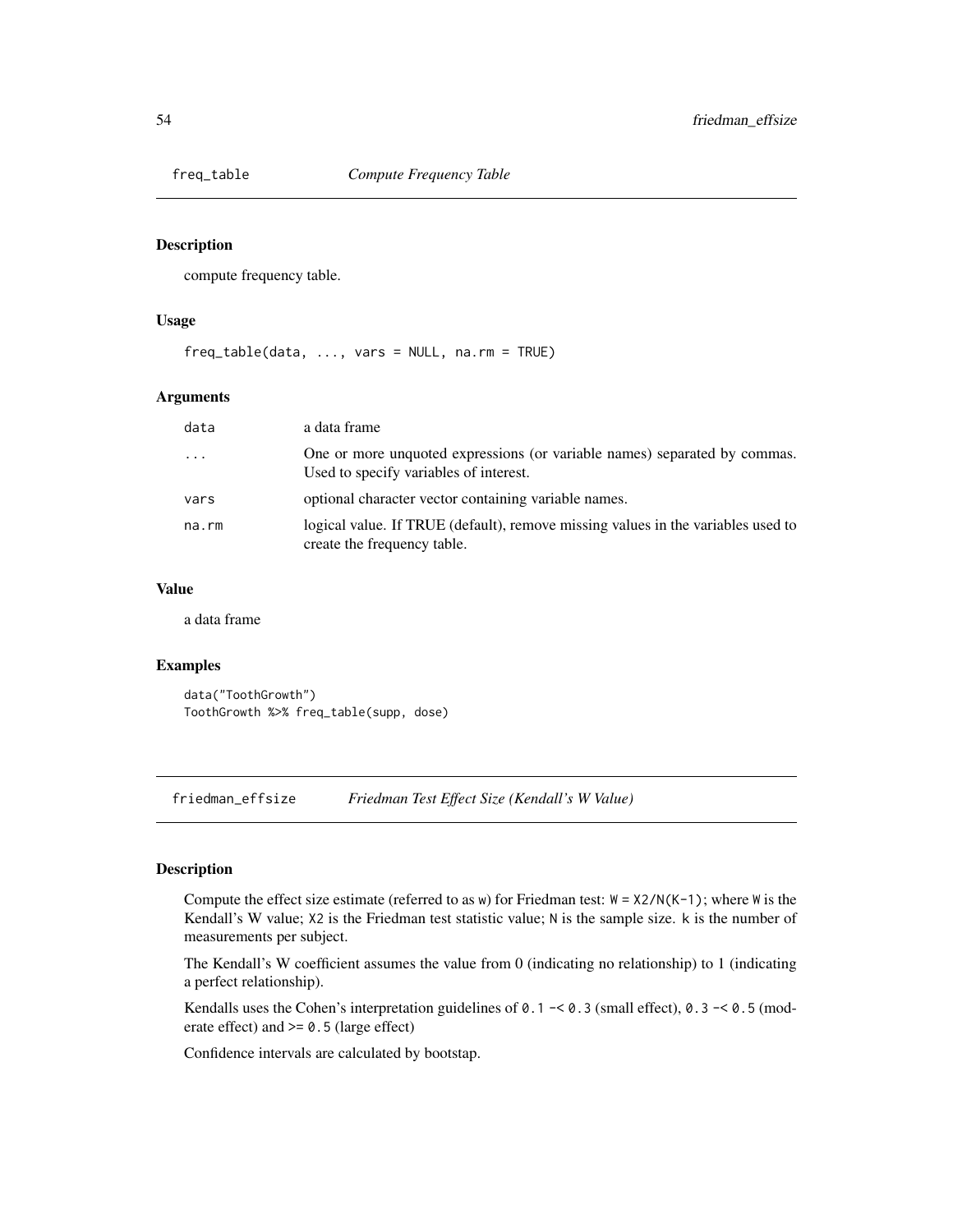friedman\_effsize 55

## Usage

```
friedman_effsize(
  data,
  formula,
  ci = FALSE,conf. level = 0.95,
  ci.type = "perc",
  nboot = 1000,...
\mathcal{E}
```
#### Arguments

| data       | a data.frame containing the variables in the formula.                                                                                                                                                                                                       |  |
|------------|-------------------------------------------------------------------------------------------------------------------------------------------------------------------------------------------------------------------------------------------------------------|--|
| formula    | a formula of the form $a \sim b \mid c$ , where a (numeric) is the dependent variable<br>name; b is the within-subjects factor variables; and c (factor) is the column name<br>containing individuals/subjects identifier. Should be unique per individual. |  |
| ci         | If TRUE, returns confidence intervals by bootstrap. May be slow.                                                                                                                                                                                            |  |
| conf.level | The level for the confidence interval.                                                                                                                                                                                                                      |  |
| ci.type    | The type of confidence interval to use. Can be any of "norm", "basic", "perc",<br>or "bca". Passed to boot:: boot.ci.                                                                                                                                       |  |
| nboot      | The number of replications to use for bootstrap.                                                                                                                                                                                                            |  |
| $\ddots$   | other arguments passed to the function friedman. test()                                                                                                                                                                                                     |  |

## Value

return a data frame with some of the following columns:

- .y.: the y variable used in the test.
- n: Sample counts.
- effsize: estimate of the effect size.
- magnitude: magnitude of effect size.
- conf.low,conf.high: lower and upper bound of the effect size confidence interval.

## References

Maciej Tomczak and Ewa Tomczak. The need to report effect size estimates revisited. An overview of some recommended measures of effect size. Trends in Sport Sciences. 2014; 1(21):19-25.

```
# Load data
#:::::::::::::::::::::::::::::::::::::::
data("ToothGrowth")
df <- ToothGrowth %>%
   filter(supp == "VC") %>%
   mutate(id = rep(1:10, 3))
```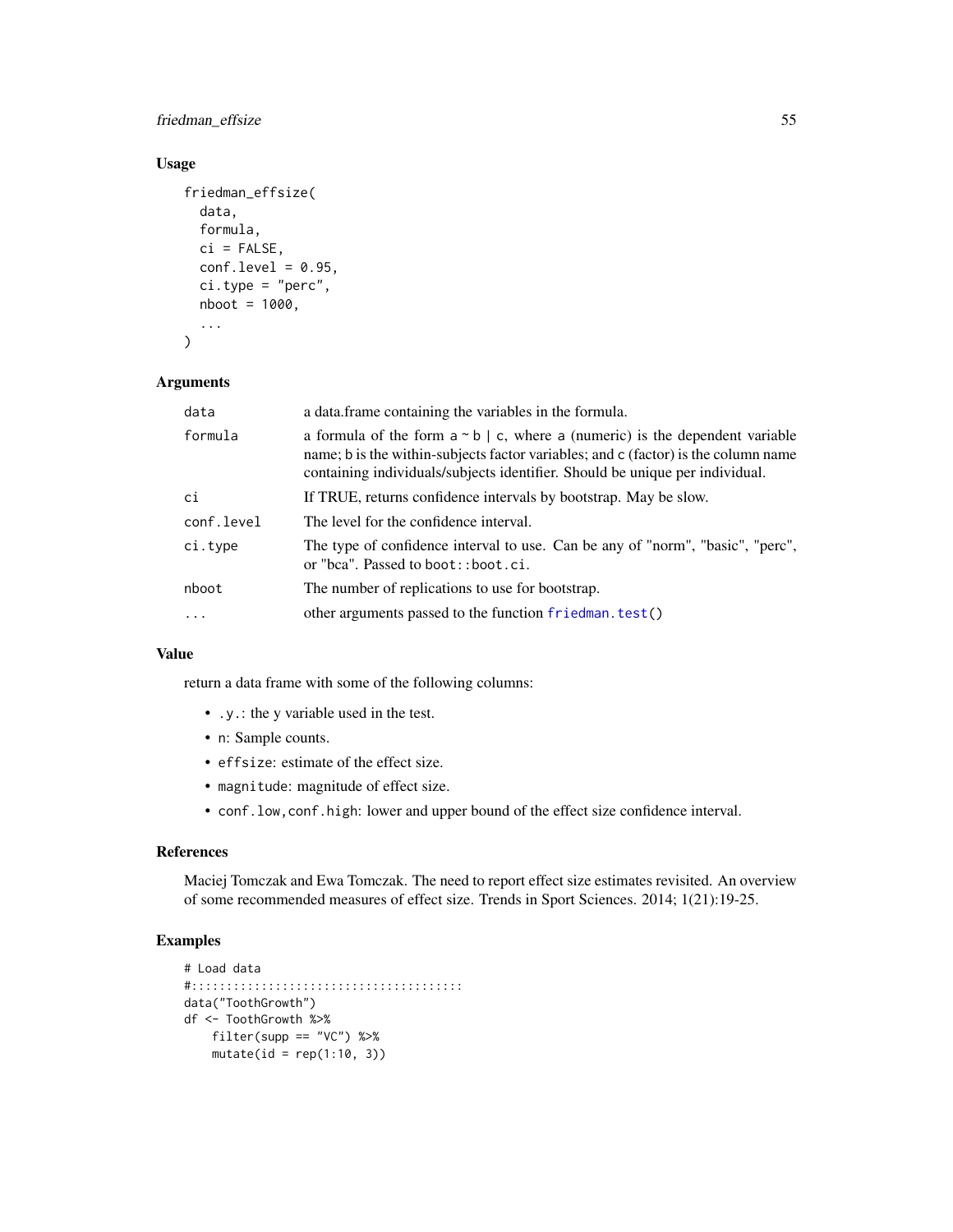```
head(df)
```

```
# Friedman test effect size
#:::::::::::::::::::::::::::::::::::::::::
df %>% friedman_effsize(len ~ dose | id)
```
friedman\_test *Friedman Rank Sum Test*

# Description

Provides a pipe-friendly framework to perform a Friedman rank sum test, which is the non-parametric alternative to the one-way repeated measures ANOVA test. Wrapper around the function [friedman.test\(](#page-0-0)). Read more: [Friedman test in R.](https://www.datanovia.com/en/lessons/friedman-test-in-r/)

#### Usage

```
friedman_test(data, formula, ...)
```
# Arguments

| data    | a data frame containing the variables in the formula.<br>a formula of the form $a \sim b \mid c$ , where a (numeric) is the dependent variable<br>name; b is the within-subjects factor variables; and c (factor) is the column name<br>containing individuals/subjects identifier. Should be unique per individual. |  |
|---------|----------------------------------------------------------------------------------------------------------------------------------------------------------------------------------------------------------------------------------------------------------------------------------------------------------------------|--|
| formula |                                                                                                                                                                                                                                                                                                                      |  |
| $\cdot$ | other arguments to be passed to the function friedman, test.                                                                                                                                                                                                                                                         |  |

#### Value

return a data frame with the following columns:

- .y.: the y (dependent) variable used in the test.
- n: sample count.
- statistic: the value of Friedman's chi-squared statistic, used to compute the p-value.
- p: p-value.
- method: the statistical test used to compare groups.

```
# Load data
#:::::::::::::::::::::::::::::::::::::::
data("ToothGrowth")
df <- ToothGrowth %>%
    filter(supp == "VC") %>%
   mutate(id = rep(1:10, 3))head(df)
```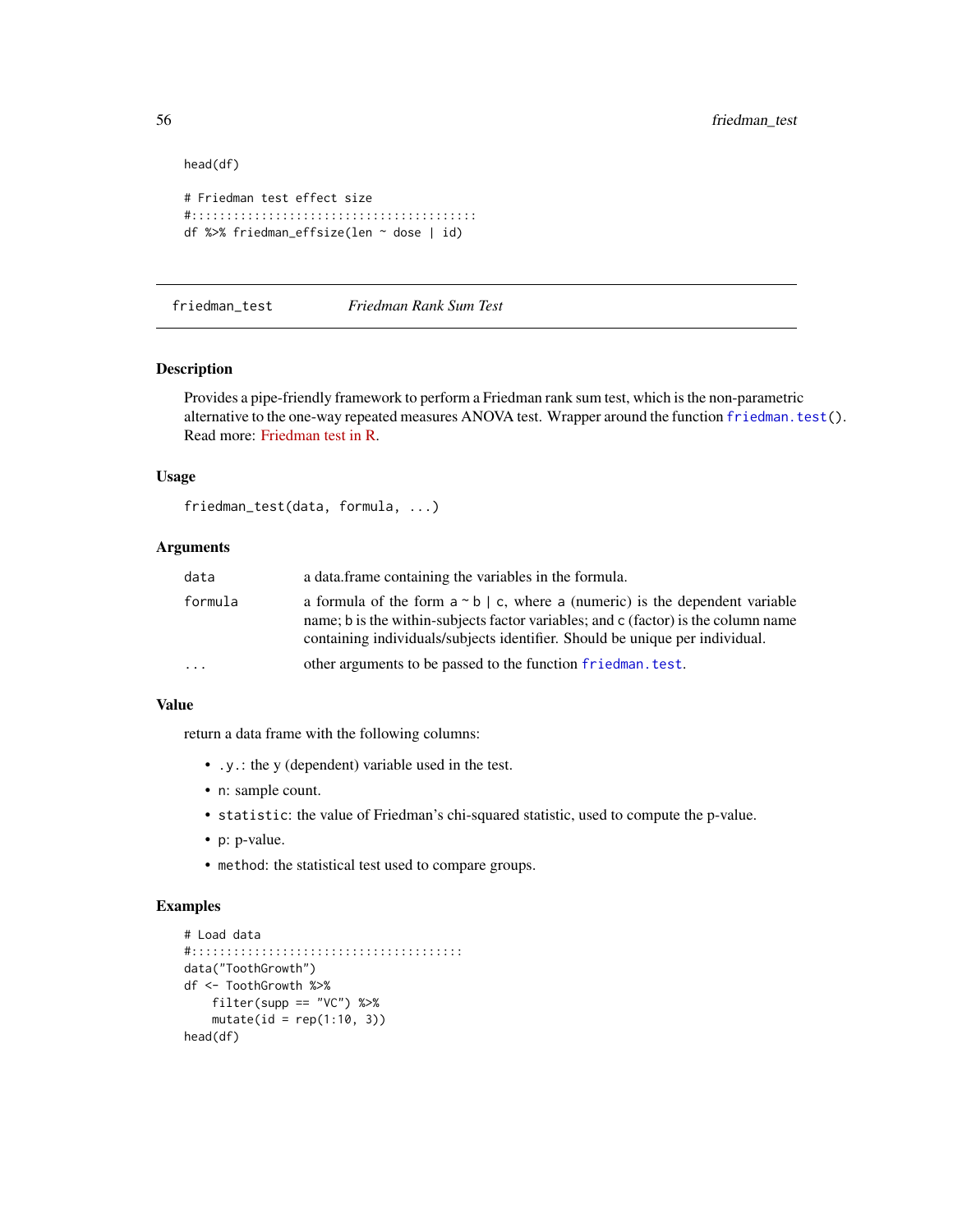```
# Friedman rank sum test
#:::::::::::::::::::::::::::::::::::::::::
df %>% friedman_test(len ~ dose | id)
```
games\_howell\_test *Games Howell Post-hoc Tests*

#### Description

Performs Games-Howell test, which is used to compare all possible combinations of group differences when the assumption of homogeneity of variances is violated. This post hoc test provides confidence intervals for the differences between group means and shows whether the differences are statistically significant.

The test is based on Welch's degrees of freedom correction and uses Tukey's studentized range distribution for computing the p-values. The test compares the difference between each pair of means with appropriate adjustment for the multiple testing. So there is no need to apply additional p-value corrections.

#### Usage

```
games_howell_test(data, formula, conf.level = 0.95, detailed = FALSE)
```
#### Arguments

| data       | a data frame containing the variables in the formula.                                                                                                                                                                                |  |
|------------|--------------------------------------------------------------------------------------------------------------------------------------------------------------------------------------------------------------------------------------|--|
| formula    | a formula of the form $x \sim g$ roup where x is a numeric variable giving the data<br>values and group is a factor with one or multiple levels giving the corresponding<br>groups. For example, formula = $TP53 \sim$ cancer_group. |  |
| conf.level | confidence level of the interval.                                                                                                                                                                                                    |  |
| detailed   | logical value. Default is FALSE. If TRUE, a detailed result is shown.                                                                                                                                                                |  |

#### Details

The Games-Howell method is an improved version of the Tukey-Kramer method and is applicable in cases where the equivalence of variance assumption is violated. It is a t-test using Welch's degree of freedom. This method uses a strategy for controlling the type I error for the entire comparison and is known to maintain the preset significance level even when the size of the sample is different. However, the smaller the number of samples in each group, the it is more tolerant the type I error control. Thus, this method can be applied when the number of samples is six or more.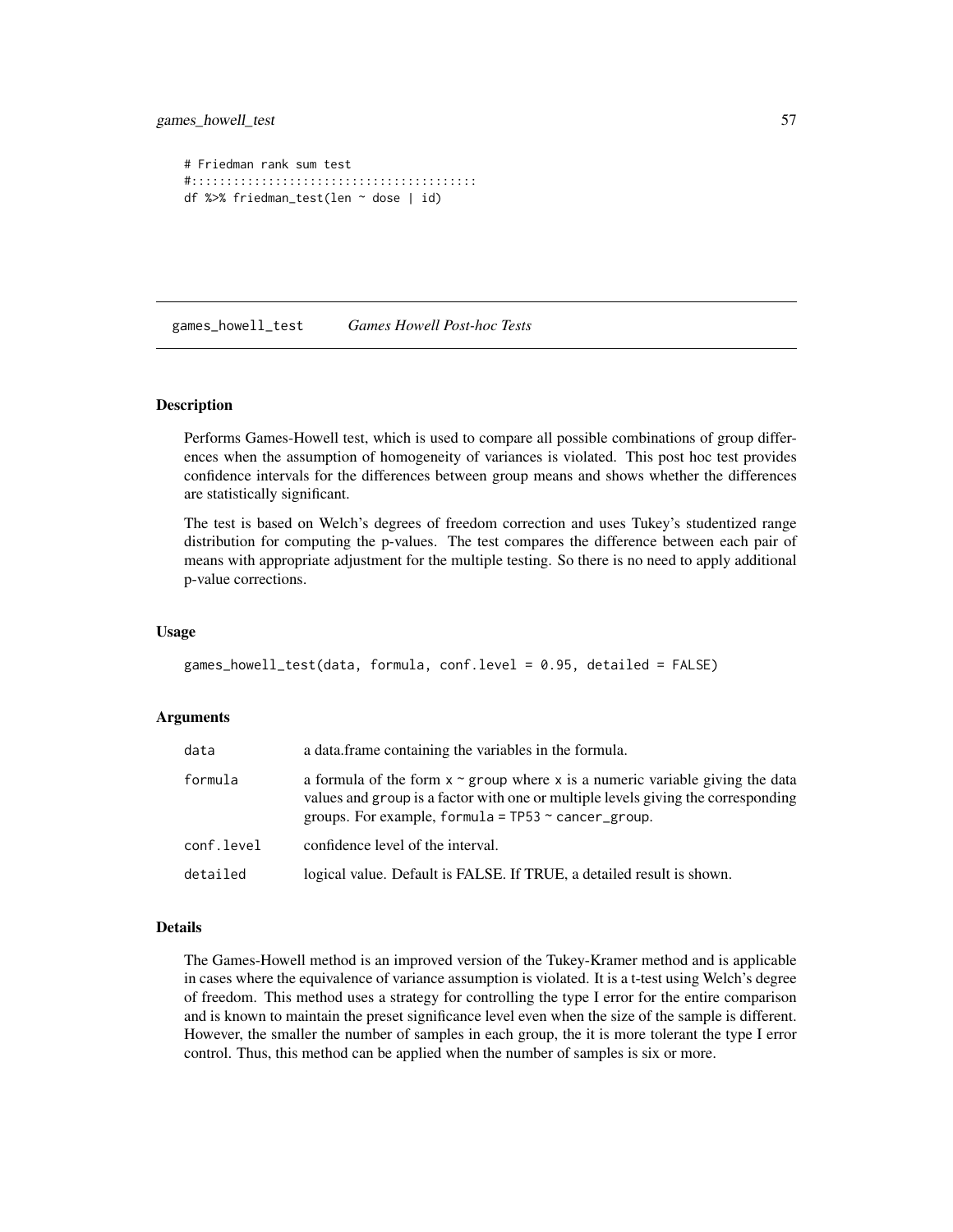#### Value

return a data frame with some of the following columns:

- .y.: the y (outcome) variable used in the test.
- group1,group2: the compared groups in the pairwise tests.
- n1, n2: Sample counts.
- estimate,conf.low,conf.high: mean difference and its confidence intervals.
- statistic: Test statistic (t-value) used to compute the p-value.
- df: degrees of freedom calculated using Welch's correction.
- p.adj: adjusted p-value using Tukey's method.
- method: the statistical test used to compare groups.
- p.adj.signif: the significance level of p-values.

The returned object has an attribute called args, which is a list holding the test arguments.

## References

- Aaron Schlege, https://rpubs.com/aaronsc32/games-howell-test.
- Sangseok Lee, Dong Kyu Lee. What is the proper way to apply the multiple comparison test?. Korean J Anesthesiol. 2018;71(5):353-360.

#### Examples

```
# Simple test
ToothGrowth %>% games_howell_test(len ~ dose)
```

```
# Grouped data
ToothGrowth %>%
 group_by(supp) %>%
 games_howell_test(len ~ dose)
```
get\_comparisons *Create a List of Possible Comparisons Between Groups*

#### Description

Create a list of possible pairwise comparisons between groups. If a reference group is specified, only comparisons against reference will be kept.

#### Usage

```
get_comparisons(data, variable, ref.group = NULL)
```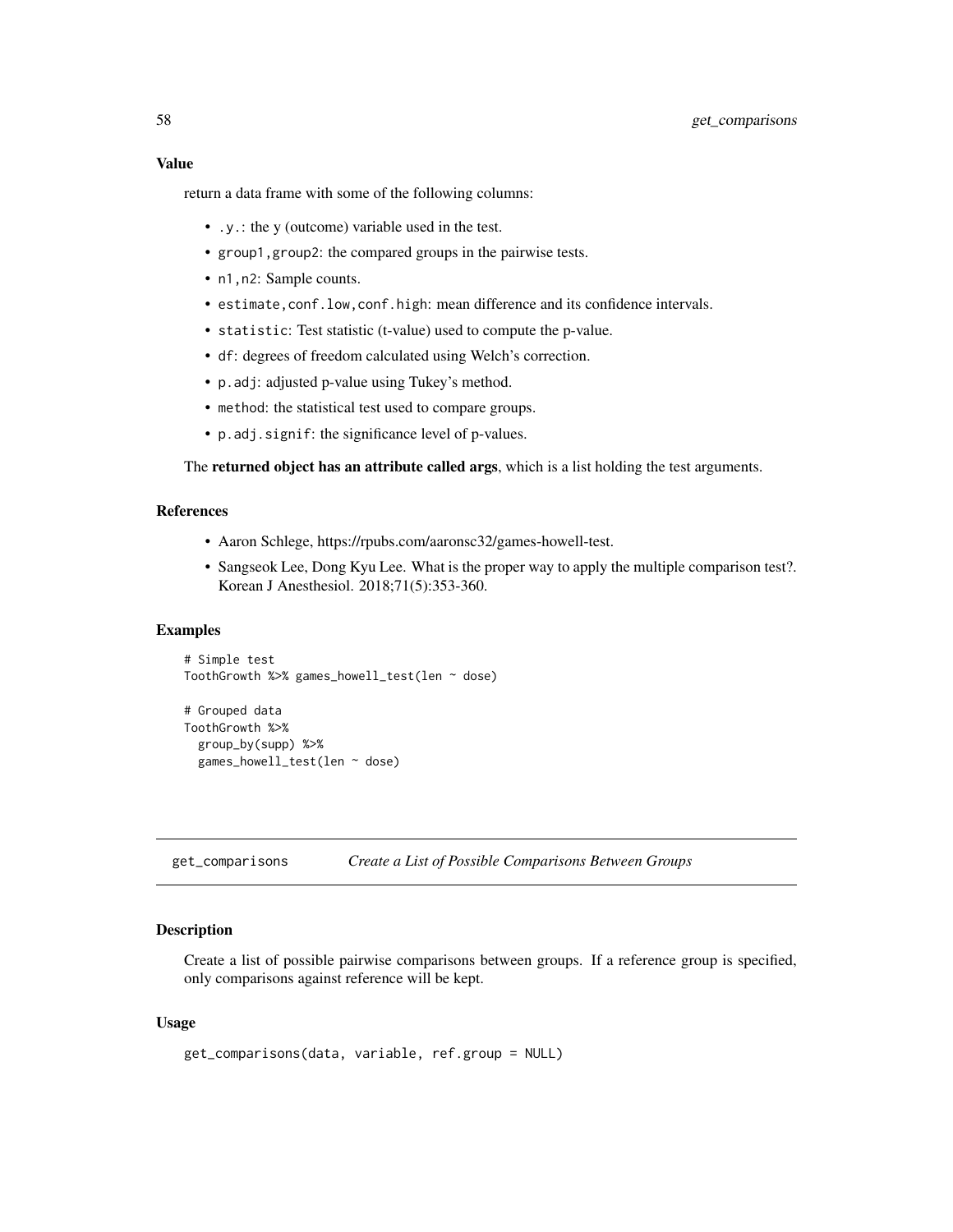#### get\_mode 59

## Arguments

| data      | a data frame                                                                                                                                                                                                                                        |
|-----------|-----------------------------------------------------------------------------------------------------------------------------------------------------------------------------------------------------------------------------------------------------|
| variable  | the grouping variable name. Can be unquoted.                                                                                                                                                                                                        |
| ref.group | a character string specifying the reference group. Can be unquoted. If numeric,<br>then it should be quoted. If specified, for a given grouping variable, each of the<br>group levels will be compared to the reference group (i.e. control group). |
|           | If ref.group = "all", pairwise comparisons are performed between each group-<br>ing variable levels against all ( <i>i.e.</i> basemean).                                                                                                            |

## Value

a list of all possible pairwise comparisons.

# Examples

```
# All possible pairwise comparisons
ToothGrowth %>%
  get_comparisons("dose")
# Comparisons against reference groups
ToothGrowth %>%
  get_comparisons("dose", ref.group = "0.5")
# Comparisons against all (basemean)
ToothGrowth %>%
  get_comparisons("dose", ref.group = "all")
```
get\_mode *Compute Mode*

## Description

Compute the mode in a given vector. Mode is the most frequent value.

#### Usage

```
get_mode(x)
```
#### Arguments

x a vector. Can be numeric, factor or character vector.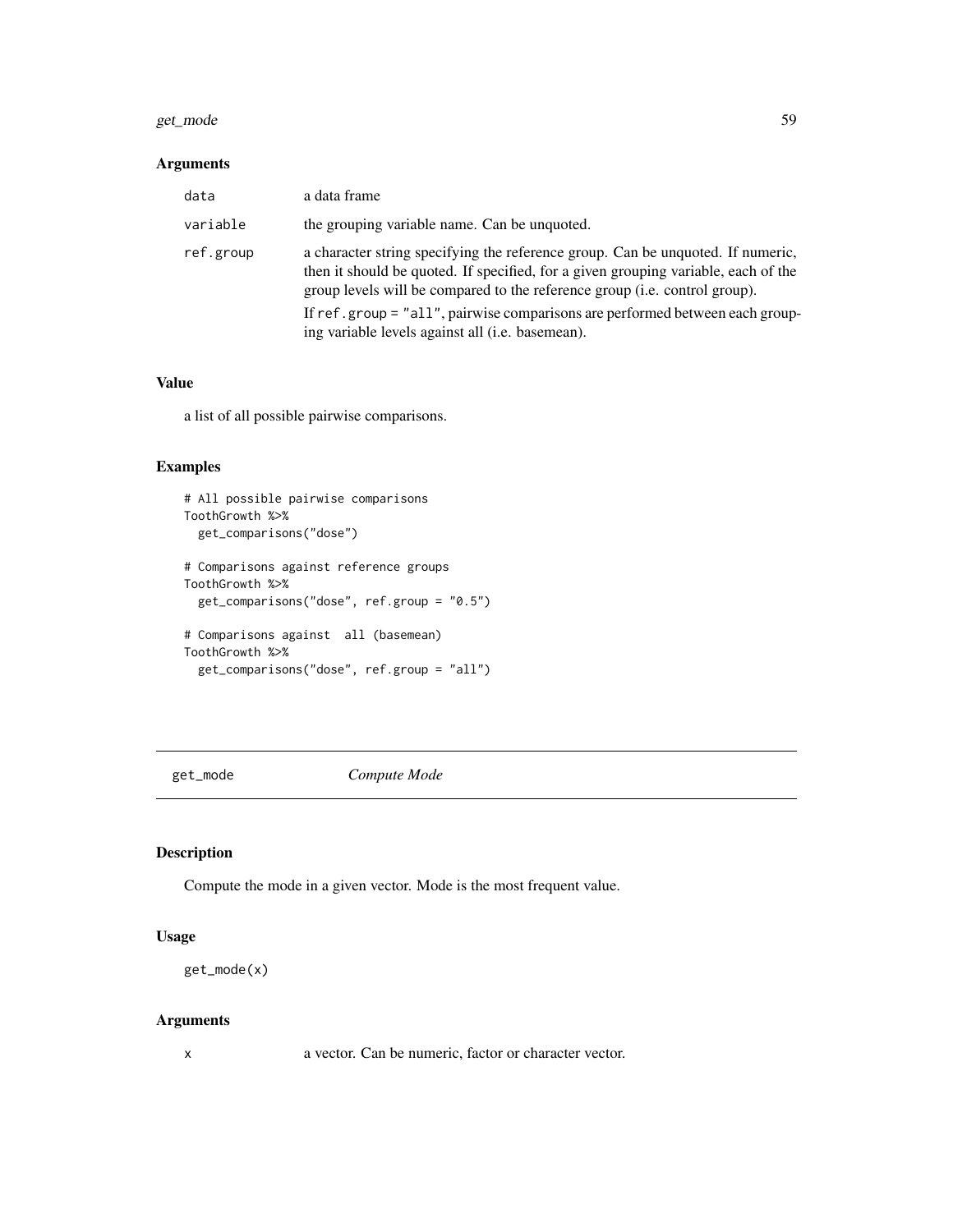# Examples

```
# Mode of numeric vector
x \leq -c(1:5, 6, 6, 7:10)get_mode(x)
# Bimodal
x <- c(1:5, 6, 6, 7, 8, 9, 9, 10)
get_mode(x)
# No mode
x \leq -c(1, 2, 3, 4, 5)get_mode(x)
# Nominal vector
fruits <- c(rep("orange", 10), rep("apple", 5), rep("lemon", 2))
get_mode(fruits)
```
get\_pwc\_label *Extract Label Information from Statistical Tests*

## Description

Extracts label information from statistical tests. Useful for labelling plots with test outputs.

#### Usage

```
get_pwc_label(stat.test, type = c("expression", "text"))
get_test_label(
 stat.test,
 description = NULL,
 p.col = "p",type = c("expression", "text"),
  correction = c("auto", "GG", "HF", "none"),row = NULL,detailed = FALSE
\mathcal{L}create_test_label(
  statistic.text,
  statistic,
 p,
 parameter = NA,
  description = NULL,
 n = NA,
  effect.size = NA,
  effect.size.text = NA,
```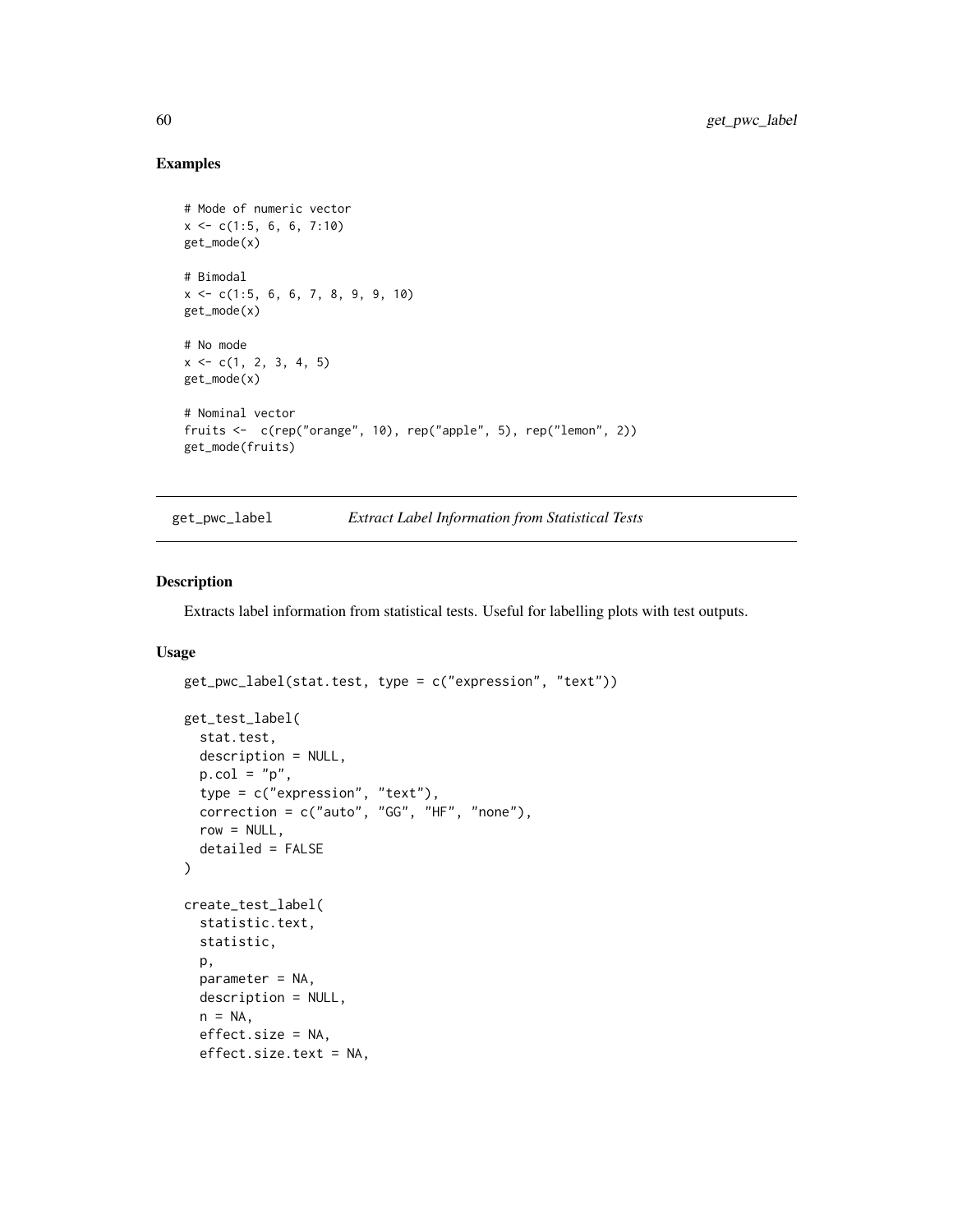```
type = c("expression", "text"),
  detailed = FALSE
\mathcal{L}get_n(stat.test)
```
get\_description(stat.test)

# Arguments

| stat.test                       | statistical test results returned by rstatix functions.                                                                                                                                                                                                                                                                                                                                                                                                                                      |  |  |
|---------------------------------|----------------------------------------------------------------------------------------------------------------------------------------------------------------------------------------------------------------------------------------------------------------------------------------------------------------------------------------------------------------------------------------------------------------------------------------------------------------------------------------------|--|--|
| type                            | the label type. Can be one of "text" and "expression". Partial match allowed.<br>If you want to add the label onto a ggplot, it might be useful to specify type =<br>"expresion".                                                                                                                                                                                                                                                                                                            |  |  |
| description                     | the test description used as the prefix of the label. Examples of description are<br>"ANOVA", "Two Way ANOVA". To remove the default description, specify<br>description = NULL. If missing, we'll try to guess the statistical test default<br>description.                                                                                                                                                                                                                                 |  |  |
| p.col                           | character specifying the column containing the p-value. Default is "p", can be<br>"p.addj".                                                                                                                                                                                                                                                                                                                                                                                                  |  |  |
| correction                      | character, considered only in the case of ANOVA test. Which sphericity cor-<br>rection of the degrees of freedom should be reported for the within-subject<br>factors (repeated measures). The default is set to "GG" corresponding to the<br>Greenhouse-Geisser correction. Possible values are "GG", "HF" (i.e., Hyunh-<br>Feldt correction), "none" (i.e., no correction) and "auto" (apply automatically<br>GG correction if the sphericity assumption is not for within-subject design. |  |  |
| row                             | numeric, the row index to be considered. If NULL, the last row is automatically<br>considered for ANOVA test.                                                                                                                                                                                                                                                                                                                                                                                |  |  |
| detailed                        | logical value. If TRUE, returns detailed label.                                                                                                                                                                                                                                                                                                                                                                                                                                              |  |  |
| statistic.text                  | character specifying the test statistic. For example statistic. text = "F" (for<br>ANOVA test); statistic.text = $"t"$ (for t-test).                                                                                                                                                                                                                                                                                                                                                         |  |  |
| statistic                       | the numeric value of a statistic.                                                                                                                                                                                                                                                                                                                                                                                                                                                            |  |  |
| p                               | the p-value of the test.                                                                                                                                                                                                                                                                                                                                                                                                                                                                     |  |  |
| parameter                       | string containing the degree of freedom (if exists). Default is NA to accommodate<br>non-parametric tests. For example parameter = "1,9" (for ANOVA test. Two<br>parameters exist: DFn and DFd); sparameter = "9" (for t-test).                                                                                                                                                                                                                                                              |  |  |
| n                               | sample count, example: $n = 10$ .                                                                                                                                                                                                                                                                                                                                                                                                                                                            |  |  |
| effect.size<br>effect.size.text | the effect size value                                                                                                                                                                                                                                                                                                                                                                                                                                                                        |  |  |
|                                 | a character specifying the relevant effect size. For example, for Cohens d statis-<br>tic, effect. size. text = "d". You can also use plotmath expression as follow<br>quote(italic("d")).                                                                                                                                                                                                                                                                                                   |  |  |

# Value

a text label or an expression to pass to a plotting function.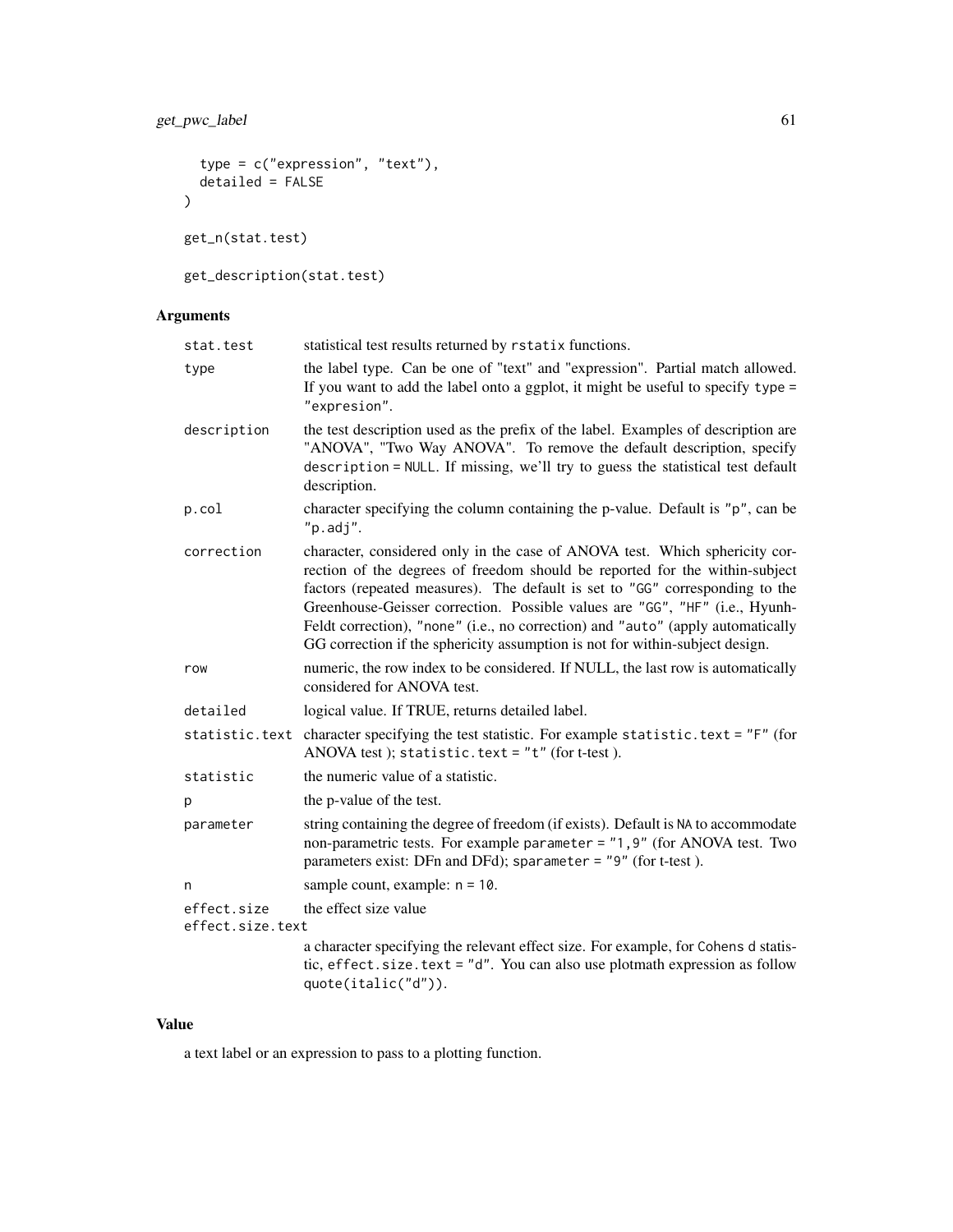## Functions

- get\_pwc\_label: Extract label from pairwise comparisons.
- get\_test\_label: Extract labels for statistical tests.
- create\_test\_label: Create labels from user specified test results.
- get\_n: Extracts sample counts (n) from an rstatix test outputs. Returns a numeric vector.
- get\_description: Extracts the description of an rstatix test outputs. Returns a character vector.

#### Examples

```
# Load data
#:::::::::::::::::::::::::::::::::::::::
data("ToothGrowth")
df <- ToothGrowth
# One-way ANOVA test
#:::::::::::::::::::::::::::::::::::::::::
anov <- df %>% anova_test(len ~ dose)
get_test_label(anov, detailed = TRUE, type = "text")
# Two-way ANOVA test
#:::::::::::::::::::::::::::::::::::::::::
anov <- df %>% anova_test(len ~ supp*dose)
get_test_label(anov, detailed = TRUE, type = "text",
   description = "Two Way ANOVA")
# Kruskal-Wallis test
#:::::::::::::::::::::::::::::::::::::::::
kruskal<- df %>% kruskal_test(len ~ dose)
get_test_label(kruskal, detailed = TRUE, type = "text")
# Wilcoxon test
#:::::::::::::::::::::::::::::::::::::::::
# Unpaired test
wilcox <- df %>% wilcox_test(len ~ supp)
get_test_label(wilcox, detailed = TRUE, type = "text")
# Paired test
wilcox \le df %>% wilcox_test(len \sim supp, paired = TRUE)
get_test_label(wilcox, detailed = TRUE, type = "text")
# T test
#:::::::::::::::::::::::::::::::::::::::::
ttest <- df %>% t_test(len ~ dose)
get_test_label(ttest, detailed = TRUE, type = "text")
```
# Pairwise comparisons labels #::::::::::::::::::::::::::::::::::::::::: get\_pwc\_label(ttest, type = "text")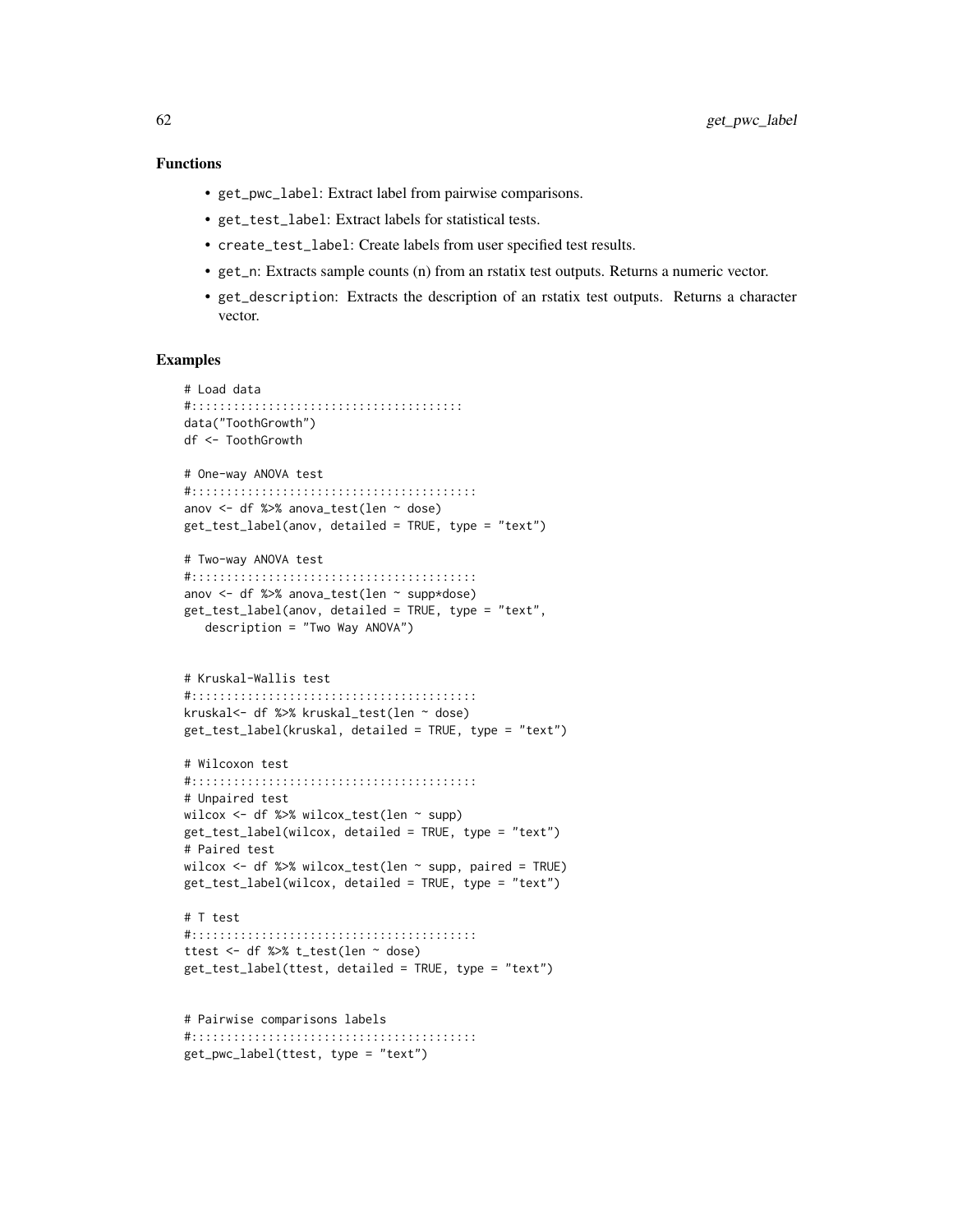```
# Create test labels
#:::::::::::::::::::::::::::::::::::::::::
create_test_label(
 statistic.text = "F", statistic = 71.82,
 parameter = "4, 294",
  p = "<0.0001",
 description = "ANOVA",
  type = "text"
\mathcal{L}# Extract infos
#:::::::::::::::::::::::::::::::::::::::::
stat.test <- df %>% t_test(len ~ dose)
get_n(stat.test)
get_description(stat.test)
```
get\_summary\_stats *Compute Summary Statistics*

#### Description

Compute summary statistics for one or multiple numeric variables.

#### Usage

```
get_summary_stats(
 data,
 ...,
 type = c("full", "common", "robust", "five_number", "mean_sd", "mean_se", "mean_ci",
    "median_iqr", "median_mad", "quantile", "mean", "median", "min", "max"),
 show = NULL,probs = seq(0, 1, 0.25))
```
# Arguments

| a data frame                                                                                                                                                                                                                                       |
|----------------------------------------------------------------------------------------------------------------------------------------------------------------------------------------------------------------------------------------------------|
| (optional) One or more unquoted expressions (or variable names) separated by<br>commas. Used to select a variable of interest. If no variable is specified, then<br>the summary statistics of all numeric variables in the data frame is computed. |
| type of summary statistics. Possible values include: "full", "common", "robust", "five_number", "mea                                                                                                                                               |
| a character vector specifying the summary statistics you want to show. Exam-<br>ple: show = $c("n", "mean", "sd")$ . This is used to filter the output after compu-<br>tation.                                                                     |
|                                                                                                                                                                                                                                                    |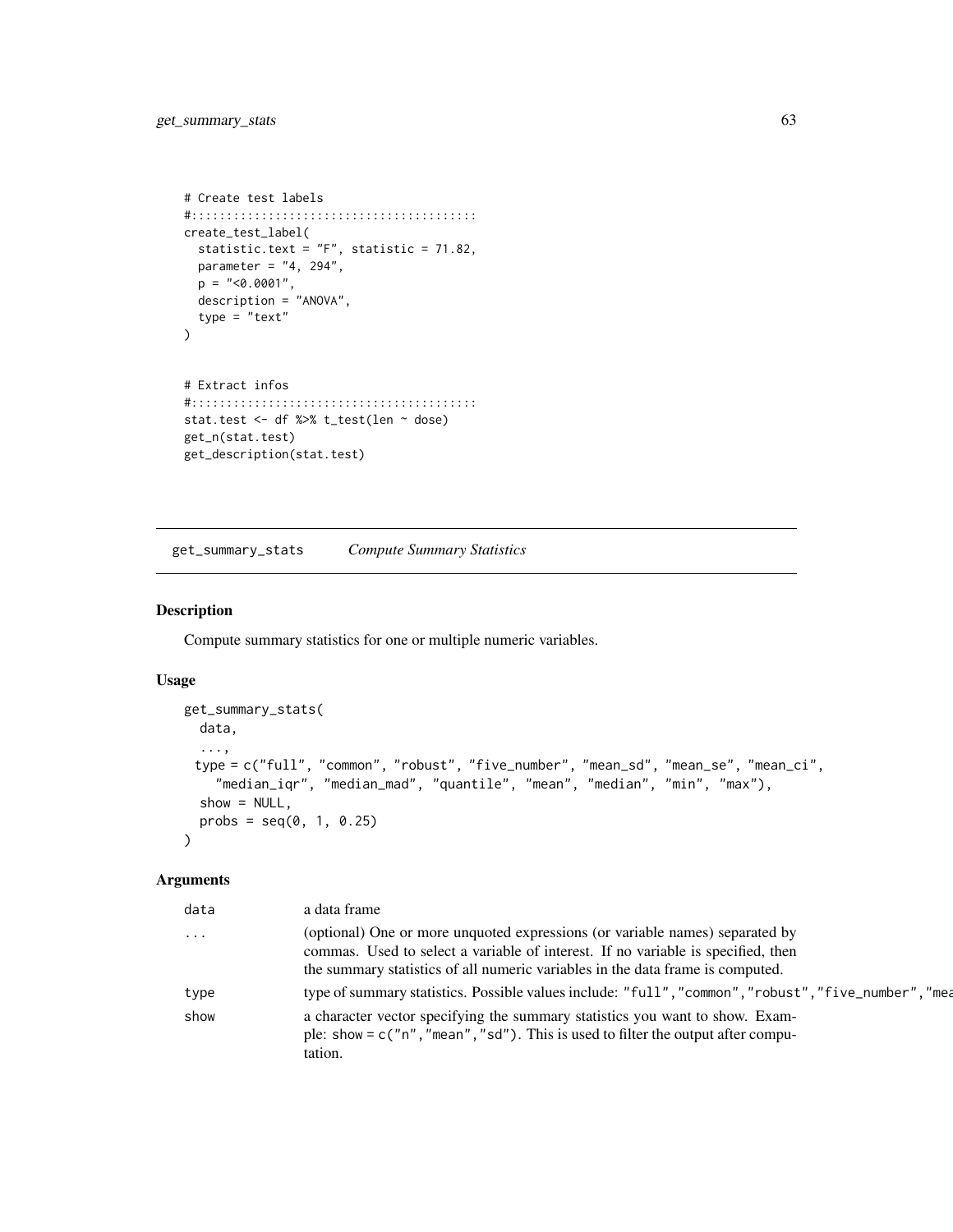probs numeric vector of probabilities with values in [0,1]. Used only when type  $=$ "quantile".

#### Value

A data frame containing descriptive statistics, such as:

- **n**: the number of individuals
- min: minimum
- max: maximum
- median: median
- mean: mean
- q1, q3: the first and the third quartile, respectively.
- iqr: interquartile range
- mad: median absolute deviation (see ?MAD)
- sd: standard deviation of the mean
- se: standard error of the mean
- ci: 95 percent confidence interval of the mean

```
# Full summary statistics
data("ToothGrowth")
ToothGrowth %>% get_summary_stats(len)
# Summary statistics of grouped data
# Show only common summary
ToothGrowth %>%
 group_by(dose, supp) %>%
 get_summary_stats(len, type = "common")
# Robust summary statistics
ToothGrowth %>% get_summary_stats(len, type = "robust")
# Five number summary statistics
ToothGrowth %>% get_summary_stats(len, type = "five_number")
# Compute only mean and sd
ToothGrowth %>% get_summary_stats(len, type = "mean_sd")
# Compute full summary statistics but show only mean, sd, median, iqr
ToothGrowth %>%
```

```
get_summary_stats(len, show = c("mean", "sd", "median", "iqr"))
```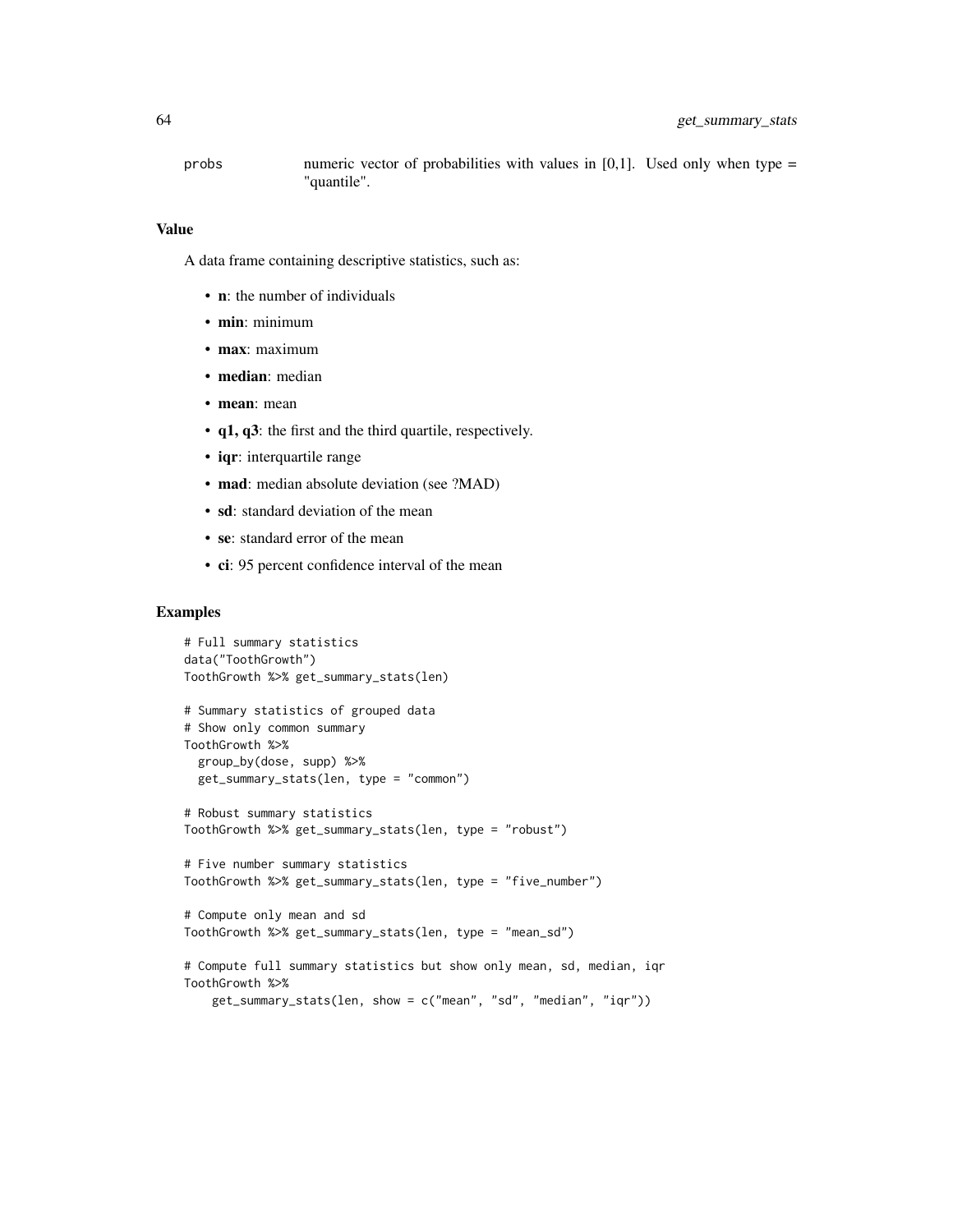#### Description

Compute p-value x and y positions for plotting significance levels. Many examples are provided at :

- [How to Add P-Values onto a Grouped GGPLOT using the GGPUBR R Package](https://www.datanovia.com/en/blog/how-to-add-p-values-onto-a-grouped-ggplot-using-the-ggpubr-r-package/)
- [How to Add Adjusted P-values to a Multi-Panel GGPlot](https://www.datanovia.com/en/blog/ggpubr-how-to-add-adjusted-p-values-to-a-multi-panel-ggplot/)
- [How to Add P-Values Generated Elsewhere to a GGPLOT](https://www.datanovia.com/en/blog/ggpubr-how-to-add-p-values-generated-elsewhere-to-a-ggplot/)

## Usage

```
get_y_position(
  data,
  formula,
  fun = "max",
  ref.group = NULL,
  comparisons = NULL,
  step.increase = 0.12,
  y.trans = NULL,
  stack = FALSE,
  scales = c("fixed", "free", "free_y"))
add_y_position(
  test,
  fun = "max",
  step.increase = 0.12,
  data = NULL,formula = NULL,
  ref.group = NULL,
  comparisons = NULL,
 y.trans = NULL,
 stack = FALSE,
  scales = c("fixed", "free", "free_y")
)
add_x\_position(test, x = NULL, group = NULL, dodge = 0.8)add_xy_position(
  test,
  x = NULL,group = NULL,dodge = 0.8,
```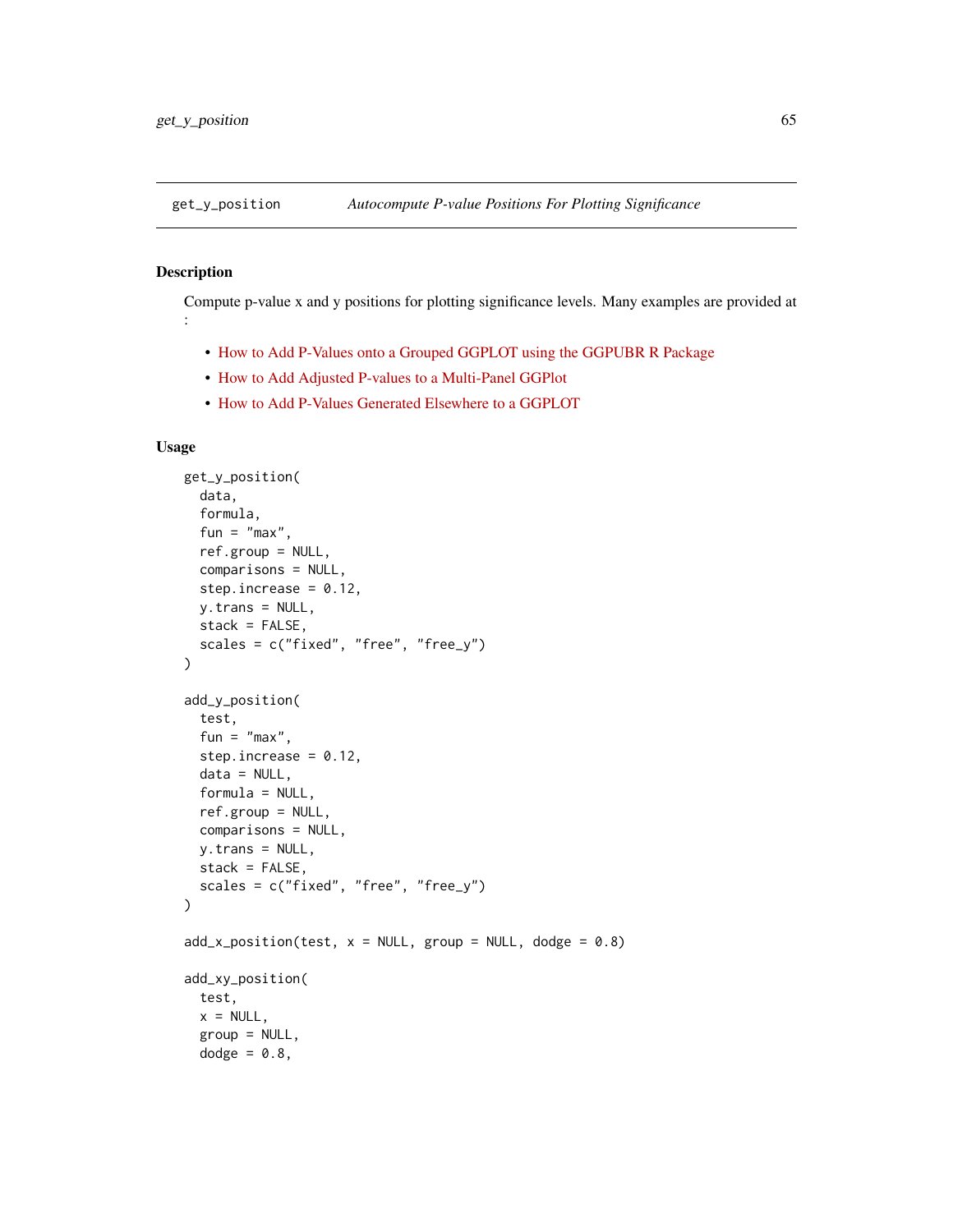```
stack = FALSE,
  fun = "max",
  step.increase = 0.12,
  scales = c("fixed", "free", "free_y"),
  ...
\lambda
```
# Arguments

| data          | a data.frame containing the variables in the formula.                                                                                                                                                                                                                                                                                                                                                                                |
|---------------|--------------------------------------------------------------------------------------------------------------------------------------------------------------------------------------------------------------------------------------------------------------------------------------------------------------------------------------------------------------------------------------------------------------------------------------|
| formula       | a formula of the form $x \sim g$ roup where x is a numeric variable giving the data<br>values and group is a factor with one or multiple levels giving the corresponding<br>groups. For example, formula = $TP53 \sim$ cancer_group.                                                                                                                                                                                                 |
| fun           | summary statistics functions used to compute automatically suitable y positions<br>of p-value labels and brackets. Possible values include: "max", "mean", "mean_sd", "mean_se", "mean_d                                                                                                                                                                                                                                             |
|               | For example, if $fun = "max",$ the y positions are guessed as follow:                                                                                                                                                                                                                                                                                                                                                                |
|               | • 1. Compute the maximum of each group (groups.maximum)                                                                                                                                                                                                                                                                                                                                                                              |
|               | • 2. Use the highest groups maximum as the first bracket y position                                                                                                                                                                                                                                                                                                                                                                  |
|               | • 3. Add successively a step increase for remaining bracket y positions.                                                                                                                                                                                                                                                                                                                                                             |
|               | When the main plot is a boxplot, you need the option $fun = "max", to have the$<br>p-value bracket displayed at the maximum point of the group.                                                                                                                                                                                                                                                                                      |
|               | In some situations the main plot is a line plot or a barplot showing the mean+/-error<br>bars of the groups, where error can be SE (standard error), SD (standard devi-<br>ation) or CI (confidence interval). In this case, to correctly compute the bracket<br>y position you need the option $fun = "mean_se", etc.$                                                                                                              |
| ref.group     | a character string specifying the reference group. If specified, for a given group-<br>ing variable, each of the group levels will be compared to the reference group<br>(i.e. control group).                                                                                                                                                                                                                                       |
| comparisons   | A list of length-2 vectors specifying the groups of interest to be compared. For<br>example to compare groups "A" vs "B" and "B" vs "C", the argument is as<br>follow: comparisons = $list(c("A", "B"), c("B", "C"))$                                                                                                                                                                                                                |
| step.increase | numeric vector with the increase in fraction of total height for every additional<br>comparison to minimize overlap.                                                                                                                                                                                                                                                                                                                 |
| y.trans       | a function for transforming y axis scale. Value can be log2, log10 and sqrt.<br>Can be also any custom function that can take a numeric vector as input and<br>returns a numeric vector, example: $y.$ trans = function(x){log2(x+1)}                                                                                                                                                                                                |
| stack         | logical. If TRUE, computes y position for a stacked plot. Useful when dealing<br>with stacked bar plots.                                                                                                                                                                                                                                                                                                                             |
| scales        | Should scales be fixed ("fixed", the default), free ("free"), or free in one di-<br>mension ("free_y")?. This option is considered only when determining the<br>y position. If the specified value is "free" or "free_y", then the step in-<br>crease of y positions will be calculated by plot panels. Note that, using "free"<br>or "free_y" gives the same result. A global step increase is computed when<br>$scales = "fixed".$ |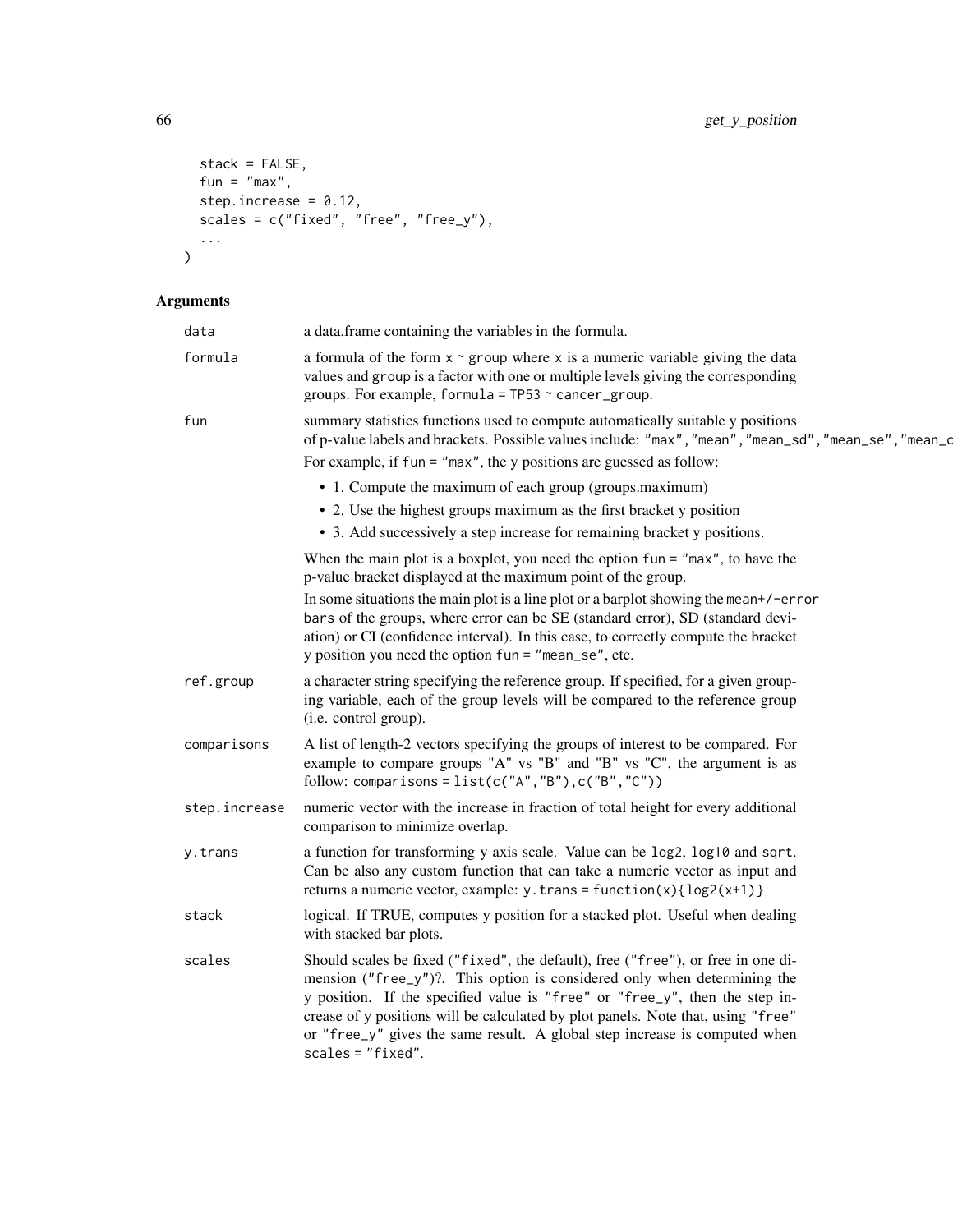## identify\_outliers 67

| test         | an object of class rstatix_test as returned by $t_{\text{test}}($ , wilcox_test(),<br>$sign_test(), \text{tukey} \text{-} \text{hsd}(), \text{dunn} \text{-} \text{test().}$ |
|--------------|------------------------------------------------------------------------------------------------------------------------------------------------------------------------------|
| $\mathsf{x}$ | variable on x axis.                                                                                                                                                          |
| group        | group variable (legend variable).                                                                                                                                            |
| dodge        | dodge width for grouped ggplot/test. Default is 0.8. Used only when x specified.                                                                                             |
| $\cdots$     | other arguments to be passed to the function $t. test.$                                                                                                                      |

# Functions

- get\_y\_position: compute the p-value y positions
- add\_y\_position: add p-value y positions to an object of class rstatix\_test
- add\_x\_position: compute and add p-value x positions.
- add\_xy\_position: compute and add both x and y positions.

```
# Data preparation
#::::::::::::::::::::::::::::::::::::
df <- ToothGrowth
df$dose <- as.factor(df$dose)
df$group <- factor(rep(c(1, 2), 30))
head(df)
# Stat tests
#::::::::::::::::::::::::::::::::::::
stat.test <- df %>%
  t_test(len ~ dose)
stat.test
# Add the test into box plots
#::::::::::::::::::::::::::::::::::::
stat.test <- stat.test %>%
  add_y_position()
 if(require("ggpubr")){
   ggboxplot(df, x = "dose", y = "len") +stat_pvalue_manual(stat.test, label = "p.adj.signif", tip.length = 0.01)
  }
```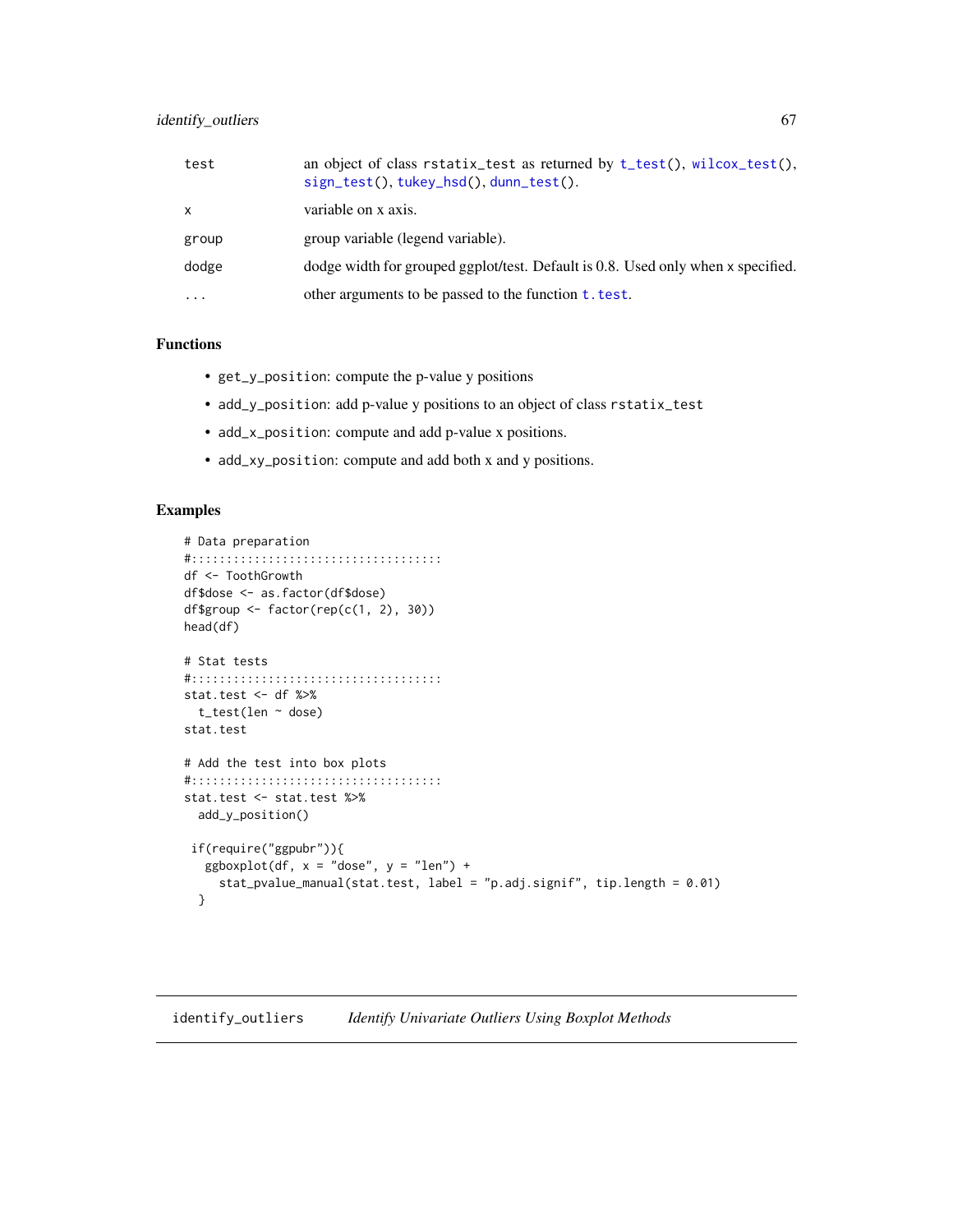#### Description

Detect outliers using boxplot methods. Boxplots are a popular and an easy method for identifying outliers. There are two categories of outlier: (1) outliers and (2) extreme points.

Values above  $Q3 + 1.5xIQR$  or below  $Q1 - 1.5xIQR$  are considered as outliers. Values above  $Q3 +$ 3xIQR or below Q1 -3xIQR are considered as extreme points (or extreme outliers).

Q1 and Q3 are the first and third quartile, respectively. IQR is the interquartile range (IQR =  $Q3$  -Q1).

Generally speaking, data points that are labelled outliers in boxplots are not considered as troublesome as those considered extreme points and might even be ignored. Note that, any NA and NaN are automatically removed before the quantiles are computed.

#### Usage

```
identify_outliers(data, ..., variable = NULL)
is\_outlier(x, coef = 1.5)
```
is\_extreme(x)

#### Arguments

| data         | a data frame                                                                                                                                                                 |
|--------------|------------------------------------------------------------------------------------------------------------------------------------------------------------------------------|
|              | One unquoted expressions (or variable name). Used to select a variable of inter-<br>est. Alternative to the argument variable.                                               |
| variable     | variable name for detecting outliers                                                                                                                                         |
| $\mathsf{x}$ | a numeric vector                                                                                                                                                             |
| coef         | coefficient specifying how far the outlier should be from the edge of their box.<br>Possible values are 1.5 (for outlier) and 3 (for extreme points only). Default is<br>1.5 |

#### Value

- identify\_outliers(). Returns the input data frame with two additional columns: "is.outlier" and "is.extreme", which hold logical values.
- is\_outlier() and is\_extreme(). Returns logical vectors.

#### Functions

- identify\_outliers: takes a data frame and extract rows suspected as outliers according to a numeric column. The following columns are added "is.outlier" and "is.extreme".
- is\_outlier: detect outliers in a numeric vector. Returns logical vector.
- is\_extreme: detect extreme points in a numeric vector. An alias of is\_outlier(), where coef = 3. Returns logical vector.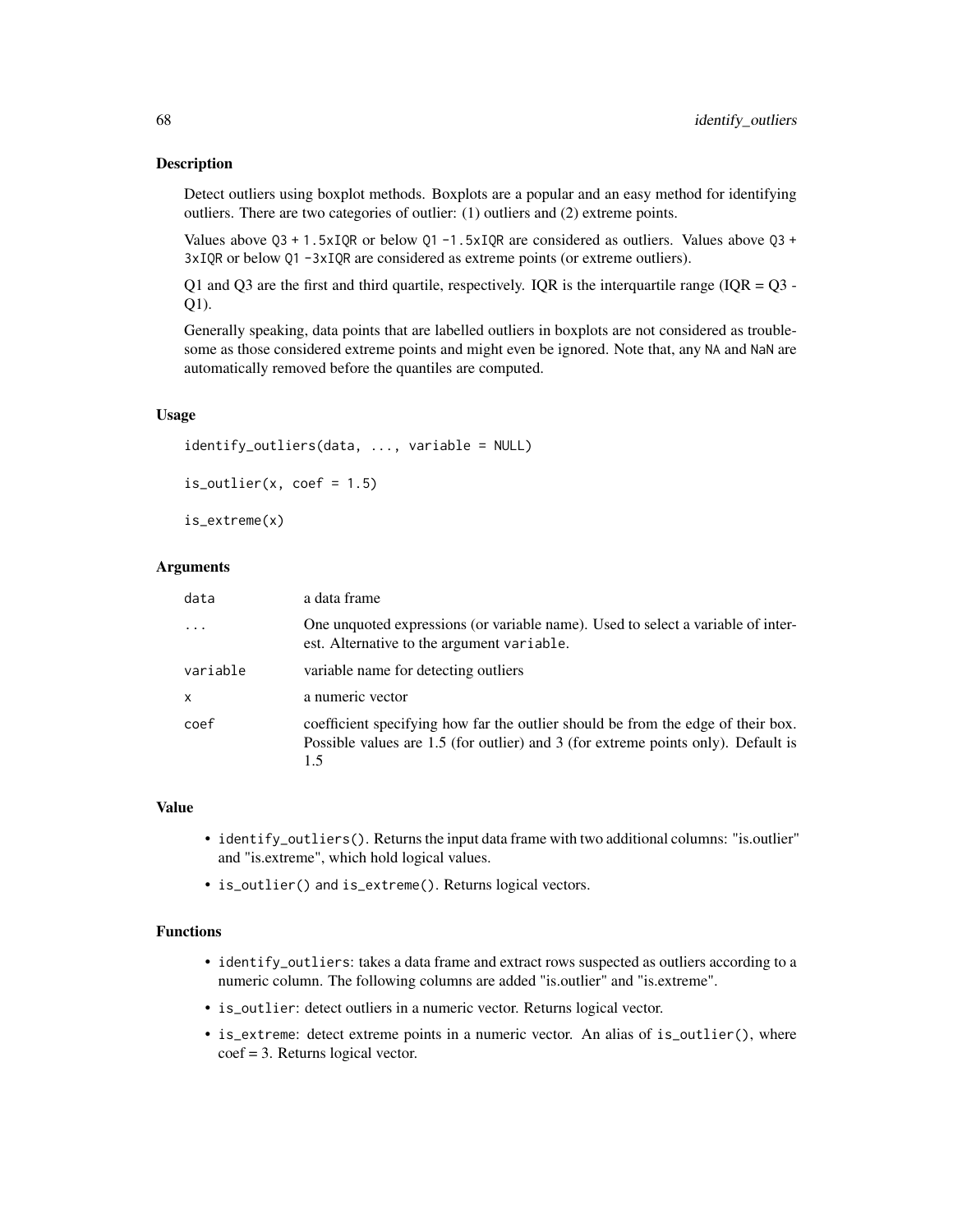# kruskal\_effsize 69

#### Examples

```
# Generate a demo data
set.seed(123)
demo.data <- data.frame(
  sample = 1:20,
  score = c(rnorm(19, mean = 5, sd = 2), 50),
  gender = rep(c("Male", "Female"), each = 10))
# Identify outliers according to the variable score
demo.data %>%
  identify_outliers(score)
# Identify outliers by groups
demo.data %>%
  group_by(gender) %>%
  identify_outliers("score")
```
kruskal\_effsize *Kruskal-Wallis Effect Size*

# Description

Compute the effect size for Kruskal-Wallis test as the eta squared based on the H-statistic: eta2[H]  $= (H - k + 1)/(n - k)$ ; where H is the value obtained in the Kruskal-Wallis test; k is the number of groups; n is the total number of observations.

The eta-squared estimate assumes values from 0 to 1 and multiplied by 100 indicates the percentage of variance in the dependent variable explained by the independent variable. The interpretation values commonly in published litterature are: 0.01-< 0.06 (small effect), 0.06 -< 0.14 (moderate effect) and  $>= 0.14$  (large effect).

Confidence intervals are calculated by bootstap.

#### Usage

```
kruskal_effsize(
  data,
  formula,
 ci = FALSE,conf. level = 0.95,
  ci.type = "perc",nboot = 1000
```
)

## Arguments

data a data.frame containing the variables in the formula.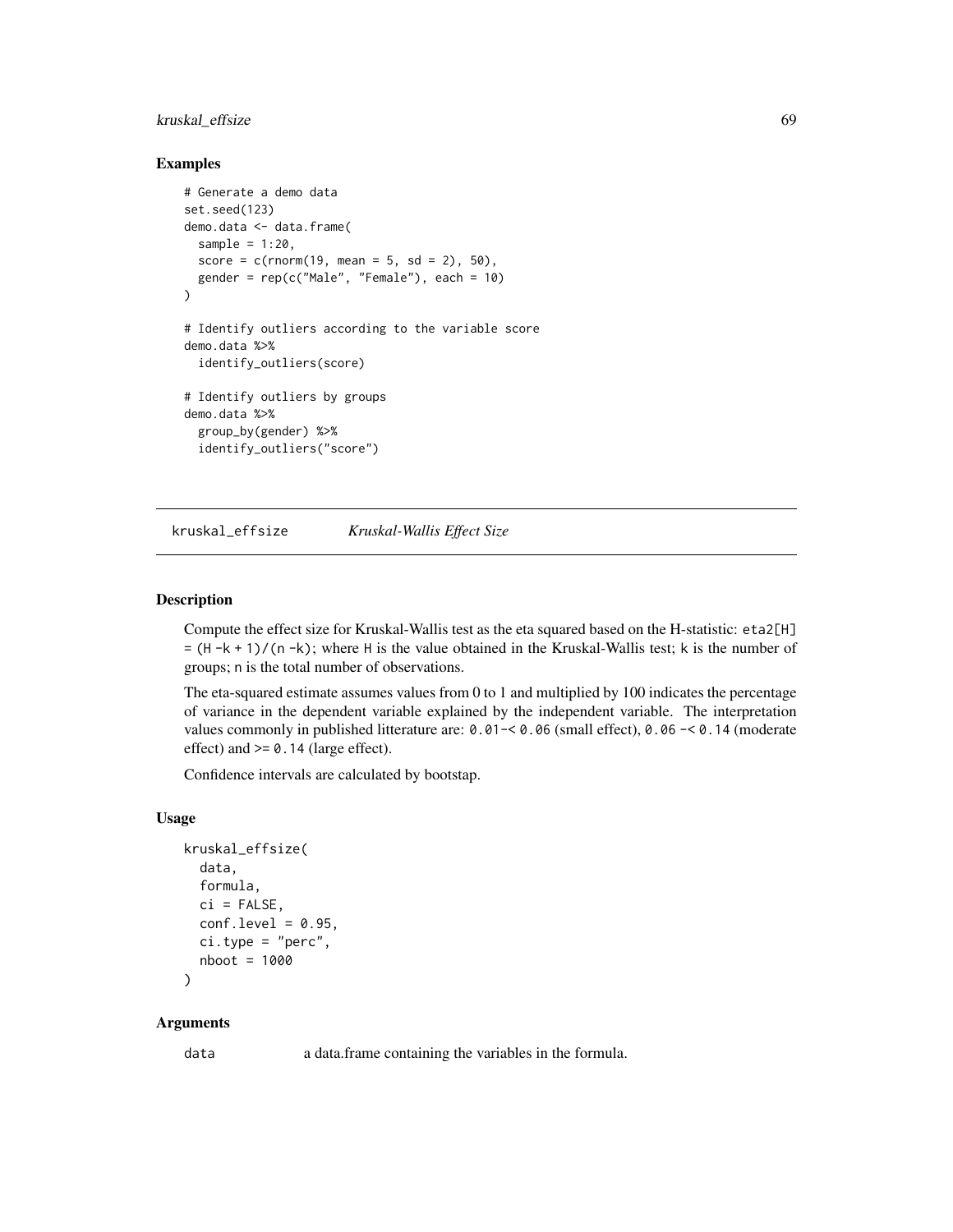| formula    | a formula of the form $x \sim g$ roup where x is a numeric variable giving the data<br>values and group is a factor with one or multiple levels giving the corresponding<br>groups. For example, formula = $TP53 \sim$ cancer_group. |
|------------|--------------------------------------------------------------------------------------------------------------------------------------------------------------------------------------------------------------------------------------|
| сi         | If TRUE, returns confidence intervals by bootstrap. May be slow.                                                                                                                                                                     |
| conf.level | The level for the confidence interval.                                                                                                                                                                                               |
| ci.type    | The type of confidence interval to use. Can be any of "norm", "basic", "perc",<br>or "bca". Passed to boot:: boot.ci.                                                                                                                |
| nboot      | The number of replications to use for bootstrap.                                                                                                                                                                                     |

#### Value

return a data frame with some of the following columns:

- .y.: the y variable used in the test.
- n: Sample counts.
- effsize: estimate of the effect size.
- magnitude: magnitude of effect size.
- conf.low,conf.high: lower and upper bound of the effect size confidence interval.

#### References

Maciej Tomczak and Ewa Tomczak. The need to report effect size estimates revisited. An overview of some recommended measures of effect size. Trends in Sport Sciences. 2014; 1(21):19-25.

http://imaging.mrc-cbu.cam.ac.uk/statswiki/FAQ/effectSize

http://www.psy.gla.ac.uk/~steve/best/effect.html

```
# Load data
#:::::::::::::::::::::::::::::::::::::::
data("ToothGrowth")
df <- ToothGrowth
# Kruskal-wallis rank sum test
#:::::::::::::::::::::::::::::::::::::::::
df %>% kruskal_effsize(len ~ dose)
# Grouped data
df %>%
  group_by(supp) %>%
  kruskal_effsize(len ~ dose)
```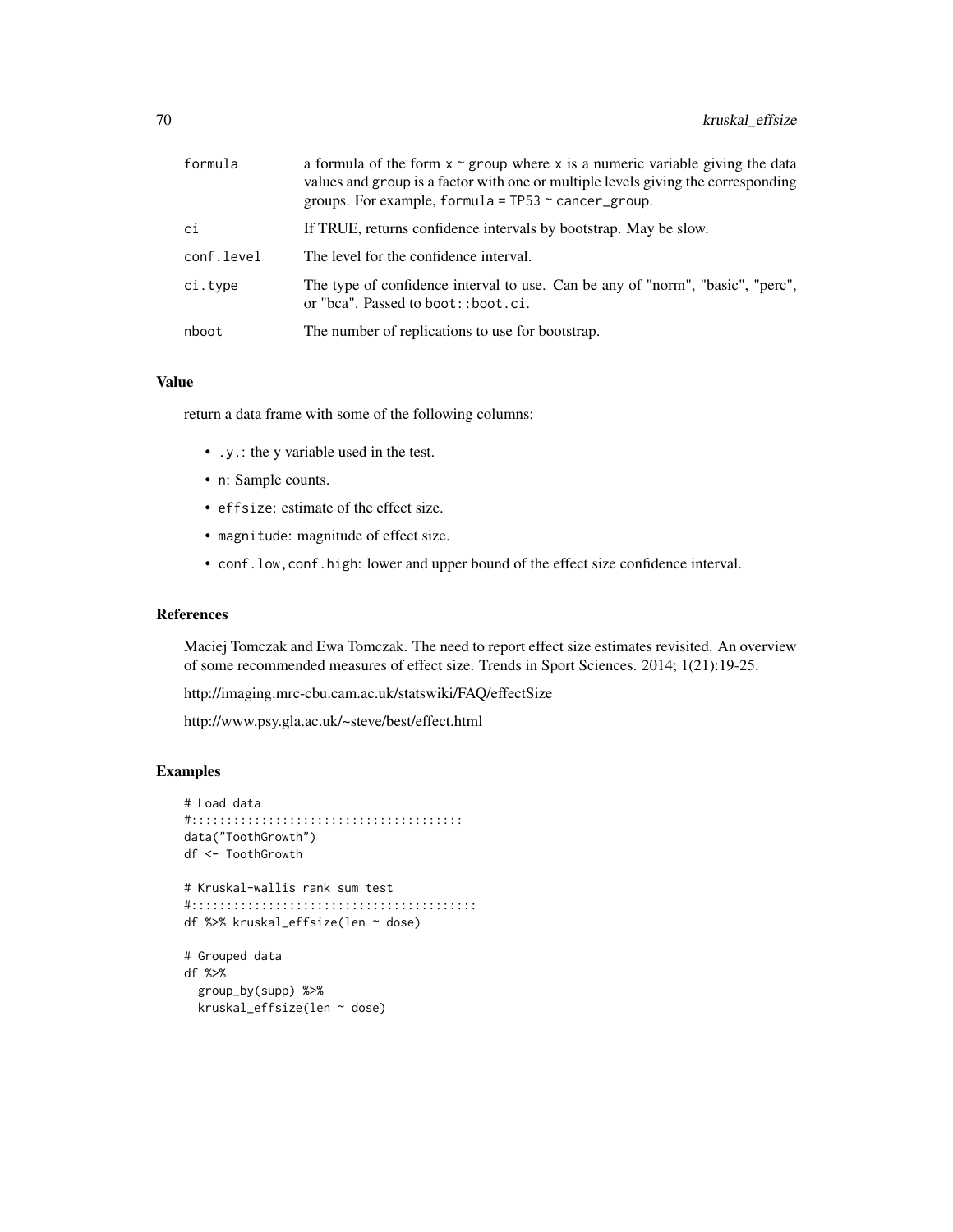kruskal\_test *Kruskal-Wallis Test*

#### Description

Provides a pipe-friendly framework to perform Kruskal-Wallis rank sum test. Wrapper around the function [kruskal.test\(](#page-0-0)).

## Usage

kruskal\_test(data, formula, ...)

#### Arguments

| data    | a data frame containing the variables in the formula.                                                                                                                                                                                |
|---------|--------------------------------------------------------------------------------------------------------------------------------------------------------------------------------------------------------------------------------------|
| formula | a formula of the form $x \sim g$ roup where x is a numeric variable giving the data<br>values and group is a factor with one or multiple levels giving the corresponding<br>groups. For example, formula = $TP53 \sim$ cancer_group. |
| .       | other arguments to be passed to the function kruskal, test.                                                                                                                                                                          |

## Value

return a data frame with the following columns:

- .y.: the y variable used in the test.
- n: sample count.
- statistic: the kruskal-wallis rank sum statistic used to compute the p-value.
- p: p-value.
- method: the statistical test used to compare groups.

```
# Load data
#:::::::::::::::::::::::::::::::::::::::
data("ToothGrowth")
df <- ToothGrowth
# Kruskal-wallis rank sum test
#:::::::::::::::::::::::::::::::::::::::::
df %>% kruskal_test(len ~ dose)
# Grouped data
df %>%
  group_by(supp) %>%
  kruskal_test(len ~ dose)
```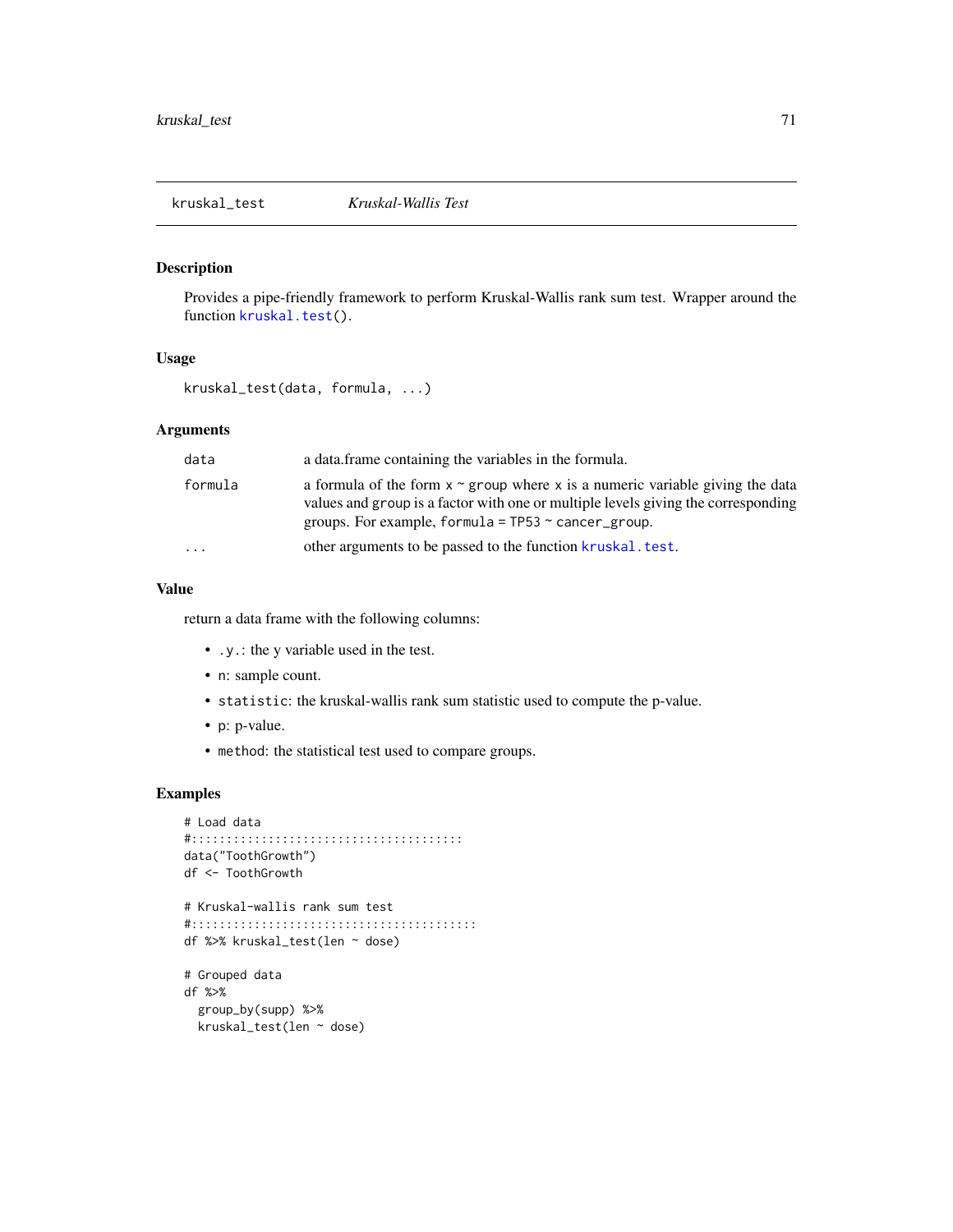levene\_test *Levene's Test*

## Description

Provide a pipe-friendly framework to easily compute Levene's test for homogeneity of variance across groups.

Wrapper around the function [leveneTest\(](#page-0-0)), which can additionally handles a grouped data.

## Usage

levene\_test(data, formula, center = median)

## Arguments

| data    | a data frame for evaluating the formula or a model                                                                                                      |
|---------|---------------------------------------------------------------------------------------------------------------------------------------------------------|
| formula | a formula                                                                                                                                               |
| center  | The name of a function to compute the center of each group; mean gives the<br>original Levene's test; the default, median, provides a more robust test. |

#### Value

a data frame with the following columns: df1, df2 (df.residual), statistic and p.

```
# Prepare the data
data("ToothGrowth")
df <- ToothGrowth
df$dose <- as.factor(df$dose)
# Compute Levene's Test
df %>% levene_test(len ~ dose)
# Grouped data
df %>%
  group_by(supp) %>%
  levene_test(len ~ dose)
```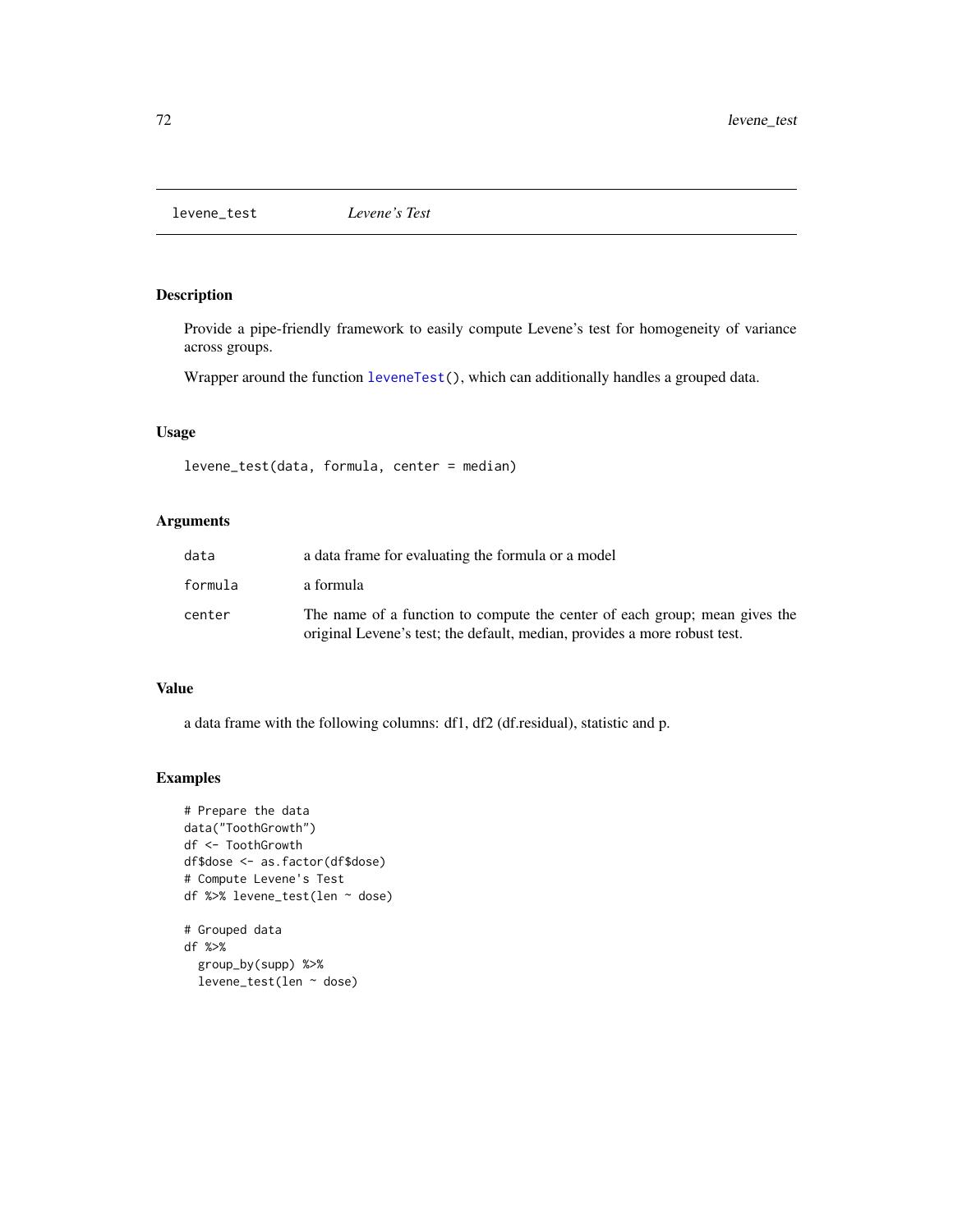<span id="page-72-0"></span>mahalanobis\_distance *Compute Mahalanobis Distance and Flag Multivariate Outliers*

#### Description

Pipe-friendly wrapper around to the function [mahalanobis\(](#page-0-0)), which returns the squared Mahalanobis distance of all rows in x. Compared to the base function, it automatically flags multivariate outliers.

Mahalanobis distance is a common metric used to identify multivariate outliers. The larger the value of Mahalanobis distance, the more unusual the data point (i.e., the more likely it is to be a multivariate outlier).

The distance tells us how far an observation is from the center of the cloud, taking into account the shape (covariance) of the cloud as well.

To detect outliers, the calculated Mahalanobis distance is compared against a chi-square  $(X^2)$ distribution with degrees of freedom equal to the number of dependent (outcome) variables and an alpha level of 0.001.

The threshold to declare a multivariate outlier is determined using the function  $qchi(0.999, df)$ , where df is the degree of freedom (i.e., the number of dependent variable used in the computation).

### Usage

```
mahalanobis_distance(data, ...)
```
#### Arguments

| data                    | a data frame. Columns are variables.                                                |
|-------------------------|-------------------------------------------------------------------------------------|
| $\cdot$ $\cdot$ $\cdot$ | One unquoted expressions (or variable name). Used to select a variable of inter-    |
|                         | est. Can be also used to ignore a variable that are not needed for the computation. |
|                         | For example specify $-i d$ to ignore the id column.                                 |

### Value

Returns the input data frame with two additional columns: 1) "mahal.dist": Mahalanobis distance values; and 2) "is.outlier": logical values specifying whether a given observation is a multivariate outlier

```
# Compute mahalonobis distance and flag outliers if any
iris %>%
 doo(~mahalanobis_distance(.))
# Compute distance by groups and filter outliers
iris %>%
group_by(Species) %>%
```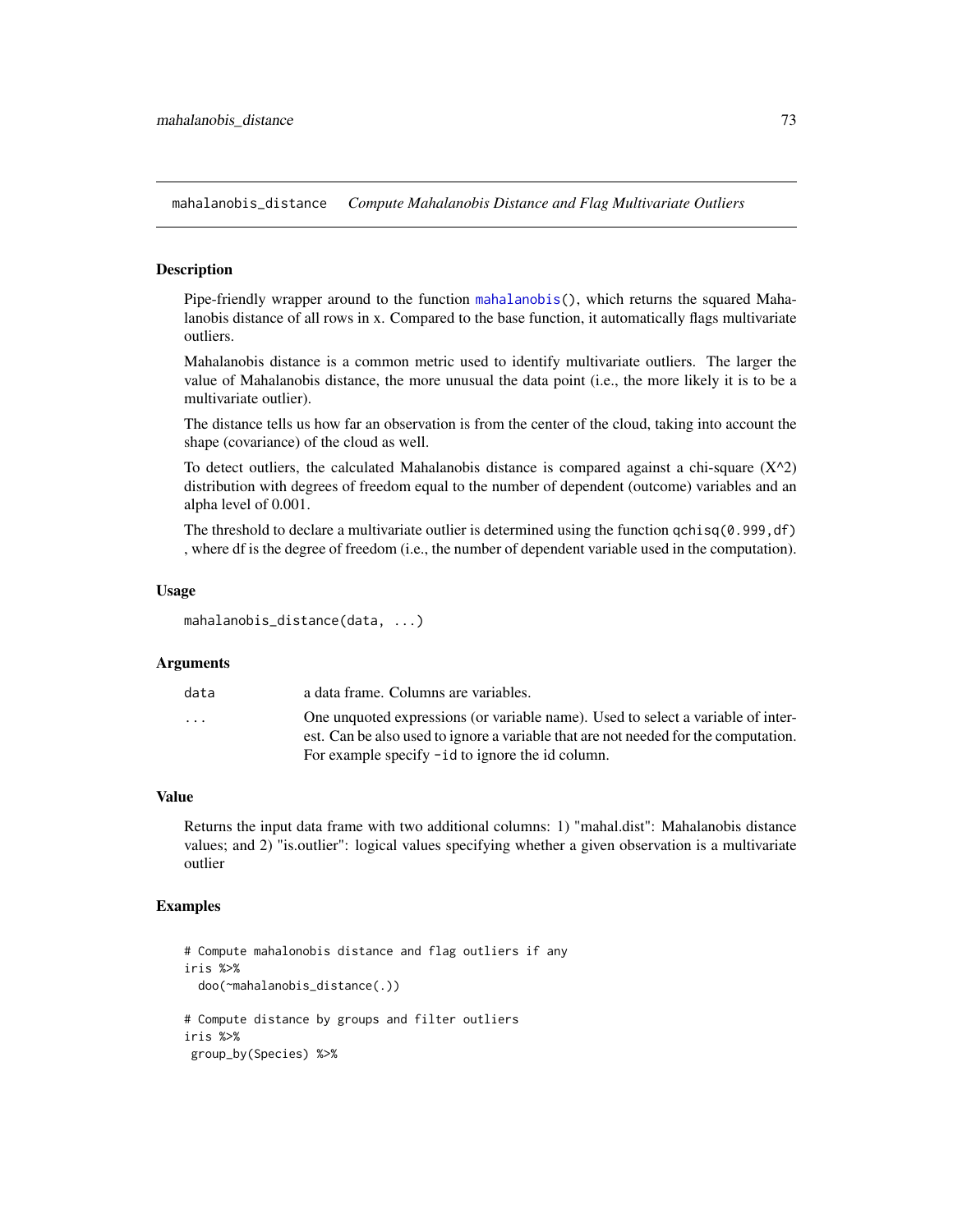```
doo(~mahalanobis_distance(.)) %>%
filter(is.outlier == TRUE)
```
make\_clean\_names *Make Clean Names*

### Description

Pipe-friendly function to make syntactically valid names out of character vectors.

### Usage

make\_clean\_names(data)

### Arguments

data a data frame or vector

# Value

a data frame or a vector depending on the input data

```
# Vector
make_clean_names(c("a and b", "a-and-b"))
make_clean_names(1:10)
# data frame
df <- data.frame(
\alpha and b^{\prime} = 1:4,
\text{`c} and \text{d`} = 5:8,
check.names = FALSE
)
df
make_clean_names(df)
```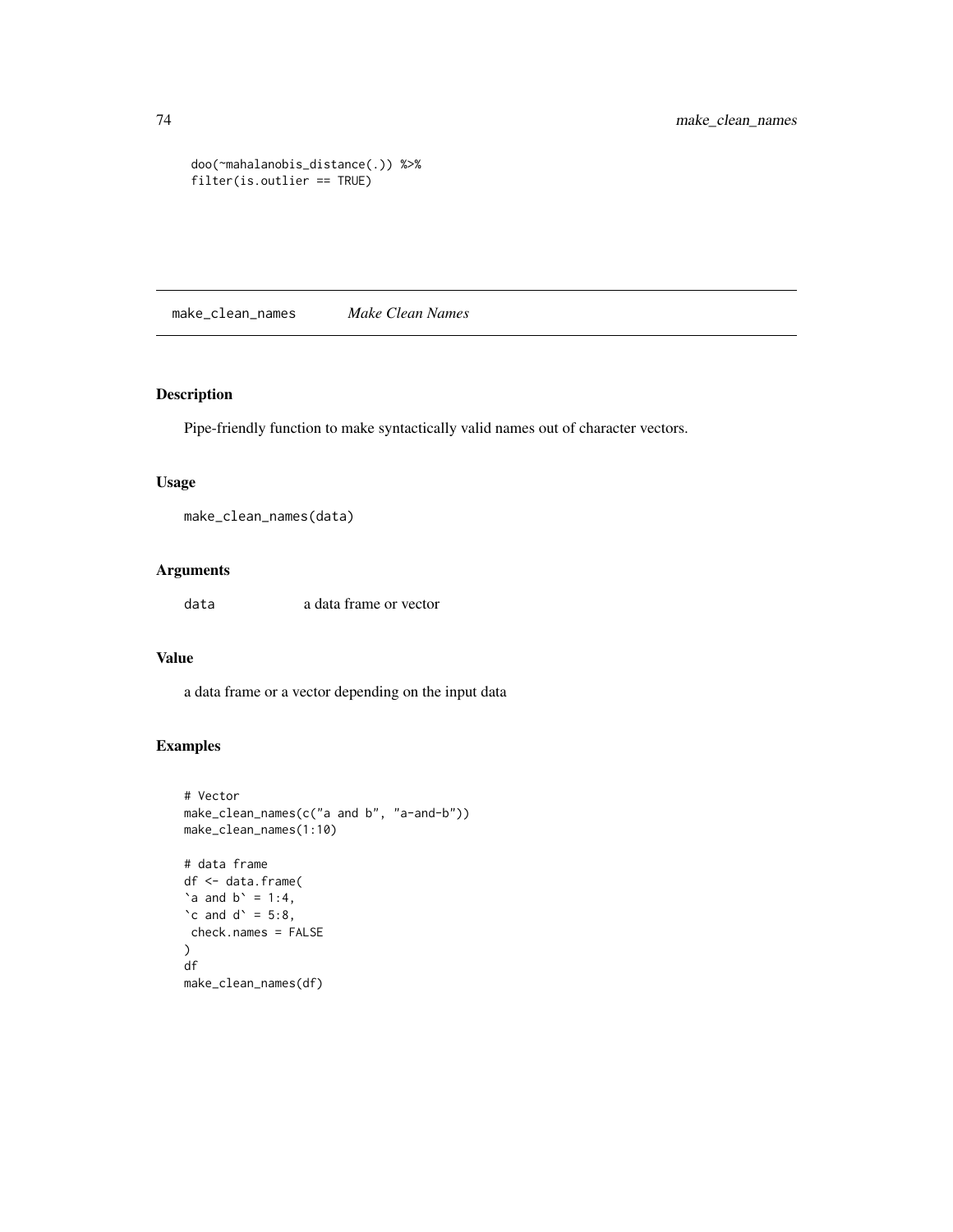<span id="page-74-0"></span>

# Description

Performs McNemar chi-squared test to compare paired proportions.

Wrappers around the R base function [mcnemar.test\(](#page-0-0)), but provide pairwise comparisons between multiple groups

### Usage

```
mcnemar_test(x, y = NULL, correct = TRUE)
pairwise_mcnemar_test(
 data,
  formula,
  type = c("mcnemar", "exact"),
 correct = TRUE,p.adjust.method = "bonferroni"
\mathcal{L}
```
### Arguments

| $\mathsf{x}$    | either a two-dimensional contingency table in matrix form, or a factor object.                                                                                                                                                                                                                        |  |
|-----------------|-------------------------------------------------------------------------------------------------------------------------------------------------------------------------------------------------------------------------------------------------------------------------------------------------------|--|
| y               | a factor object; ignored if x is a matrix.                                                                                                                                                                                                                                                            |  |
| correct         | a logical indicating whether to apply continuity correction when computing the<br>test statistic.                                                                                                                                                                                                     |  |
| data            | a data frame containing the variables in the formula.                                                                                                                                                                                                                                                 |  |
| formula         | a formula of the form $a \sim b \mid c$ , where a is the outcome variable name; b is the<br>within-subjects factor variables; and c (factor) is the column name containing<br>individuals/subjects identifier. Should be unique per individual.                                                       |  |
| type            | type of statistical tests used for pairwise comparisons. Allowed values are one<br>of c("mcnemar","exact").                                                                                                                                                                                           |  |
| p.adjust.method |                                                                                                                                                                                                                                                                                                       |  |
|                 | method to adjust p values for multiple comparisons. Used when pairwise com-<br>parisons are performed. Allowed values include "holm", "hochberg", "hommel",<br>"bonferroni", "BH", "BY", "fdr", "none". If you don't want to adjust the p value<br>(not recommended), use p.adjust.method $=$ "none". |  |

# Value

return a data frame with the following columns:

- n: the number of participants.
- statistic: the value of McNemar's statistic.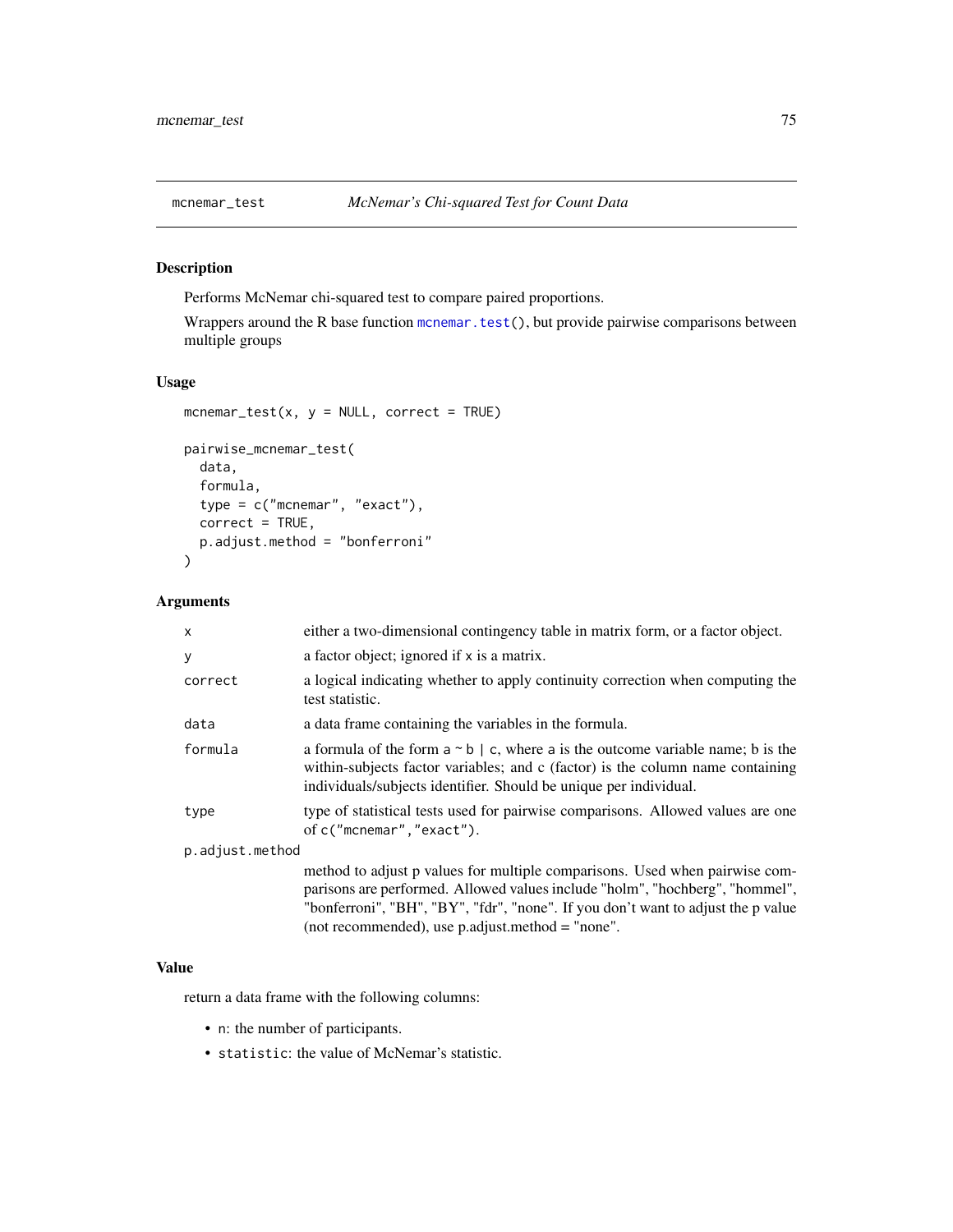- df the degrees of freedom of the approximate chi-squared distribution of the test statistic.
- p: p-value.
- p.adj: the adjusted p-value.
- method: the used statistical test.
- p.signif: the significance level of p-values.

The **returned object has an attribute called args**, which is a list holding the test arguments.

### Functions

- mcnemar\_test: performs McNemar's chi-squared test for comparing two paired proportions
- pairwise\_mcnemar\_test: performs pairwise McNemar's chi-squared test between multiple groups. Could be used for post-hoc tests following a significant Cochran's Q test.

### Examples

```
# Comparing two paired proportions
#%%%%%%%%%%%%%%%%%%%%%%%%%%%%%%%%%%%%%%%%
# Data: frequencies of smokers before and after interventions
xtab \leftarrow as.table(rbind(c(25, 6), c(21,10))
\lambdadimnames(xtab) <- list(
 before = c("non.smoker", "smoker"),
  after = c("non.smoker", "smoker")
\lambdaxtab
# Compare the proportion of smokers
mcnemar_test(xtab)
# Comparing multiple related proportions
# %%%%%%%%%%%%%%%%%%%%%%%%%%%%%%%%%%%%%%%%%%%%%
# Generate a demo data
mydata <- data.frame(
  outcome = c(\emptyset,1,1,0,0,1,0,1,1,1,1,1,0,0,1,1,0,1,1,0,0,1,0,0,1,1,0,0,1),treatment = gl(3,1,30, \text{labels}=\text{LETTERS}[1:3]),
  participant = gl(10,3,labels=letters[1:10])
)
mydata$outcome <- factor(
  mydata$outcome, levels = c(1, 0),
  labels = c("success", "failure")
  )
# Cross-tabulation
xtabs(~outcome + treatment, mydata)
# Compare the proportion of success between treatments
cochran_qtest(mydata, outcome ~ treatment|participant)
```
# pairwise comparisons between groups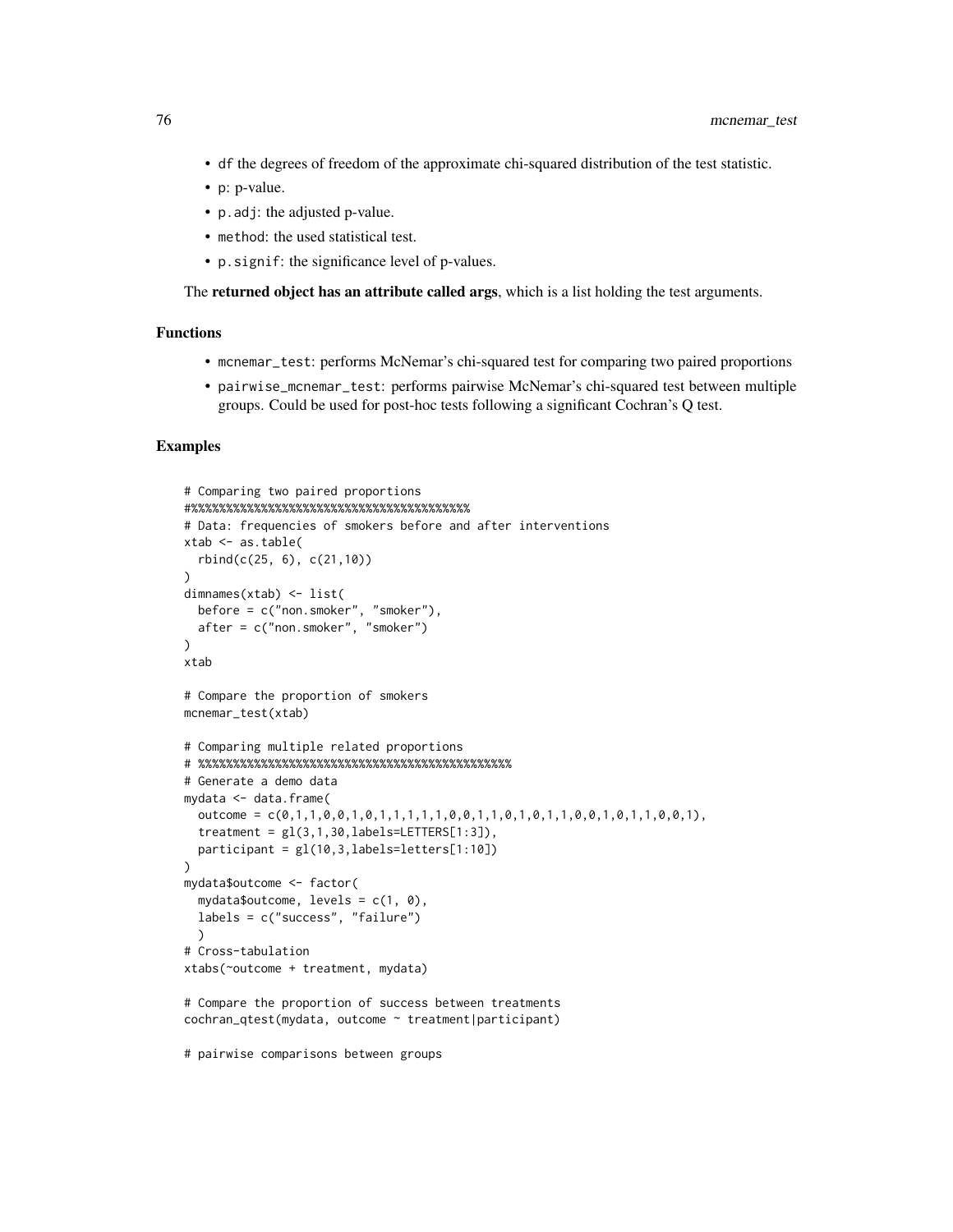# <span id="page-76-0"></span>multinom\_test 77

pairwise\_mcnemar\_test(mydata, outcome ~ treatment|participant)

multinom\_test *Exact Multinomial Test*

### Description

Performs an exact multinomial test. Alternative to the chi-square test of goodness-of-fit-test when the sample size is small.

## Usage

```
multinom_test(x, p = rep(1/length(x), length(x)), detailed = FALSE)
```
### Arguments

| X        | numeric vector containing the counts.                                                                                                                                         |
|----------|-------------------------------------------------------------------------------------------------------------------------------------------------------------------------------|
| p        | a vector of probabilities of success. The length of p must be the same as the<br>number of groups specified by x, and its elements must be greater than 0 and<br>less than 1. |
| detailed | logical value. Default is FALSE. If TRUE, a detailed result is shown.                                                                                                         |

### Value

return a data frame containing the p-value and its significance.

The returned object has an attribute called args, which is a list holding the test arguments.

### See Also

[binom\\_test](#page-11-0)

### Examples

```
# Data
tulip \leq c(red = 81, yellow = 50, white = 27)
```

```
# Question 1: are the color equally common ?
#%%%%%%%%%%%%%%%%%%%%%%%%%%%%%%%%%%%%%%%%%%%
# this is a test of homogeneity
res <- multinom_test(tulip)
res
```
attr(res, "descriptives")

```
# Pairwise comparisons between groups
pairwise_binom_test(tulip, p.adjust.method = "bonferroni")
```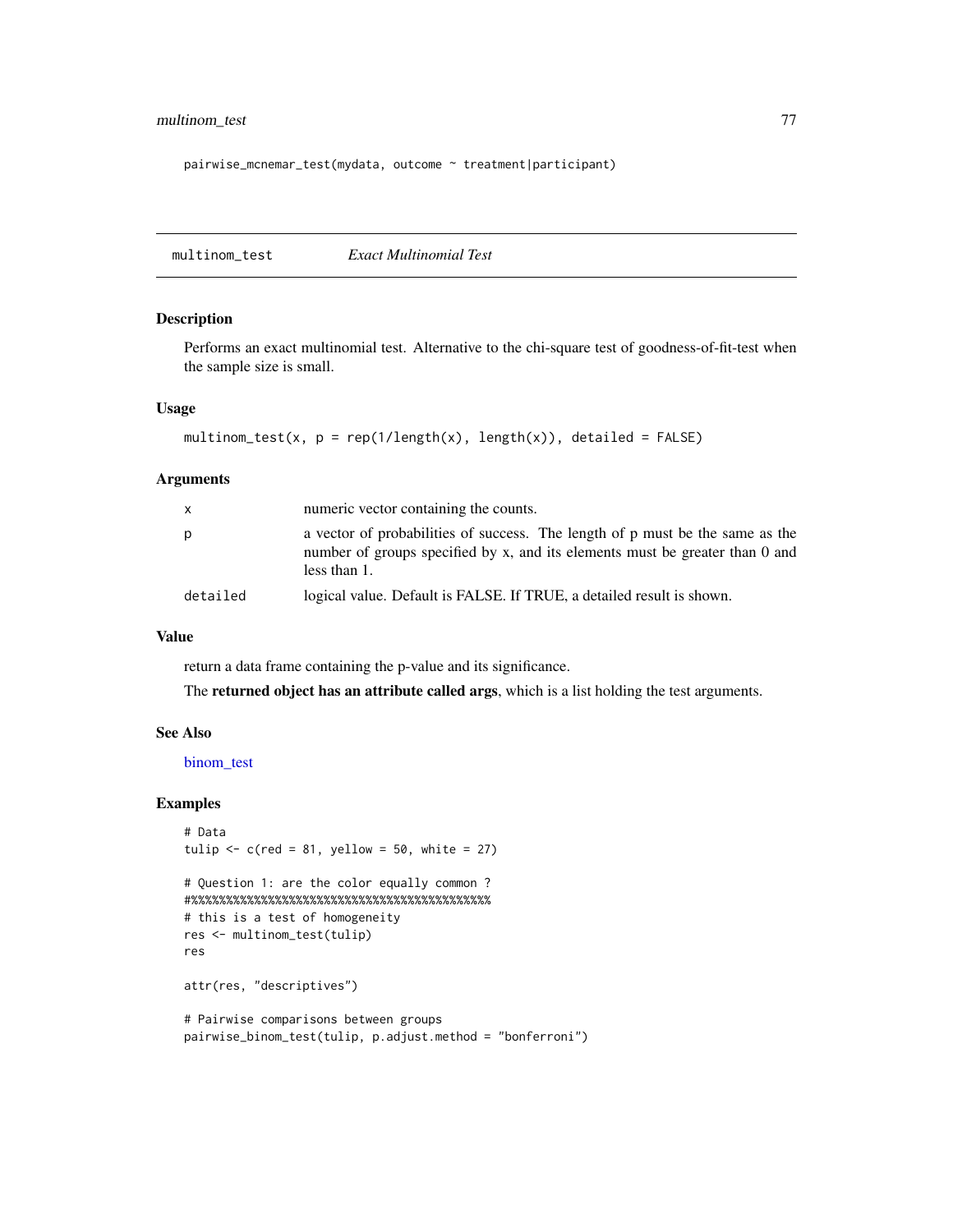```
# Question 2: comparing observed to expected proportions
#%%%%%%%%%%%%%%%%%%%%%%%%%%%%%%%%%%%%%%%%%%%
# this is a goodness-of-fit test
expected.p \leq c(red = 0.5, yellow = 0.33, white = 0.17)
res <- multinom_test(tulip, expected.p)
res
attr(res, "descriptives")
# Pairwise comparisons against a given probabilities
pairwise_binom_test_against_p(tulip, expected.p)
```
prop\_test *Proportion Test*

### Description

Performs proportion tests to either evaluate the homogeneity of proportions (probabilities of success) in several groups or to test that the proportions are equal to certain given values.

Wrappers around the R base function [prop.test\(](#page-0-0)) but have the advantage of performing pairwise and row-wise z-test of two proportions, the post-hoc tests following a significant chi-square test of homogeneity for 2xc and rx2 contingency tables.

### Usage

```
prop_test(
 x,
 n,
 p = NULL,alternative = c("two.sided", "less", "greater"),
 correct = TRUE,conf. level = 0.95,
 detailed = FALSE
\lambdapairwise\_prop\_test(xtab, p.addjust.method = "holm", ...})row_wise_prop_test(xtab, p.adjust.method = "holm", detailed = FALSE, ...)
```

| X | a vector of counts of successes, a one-dimensional table with two entries, or<br>a two-dimensional table (or matrix) with 2 columns, giving the counts of suc-<br>cesses and failures, respectively. |
|---|------------------------------------------------------------------------------------------------------------------------------------------------------------------------------------------------------|
| n | a vector of counts of trials; ignored if x is a matrix or a table.                                                                                                                                   |
| р | a vector of probabilities of success. The length of p must be the same as the<br>number of groups specified by x, and its elements must be greater than 0 and<br>less than 1.                        |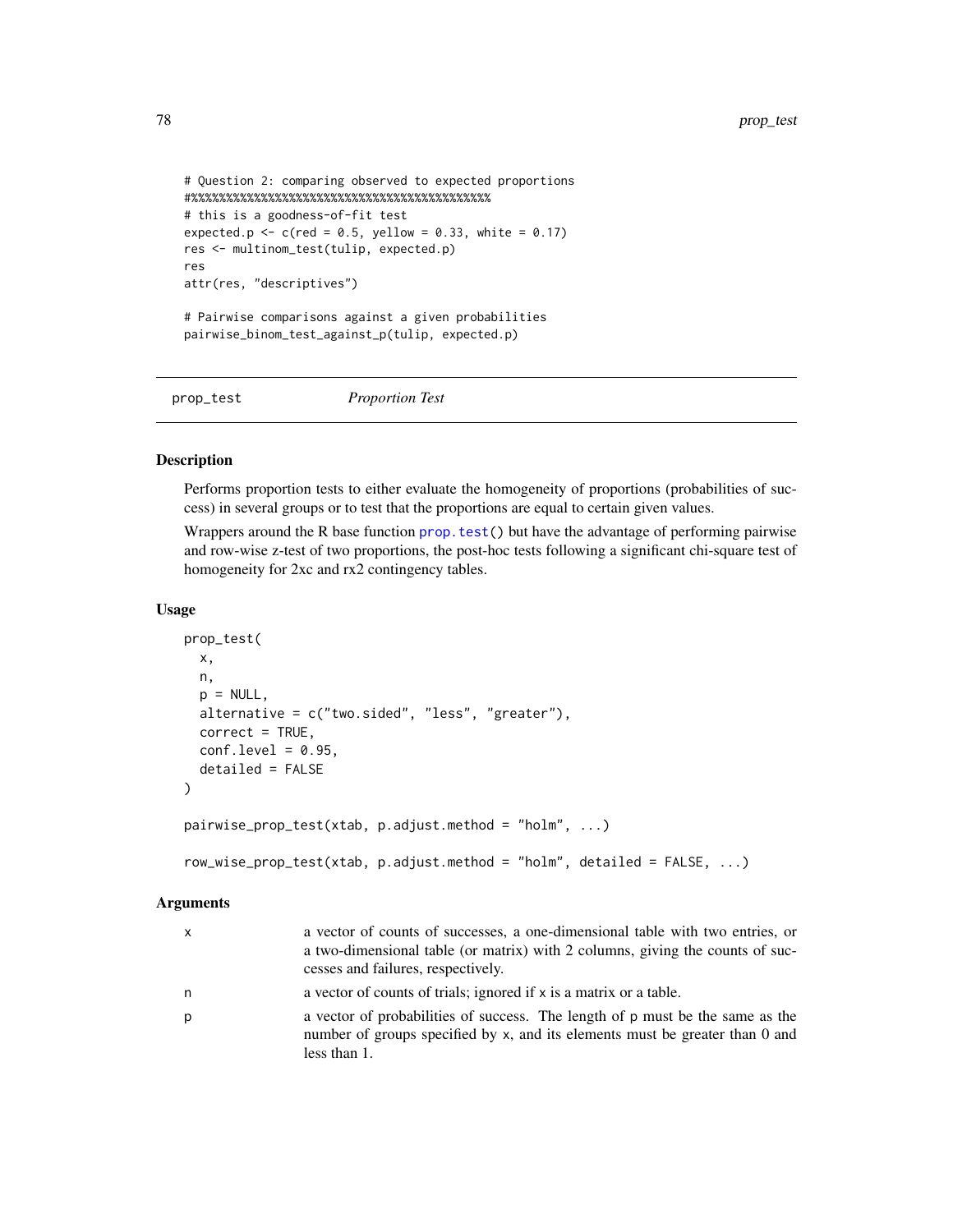| alternative     | a character string specifying the alternative hypothesis, must be one of "two.sided"<br>(default), "greater" or "less". You can specify just the initial letter. Only<br>used for testing the null that a single proportion equals a given value, or that two<br>proportions are equal; ignored otherwise. |
|-----------------|------------------------------------------------------------------------------------------------------------------------------------------------------------------------------------------------------------------------------------------------------------------------------------------------------------|
| correct         | a logical indicating whether Yates' continuity correction should be applied where<br>possible.                                                                                                                                                                                                             |
| conf.level      | confidence level of the returned confidence interval. Must be a single number<br>between 0 and 1. Only used when testing the null that a single proportion equals<br>a given value, or that two proportions are equal; ignored otherwise.                                                                  |
| detailed        | logical value. Default is FALSE. If TRUE, a detailed result is shown.                                                                                                                                                                                                                                      |
| xtab            | a cross-tabulation (or contingency table) with two columns and multiple rows<br>(rx2 design). The columns give the counts of successes and failures respectively.                                                                                                                                          |
| p.adjust.method |                                                                                                                                                                                                                                                                                                            |
|                 | method to adjust p values for multiple comparisons. Used when pairwise com-<br>parisons are performed. Allowed values include "holm", "hochberg", "hommel",<br>"bonferroni", "BH", "BY", "fdr", "none". If you don't want to adjust the p value<br>(not recommended), use $p$ adjust method $=$ "none".    |
| $\ddots$ .      | Other arguments passed to the function prop_test().                                                                                                                                                                                                                                                        |

#### Value

return a data frame with some the following columns:

- n: the number of participants.
- group: the categories in the row-wise proportion tests.
- statistic: the value of Pearson's chi-squared test statistic.
- df: the degrees of freedom of the approximate chi-squared distribution of the test statistic.
- p: p-value.
- p.adj: the adjusted p-value.
- method: the used statistical test.
- p.signif,p.adj.signif: the significance level of p-values and adjusted p-values, respectively.
- estimate: a vector with the sample proportions x/n.
- estimate1,estimate2: the proportion in each of the two populations.
- alternative: a character string describing the alternative hypothesis.
- conf.low,conf.high: Lower and upper bound on a confidence interval. a confidence interval for the true proportion if there is one group, or for the difference in proportions if there are 2 groups and p is not given, or NULL otherwise. In the cases where it is not NULL, the returned confidence interval has an asymptotic confidence level as specified by conf.level, and is appropriate to the specified alternative hypothesis.

The returned object has an attribute called args, which is a list holding the test arguments.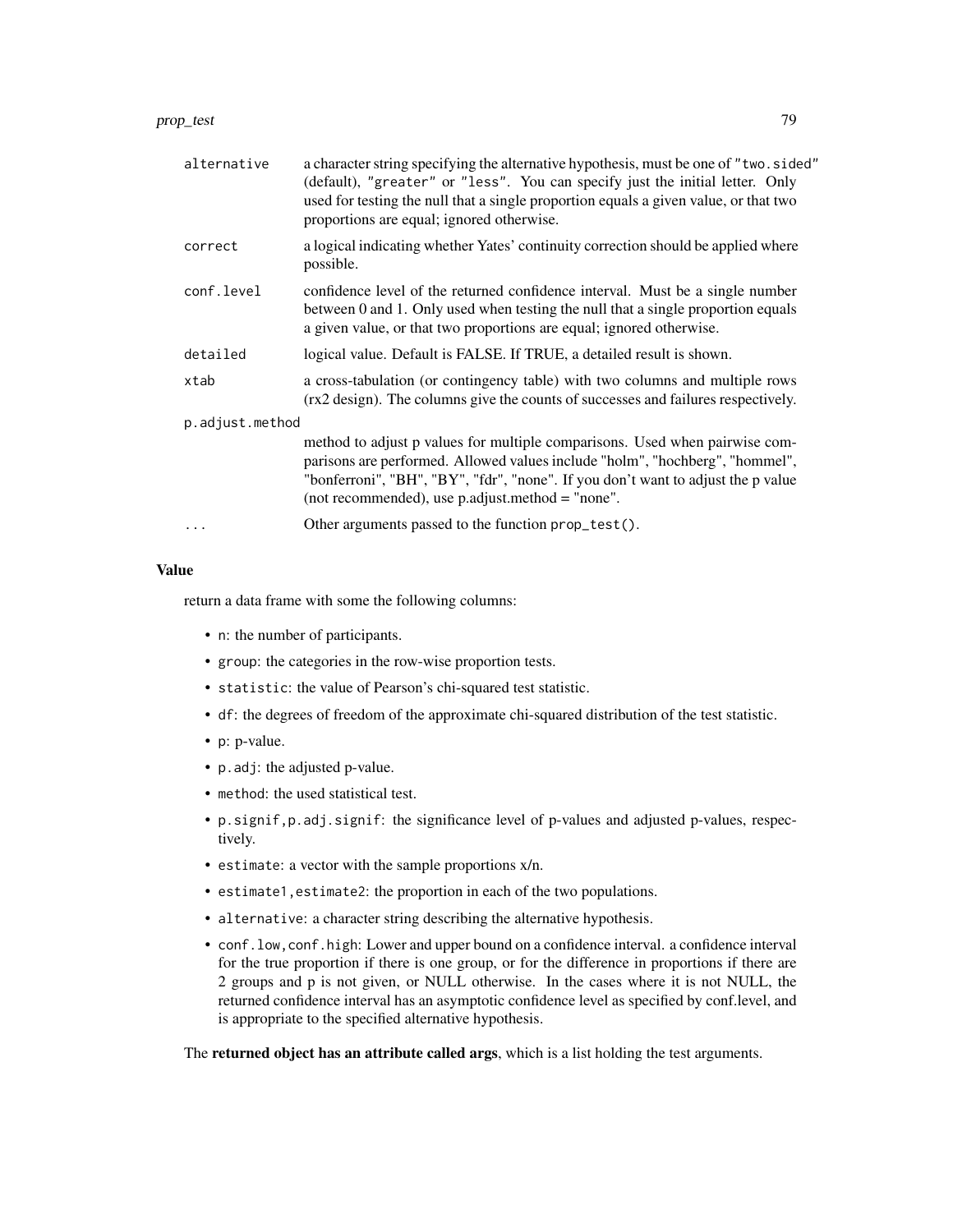### <span id="page-79-0"></span>Functions

- prop\_test: performs one-sample and two-samples z-test of proportions. Wrapper around the function [prop.test\(](#page-0-0)).
- pairwise\_prop\_test: pairwise comparisons between proportions, a post-hoc tests following a significant chi-square test of homogeneity for 2xc design. Wrapper around [pairwise.prop.test\(](#page-0-0))
- row\_wise\_prop\_test: performs row-wise z-test of two proportions, a post-hoc tests following a significant chi-square test of homogeneity for rx2 contingency table. The z-test of two proportions is calculated for each category (row).

### Examples

pairwise\_prop\_test(xtab)

```
# Comparing an observed proportion to an expected proportion
#%%%%%%%%%%%%%%%%%%%%%%%%%%%%%%%%%%%%%%%%
prop_test(x = 95, n = 160, p = 0.5, detailed = TRUE)
# Comparing two proportions
#%%%%%%%%%%%%%%%%%%%%%%%%%%%%%%%%%%%%%%%%
# Data: frequencies of smokers between two groups
xtab \leftarrow as.table(rbind(c(490, 10), c(400, 100)))dimnames(xtab) <- list(
  group = c("grp1", "grp2"),
  smoker = c("yes", "no")
)
xtab
# compare the proportion of smokers
prop_test(xtab, detailed = TRUE)
# Homogeneity of proportions between groups
#%%%%%%%%%%%%%%%%%%%%%%%%%%%%%%%%%%%%%%%%
# H0: the proportion of smokers is similar in the four groups
# Ha: this proportion is different in at least one of the populations.
#
# Data preparation
grp.size <- c( 106, 113, 156, 102 )
smokers <- c( 50, 100, 139, 80 )
no.smokers <- grp.size - smokers
xtab <- as.table(rbind(
  smokers,
  no.smokers
))
dimnames(xtab) <- list(
  Smokers = c("Yes", "No"),
  Groups = c("grp1", "grp2", "grp3", "grp4")
\mathcal{L}xtab
# Compare the proportions of smokers between groups
prop_test(xtab, detailed = TRUE)
# Pairwise comparison between groups
```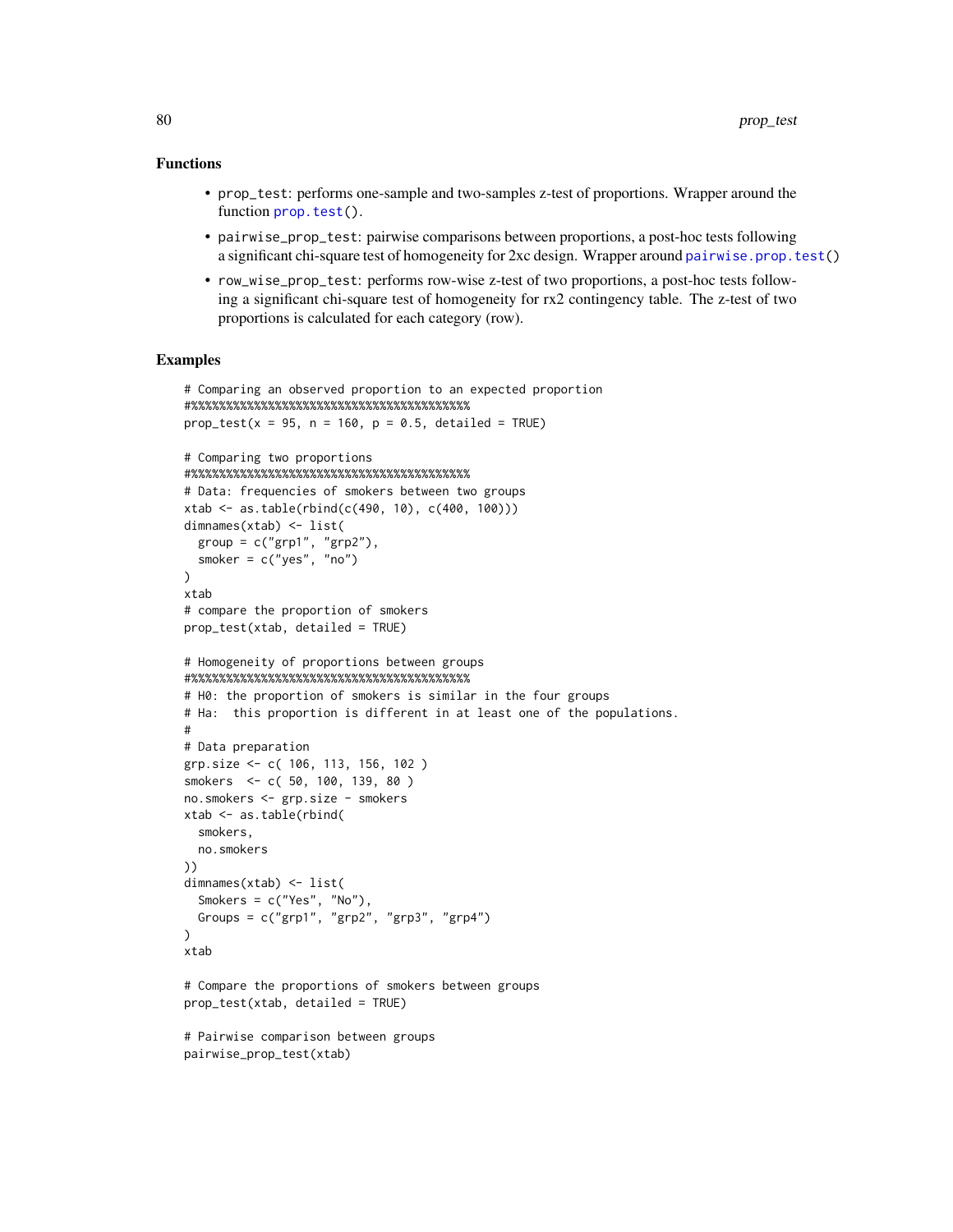```
# Pairwise proportion tests
#%%%%%%%%%%%%%%%%%%%%%%%%%%%%%%%%%%%%%%%%
# Data: Titanic
xtab <- as.table(rbind(
  c(122, 167, 528, 673),
  c(203, 118, 178, 212)
))
dimnames(xtab) <- list(
  Survived = c("No", "Yes"),
  Class = c("1st", "2nd", "3rd", "Crew")
)
xtab
# Compare the proportion of survived between groups
pairwise_prop_test(xtab)
# Row-wise proportion tests
#%%%%%%%%%%%%%%%%%%%%%%%%%%%%%%%%%%%%%%%%
# Data: Titanic
xtab <- as.table(rbind(
  c(180, 145), c(179, 106),
  c(510, 196), c(862, 23)
))
dimnames(xtab) <- list(
  Class = c("1st", "2nd", "3rd", "Crew"),
  Gender = c("Male", "Female")
)
xtab
# Compare the proportion of males and females in each category
row_wise_prop_test(xtab)
```
prop\_trend\_test *Test for Trend in Proportions*

### Description

Performs chi-squared test for trend in proportion. This test is also known as Cochran-Armitage trend test.

Wrappers around the R base function [prop.trend.test\(](#page-0-0)) but returns a data frame for easy data visualization.

#### Usage

```
prop_trend_test(xtab, score = NULL)
```

| xtab  | a cross-tabulation (or contingency table) with two columns and multiple rows      |
|-------|-----------------------------------------------------------------------------------|
|       | (rx2 design). The columns give the counts of successes and failures respectively. |
| score | group score. If NULL, the default is group number.                                |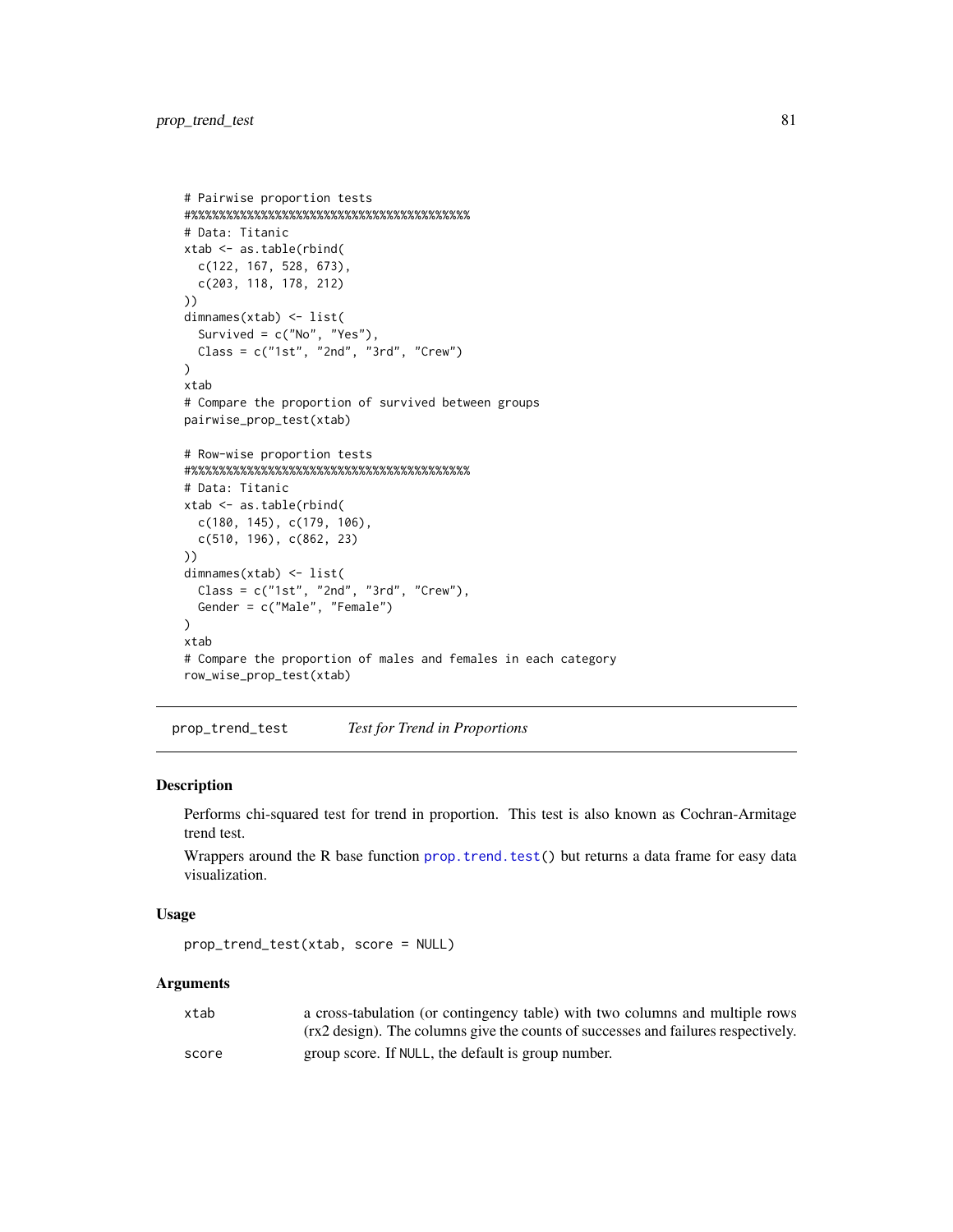### <span id="page-81-1"></span>Value

return a data frame with some the following columns:

- n: the number of participants.
- statistic: the value of Chi-squared trend test statistic.
- df: the degrees of freedom.
- p: p-value.
- method: the used statistical test.
- p.signif: the significance level of p-values and adjusted p-values, respectively.

The returned object has an attribute called args, which is a list holding the test arguments.

### Examples

```
# Proportion of renal stone (calculi) across age
#%%%%%%%%%%%%%%%%%%%%%%%%%%%%%%%%%%%%%%%%
# Data
xtab <- as.table(rbind(
  c(384, 536, 335),
  c(951, 869, 438)
))
dimnames(xtab) <- list(
  stone = c("yes", "no"),age = c("30-39", "40-49", "50-59")
)
xtab
# Compare the proportion of survived between groups
prop_trend_test(xtab)
```
<span id="page-81-0"></span>pull\_triangle *Pull Lower and Upper Triangular Part of a Matrix*

### Description

Returns the lower or the upper triangular part of a (correlation) matrix.

### Usage

```
pull_triangle(x, triangle = c("lower", "upper"), diagonal = FALSE)
pull_upper_triangle(x, diagonal = FALSE)
pull_lower_triangle(x, diagonal = FALSE)
```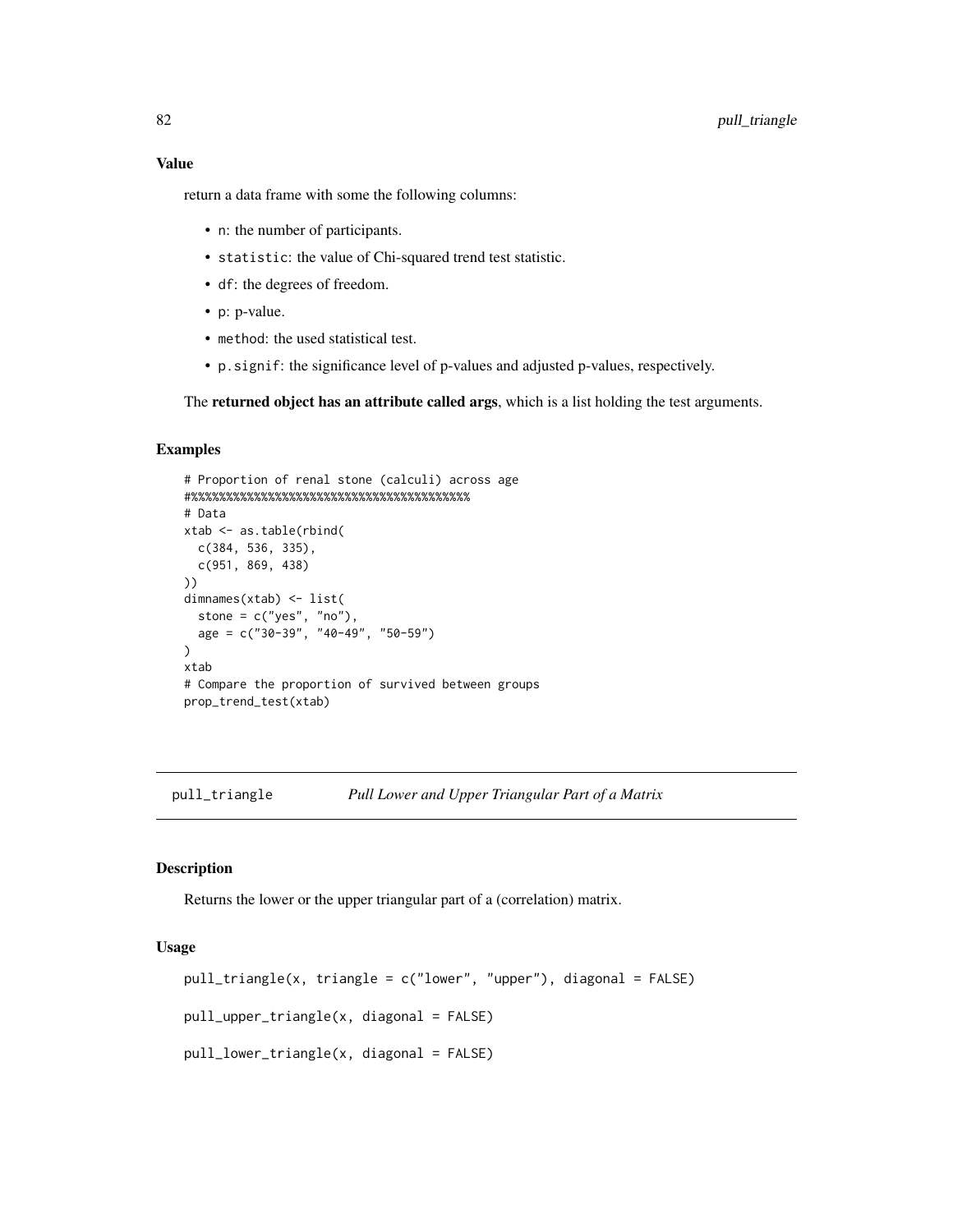# <span id="page-82-0"></span>pull\_triangle 83

### Arguments

| $\mathsf{x}$ | a (correlation) matrix                                               |
|--------------|----------------------------------------------------------------------|
| triangle     | the triangle to pull. Allowed values are one of "upper" and "lower". |
| diagonal     | logical. Default is FALSE. If TRUE, the matrix diagonal is included. |

### Value

an object of class cor\_mat\_tri, which is a data frame

### Functions

- pull\_triangle: returns either the lower or upper triangular part of a matrix.
- pull\_upper\_triangle: returns an object of class upper\_tri, which is a data frame containing the upper triangular part of a matrix.
- pull\_lower\_triangle: returns an object of class lower\_tri, which is a data frame containing the lower triangular part of a matrix.

### See Also

[replace\\_triangle\(](#page-86-0))

```
# Data preparation
#::::::::::::::::::::::::::::::::::::::::::
mydata <- mtcars %>%
  select(mpg, disp, hp, drat, wt, qsec)
head(mydata, 3)
# Compute correlation matrix and pull triangles
#::::::::::::::::::::::::::::::::::::::::::
# Correlation matrix
cor.mat <- cor_mat(mydata)
cor.mat
# Pull lower triangular part
cor.mat %>% pull_lower_triangle()
# Pull upper triangular part
cor.mat %>% pull_upper_triangle()
```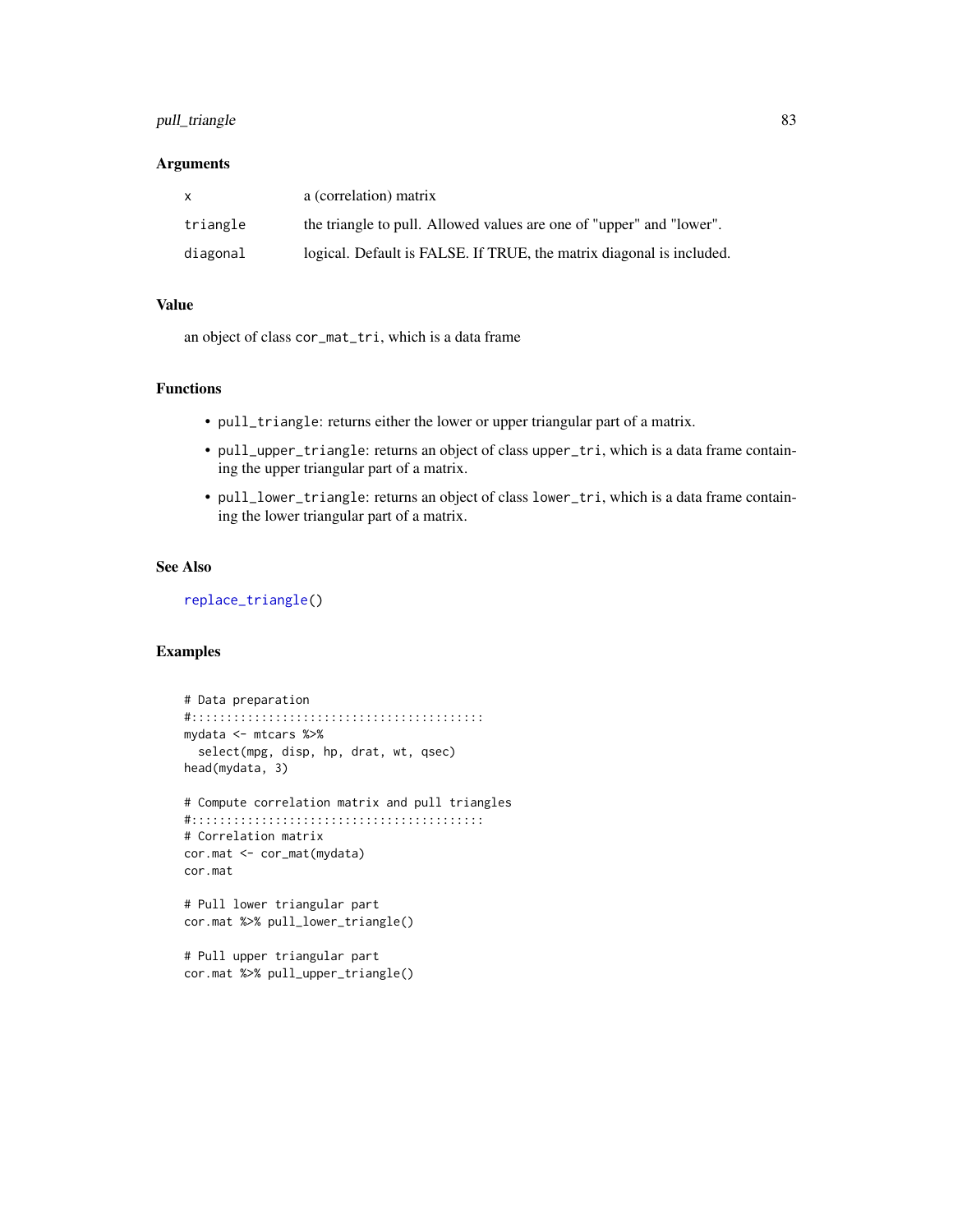<span id="page-83-0"></span>

# Description

Round and format p-values. Can also mark significant p-values with stars.

# Usage

```
p_{round}(x, ..., \text{ digits} = 3)p_format(
 x,
  ...,
 new,col = FALSE,digits = 2,
  accuracy = 1e-04,
 decimal.mark = ".",
  leading.zero = TRUE,
  trailing.zero = FALSE,
  add.p = FALSE,space = FALSE)
p_mark_significant(
 x,
  ...,
 new,col = FALSE,cutpoints = c(0, 1e-04, 0.001, 0.01, 0.05, 1),
  symbols = c("***", "***", "**", "**", "")\mathcal{L}p_detect(data, type = c("all", "p", "p.adj"))
p_names()
```
p\_adj\_names()

| x      | a numeric vector of p-values or a data frame containing a p value column. If data<br>frame, the p-value column(s) will be automatically detected. Known p-value<br>column names can be obtained using the functions $p$ <sub>names</sub> () and $p$ <sub>nad</sub> j <sub>names</sub> () |
|--------|------------------------------------------------------------------------------------------------------------------------------------------------------------------------------------------------------------------------------------------------------------------------------------------|
| .      | column names to manipulate in the case where x is a data frame. P value<br>columns are automatically detected if not specified.                                                                                                                                                          |
| digits | the number of significant digits to be used.                                                                                                                                                                                                                                             |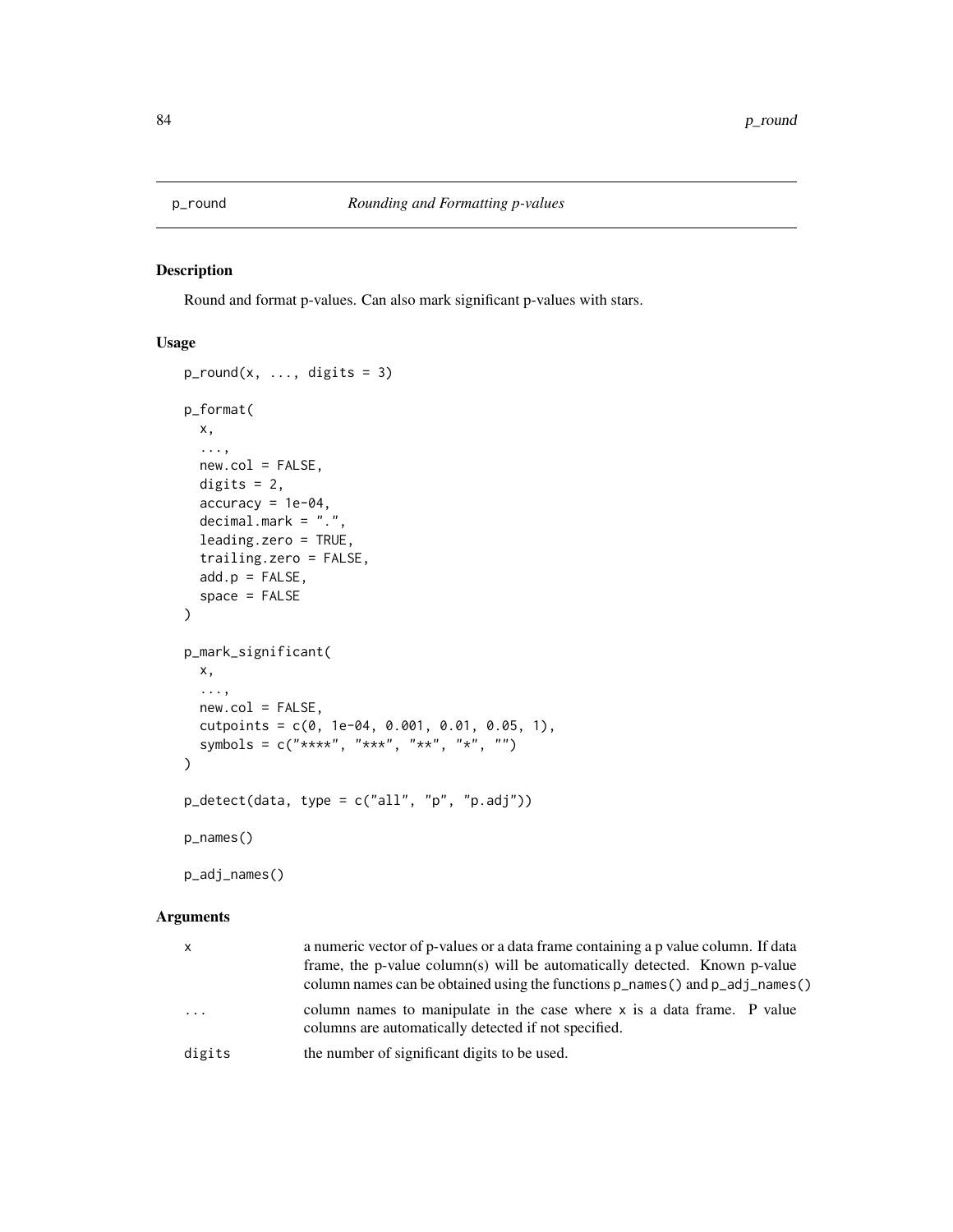#### $p_{\text{normal}}$  and  $\approx$

| new.col       | logical, used only when x is a data frame. If TRUE, add a new column to hold<br>the results. The new column name is created by adding, to the p column, the<br>suffix "format" (for p_format()), "signif" (for p_mak_significant()). |  |
|---------------|--------------------------------------------------------------------------------------------------------------------------------------------------------------------------------------------------------------------------------------|--|
| accuracy      | number to round to, that is the threshold value above wich the function will<br>replace the pvalue by "<0.0xxx".                                                                                                                     |  |
| decimal.mark  | the character to be used to indicate the numeric decimal point.                                                                                                                                                                      |  |
| leading.zero  | logical. If FALSE, remove the leading zero.                                                                                                                                                                                          |  |
| trailing.zero | logical. If FALSE (default), remove the training extra zero.                                                                                                                                                                         |  |
| add.p         | logical value. If TRUE, add "p=" before the value.                                                                                                                                                                                   |  |
| space         | logical. If TRUE (default) use space as separator between different elements<br>and symbols.                                                                                                                                         |  |
| cutpoints     | numeric vector used for intervals                                                                                                                                                                                                    |  |
| symbols       | character vector, one shorter than cutpoints, used as significance symbols.                                                                                                                                                          |  |
| data          | a data frame                                                                                                                                                                                                                         |  |
| type          | the type of p-value to detect. Can be one of $c("all", "p", "p.add]").$                                                                                                                                                              |  |

### Value

a vector or a data frame containing the rounded/formatted p-values.

### Functions

- p\_round: round p-values
- p\_format: format p-values. Add a symbol "<" for small p-values.
- p\_mark\_significant: mark p-values with significance levels
- p\_detect: detects and returns p-value column names in a data frame.
- p\_names: returns known p-value column names
- p\_adj\_names: returns known adjust p-value column names

```
# Round and format a vector of p-values
# ::::::::::::::::::::::::::::::::::::::::::::
# Format
p <- c(0.5678, 0.127, 0.045, 0.011, 0.009, 0.00002, NA)
p_format(p)
# Specify the accuracy
p_format(p, accuracy = 0.01)
# Add p and remove the leading zero
p_format(p, add.p = TRUE, leading.zero = FALSE)
# Remove space before and after "=" or "<".
p_format(p, add.p = TRUE, leading.zero = FALSE, space = FALSE)
```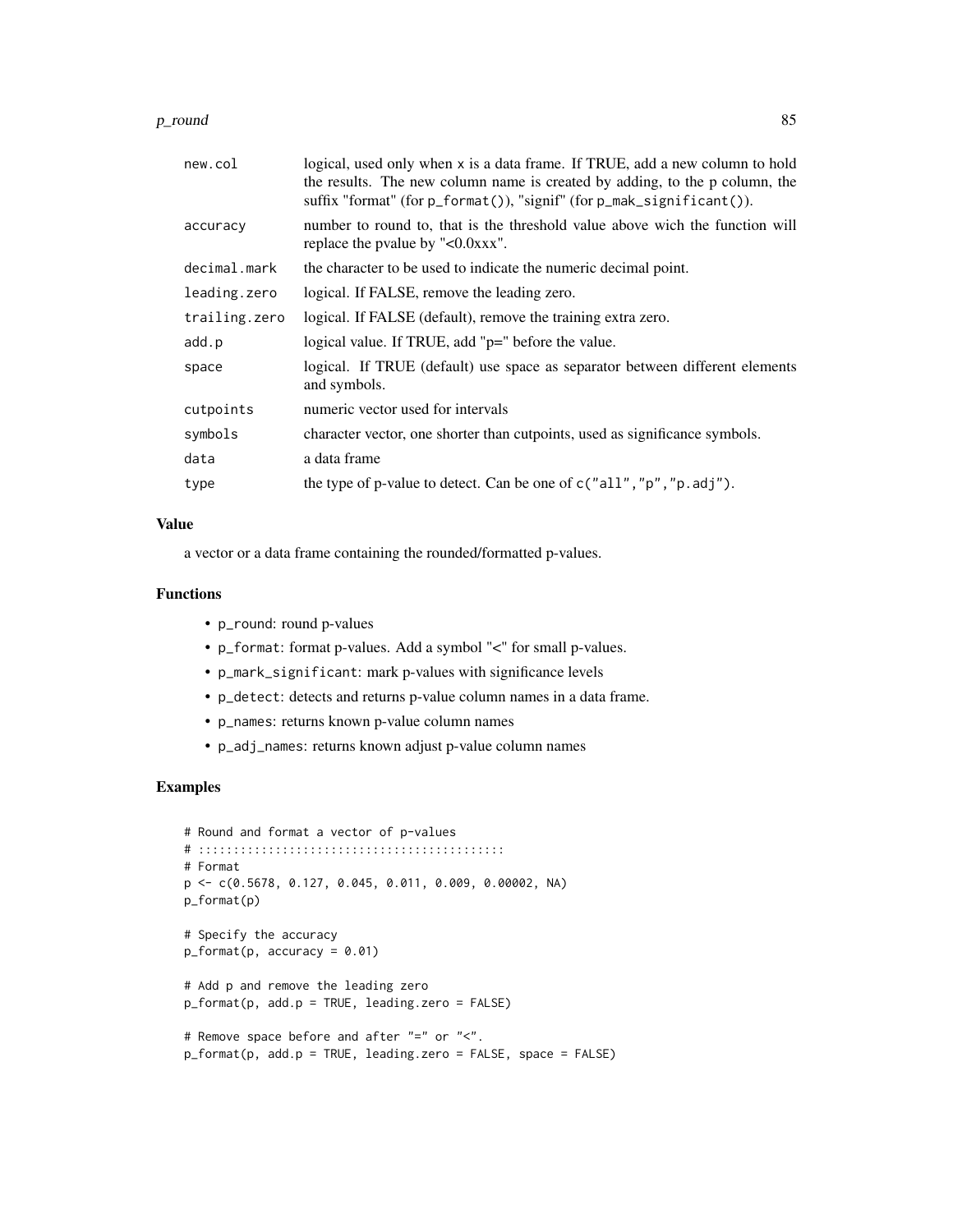```
# Mark significant p-values
# ::::::::::::::::::::::::::::::::::::::::::::
p_mark_significant(p)
# Round, the mark significant
p %>% p_round(digits = 2) %>% p_mark_significant()
# Format, then mark significant
p %>% p_format(digits = 2) %>% p_mark_significant()
# Perform stat test, format p and mark significant
# ::::::::::::::::::::::::::::::::::::::::::::
ToothGrowth %>%
  group_by(dose) %>%
  t_test(len ~ supp) %>%
  p_format(digits = 2, leading.zero = FALSE) %>%
  p_mark_significant()
```
remove\_ns *Remove Non-Significant from Statistical Tests*

# Description

Filter out non-significant (NS) p-values from a statistical test. Can detect automatically p-value columns

### Usage

```
remove_ns(stat.test, col = NULL, signif.cutoff = 0.05)
```
# Arguments

| stat.test     | statistical test results returned by rstatix functions or any data frame contain-<br>ing a p-value column.                                                                                                                                                                                                                 |
|---------------|----------------------------------------------------------------------------------------------------------------------------------------------------------------------------------------------------------------------------------------------------------------------------------------------------------------------------|
| col           | (optional) character specifying the column containing the p-value or the signifi-<br>cance information, to be used for the filtering step. Possible values include: "p",<br>"p.adj", "p.signif", "p.adj.signif". If missing, the function will automat-<br>ically look for p.adj.signif, p.adj, p.signif, p in this order. |
| signif.cutoff | the significance cutoff; default is 0.05. Significance is declared at $p$ -value $\leq$<br>signif.cutoff                                                                                                                                                                                                                   |

#### Value

a data frame

<span id="page-85-0"></span>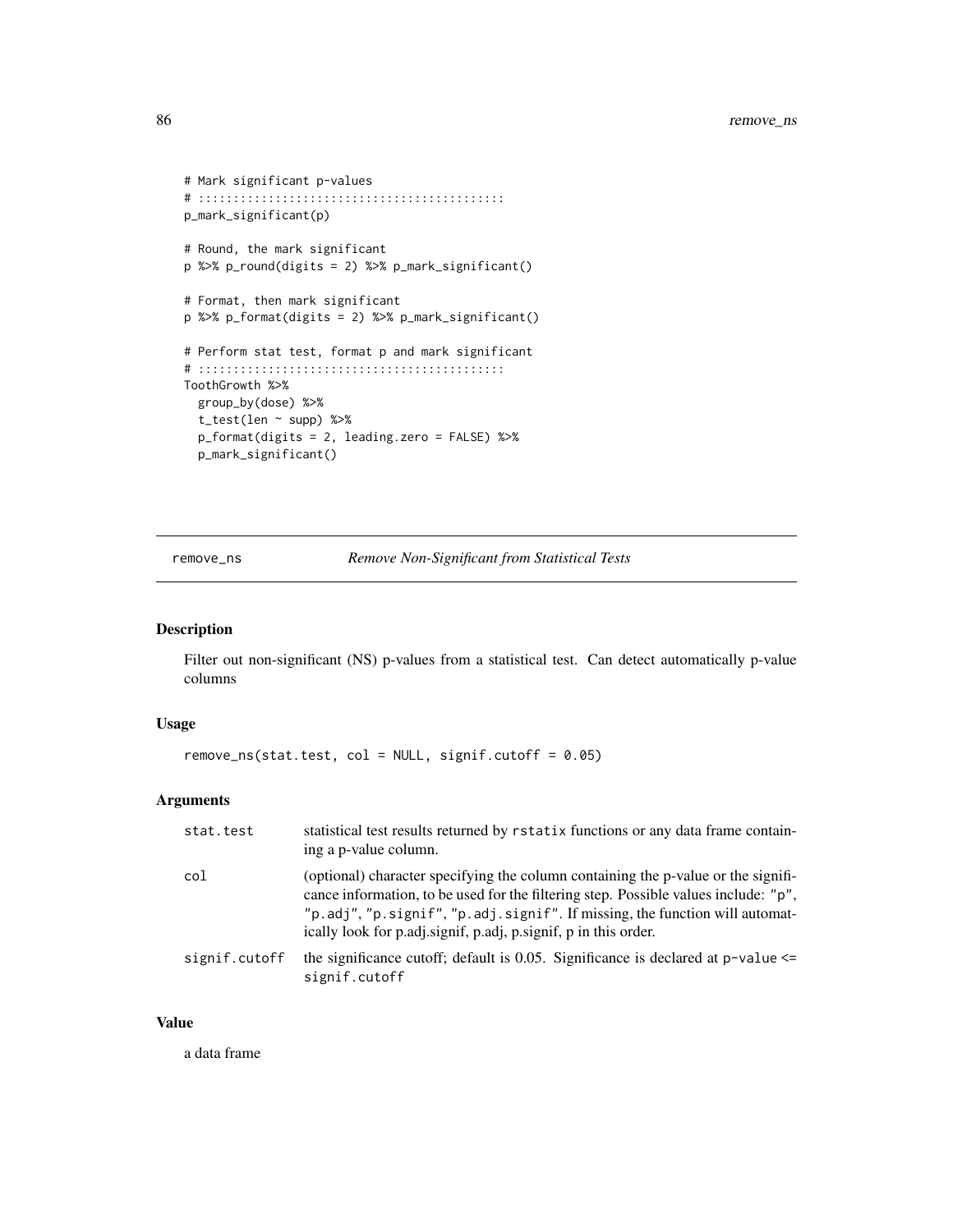# <span id="page-86-1"></span>replace\_triangle 87

### Examples

```
# Statistical test
stat.test <- PlantGrowth %>% wilcox_test(weight ~ group)
# Remove ns: automatic detection of p-value columns
stat.test %>% remove_ns()
# Remove ns by the column p
stat.test %>% remove_ns(col ="p")
```
<span id="page-86-0"></span>replace\_triangle *Replace Lower and Upper Triangular Part of a Matrix*

# Description

Replace the lower or the upper triangular part of a (correlation) matrix.

### Usage

```
replace_triangle(x, triangle = c("lower", "upper"), by = "", diagonal = FALSE)replace\_upper\_triangle(x, by = "", diagonal = FALSE)replace\_lower\_triangle(x, by = "", diagonal = FALSE)
```
# Arguments

| $\mathsf{x}$ | a (correlation) matrix                                                                                                                  |
|--------------|-----------------------------------------------------------------------------------------------------------------------------------------|
| triangle     | the triangle to replace. Allowed values are one of "upper" and "lower".                                                                 |
| by           | a replacement argument. Appropriate values are either "" or NA. Used to replace<br>the upper, lower or the diagonal part of the matrix. |
| diagonal     | logical. Default is FALSE. If TRUE, the matrix diagonal is included.                                                                    |

# Value

an object of class cor\_mat\_tri, which is a data frame

# Functions

- replace\_triangle: replaces the specified triangle by empty or NA.
- replace\_upper\_triangle: replaces the upper triangular part of a matrix. Returns an object of class lower\_tri.
- replace\_lower\_triangle: replaces the lower triangular part of a matrix. Returns an object of class lower\_tri

### See Also

[pull\\_triangle\(](#page-81-0))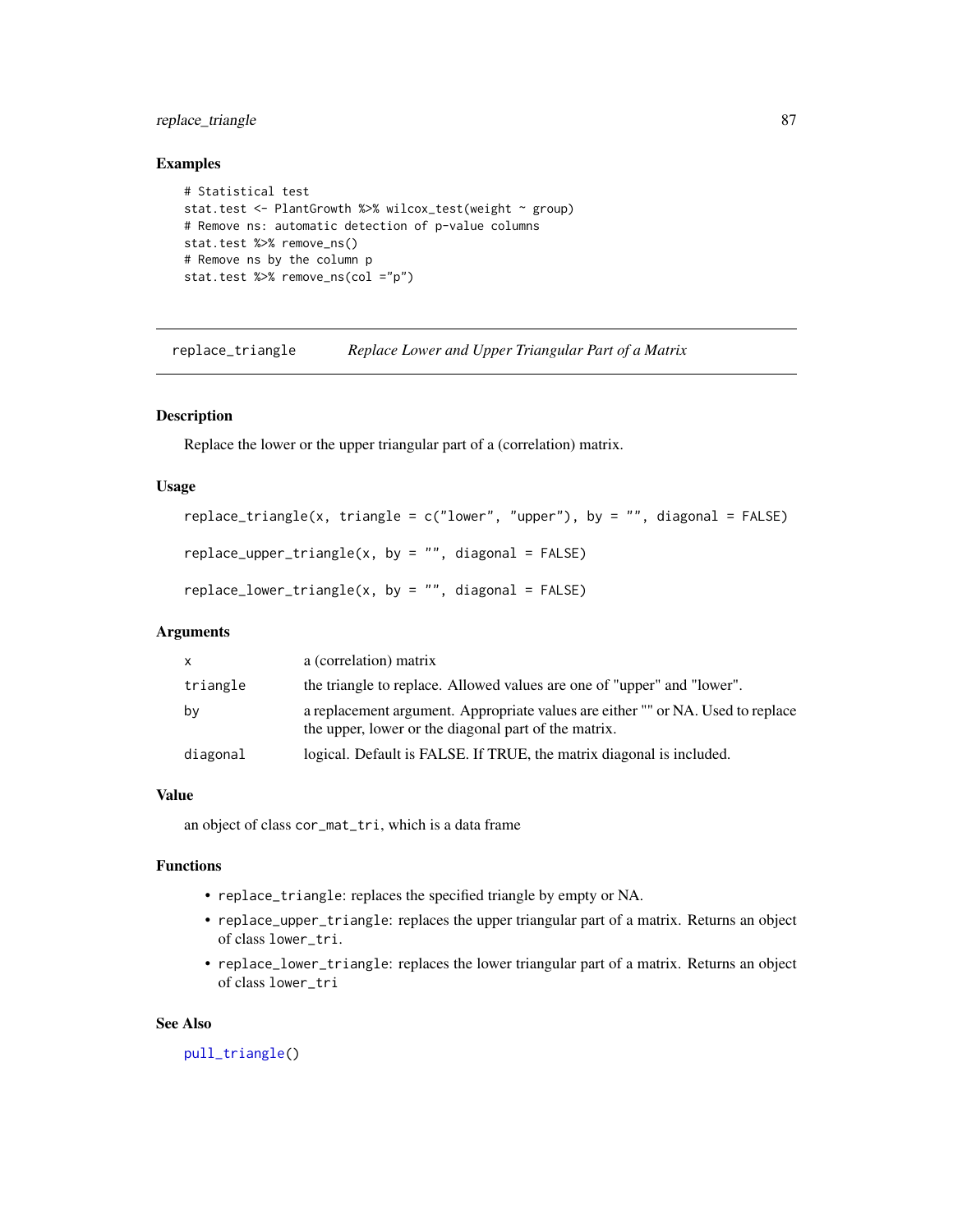# Examples

```
# Compute correlation matrix and pull triangles
#::::::::::::::::::::::::::::::::::::::::::
# Correlation matrix
 cor.mat <- mtcars %>%
   select(mpg, disp, hp, drat, wt, qsec) %>%
   cor_mat()
 cor.mat
# Replace upper triangle by NA
#::::::::::::::::::::::::::::::::::::::::::
cor.mat %>% replace_upper_triangle(by = NA)
# Replace upper triangle by NA and reshape the
# correlation matrix to have unique combinations of variables
#::::::::::::::::::::::::::::::::::::::::::
cor.mat %>%
  replace_upper_triangle(by = NA) %>%
  cor_gather()
```
sample\_n\_by *Sample n Rows By Group From a Table*

# Description

sample n rows by group from a table using the [sample\\_n\(](#page-0-0)) function.

# Usage

sample\_n\_by(data, ..., size = 1, replace = FALSE)

#### Arguments

| data     | a data frame                 |
|----------|------------------------------|
| $\cdots$ | Variables to group by        |
| size     | the number of rows to select |
| replace  | with or without replacement? |

# Examples

ToothGrowth %>% sample\_n\_by(dose, supp, size = 2)

<span id="page-87-0"></span>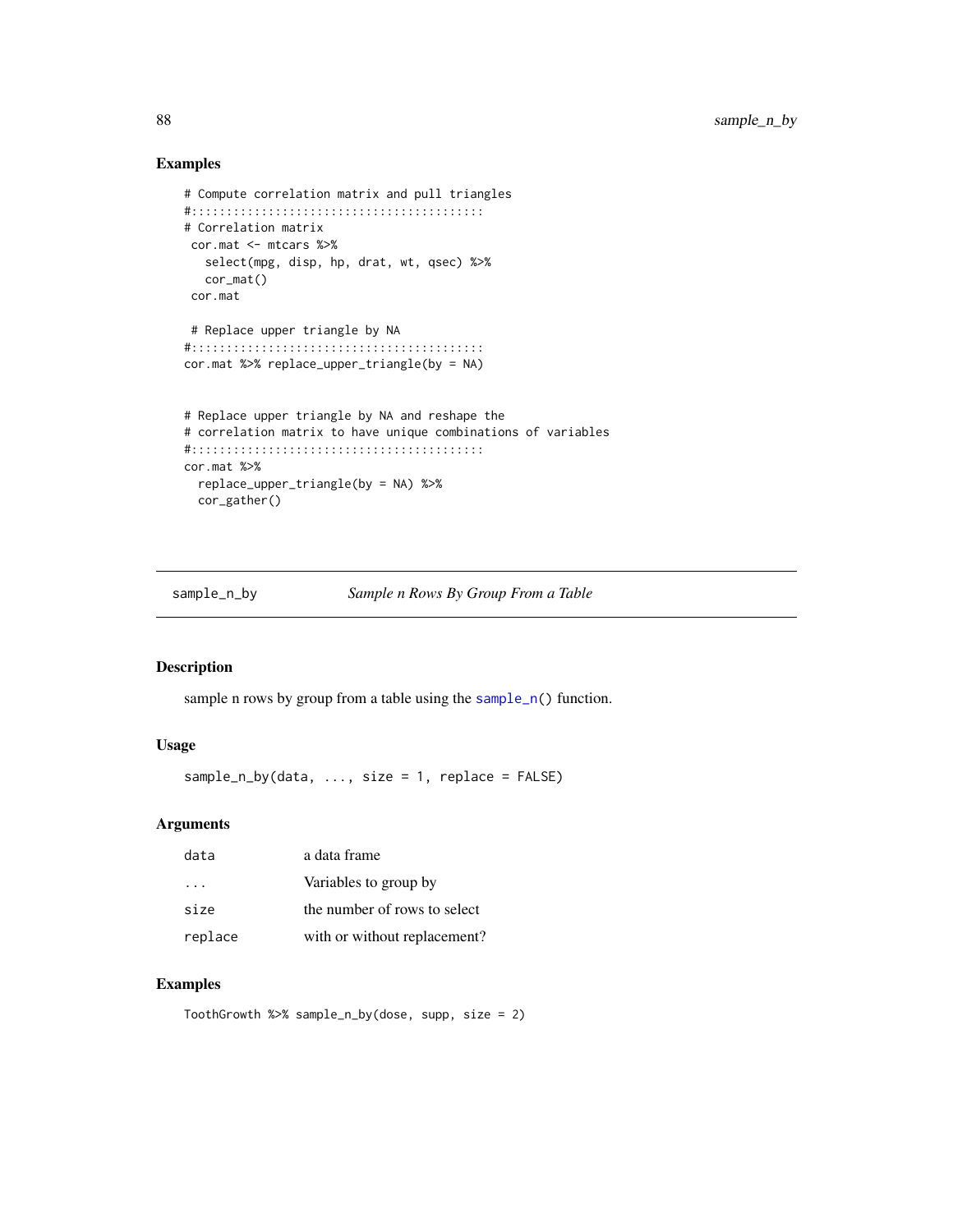<span id="page-88-0"></span>

### Description

Provides a pipe-friendly framework to performs Shapiro-Wilk test of normality. Support grouped data and multiple variables for multivariate normality tests. Wrapper around the R base function [shapiro.test\(](#page-0-0)). Can handle grouped data. Read more: [Normality Test in R.](https://www.datanovia.com/en/lessons/normality-test-in-r/)

### Usage

```
shapiro_test(data, ..., vars = NULL)
```
mshapiro\_test(data)

### **Arguments**

| data     | a data frame. Columns are variables.                                                                                |
|----------|---------------------------------------------------------------------------------------------------------------------|
| $\cdots$ | One or more unquoted expressions (or variable names) separated by commas.<br>Used to select a variable of interest. |
| vars     | optional character vector containing variable names. Ignored when dot vars are<br>specified.                        |

# Value

a data frame containing the value of the Shapiro-Wilk statistic and the corresponding p.value.

# Functions

- shapiro\_test: univariate Shapiro-Wilk normality test
- mshapiro\_test: multivariate Shapiro-Wilk normality test. This is a modified copy of the mshapiro.test() function of the package mvnormtest, for internal convenience.

```
# Shapiro Wilk normality test for one variable
iris %>% shapiro_test(Sepal.Length)
# Shapiro Wilk normality test for two variables
iris %>% shapiro_test(Sepal.Length, Petal.Width)
# Multivariate normality test
```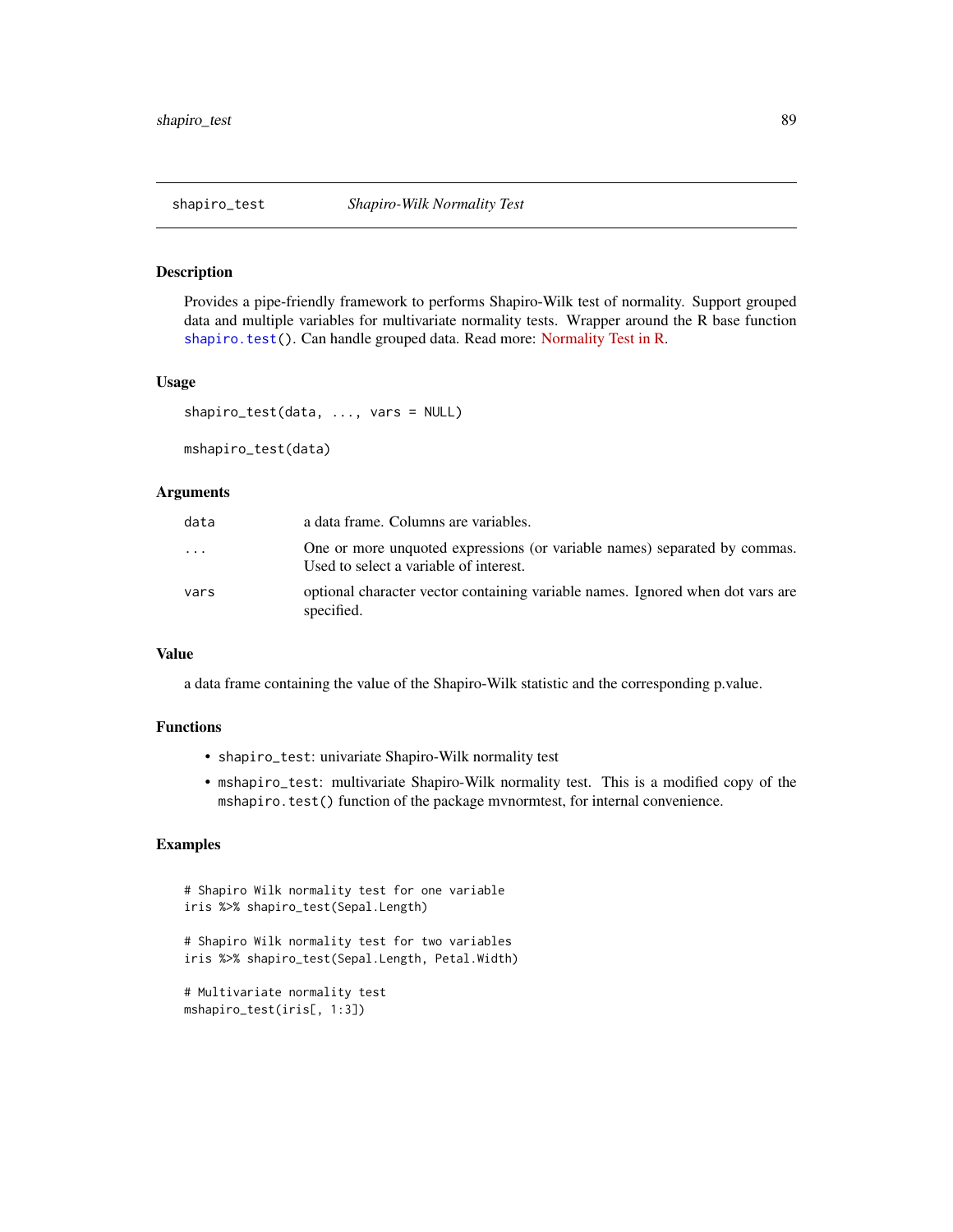<span id="page-89-0"></span>sign\_test *Sign Test*

# Description

Performs one-sample and two-sample sign tests. Read more: [Sign Test in R.](https://www.datanovia.com/en/lessons/sign-test-in-r/)

# Usage

```
sign_test(
  data,
  formula,
  comparisons = NULL,
  ref.group = NULL,
  p.adjust.method = "holm",
  alternative = "two.sided",
 mu = 0,
 conf. level = 0.95,detailed = FALSE
)
pairwise_sign_test(
  data,
  formula,
  comparisons = NULL,
  ref.group = NULL,
  p.adjust.method = "holm",
  detailed = FALSE,
  ...
)
```

| data            | a data. frame containing the variables in the formula.                                                                                                                                                                            |
|-----------------|-----------------------------------------------------------------------------------------------------------------------------------------------------------------------------------------------------------------------------------|
| formula         | a formula of the form $x \sim g$ roup where x is a numeric variable giving the data<br>values and group is a factor with one or multiple levels giving the corresponding<br>groups. For example, formula = $TP53 \sim$ treatment. |
| comparisons     | A list of length-2 vectors specifying the groups of interest to be compared. For<br>example to compare groups "A" vs "B" and "B" vs "C", the argument is as<br>follow: comparisons = $list(c("A", "B"), c("B", "C"))$             |
| ref.group       | a character string specifying the reference group. If specified, for a given group-<br>ing variable, each of the group levels will be compared to the reference group<br>( <i>i.e.</i> control group).                            |
| p.adjust.method |                                                                                                                                                                                                                                   |
|                 | method to adjust p values for multiple comparisons. Used when pairwise com-<br>parisons are performed. Allowed values include "holm", "hochberg", "hommel",                                                                       |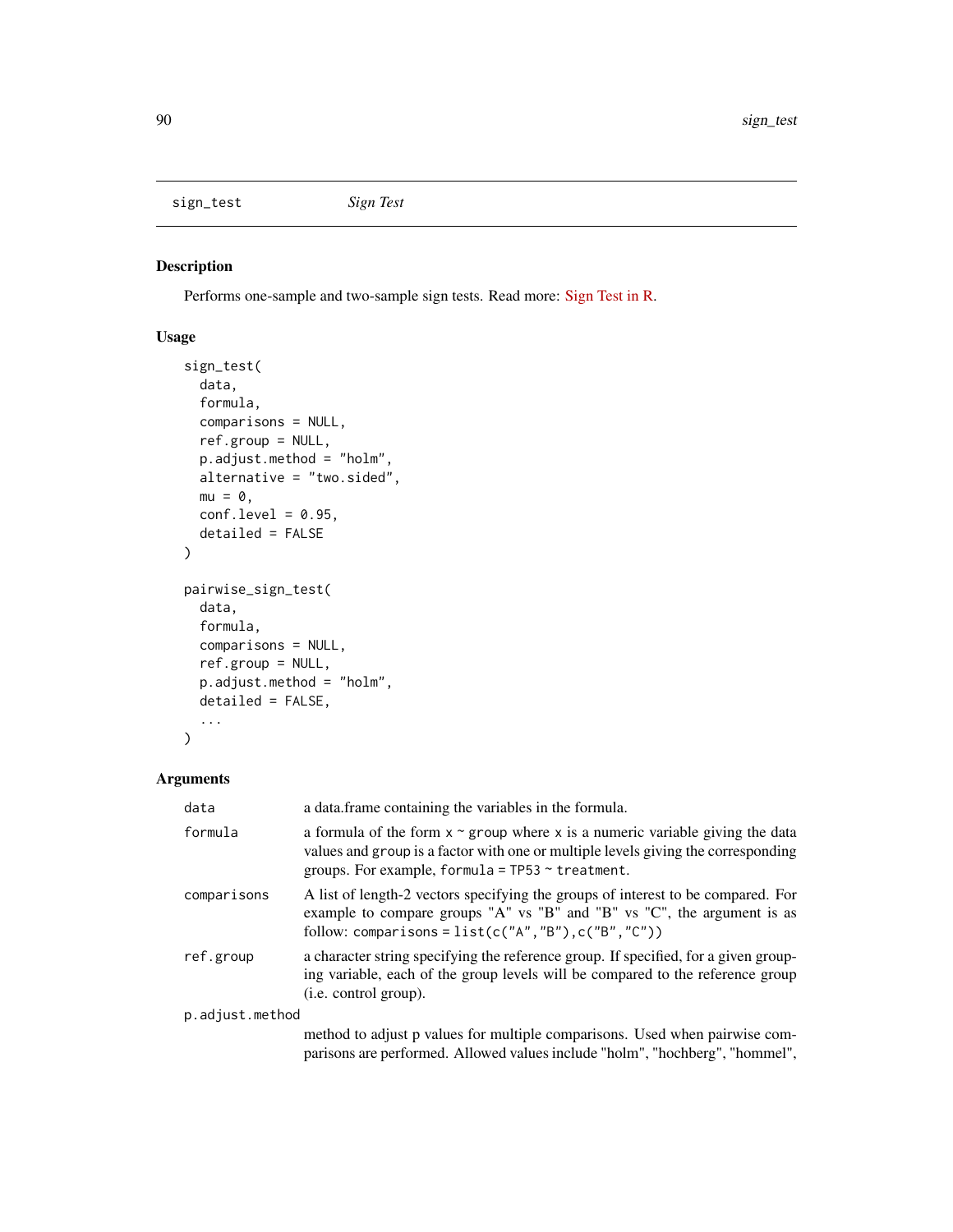|             | "bonferroni", "BH", "BY", "fdr", "none". If you don't want to adjust the p value<br>(not recommended), use $p$ adjust method = "none".                            |
|-------------|-------------------------------------------------------------------------------------------------------------------------------------------------------------------|
| alternative | a character string specifying the alternative hypothesis, must be one of "two. sided"<br>(default), "greater" or "less". You can specify just the initial letter. |
| mu          | a single number representing the value of the population median specified by<br>the null hypothesis.                                                              |
| conf.level  | confidence level of the interval.                                                                                                                                 |
| detailed    | logical value. Default is FALSE. If TRUE, a detailed result is shown.                                                                                             |
| $\cdot$     | other arguments passed to the function sign_test()                                                                                                                |

### Value

return a data frame with some the following columns:

- .y.: the y variable used in the test.
- group1,group2: the compared groups in the pairwise tests.
- n,n1,n2: Sample counts.
- statistic: Test statistic used to compute the p-value. That is the S-statistic (the number of positive differences between the data and the hypothesized median), with names attribute "S".
- df,parameter: degrees of freedom. Here, the total number of valid differences.
- p: p-value.
- method: the statistical test used to compare groups.
- p.signif,p.adj.signif: the significance level of p-values and adjusted p-values, respectively.
- estimate: estimate of the effect size. It corresponds to the median of the differences.
- alternative: a character string describing the alternative hypothesis.
- conf.low,conf.high: Lower and upper bound on a confidence interval of the estimate.

The returned object has an attribute called args, which is a list holding the test arguments.

### Functions

- sign\_test: Sign test
- pairwise\_sign\_test: performs pairwise two sample Wilcoxon test.

### Note

This function is a reimplementation of the function SignTest() from the DescTools package.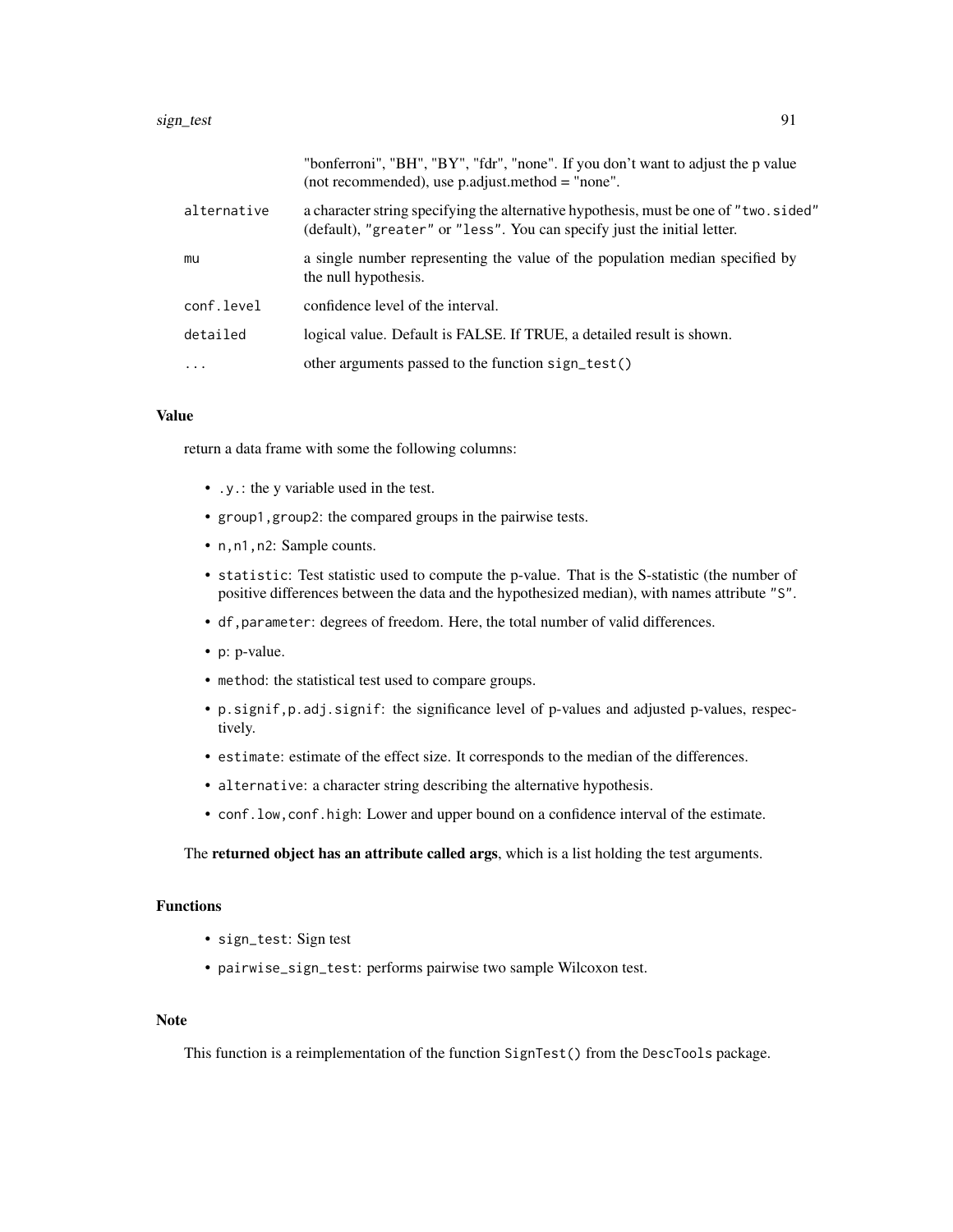### Examples

```
# Load data
#:::::::::::::::::::::::::::::::::::::::
data("ToothGrowth")
df <- ToothGrowth
# One-sample test
#:::::::::::::::::::::::::::::::::::::::::
df %>% sign_test(len ~ 1, mu = 0)
# Two-samples paired test
#:::::::::::::::::::::::::::::::::::::::::
df %>% sign_test(len ~ supp)
# Compare supp levels after grouping the data by "dose"
#::::::::::::::::::::::::::::::::::::::::
df %>%
  group_by(dose) %>%
  sign_test(data =., len ~ supp) %>%
  adjust_pvalue(method = "bonferroni") %>%
  add_significance("p.adj")
# pairwise comparisons
#::::::::::::::::::::::::::::::::::::::::
# As dose contains more than two levels ==>
# pairwise test is automatically performed.
df %>% sign_test(len ~ dose)
# Comparison against reference group
#::::::::::::::::::::::::::::::::::::::::
# each level is compared to the ref group
df %>% sign_test(len ~ dose, ref.group = "0.5")
```
tukey\_hsd *Tukey Honest Significant Differences*

### Description

Provides a pipe-friendly framework to performs Tukey post-hoc tests. Wrapper around the function [TukeyHSD\(](#page-0-0)). It is essentially a t-test that corrects for multiple testing.

Can handle different inputs formats: aov, lm, formula.

### Usage

tukey\_hsd(x, ...)

<span id="page-91-0"></span>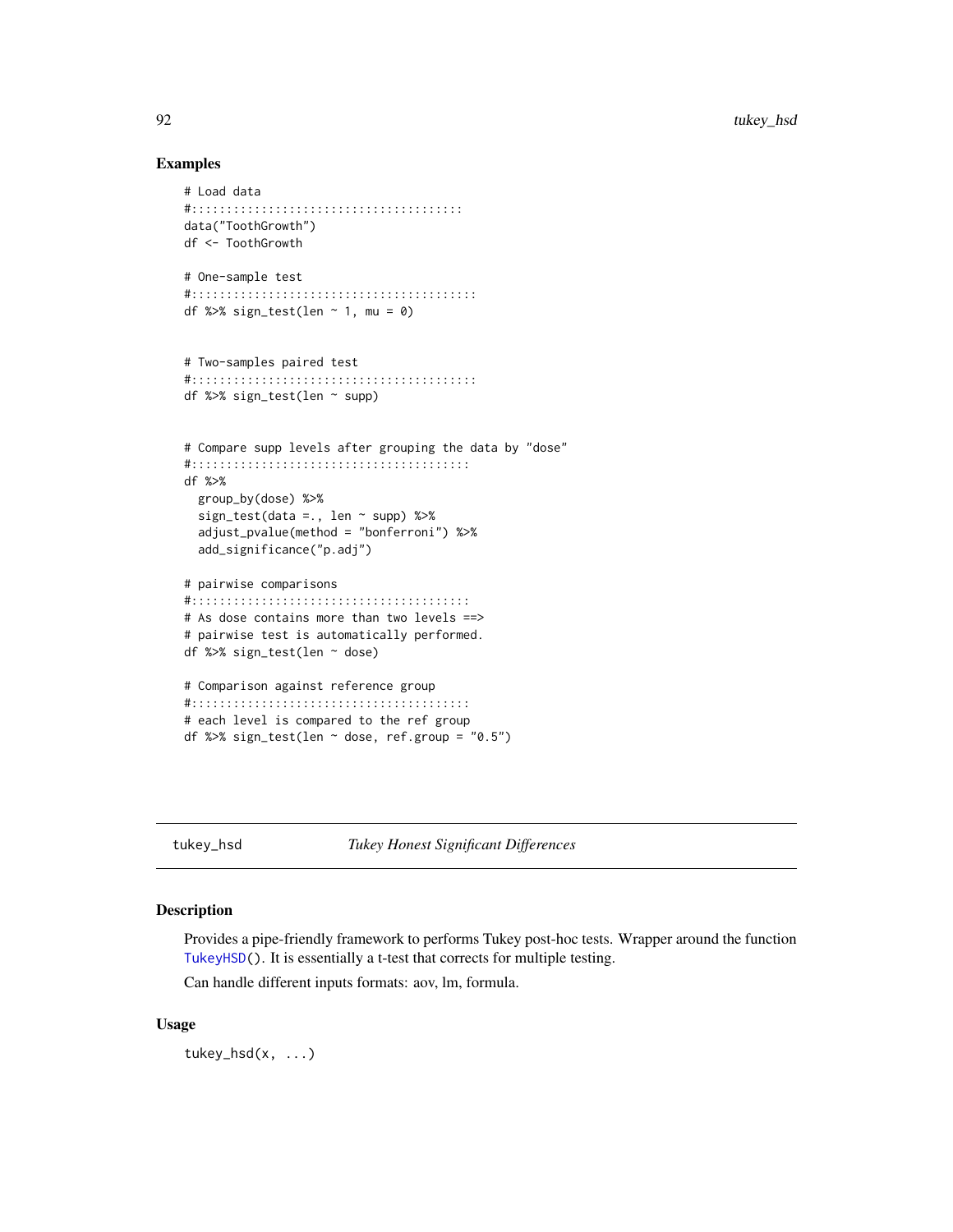```
## Default S3 method:
tukey_hsd(x, \ldots)## S3 method for class 'lm'
tukey_hsd(x, ...)
## S3 method for class 'data.frame'
tukey_hsd(x, formula, ...)
```
# Arguments

| other arguments passed to the function TukeyHSD(). These include:<br>.<br>intervals should be calculated. Defaults to all the terms.<br>point is positive.<br>formula<br>groups. For example, formula = $TP53 \sim$ cancer_group.<br>a data. frame containing the variables in the formula.<br>data | X | an object of class aov, Im or data. frame containing the variables used in the<br>formula.                                                                                                                                                                                                                                    |
|-----------------------------------------------------------------------------------------------------------------------------------------------------------------------------------------------------------------------------------------------------------------------------------------------------|---|-------------------------------------------------------------------------------------------------------------------------------------------------------------------------------------------------------------------------------------------------------------------------------------------------------------------------------|
|                                                                                                                                                                                                                                                                                                     |   |                                                                                                                                                                                                                                                                                                                               |
|                                                                                                                                                                                                                                                                                                     |   | • which: A character vector listing terms in the fitted model for which the                                                                                                                                                                                                                                                   |
|                                                                                                                                                                                                                                                                                                     |   | • ordered: A logical value indicating if the levels of the factor should be<br>ordered according to increasing average in the sample before taking differ-<br>ences. If ordered is true then the calculated differences in the means will all<br>be positive. The significant differences will be those for which the lwr end |
|                                                                                                                                                                                                                                                                                                     |   | a formula of the form $x \sim$ group where x is a numeric variable giving the data<br>values and group is a factor with one or multiple levels giving the corresponding                                                                                                                                                       |
|                                                                                                                                                                                                                                                                                                     |   |                                                                                                                                                                                                                                                                                                                               |

### Value

a tibble data frame containing the results of the different comparisons.

# Methods (by class)

- default: performs tukey post-hoc test from aov() results.
- lm: performs tukey post-hoc test from lm() model.
- data.frame: performs tukey post-hoc tests using data and formula as inputs. ANOVA will be automatically performed using the function [aov\(](#page-0-0))

```
# Data preparation
df <- ToothGrowth
df$dose <- as.factor(df$dose)
# Tukey HSD from ANOVA results
aov(len \sim dose, data = df) %>% tukey_hsd()
# two-way anova with interaction
aov(len \sim dose*supp, data = df) %>% tukey_hsd()
```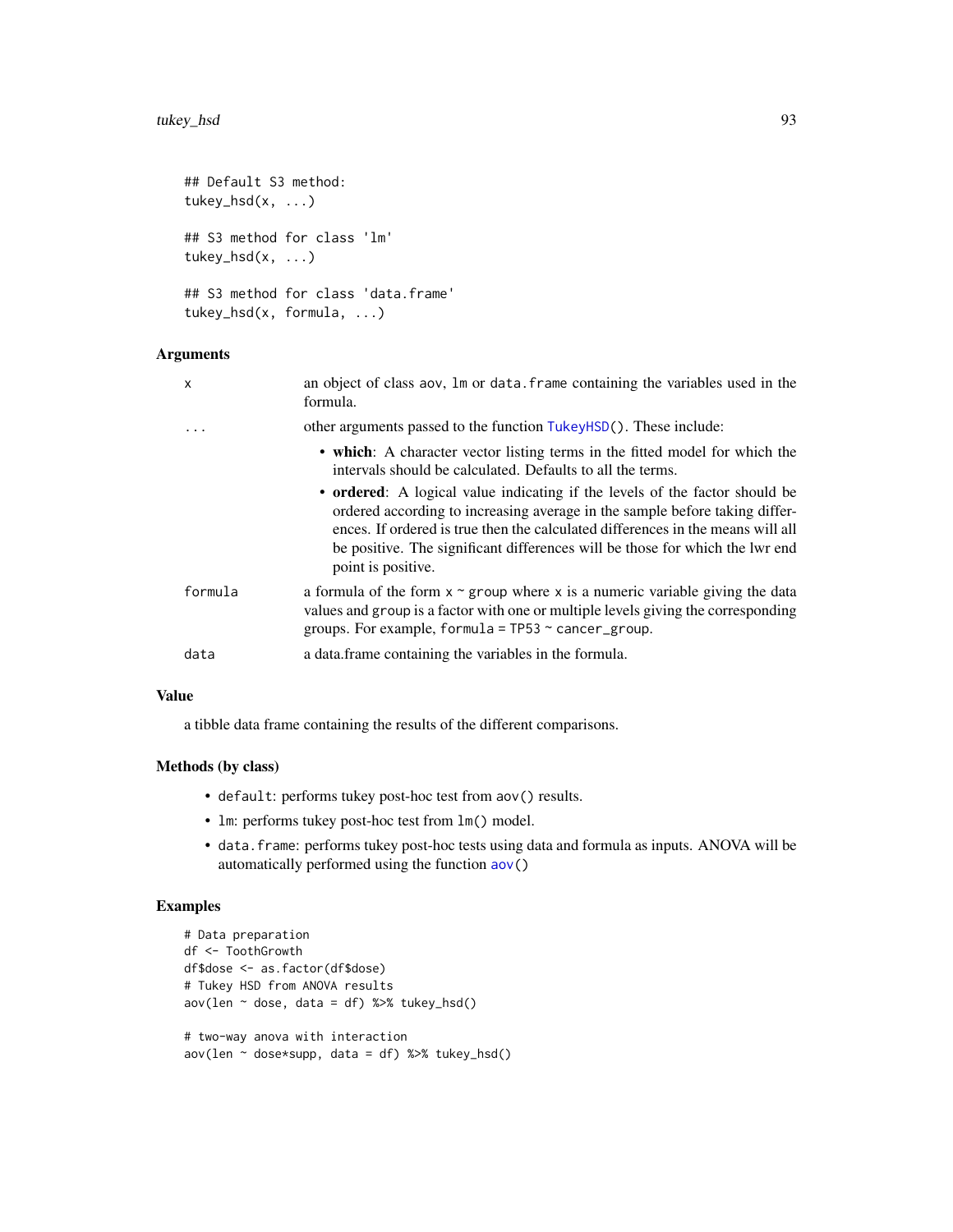```
# Tukey HSD from lm() results
lm(len \sim dose, data = df) %>% tukey_hsd()
# Tukey HSD from data frame and formula
tukey_hsd(df, len ~ dose)
# Tukey HSD using grouped data
df %>%
  group_by(supp) %>%
  tukey_hsd(len ~ dose)
```

| t_test | T-test |  |  |
|--------|--------|--|--|
|--------|--------|--|--|

# Description

Provides a pipe-friendly framework to performs one and two sample t-tests. Read more: [T-test in](https://www.datanovia.com/en/lessons/t-test-in-r/) [R.](https://www.datanovia.com/en/lessons/t-test-in-r/)

### Usage

```
t_test(
  data,
  formula,
  comparisons = NULL,
  ref.group = NULL,
  p.adjust.method = "holm",
 paired = FALSE,
  var.equal = FALSE,
  alternative = "two.sided",
 mu = 0,
  conf. level = 0.95,
  detailed = FALSE
)
pairwise_t_test(
  data,
  formula,
  comparisons = NULL,
  ref.group = NULL,
  p.adjust.method = "holm",
 paired = FALSE,
 pool.sd = !paired,
 detailed = FALSE,
  ...
)
```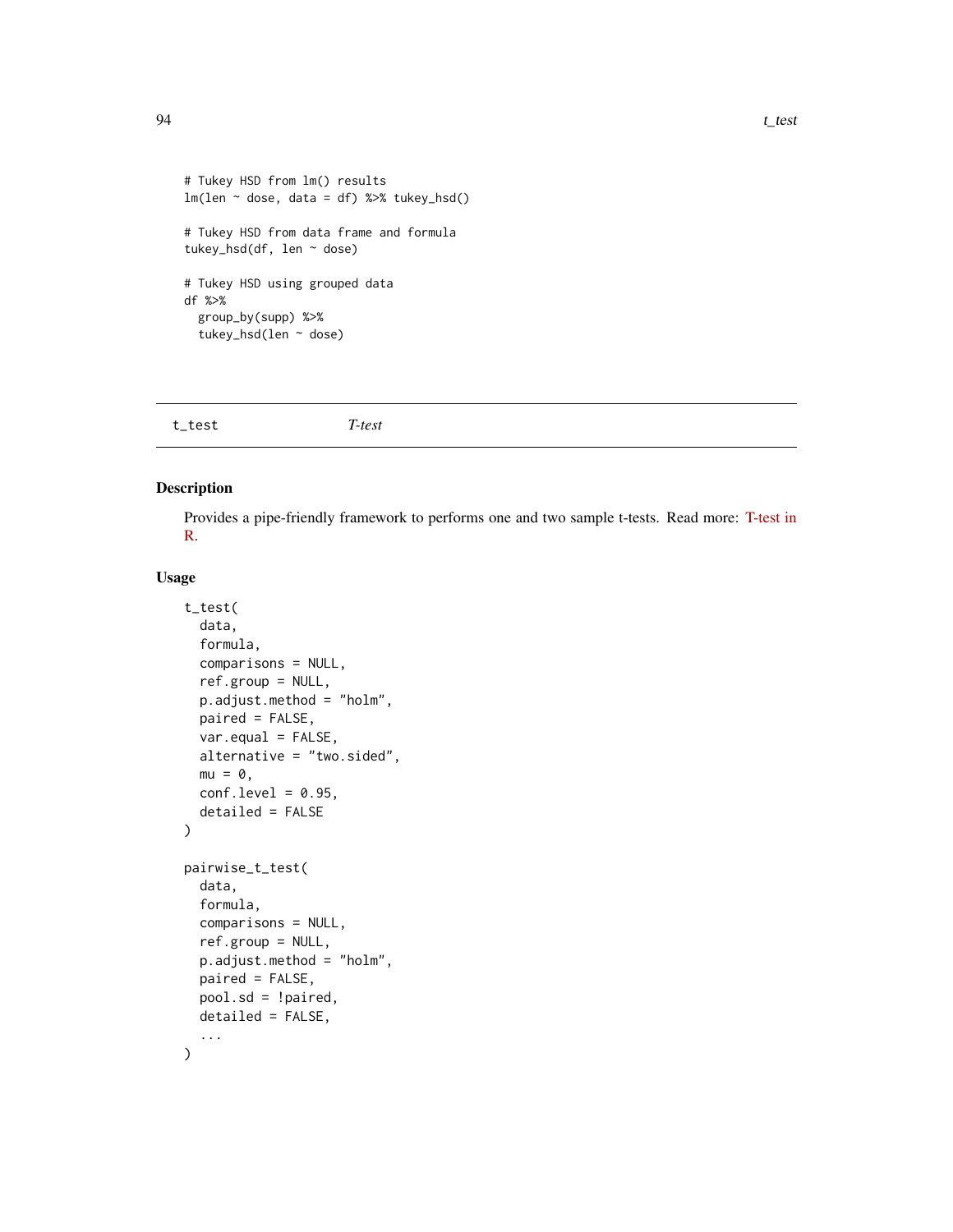#### <span id="page-94-0"></span>t\_test 95

# Arguments

| data            | a data.frame containing the variables in the formula.                                                                                                                                                                                                                                                                          |
|-----------------|--------------------------------------------------------------------------------------------------------------------------------------------------------------------------------------------------------------------------------------------------------------------------------------------------------------------------------|
| formula         | a formula of the form $x \sim g$ roup where x is a numeric variable giving the data<br>values and group is a factor with one or multiple levels giving the corresponding<br>groups. For example, formula = $TP53 \sim$ cancer_group.                                                                                           |
| comparisons     | A list of length-2 vectors specifying the groups of interest to be compared. For<br>example to compare groups "A" vs "B" and "B" vs "C", the argument is as<br>follow: comparisons = $list(c("A", "B"), c("B", "C"))$                                                                                                          |
| ref.group       | a character string specifying the reference group. If specified, for a given group-<br>ing variable, each of the group levels will be compared to the reference group<br>(i.e. control group).                                                                                                                                 |
|                 | If ref.group = "all", pairwise two sample tests are performed for comparing<br>each grouping variable levels against all (i.e. basemean).                                                                                                                                                                                      |
| p.adjust.method |                                                                                                                                                                                                                                                                                                                                |
|                 | method to adjust p values for multiple comparisons. Used when pairwise com-<br>parisons are performed. Allowed values include "holm", "hochberg", "hommel",<br>"bonferroni", "BH", "BY", "fdr", "none". If you don't want to adjust the p value<br>(not recommended), use p.adjust.method = "none".                            |
| paired          | a logical indicating whether you want a paired test.                                                                                                                                                                                                                                                                           |
| var.equal       | a logical variable indicating whether to treat the two variances as being equal.<br>If TRUE then the pooled variance is used to estimate the variance otherwise the<br>Welch (or Satterthwaite) approximation to the degrees of freedom is used.                                                                               |
| alternative     | a character string specifying the alternative hypothesis, must be one of "two.sided"<br>(default), "greater" or "less". You can specify just the initial letter.                                                                                                                                                               |
| mu              | a number specifying an optional parameter used to form the null hypothesis.                                                                                                                                                                                                                                                    |
| conf.level      | confidence level of the interval.                                                                                                                                                                                                                                                                                              |
| detailed        | logical value. Default is FALSE. If TRUE, a detailed result is shown.                                                                                                                                                                                                                                                          |
| pool.sd         | logical value used in the function pairwise_t_test(). Switch to allow/disallow<br>the use of a pooled SD.                                                                                                                                                                                                                      |
|                 | The pool.sd = TRUE (default) calculates a common SD for all groups and uses<br>that for all comparisons (this can be useful if some groups are small). This<br>method does not actually call t.test, so extra arguments are ignored. Pooling<br>does not generalize to paired tests so pool.sd and paired cannot both be TRUE. |
|                 | If $pool$ . $sd = FALSE$ the standard two sample t-test is applied to all possible<br>pairs of groups. This method calls the t.test(), so extra arguments, such as<br>var.equal are accepted.                                                                                                                                  |
|                 | other arguments to be passed to the function t. test.                                                                                                                                                                                                                                                                          |

# Details

- If a list of comparisons is specified, the result of the pairwise tests is filtered to keep only the comparisons of interest. The p-value is adjusted after filtering.

- For a grouped data, if pairwise test is performed, then the p-values are adjusted for each group level independently.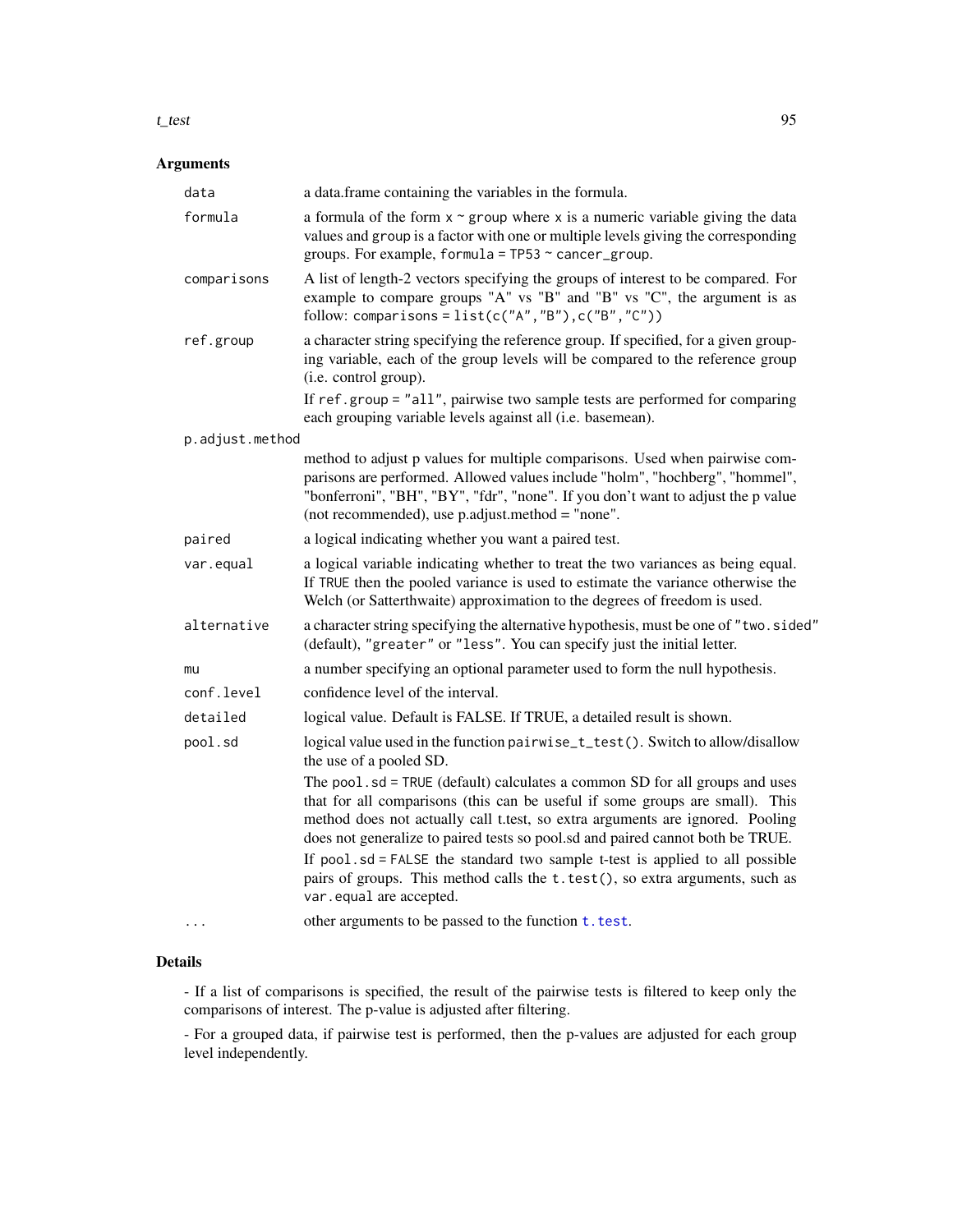### <span id="page-95-0"></span>Value

return a data frame with some the following columns:

- .y.: the y variable used in the test.
- group1,group2: the compared groups in the pairwise tests.
- n,n1,n2: Sample counts.
- statistic: Test statistic used to compute the p-value.
- df: degrees of freedom.
- p: p-value.
- p.adj: the adjusted p-value.
- method: the statistical test used to compare groups.
- p.signif,p.adj.signif: the significance level of p-values and adjusted p-values, respectively.
- estimate: estimate of the effect size. It corresponds to the estimated mean or difference in means depending on whether it was a one-sample test or a two-sample test.
- estimate1,estimate2: show the mean values of the two groups, respectively, for independent samples t-tests.
- alternative: a character string describing the alternative hypothesis.
- conf.low,conf.high: Lower and upper bound on a confidence interval.

The **returned object has an attribute called args**, which is a list holding the test arguments.

### Functions

- t\_test: t test
- pairwise\_t\_test: performs pairwise two sample t-test. Wrapper around the R base function [pairwise.t.test](#page-0-0).

### Examples

```
# Load data
#:::::::::::::::::::::::::::::::::::::::
data("ToothGrowth")
df <- ToothGrowth
# One-sample test
#:::::::::::::::::::::::::::::::::::::::::
df %>% t_test(len ~ 1, mu = 0)
# Two-samples unpaired test
#:::::::::::::::::::::::::::::::::::::::::
df %>% t_test(len ~ supp)
```
# Two-samples paired test #:::::::::::::::::::::::::::::::::::::::::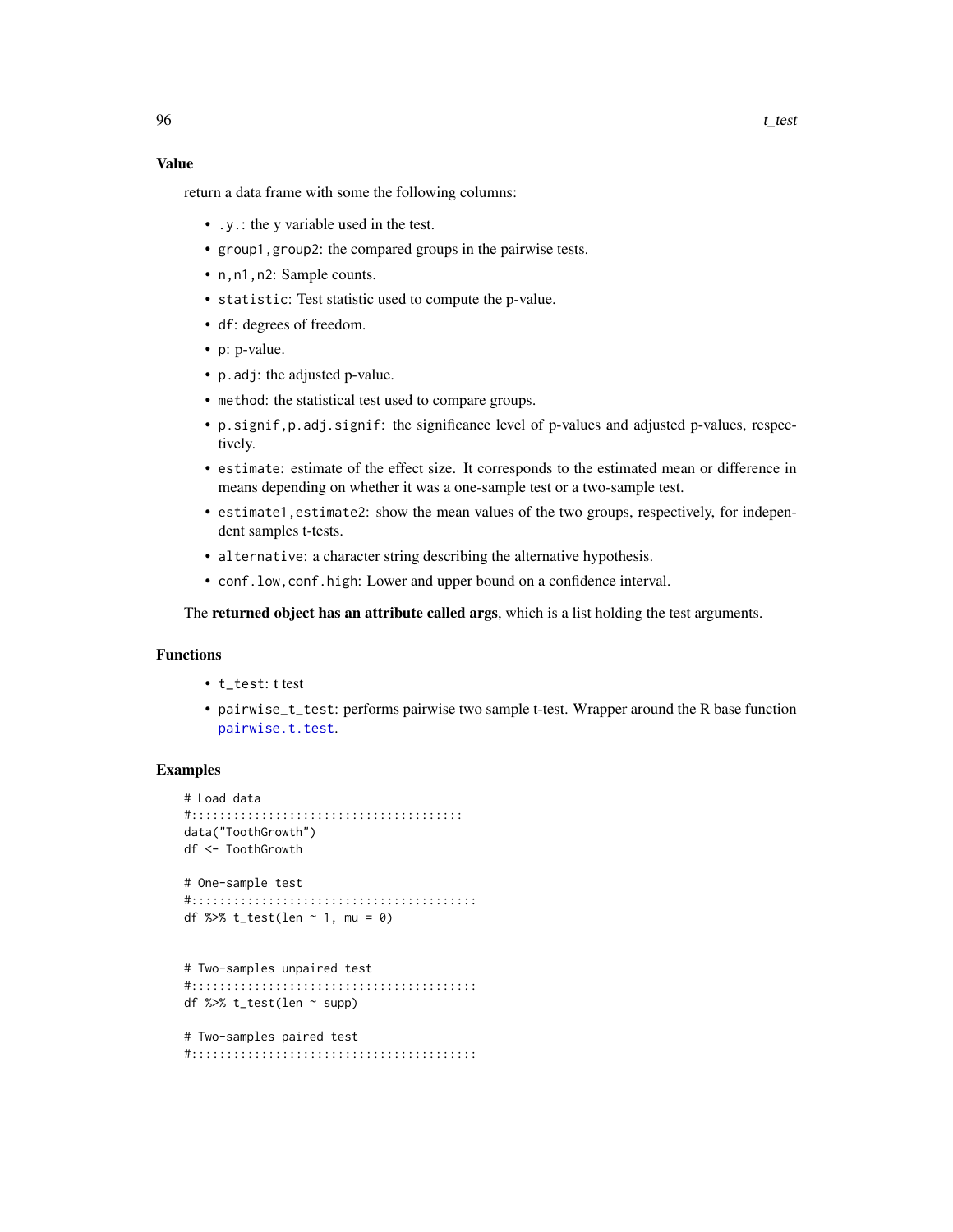```
df %>% t_test (len \sim supp, paired = TRUE)
# Compare supp levels after grouping the data by "dose"
#::::::::::::::::::::::::::::::::::::::::
df %>%
 group_by(dose) %>%
  t_{\text{test}}(data = ., len \sim supp) %>%
  adjust_pvalue(method = "bonferroni") %>%
  add_significance("p.adj")
# pairwise comparisons
#::::::::::::::::::::::::::::::::::::::::
# As dose contains more than two levels ==>
# pairwise test is automatically performed.
df %>% t_test(len ~ dose)
# Comparison against reference group
#::::::::::::::::::::::::::::::::::::::::
# each level is compared to the ref group
df %>% t_test(len \sim dose, ref.group = "0.5")
# Comparison against all
#::::::::::::::::::::::::::::::::::::::::
df %>% t_test(len ~ dose, ref.group = "all")
```
welch\_anova\_test *Welch One-Way ANOVA Test*

# Description

Tests for equal means in a one-way design (not assuming equal variance). A wrapper around the base function [oneway.test\(](#page-0-0)). This is is an alternative to the standard one-way ANOVA in the situation where the homogeneity of variance assumption is violated.

#### Usage

```
welch_anova_test(data, formula)
```

| data    | a data frame containing the variables in the formula.                                                                                                                                                                                                                                    |
|---------|------------------------------------------------------------------------------------------------------------------------------------------------------------------------------------------------------------------------------------------------------------------------------------------|
| formula | a formula specifying the ANOVA model similar to aov. Can be of the form<br>$y \sim$ group where y is a numeric variable giving the data values and group is a<br>factor with one or multiple levels giving the corresponding groups. For example,<br>formula = $TP53 \sim$ cancer group. |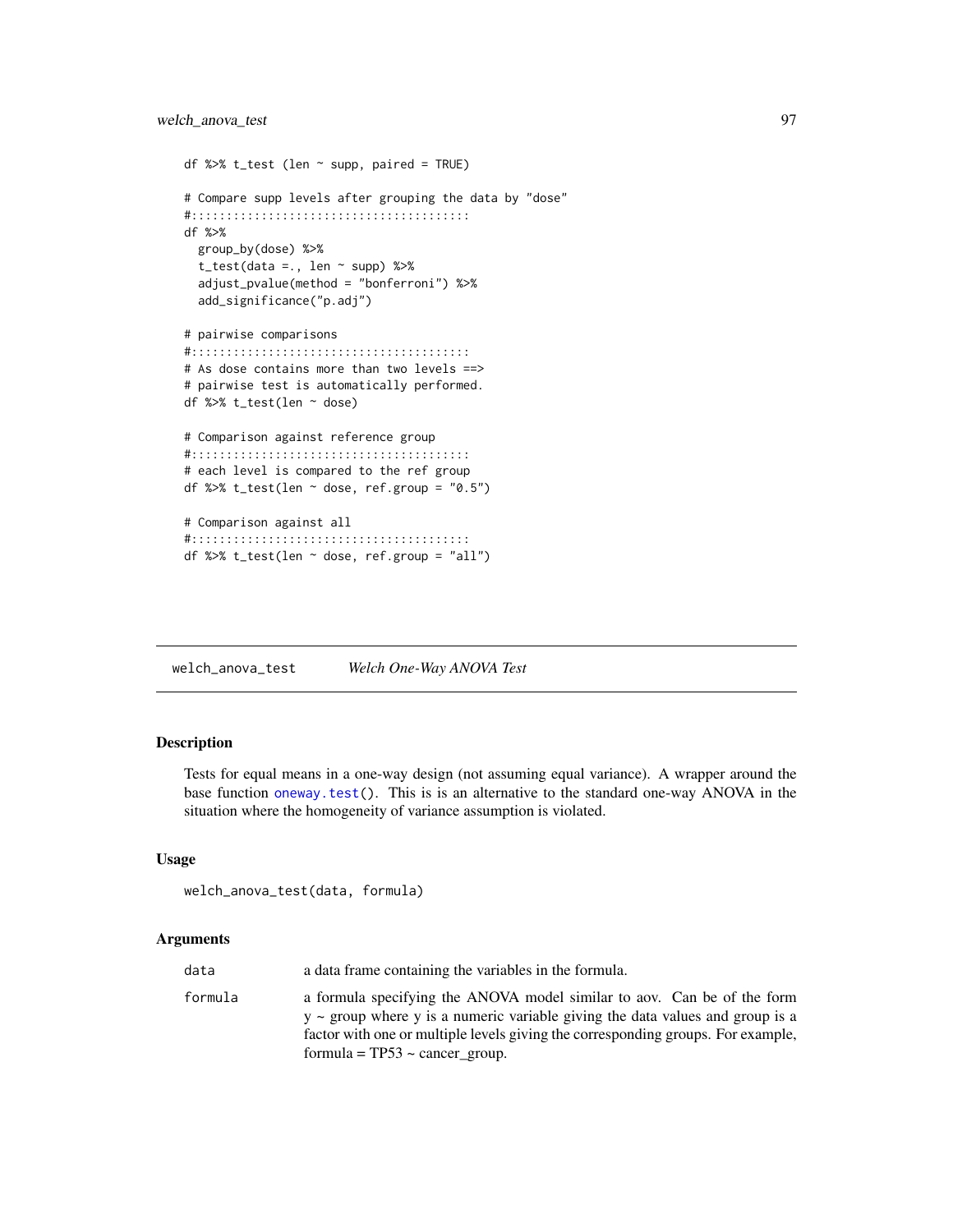### <span id="page-97-0"></span>Value

return a data frame with the following columns:

- .y.: the y variable used in the test.
- n: sample count.
- statistic: the value of the test statistic.
- p: p-value.
- method: the statistical test used to compare groups.

# Examples

```
# Load data
#:::::::::::::::::::::::::::::::::::::::
data("ToothGrowth")
df <- ToothGrowth
df$dose <- as.factor(df$dose)
# Welch one-way ANOVA test (not assuming equal variance)
#:::::::::::::::::::::::::::::::::::::::::
df %>% welch_anova_test(len ~ dose)
# Grouped data
#:::::::::::::::::::::::::::::::::::::::::
df %>%
 group_by(supp) %>%
 welch_anova_test(len ~ dose)
```
wilcox\_effsize *Wilcoxon Effect Size*

#### **Description**

Compute Wilcoxon effect size (r) for:

- one-sample test (Wilcoxon one-sample signed-rank test);
- paired two-samples test (Wilcoxon two-sample paired signed-rank test) and
- independent two-samples test ( Mann-Whitney, two-sample rank-sum test).

It can also returns confidence intervals by bootstap.

The effect size r is calculated as Z statistic divided by square root of the sample size (N)  $(\mathbb{Z}/\sqrt{N})$ . The Z value is extracted from either coin::wilcoxsign\_test() (case of one- or paired-samples test) or coin::wilcox\_test() (case of independent two-samples test).

Note that N corresponds to total sample size for independent samples test and to total number of pairs for paired samples test.

The r value varies from 0 to close to 1. The interpretation values for r commonly in published litterature and on the internet are:  $0.10 - 0.3$  (small effect),  $0.30 - 0.5$  (moderate effect) and  $>=$ 0.5 (large effect).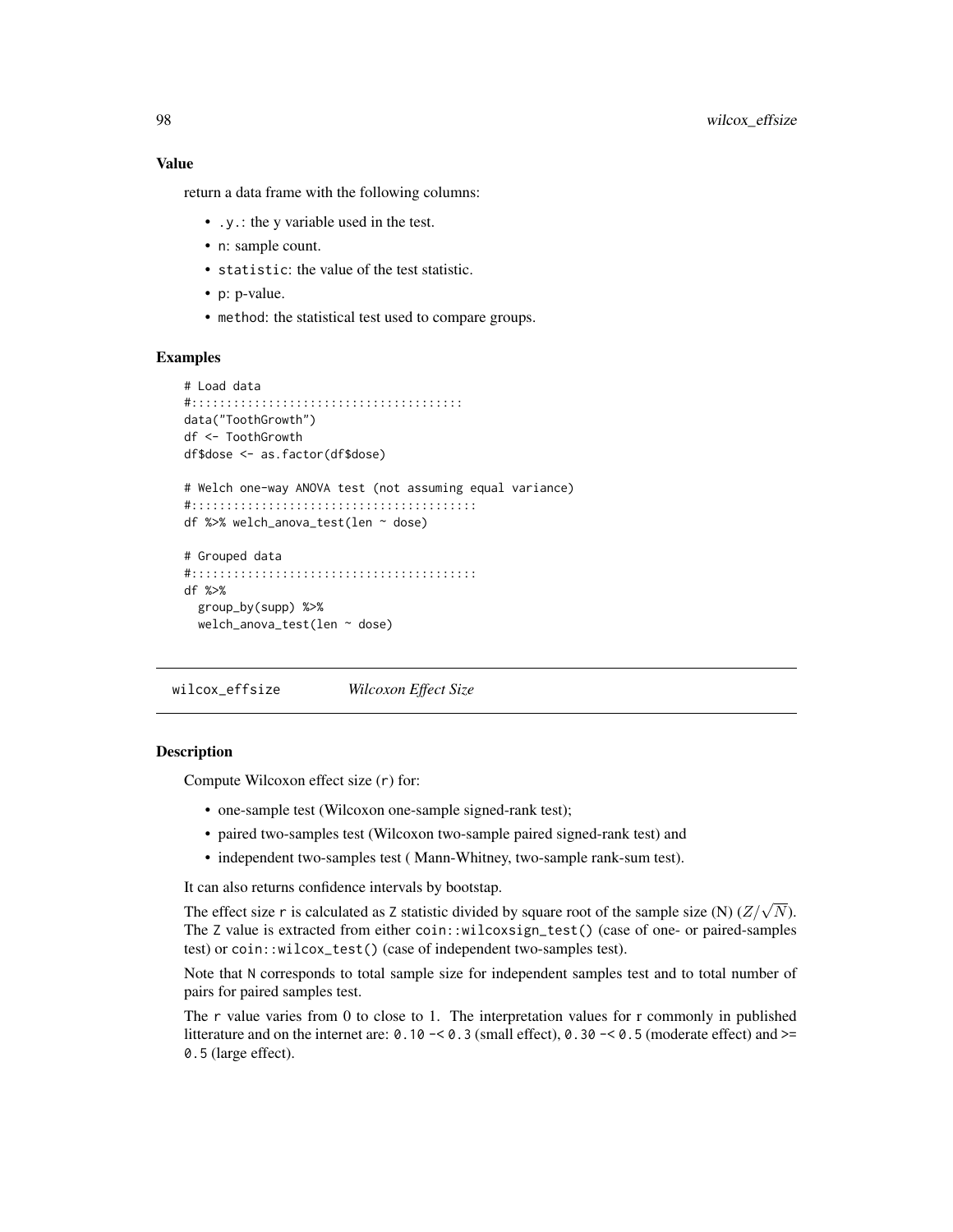# wilcox\_effsize 99

# Usage

```
wilcox_effsize(
  data,
  formula,
  comparisons = NULL,
  ref.group = NULL,
  paired = FALSE,
  alternative = "two.sided",
  mu = 0,
  ci = FALSE,conf. level = 0.95,ci.type = "perc",
  nboot = 1000,...
\mathcal{L}
```

| data        | a data.frame containing the variables in the formula.                                                                                                                                                                                |
|-------------|--------------------------------------------------------------------------------------------------------------------------------------------------------------------------------------------------------------------------------------|
| formula     | a formula of the form $x \sim g$ roup where x is a numeric variable giving the data<br>values and group is a factor with one or multiple levels giving the corresponding<br>groups. For example, formula = $TP53 \sim$ cancer_group. |
| comparisons | A list of length-2 vectors specifying the groups of interest to be compared. For<br>example to compare groups "A" vs "B" and "B" vs "C", the argument is as<br>follow: comparisons = $list(c("A", "B"), c("B", "C"))$                |
| ref.group   | a character string specifying the reference group. If specified, for a given group-<br>ing variable, each of the group levels will be compared to the reference group<br>(i.e. control group).                                       |
|             | If ref.group = "all", pairwise two sample tests are performed for comparing<br>each grouping variable levels against all (i.e. basemean).                                                                                            |
| paired      | a logical indicating whether you want a paired test.                                                                                                                                                                                 |
| alternative | a character string specifying the alternative hypothesis, must be one of "two.sided"<br>(default), "greater" or "less". You can specify just the initial letter.                                                                     |
| mu          | a number specifying an optional parameter used to form the null hypothesis.                                                                                                                                                          |
| сi          | If TRUE, returns confidence intervals by bootstrap. May be slow.                                                                                                                                                                     |
| conf.level  | The level for the confidence interval.                                                                                                                                                                                               |
| ci.type     | The type of confidence interval to use. Can be any of "norm", "basic", "perc",<br>or "bca". Passed to boot::boot.ci.                                                                                                                 |
| nboot       | The number of replications to use for bootstrap.                                                                                                                                                                                     |
| $\ddots$    | Additional arguments passed to the functions coin::wilcoxsign_test() (case<br>of one- or paired-samples test) or coin::wilcox_test() (case of independent<br>two-samples test).                                                      |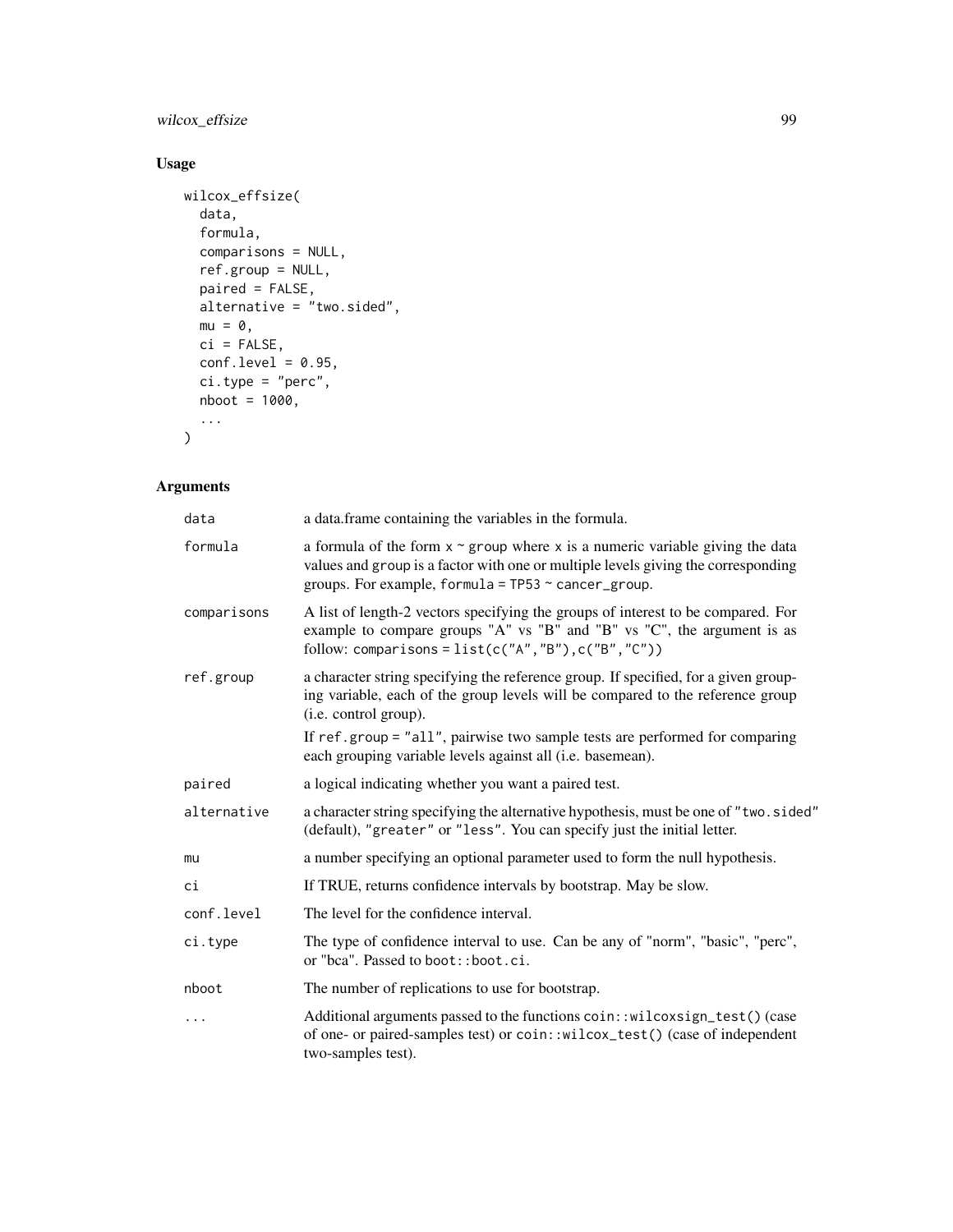<span id="page-99-0"></span>Value

return a data frame with some of the following columns:

- .y.: the y variable used in the test.
- group1,group2: the compared groups in the pairwise tests.
- n,n1,n2: Sample counts.
- effsize: estimate of the effect size (r value).
- magnitude: magnitude of effect size.
- conf.low,conf.high: lower and upper bound of the effect size confidence interval.

#### References

Maciej Tomczak and Ewa Tomczak. The need to report effect size estimates revisited. An overview of some recommended measures of effect size. Trends in Sport Sciences. 2014; 1(21):19-25.

#### Examples

```
if(require("coin")){
# One-sample Wilcoxon test effect size
ToothGrowth %>% wilcox_effsize(len \sim 1, mu = 0)
# Independent two-samples wilcoxon effect size
ToothGrowth %>% wilcox_effsize(len ~ supp)
# Paired-samples wilcoxon effect size
ToothGrowth %>% wilcox_effsize(len ~ supp, paired = TRUE)
# Pairwise comparisons
ToothGrowth %>% wilcox_effsize(len ~ dose)
# Grouped data
ToothGrowth %>%
 group_by(supp) %>%
 wilcox_effsize(len ~ dose)
}
```
wilcox\_test *Wilcoxon Tests*

#### Description

Provides a pipe-friendly framework to performs one and two sample Wilcoxon tests. Read more: [Wilcoxon in R.](https://www.datanovia.com/en/lessons/wilcoxon-test-in-r/)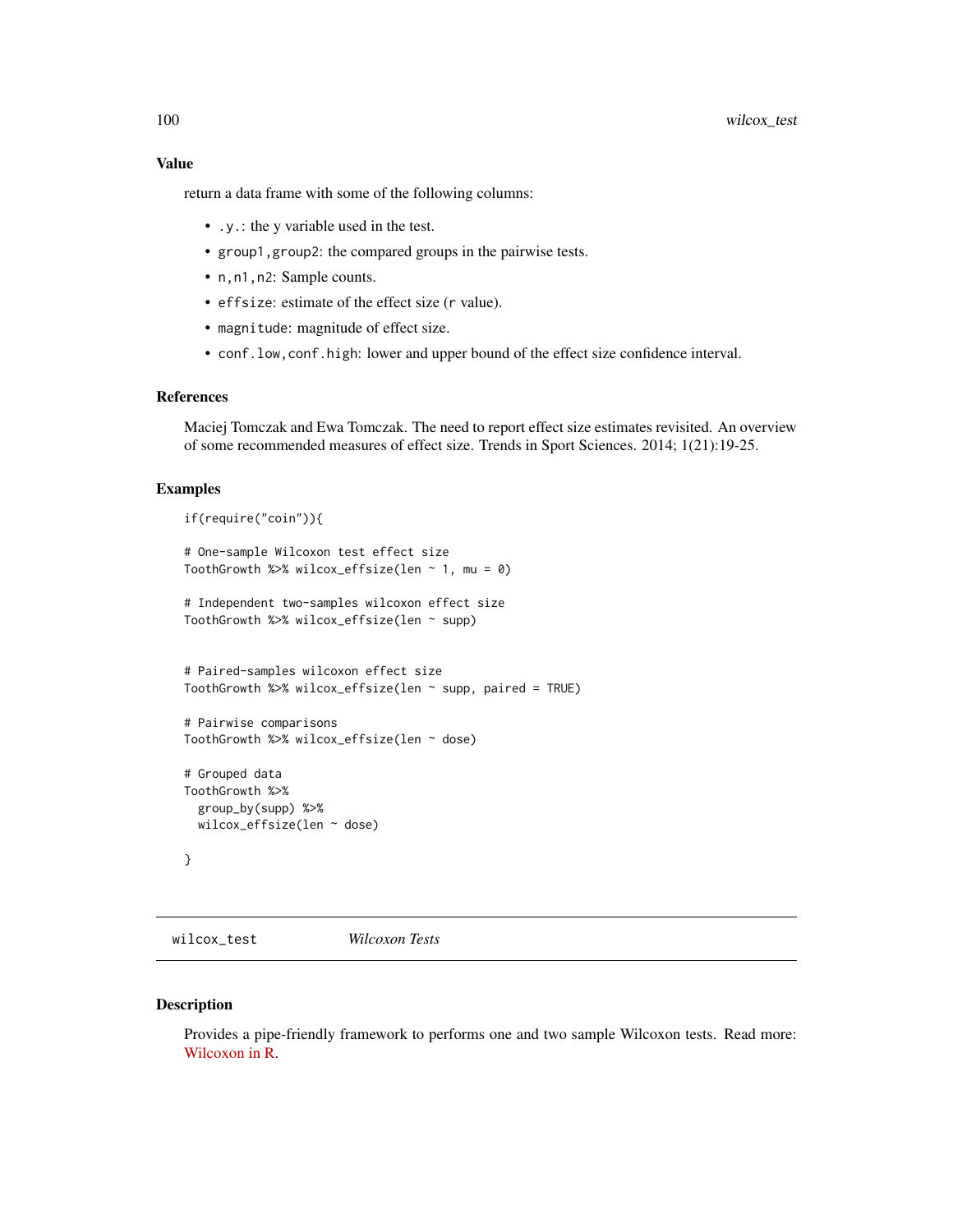wilcox\_test 101

# Usage

```
wilcox_test(
  data,
  formula,
  comparisons = NULL,
  ref.group = NULL,
  p.adjust.method = "holm",
  paired = FALSE,
  exact = NULL,alternative = "two.sided",
  mu = 0,
  conf. level = 0.95,detailed = FALSE
\mathcal{L}pairwise_wilcox_test(
  data,
  formula,
  comparisons = NULL,
  ref.group = NULL,
 p.adjust.method = "holm",
  detailed = FALSE,
  ...
\mathcal{L}
```

| data            | a data. frame containing the variables in the formula.                                                                                                                                                                                                                                              |
|-----------------|-----------------------------------------------------------------------------------------------------------------------------------------------------------------------------------------------------------------------------------------------------------------------------------------------------|
| formula         | a formula of the form $x \sim g$ roup where x is a numeric variable giving the data<br>values and group is a factor with one or multiple levels giving the corresponding<br>groups. For example, formula = $TP53 \sim$ cancer_group.                                                                |
| comparisons     | A list of length-2 vectors specifying the groups of interest to be compared. For<br>example to compare groups "A" vs "B" and "B" vs "C", the argument is as<br>follow: comparisons = $list(c("A", "B"), c("B", "C"))$                                                                               |
| ref.group       | a character string specifying the reference group. If specified, for a given group-<br>ing variable, each of the group levels will be compared to the reference group<br>(i.e. control group).                                                                                                      |
|                 | If ref.group = "all", pairwise two sample tests are performed for comparing<br>each grouping variable levels against all (i.e. basemean).                                                                                                                                                           |
| p.adjust.method |                                                                                                                                                                                                                                                                                                     |
|                 | method to adjust p values for multiple comparisons. Used when pairwise com-<br>parisons are performed. Allowed values include "holm", "hochberg", "hommel",<br>"bonferroni", "BH", "BY", "fdr", "none". If you don't want to adjust the p value<br>(not recommended), use p.adjust.method = "none". |
| paired          | a logical indicating whether you want a paired test.                                                                                                                                                                                                                                                |
| exact           | a logical indicating whether an exact p-value should be computed.                                                                                                                                                                                                                                   |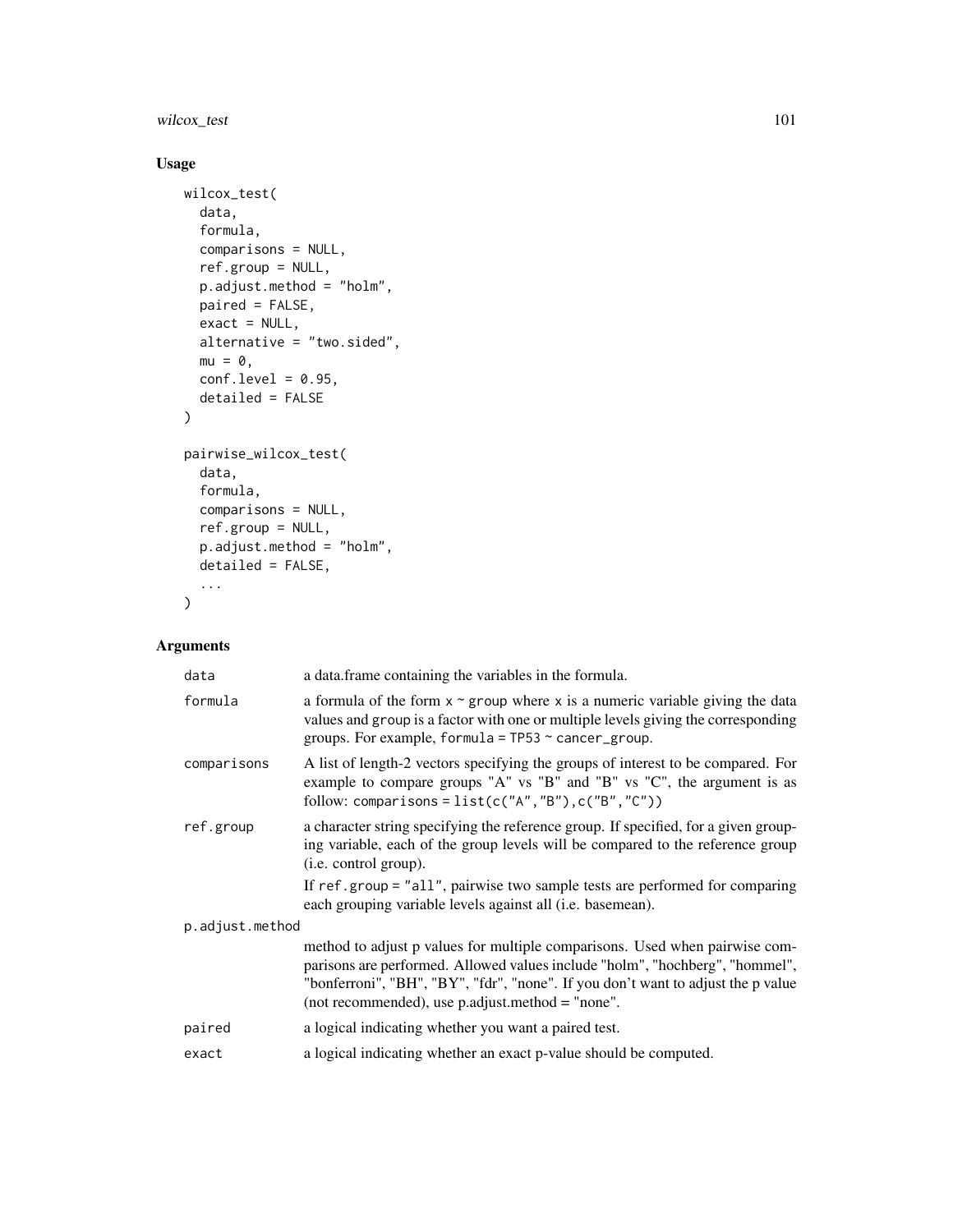<span id="page-101-0"></span>

| alternative | a character string specifying the alternative hypothesis, must be one of "two. sided"<br>(default), "greater" or "less". You can specify just the initial letter. |
|-------------|-------------------------------------------------------------------------------------------------------------------------------------------------------------------|
| mu          | a number specifying an optional parameter used to form the null hypothesis.                                                                                       |
| conf.level  | confidence level of the interval.                                                                                                                                 |
| detailed    | logical value. Default is FALSE. If TRUE, a detailed result is shown.                                                                                             |
| $\ddots$    | other arguments to be passed to the function wilcox. test.                                                                                                        |

### Details

- pairwise\_wilcox\_test() applies the standard two sample Wilcoxon test to all possible pairs of groups. This method calls the [wilcox.test\(](#page-0-0)), so extra arguments are accepted.

- If a list of comparisons is specified, the result of the pairwise tests is filtered to keep only the comparisons of interest.The p-value is adjusted after filtering.

- For a grouped data, if pairwise test is performed, then the p-values are adjusted for each group level independently.

- a nonparametric confidence interval and an estimator for the pseudomedian (one-sample case) or for the difference of the location parameters x-y is computed, where x and y are the compared samples or groups. The column estimate and the confidence intervals are displayed in the test result when the option detailed = TRUE is specified in the wilcox\_test() and pairwise\_wilcox\_test() functions. Read more about the calculation of the estimate in the details section of the R base function wilcox.test() documentation by typing ?wilcox.test in the R console.

#### Value

return a data frame with some of the following columns:

- .y.: the y variable used in the test.
- group1,group2: the compared groups in the pairwise tests.
- n,n1,n2: Sample counts.
- statistic: Test statistic used to compute the p-value.
- p: p-value.
- p.adj: the adjusted p-value.
- method: the statistical test used to compare groups.
- p.signif,p.adj.signif: the significance level of p-values and adjusted p-values, respectively.
- estimate: an estimate of the location parameter (Only present if argument detailed = TRUE). This corresponds to the pseudomedian (for one-sample case) or to the difference of the location parameter (for two-samples case).
	- The pseudomedian of a distribution  $F$  is the median of the distribution of  $(u+v)/2$ , where u and v are independent, each with distribution F. If F is symmetric, then the pseudomedian and median coincide.
	- Note that in the two-sample case the estimator for the difference in location parameters does not estimate the difference in medians (a common misconception) but rather the median of the difference between a sample from x and a sample from y.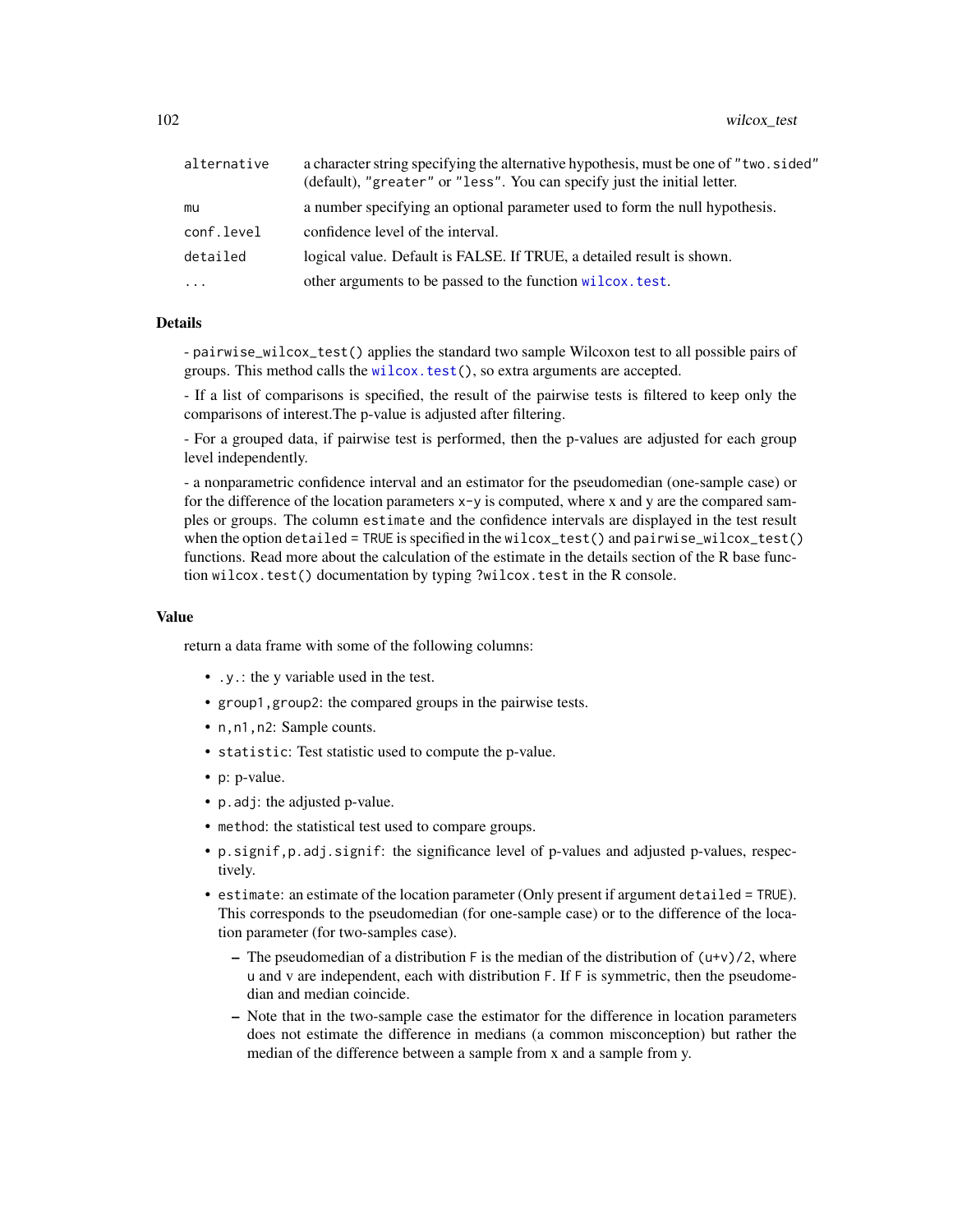### wilcox\_test 103

• conf.low,conf.high: a confidence interval for the location parameter. (Only present if argument  $conf.int = TRUE.$ )

The **returned object has an attribute called args**, which is a list holding the test arguments.

### Functions

- wilcox\_test: Wilcoxon test
- pairwise\_wilcox\_test: performs pairwise two sample Wilcoxon test.

```
# Load data
#:::::::::::::::::::::::::::::::::::::::
data("ToothGrowth")
df <- ToothGrowth
# One-sample test
#:::::::::::::::::::::::::::::::::::::::::
df %>% wilcox_test(len ~ 1, mu = 0)
# Two-samples unpaired test
#:::::::::::::::::::::::::::::::::::::::::
df %>% wilcox_test(len ~ supp)
# Two-samples paired test
#:::::::::::::::::::::::::::::::::::::::::
df %>% wilcox_test (len \sim supp, paired = TRUE)
# Compare supp levels after grouping the data by "dose"
#::::::::::::::::::::::::::::::::::::::::
df %>%
  group_by(dose) %>%
  wilcox_test(data =., len \sim supp) %>%
  adjust_pvalue(method = "bonferroni") %>%
  add_significance("p.adj")
# pairwise comparisons
#::::::::::::::::::::::::::::::::::::::::
# As dose contains more than two levels ==>
# pairwise test is automatically performed.
df %>% wilcox_test(len ~ dose)
# Comparison against reference group
#::::::::::::::::::::::::::::::::::::::::
# each level is compared to the ref group
df %>% wilcox_test(len \sim dose, ref.group = "0.5")
# Comparison against all
#::::::::::::::::::::::::::::::::::::::::
df %>% wilcox_test(len ~ dose, ref.group = "all")
```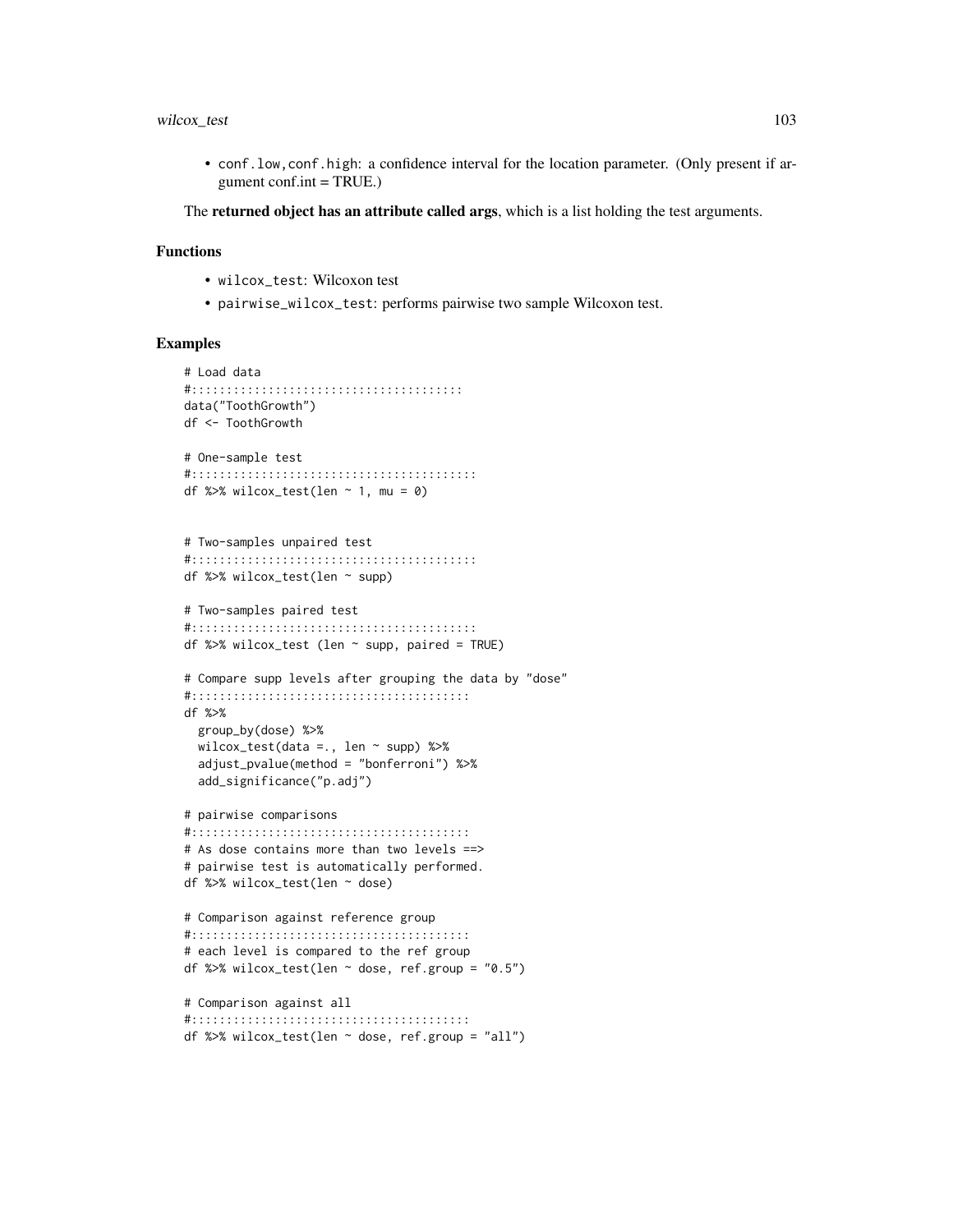# **Index**

```
add_significance, 4
add_x_position (get_y_position), 65
add_xy_position (get_y_position), 65
add_y_position (get_y_position), 65
adjust_pvalue, 5
Anova, 5, 6, 8, 9, 49
anova_summary, 5, 10, 50
anova_test, 6, 7, 7, 50
aov, 5, 6, 8, 93
arrange, 36
as_cor_mat, 11, 33
binom.test, 13
binom_test, 12, 77
box_m, 15
chisq.test, 35
chisq_descriptives (chisq_test), 15
chisq_test, 15
cochran_qtest, 18
cohens_d, 19
convert_as_factor, 21
cor.test, 32
cor_as_symbols, 23, 27, 29
cor_gather, 24, 27, 30
cor_get_pval (cor_mat), 26
cor_mark_significant, 25
cor_mat, 12, 23–25, 26, 28, 30, 31, 33
cor_plot, 28
cor_pmat (cor_mat), 26
cor_reorder, 24, 27, 30
cor_select, 27, 31
cor_spread, 30
cor_spread (cor_gather), 24
cor_test, 11, 12, 24, 27, 32
corrplot, 28
counts_to_cases, 34
cramer_v, 35
create_test_label (get_pwc_label), 60
```
desc, *[36](#page-35-0)* df\_arrange, [36](#page-35-0) df\_get\_var\_names, [37](#page-36-0) df\_group\_by, [37](#page-36-0) df\_label\_both, [38,](#page-37-0) *[41](#page-40-0)* df\_label\_value, *[41](#page-40-0)* df\_label\_value *(*df\_label\_both*)*, [38](#page-37-0) df\_nest\_by, [39,](#page-38-0) *[41](#page-40-0)* df\_select, [40](#page-39-0) df\_split\_by, [41](#page-40-0) df\_unite, [42](#page-41-0) df\_unite\_factors *(*df\_unite*)*, [42](#page-41-0) doo, [43](#page-42-0) dunn\_test, [44,](#page-43-0) *[67](#page-66-0)* emmeans\_test, [46](#page-45-0) eta\_squared, [48](#page-47-0) expected\_freq *(*chisq\_test*)*, [15](#page-14-0) factorial\_design, *[7](#page-6-0)*, *[10](#page-9-0)*, [49](#page-48-0) fisher.test, *[50](#page-49-0)*, *[52](#page-51-0)* fisher\_test, [50](#page-49-0) freq\_table, [53](#page-52-0) friedman.test, *[18](#page-17-0)*, *[55,](#page-54-0) [56](#page-55-0)* friedman\_effsize, [54](#page-53-0) friedman\_test, [56](#page-55-0) games\_howell\_test, [57](#page-56-0) get\_anova\_table *(*anova\_test*)*, [7](#page-6-0) get\_comparisons, [58](#page-57-0) get\_description *(*get\_pwc\_label*)*, [60](#page-59-0) get\_emmeans *(*emmeans\_test*)*, [46](#page-45-0) get\_mode, [59](#page-58-0) get\_n *(*get\_pwc\_label*)*, [60](#page-59-0) get\_pwc\_label, [60](#page-59-0) get\_summary\_stats, [63](#page-62-0) get\_test\_label *(*get\_pwc\_label*)*, [60](#page-59-0) get\_y\_position, [65](#page-64-0)

identify\_outliers, [67](#page-66-0)